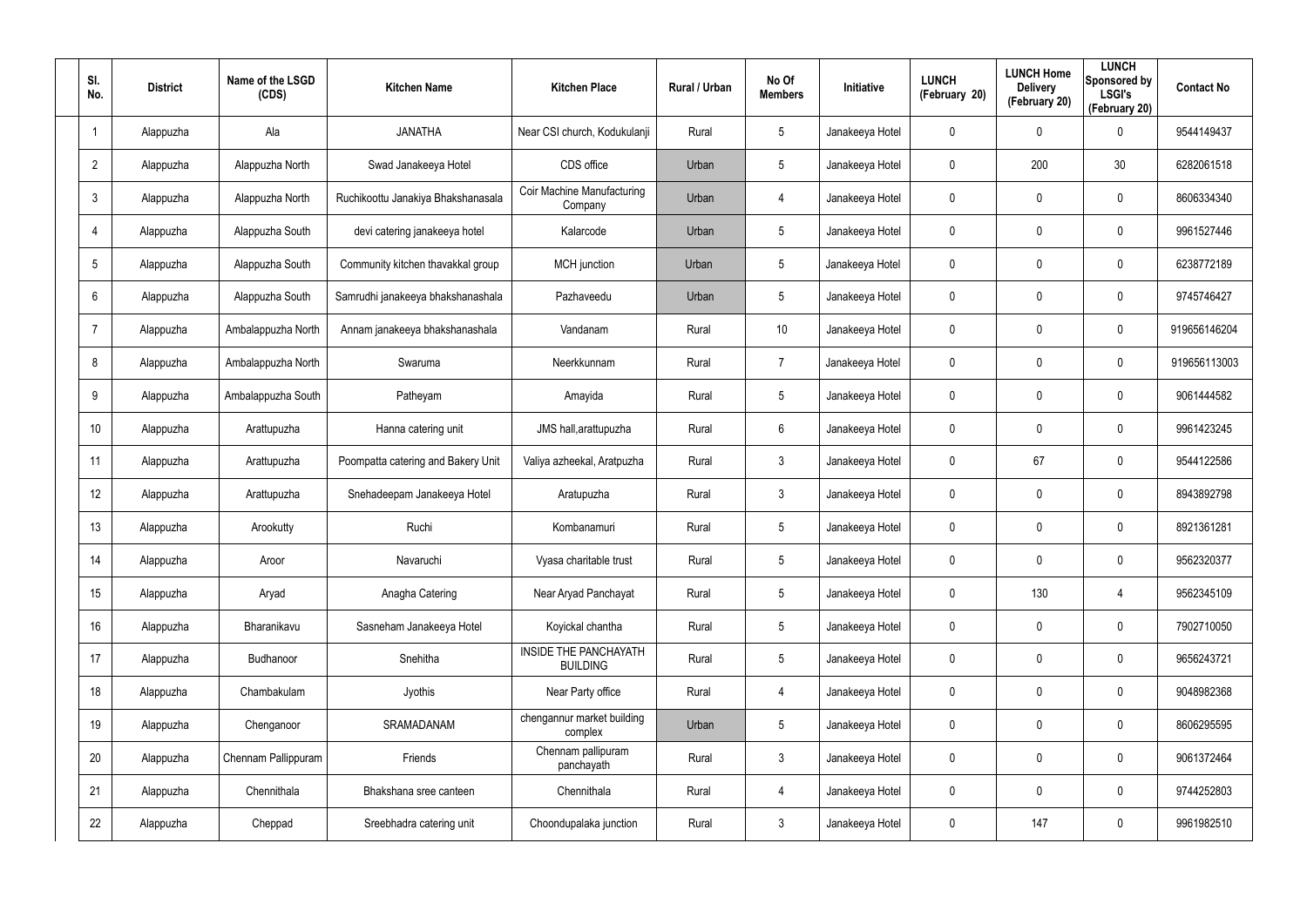| SI.<br>No. | <b>District</b> | Name of the LSGD<br>(CDS) | <b>Kitchen Name</b>           | <b>Kitchen Place</b>                    | Rural / Urban | No Of<br><b>Members</b> | <b>Initiative</b> | <b>LUNCH</b><br>(February 20) | <b>LUNCH Home</b><br><b>Delivery</b><br>(February 20) | <b>LUNCH</b><br>Sponsored by<br><b>LSGI's</b><br>(February 20) | <b>Contact No</b> |
|------------|-----------------|---------------------------|-------------------------------|-----------------------------------------|---------------|-------------------------|-------------------|-------------------------------|-------------------------------------------------------|----------------------------------------------------------------|-------------------|
| 23         | Alappuzha       | Cheppad                   | Karthika Janakeeya Hotel      | Mambra aalumood, Cheppad                | Rural         | 6                       | Janakeeya Hotel   | 0                             | 0                                                     | $\mathbf 0$                                                    | 9746575998        |
| 24         | Alappuzha       | Cheriyanad                | <b>DARSANA</b>                | Near GOLDEN PALACE<br><b>AUDITORIUM</b> | Rural         | $5\phantom{.0}$         | Janakeeya Hotel   | 0                             | 0                                                     | $\mathbf 0$                                                    | 9747958424        |
| 25         | Alappuzha       | Cherthala Municipality    | Santwanam                     | Ward 10                                 | Urban         | $5\phantom{.0}$         | Janakeeya Hotel   | 0                             | 0                                                     | $\pmb{0}$                                                      | 8848178001        |
| 26         | Alappuzha       | Cherthala Municipality    | <b>NULM</b> canteen           | Cherthala Municipality                  | Urban         | $5\phantom{.0}$         | Janakeeya Hotel   | 0                             | 0                                                     | $\pmb{0}$                                                      | 6282870356        |
| 27         | Alappuzha       | Cherthala South           | Kashinandana                  | Cherthala S                             | Rural         | 10 <sup>°</sup>         | Janakeeya Hotel   | 0                             | 0                                                     | $\pmb{0}$                                                      | 9745940057        |
| 28         | Alappuzha       | Cheruthana                | Sreedurga janakeeya hotel     | Near govt HSS aayaparambu               | Rural         | 4                       | Janakeeya Hotel   | 777                           | 0                                                     | $\mathbf 0$                                                    | 9961178936        |
| 29         | Alappuzha       | Chettikulangara           | SREE VINAYAKA JANAKEEYA HOTEL | <b>KARIPUZHA</b>                        | Rural         | $\mathbf{3}$            | Janakeeya Hotel   | 0                             | 0                                                     | $\pmb{0}$                                                      | 9656810109        |
| 30         | Alappuzha       | Chingoli                  | souhridam unit                | karthikappally I p school               | Rural         | $\mathbf{3}$            | Janakeeya Hotel   | 0                             | 0                                                     | $\mathbf 0$                                                    | 7559808470        |
| 31         | Alappuzha       | Chunakkara                | Vanitha Canteen               | Chunakkara                              | Rural         | $\mathbf{3}$            | Janakeeya Hotel   | 0                             | 0                                                     | $\mathbf 0$                                                    | 9400509985        |
| 32         | Alappuzha       | Devikulangara             | Thripthi                      | Buds school, devikulangara              | Rural         | 4                       | Janakeeya Hotel   | 0                             | 0                                                     | $\mathbf 0$                                                    | 9746712528        |
| 33         | Alappuzha       | Edathua                   | Theertham                     | Edathua market                          | Rural         | $\mathbf{3}$            | Janakeeya Hotel   | 0                             | 0                                                     | $\mathbf 0$                                                    | 9544351169        |
| 34         | Alappuzha       | Ezhupunna                 | Neethipeedam                  | Eramalloor                              | Rural         | 8                       | Janakeeya Hotel   | 0                             | 0                                                     | $\mathbf 0$                                                    | 9946790986        |
| 35         | Alappuzha       | Harippad                  | Swad                          | A private Hotel's Kitchen               | Urban         | 4                       | Janakeeya Hotel   | 0                             | 0                                                     | $\mathbf 0$                                                    | 9562373933        |
| 36         | Alappuzha       | Kadakkarappally           | Soorya                        | Kandamangalam temple<br>auditorium      | Rural         | $5\phantom{.0}$         | Janakeeya Hotel   | 0                             | 0                                                     | $\pmb{0}$                                                      | 9895266763        |
| 37         | Alappuzha       | Kainakary                 | Sivakashi                     | Near Panchayath                         | Rural         | $5\phantom{.0}$         | Janakeeya Hotel   | 0                             | 0                                                     | $\mathbf 0$                                                    | 8111821552        |
| 38         | Alappuzha       | Kandalloor                | Annapoorna Hotel              | Near Velanchira junction                | Rural         | 4                       | Janakeeya Hotel   | 0                             | 0                                                     | $\mathbf 0$                                                    | -9747600181       |
| 39         | Alappuzha       | Kanjikuzhy                | Santhwanam                    | Opposite NSS college                    | Rural         | $5\phantom{.0}$         | Janakeeya Hotel   | 0                             | 0                                                     | $\mathbf 0$                                                    | 9605307328        |
| 40         | Alappuzha       | Karthikappally            | Ruchi                         | Community hall                          | Rural         | $6\phantom{.}6$         | Janakeeya Hotel   | 498                           | 0                                                     | $\mathbf 0$                                                    | 9747607478        |
| 41         | Alappuzha       | Karuvatta                 | Karunya janakeeya hotel       | Near Aashramam junction                 | Rural         | 6                       | Janakeeya Hotel   | 0                             | 0                                                     | $\mathbf 0$                                                    | 916282508791      |
| 42         | Alappuzha       | Kavalam                   | Koottukari Janakeeya Hotel    | <b>Near Permanent Outlet</b>            | Rural         | $5\phantom{.0}$         | Janakeeya Hotel   | 0                             | 0                                                     | $\mathbf 0$                                                    | 9744173219        |
| 43         | Alappuzha       | Kayamkulam West           | palazhy catering unit         | Kallummood junction                     | Urban         | $5\phantom{.0}$         | Janakeeya Hotel   | 0                             | 140                                                   | $\mathbf 0$                                                    | 9388819110        |
| 44         | Alappuzha       | Kodamthurath              | <b>MATRUSAKTHI</b>            | <b>KUTHIYATHODE</b>                     | Rural         | $5\phantom{.0}$         | Janakeeya Hotel   | 0                             | 0                                                     | $\pmb{0}$                                                      | 8281687439        |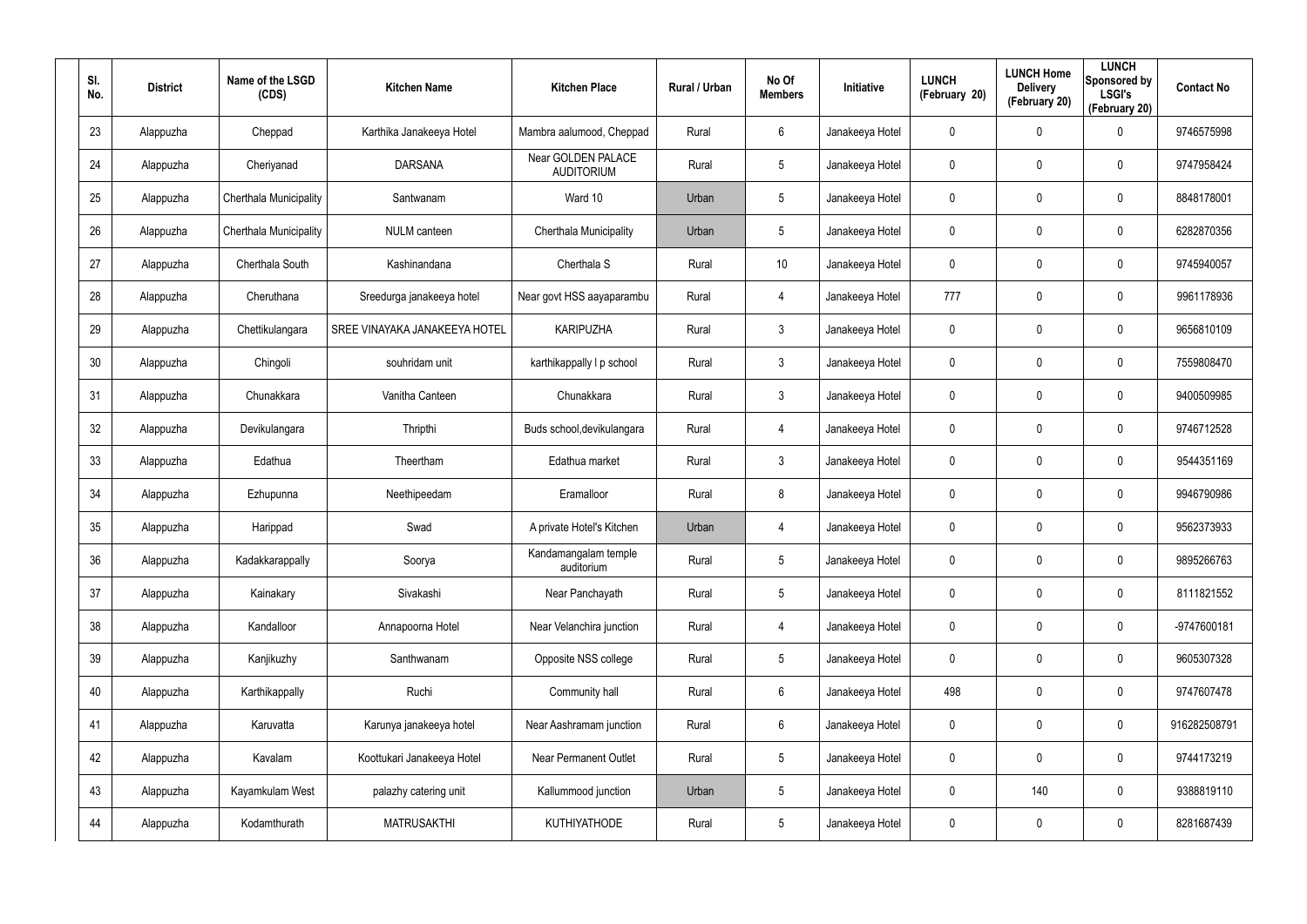|    | SI.<br>No. | <b>District</b> | Name of the LSGD<br>(CDS)   | <b>Kitchen Name</b>             | <b>Kitchen Place</b>                        | Rural / Urban | No Of<br><b>Members</b> | Initiative      | <b>LUNCH</b><br>(February 20) | <b>LUNCH Home</b><br><b>Delivery</b><br>(February 20) | <b>LUNCH</b><br>Sponsored by<br><b>LSGI's</b><br>(February 20) | <b>Contact No</b> |
|----|------------|-----------------|-----------------------------|---------------------------------|---------------------------------------------|---------------|-------------------------|-----------------|-------------------------------|-------------------------------------------------------|----------------------------------------------------------------|-------------------|
| 89 | 45         | Alappuzha       | Krishnapuram                | Kanivu catering unit            | Near SCB, kappil                            | Rural         | $\overline{4}$          | Janakeeya Hotel | 0                             | 0                                                     | $\mathbf 0$                                                    | 9544047480        |
|    | 46         | Alappuzha       | Kumarapuram                 | Mahadeva jankeeya hotel         | Near kavarattu temple                       | Rural         | $\mathbf{3}$            | Janakeeya Hotel | 641                           | 0                                                     | $\pmb{0}$                                                      | 918606736168      |
|    | 47         | Alappuzha       | Kumarapuram                 | Navodhaya janakeeya hotel       | Kumarapuram                                 | Rural         | $\mathbf{3}$            | Janakeeya Hotel | 384                           | $\mathbf 0$                                           | $\pmb{0}$                                                      | 9037499871        |
|    | 48         | Alappuzha       | Kuthiyathode                | Ruchi Janakeeya Hotel           | Near kuthiyathode panchayath<br>office      | Rural         | $5\phantom{.0}$         | Janakeeya Hotel | 0                             | 0                                                     | $\pmb{0}$                                                      | 9249269374        |
|    | 49         | Alappuzha       | Mannanchery                 | Snehitha                        | Panchayat building                          | Rural         | $\overline{4}$          | Janakeeya Hotel | 0                             | 39                                                    | $\pmb{0}$                                                      | 9544461740        |
|    | 50         | Alappuzha       | Mannar                      | Snehadhara                      | Kunnathur devasom                           | Rural         | $5\phantom{.0}$         | Janakeeya Hotel | 0                             | 0                                                     | $\mathbf 0$                                                    | 9567853570        |
|    | 51         | Alappuzha       | Mararikulam South           | Snehasparsham                   | Kattoor                                     | Rural         | $\overline{4}$          | Janakeeya Hotel | 0                             | 40                                                    | $\mathbf 0$                                                    | 9747881642        |
|    | 52         | Alappuzha       | Mavelikara<br>Municipality  | Ruchi janakeeya hotel           | Municipality building                       | Urban         | 10 <sup>°</sup>         | Janakeeya Hotel | 0                             | 0                                                     | $\mathbf 0$                                                    | 8289996136        |
|    | 53         | Alappuzha       | Mavelikkara<br>Thamarakulam | Thripthi Catering               | Thamarakulam                                | Rural         | $5\phantom{.0}$         | Janakeeya Hotel | 0                             | 0                                                     | $\mathbf 0$                                                    | 8281558036        |
|    | 54         | Alappuzha       | Mavelikkara<br>Thekkekara   | Bhai catering                   | Pallarimangalam                             | Rural         | $5\phantom{.0}$         | Janakeeya Hotel | 0                             | 0                                                     | $\mathbf 0$                                                    | 9539851155        |
|    | 55         | Alappuzha       | Mavelikkara<br>Thekkekara   | Snehatheeram                    | Kurathikkadu                                | Rural         | $5\phantom{.0}$         | Janakeeya Hotel | 0                             | 0                                                     | $\mathbf 0$                                                    | 9656960190        |
|    | 56         | Alappuzha       | Muhamma                     | <b>SNV Catering</b>             | Near Community Health<br>Centre             | Rural         | $5\phantom{.0}$         | Janakeeya Hotel | 0                             | 100                                                   | $\mathbf 0$                                                    | 9605388763        |
|    | 57         | Alappuzha       | Mulakkuzha                  | Snehathanal                     | Mulakkuzha                                  | Rural         | $5\phantom{.0}$         | Janakeeya Hotel | 0                             | 0                                                     | $\mathbf 0$                                                    | 9037085079        |
|    | 58         | Alappuzha       | Muttar                      | Ruchi Catering Unit             | Panchayat Building                          | Rural         |                         | Janakeeya Hotel | 0                             | $\mathbf 0$                                           | $\pmb{0}$                                                      | 9072276826        |
|    | 59         | Alappuzha       | Nedumudy                    | Oruma                           | Champakulam                                 | Rural         | $5\phantom{.0}$         | Janakeeya Hotel | 0                             | 0                                                     | $\mathbf 0$                                                    | 9188536147        |
|    | 60         | Alappuzha       | Neelamperoor                | Amrutha Janakeeya Bhakshanasala | Panchayat Building                          | Rural         | $\mathfrak{Z}$          | Janakeeya Hotel | $\mathbf 0$                   | $\mathbf 0$                                           | $\mathbf 0$                                                    | 9656167060        |
|    | 61         | Alappuzha       | Nooranad                    | Amma Canteen                    | Inside market place, Noornad                | Rural         | $5\phantom{.0}$         | Janakeeya Hotel | 0                             | 0                                                     | $\mathbf 0$                                                    | 7034377340        |
|    | 62         | Alappuzha       | Palamel                     | Arogya Canteen                  | Panchayat office compound                   | Rural         | 4                       | Janakeeya Hotel | 210                           | $\mathbf 0$                                           | $\mathsf{0}$                                                   | 9497107651        |
|    | 63         | Alappuzha       | Pallippad                   | Annapoorneswari catering unit   | Irattakulangara junction                    | Rural         | $5\phantom{.0}$         | Janakeeya Hotel | 0                             | 0                                                     | $\mathbf 0$                                                    | 9562318624        |
|    | 64         | Alappuzha       | Panavally                   | Harikrishnan                    | near nalpatheneswaram<br>temple             | Rural         |                         | Janakeeya Hotel | $\mathbf 0$                   | $\mathbf 0$                                           | $\mathsf{0}$                                                   | 9961774363        |
|    | 65         | Alappuzha       | Pandanad                    | Sreebhadra                      | Muthavazhi                                  | Rural         | $5\phantom{.0}$         | Janakeeya Hotel | 0                             | 38                                                    | $\mathbf 0$                                                    | 9947120239        |
|    | 66         | Alappuzha       | Pathiyoor                   | Dakshina catering unit          | Mahalekshmi auditorium,<br>kareelakulangara | Rural         | $\sqrt{5}$              | Janakeeya Hotel | 0                             | 130                                                   | $\pmb{0}$                                                      | 9048200655        |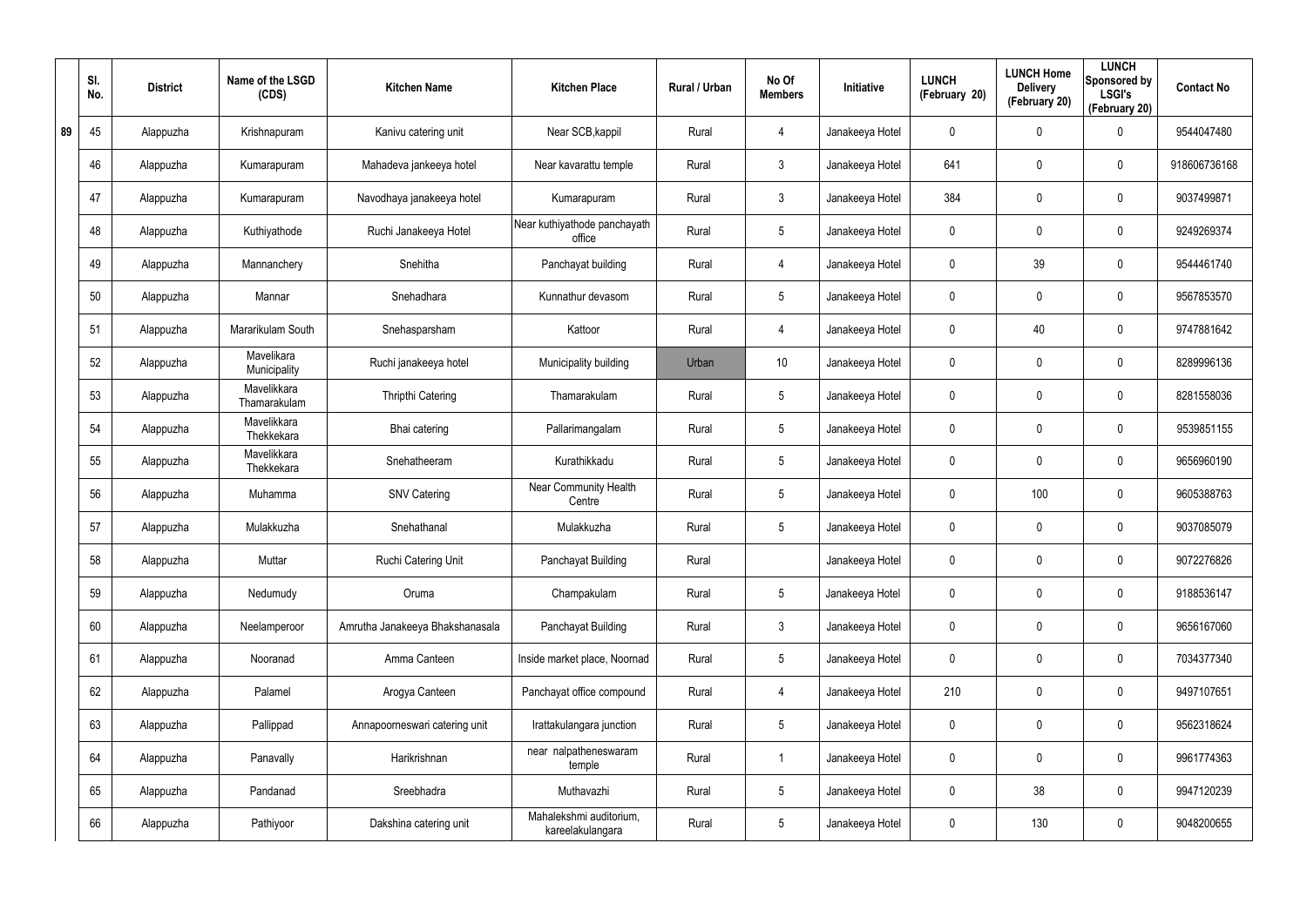| SI.<br>No. | <b>District</b> | Name of the LSGD<br>(CDS) | <b>Kitchen Name</b>         | <b>Kitchen Place</b>                                        | Rural / Urban | No Of<br><b>Members</b> | Initiative      | <b>LUNCH</b><br>(February 20) | <b>LUNCH Home</b><br><b>Delivery</b><br>(February 20) | <b>LUNCH</b><br>Sponsored by<br><b>LSGI's</b><br>(February 20) | <b>Contact No</b> |
|------------|-----------------|---------------------------|-----------------------------|-------------------------------------------------------------|---------------|-------------------------|-----------------|-------------------------------|-------------------------------------------------------|----------------------------------------------------------------|-------------------|
| 67         | Alappuzha       | Pattanakkad               | Aparna                      | Opposite of pattanakkad<br>gramapanchayath                  | Rural         | 5                       | Janakeeya Hotel | 0                             | 0                                                     | $\mathbf 0$                                                    | 9037450634        |
| 68         | Alappuzha       | Perumbalam                | Amritham                    | Near by govt hospital                                       | Rural         | 4                       | Janakeeya Hotel | 0                             | 0                                                     | $\pmb{0}$                                                      | 8592809257        |
| 69         | Alappuzha       | Pulincunnu                | Nanma Janakeeya Hotel       | Near Krishi Bhavan                                          | Rural         | 5                       | Janakeeya Hotel | 0                             | $\mathbf 0$                                           | $\pmb{0}$                                                      | 9544752465        |
| 70         | Alappuzha       | Puliyoor                  | <b>UPPUM MULAKUM</b>        | <b>INSIDE PANCHAYATH</b><br>COMPOUND                        | Rural         | 5                       | Janakeeya Hotel | 0                             | 30                                                    | $\pmb{0}$                                                      | 6238836314        |
| 71         | Alappuzha       | Punnapra North            | Annapoorneshwary            | Janajagrithi                                                | Rural         | 4                       | Janakeeya Hotel | 0                             | $\mathbf 0$                                           | $\pmb{0}$                                                      | 8129450136        |
| 72         | Alappuzha       | Punnapra South            | Thripthy janakeeya hotel    | Punnapra south                                              | Rural         | 9                       | Janakeeya Hotel | 0                             | 0                                                     | $\mathbf 0$                                                    | 9846179646        |
| 73         | Alappuzha       | Purakad                   | Pulari                      | Purakkad gp                                                 | Rural         | $5\phantom{.0}$         | Janakeeya Hotel | 0                             | 0                                                     | $\mathbf 0$                                                    | 7034494313        |
| 74         | Alappuzha       | Purakad                   | Thiruvonam catering service | Thottappally                                                | Rural         | 4                       | Janakeeya Hotel | 0                             | 0                                                     | $\mathbf 0$                                                    |                   |
| 75         | Alappuzha       | Ramankary                 | Kudumbashree Vanitha Hotel  | Ramankary Town, Opposite<br>Judicial First Class Magistrate | Rural         | 4                       | Janakeeya Hotel | 0                             | 0                                                     | $\pmb{0}$                                                      | 8281314746        |
| 76         | Alappuzha       | Thaicattussery            | Unarv                       | Thyakattusheri junction                                     | Rural         | 4                       | Janakeeya Hotel | 0                             | 0                                                     | $\mathbf 0$                                                    | 9605897567        |
| 77         | Alappuzha       | Thakazhy                  | Thripthi Thakazhy           | <b>GBHSS Thakazhy</b>                                       | Rural         | 6                       | Janakeeya Hotel | 0                             | 0                                                     | $\mathbf 0$                                                    | 9747405368        |
| 78         | Alappuzha       | Thalavady                 | Sakthi                      | Panayanbnoorkavu Temple<br>Auditorium                       | Rural         | $5\phantom{.0}$         | Janakeeya Hotel | 0                             | 0                                                     | $\mathbf 0$                                                    |                   |
| 79         | Alappuzha       | Thannermukkom             | Patheyam                    | Panchayath office                                           | Rural         | 4                       | Janakeeya Hotel | 0                             | 0                                                     | $\boldsymbol{0}$                                               | 9633933288        |
| 80         | Alappuzha       | Thazhakkara               | Akshaya catering            | Building at glassfactory<br>junction                        | Rural         | 5                       | Janakeeya Hotel | 0                             | $\mathbf 0$                                           | $\pmb{0}$                                                      | 9847177930        |
| 81         | Alappuzha       | Thiruvanvandoor           | <b>SREE KRISHNA</b>         | Near pravinkoodu junction,                                  | Rural         | $5\phantom{.0}$         | Janakeeya Hotel | $\mathbf 0$                   | $\mathbf 0$                                           | $\mathbf 0$                                                    | 9446627175        |
| 82         | Alappuzha       | Thrikkunnappuzha          | Akshara janakeeya hotel     | KV jetty road                                               | Rural         | $5\phantom{.0}$         | Janakeeya Hotel | 281                           | $\mathbf 0$                                           | $\mathbf 0$                                                    | 918891921223      |
| 83         | Alappuzha       | Thuravoor                 | RUCHI JANAKEEYA HOTEL       | Near alakkaparambu                                          | Rural         | $5\phantom{.0}$         | Janakeeya Hotel | $\mathbf 0$                   | $\mathbf 0$                                           | $\mathbf 0$                                                    | 8157934346        |
| 84         | Alappuzha       | Vallikunnam               | Samthripthi                 | Padayanivattom temple<br>Auditorium                         | Rural         | 4                       | Janakeeya Hotel | $\mathbf 0$                   | $\mathbf 0$                                           | $\mathbf 0$                                                    | 8078962129        |
| 85         | Alappuzha       | Vayalar                   | Five star                   | Near Nagamkulangara Market                                  | Rural         | $5\phantom{.0}$         | Janakeeya Hotel | $\mathbf 0$                   | 0                                                     | $\mathbf 0$                                                    | 8606081847        |
| 86         | Alappuzha       | Veeyapuram                | Swad 2                      | Veeyapuram jn                                               | Rural         | $5\phantom{.0}$         | Janakeeya Hotel | 637                           | $\mathbf 0$                                           | $\pmb{0}$                                                      |                   |
| 87         | Alappuzha       | Veeyapuram                | Karuthal                    | Payippad LPS                                                | Rural         | 5                       | Janakeeya Hotel | 362                           | 0                                                     | $\mathbf 0$                                                    | 8606846513        |
| 88         | Alappuzha       | Veliyanad                 | Manus Janakeeya Hotel       | Kurishmoodu, Near Veliyanadu<br>Grama Panchayat             | Rural         | $\mathfrak{Z}$          | Janakeeya Hotel | 0                             | 0                                                     | $\pmb{0}$                                                      | 8086782924        |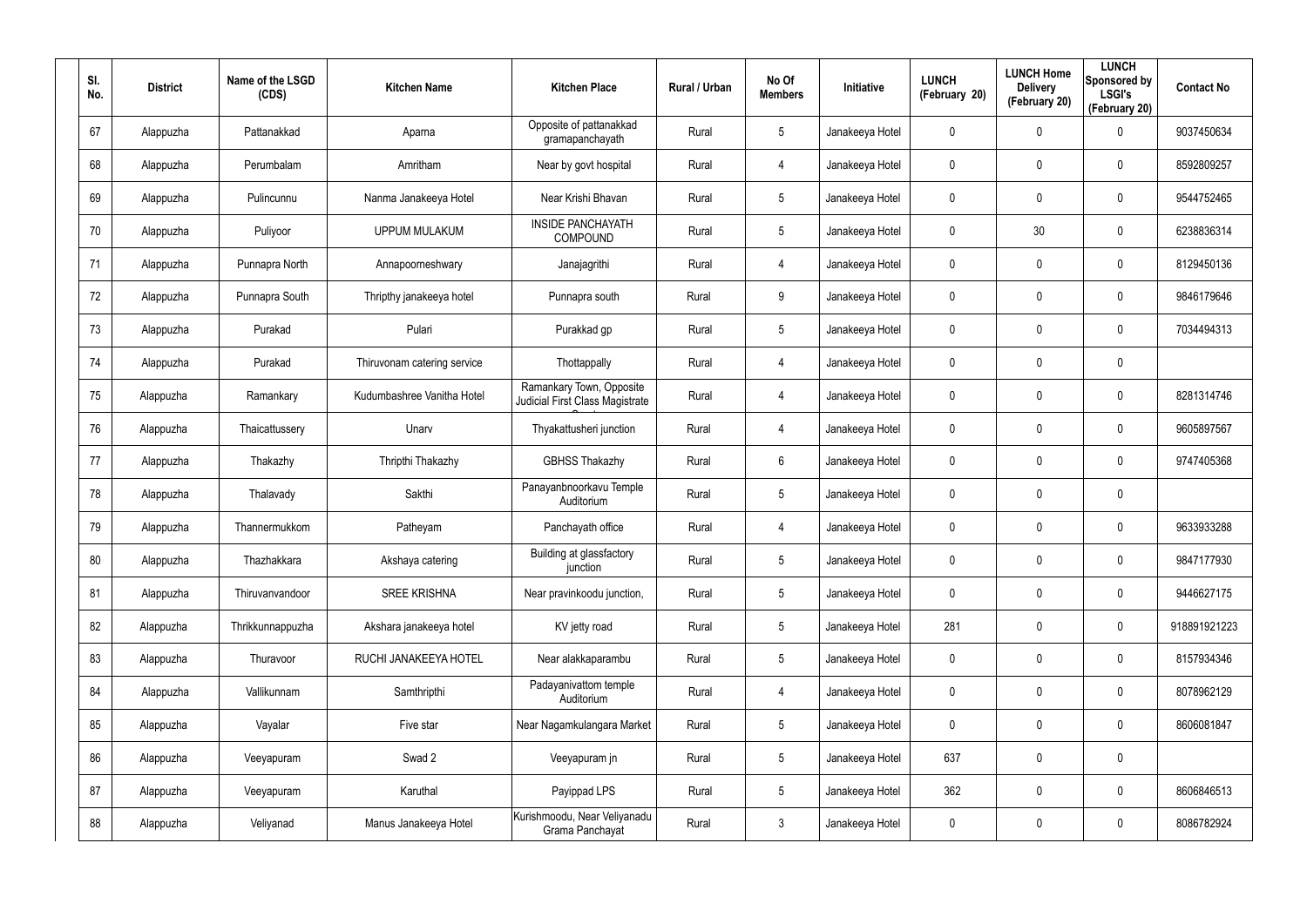|    | SI.<br>No.      | <b>District</b> | Name of the LSGD<br>(CDS) | <b>Kitchen Name</b>              | <b>Kitchen Place</b>         | Rural / Urban | No Of<br><b>Members</b> | Initiative      | <b>LUNCH</b><br>(February 20) | <b>LUNCH Home</b><br><b>Delivery</b><br>(February 20) | <b>LUNCH</b><br>Sponsored by<br><b>LSGI's</b><br>(February 20) | <b>Contact No</b> |
|----|-----------------|-----------------|---------------------------|----------------------------------|------------------------------|---------------|-------------------------|-----------------|-------------------------------|-------------------------------------------------------|----------------------------------------------------------------|-------------------|
|    | 89              | Alappuzha       | Venmoney                  | Annapoorna                       | Poyka                        | Rural         | 5                       | Janakeeya Hotel | 0                             | 0                                                     | $\mathbf 0$                                                    |                   |
| 89 |                 |                 |                           |                                  |                              |               | 423                     |                 | 3790                          | 1061                                                  | 34                                                             |                   |
|    |                 | Ernakulam       | Aikkaranad                | Subiksha Janakeeya Hotel         | Kolancherry                  | Rural         | 4                       | Janakeeya Hotel | 285                           | 0                                                     | $\mathbf 0$                                                    | 9074033529        |
|    | $\overline{2}$  | Ernakulam       | Alengade                  | Kasthurba kitchen                | Neerikkode                   | Rural         | 3                       | Janakeeya Hotel | 0                             | 0                                                     | $\mathbf 0$                                                    | 9388462558        |
|    | 3               | Ernakulam       | Alengade                  | Thanima foods                    | Koduvazhanga                 | Rural         | 3                       | Janakeeya Hotel | 0                             | 0                                                     | $\mathbf 0$                                                    | 9349013322        |
|    | 4               | Ernakulam       | Alengade                  | Mr.Bakers                        | Malikam peedika              | Rural         | 3                       | Janakeeya Hotel | 0                             | 0                                                     | $\mathbf 0$                                                    | 9633887779        |
|    | $5\phantom{.0}$ | Ernakulam       | Aluva                     | Ruchi janakeeya hotel            | Aluva                        | Urban         | $\overline{4}$          | Janakeeya Hotel | 0                             | 0                                                     | $\mathbf 0$                                                    | 9947236080        |
|    | 6               | Ernakulam       | Amballoor                 | Dhanshree catering               | St.ignatius schools Amballur | Rural         | 5                       | Janakeeya Hotel | 0                             | 0                                                     | $\mathbf 0$                                                    | 8330081552        |
|    | 7               | Ernakulam       | Angamaly                  | Cafe Shree Canteen               | <b>Municipality Canteen</b>  | Urban         | 5                       | Janakeeya Hotel | 0                             | 0                                                     | $\mathbf 0$                                                    | 9656619614        |
|    | 8               | Ernakulam       | Angamaly                  | Cafe Kudumbashree                | T B Junction                 | Urban         | 3                       | Janakeeya Hotel | 0                             | 0                                                     | $\mathbf 0$                                                    | 9447924974        |
|    | 9               | Ernakulam       | Arakuzha                  | Ruchi Janakeeya hotel, Arakkuzha | Pandappilly                  | Rural         | $5\overline{)}$         | Janakeeya Hotel | 0                             | 0                                                     | $\mathbf 0$                                                    | 9744864225        |
|    | 10              | Ernakulam       | Assamannoor               | New Life kudumbasree Hotel       | Cherukunnam                  | Rural         | 3                       | Janakeeya Hotel | 0                             | 0                                                     | $\mathbf 0$                                                    | 9656729450        |
|    | 11              | Ernakulam       | Avoly                     | Janakeeya Hotel, Avoli           | Hostel Junction, Avoli       | Rural         | $\mathbf{3}$            | Janakeeya Hotel | 0                             | 0                                                     | $\mathbf 0$                                                    | 9847983621        |
|    | 12              | Ernakulam       | Ayavana                   | Keralashree Janakeeya hotel      | Ayavana                      | Rural         | 5                       | Janakeeya Hotel | 0                             | $\mathbf 0$                                           | $\pmb{0}$                                                      | 9744864210        |
|    | 13              | Ernakulam       | Ayyampuzha                | Sneha Janakeeya Hotel            | Ayyamppuzha                  | Rural         | $\overline{4}$          | Janakeeya Hotel | 0                             | $\mathbf 0$                                           | $\mathbf 0$                                                    | 8590753551        |
|    | 14              | Ernakulam       | Ayyampuzha                | Five Star Hotel and Catering     | Panchayat Junction           | Rural         | $\overline{4}$          | Janakeeya Hotel | $\mathbf 0$                   | $\mathbf 0$                                           | $\mathsf{0}$                                                   | 9744836324        |
|    | 15              | Ernakulam       | Chendamangalam            | Anugraha Kudumbashree hotel      | Vadakkumpuram                | Rural         | $5\phantom{.0}$         | Janakeeya Hotel | 0                             | $\mathbf 0$                                           | $\mathbf 0$                                                    | 9061419729        |
|    | 16              | Ernakulam       | Chengamanade              | Mythri janakeeya hotel           | Purayar                      | Rural         | $5\phantom{.0}$         | Janakeeya Hotel | $\mathbf 0$                   | $\mathbf 0$                                           | $\mathbf 0$                                                    | 9496818865        |
|    | 17              | Ernakulam       | Cheranalloor              | Chaithanya Janakeeya hotel       | Vishnupuram                  | Rural         | $5\phantom{.0}$         | Janakeeya Hotel | 0                             | 0                                                     | $\mathbf 0$                                                    | 9747411465        |
|    | 18              | Ernakulam       | Cheranalloor              | Adukkala                         | Chittoor                     | Rural         | $5\phantom{.0}$         | Janakeeya Hotel | $\mathbf 0$                   | $\mathbf 0$                                           | $\mathsf{0}$                                                   | 9846423001        |
|    | 19              | Ernakulam       | Chittattukara             | Swadh Janakeeya Hotel            | Neendoor                     | Rural         | 5                       | Janakeeya Hotel | 239                           | 0                                                     | $\mathbf 0$                                                    | 9447812788        |
|    | 20              | Ernakulam       | Choornikkara              | Metro hotel                      | Ambattukavu                  | Rural         | $\mathfrak{Z}$          | Janakeeya Hotel | 0                             | 0                                                     | $\pmb{0}$                                                      | 9605319455        |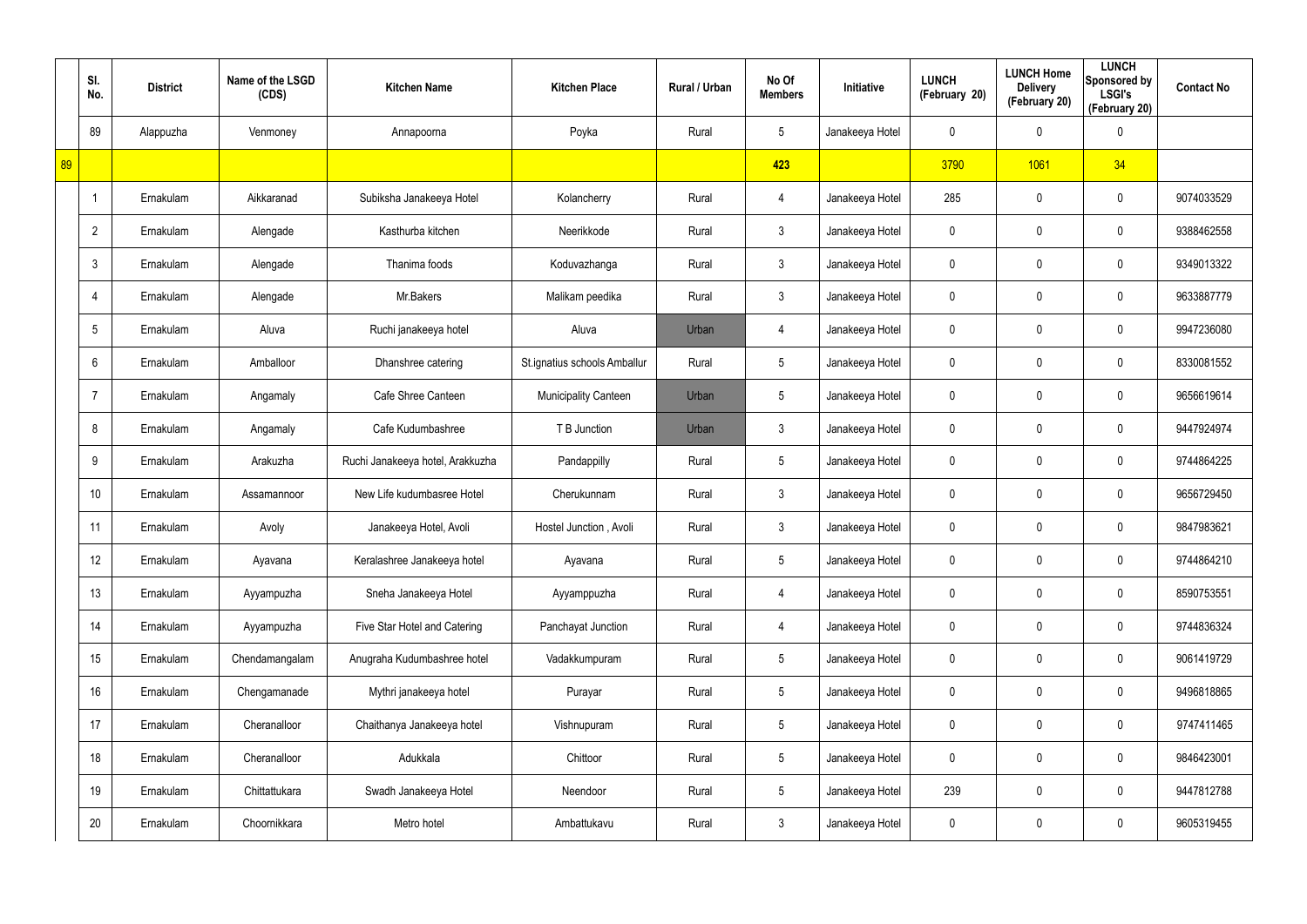| SI.<br>No. | <b>District</b> | Name of the LSGD<br>(CDS) | <b>Kitchen Name</b>                | <b>Kitchen Place</b>                 | Rural / Urban | No Of<br><b>Members</b> | Initiative      | <b>LUNCH</b><br>(February 20) | <b>LUNCH Home</b><br><b>Delivery</b><br>(February 20) | <b>LUNCH</b><br>Sponsored by<br><b>LSGI's</b><br>(February 20) | <b>Contact No</b> |
|------------|-----------------|---------------------------|------------------------------------|--------------------------------------|---------------|-------------------------|-----------------|-------------------------------|-------------------------------------------------------|----------------------------------------------------------------|-------------------|
| 21         | Ernakulam       | Chottanikkara             | Ahalya Cafe                        | Kottayatthupara                      | Rural         | 6                       | Janakeeya Hotel | 0                             | 0                                                     | $\mathbf 0$                                                    | 9567512337        |
| 22         | Ernakulam       | Edakkattuvayal            | SANDHVANAM JANAKEEYA HOTEL         | <b>PEPPATHI</b>                      | Rural         | $\mathbf{3}$            | Janakeeya Hotel | 0                             | 0                                                     | $\mathbf 0$                                                    | 9447047980        |
| 23         | Ernakulam       | Edathala                  | Veetiloru oonne                    | Manalimukke                          | Rural         | $\mathbf{3}$            | Janakeeya Hotel | 187                           | 0                                                     | $\pmb{0}$                                                      |                   |
| 24         | Ernakulam       | Edathala                  | Souhridam Kudumbashree canteen     | Edathala                             | Rural         | $\mathbf{3}$            | Janakeeya Hotel | 0                             | 0                                                     | $\mathbf 0$                                                    | 7593057378        |
| 25         | Ernakulam       | Edavanakkad               | Royal Hotel                        | Edavanakad                           | Rural         | $\mathbf{3}$            | Janakeeya Hotel | 0                             | 0                                                     | $\mathbf 0$                                                    | 9446742863        |
| 26         | Ernakulam       | Elanji                    | janakiya hotel elanji              | elanji punjayathu junction           | Rural         | 5                       | Janakeeya Hotel | 0                             | 0                                                     | $\mathbf 0$                                                    | 8921266850        |
| 27         | Ernakulam       | Eloor                     | Nalanandhana janakeeya hotel       | Eloor                                | Urban         | $\mathbf{3}$            | Janakeeya Hotel | $\mathbf 0$                   | 0                                                     | $\mathbf 0$                                                    | 8848524108        |
| 28         | Ernakulam       | Ezhikkara                 | Sree Rajarajeswari Janakeeya Hotel | Ezhikkara                            | Rural         | $5\phantom{.0}$         | Janakeeya Hotel | 0                             | 0                                                     | $\mathbf 0$                                                    | 7558020438        |
| 29         | Ernakulam       | Kadungalloor              | Snehitha janakeeya hotel           | Kadungalloor                         | Rural         | $\mathbf{3}$            | Janakeeya Hotel | 229                           | $\mathbf 0$                                           | $\mathbf 0$                                                    | $9.20E+11$        |
| 30         | Ernakulam       | Kalady                    | Jyothi Vanitha Canteen             | Kalady                               | Rural         | $5\overline{)}$         | Janakeeya Hotel | 0                             | 0                                                     | $\mathbf 0$                                                    | 9544624439        |
| 31         | Ernakulam       | Kalamassery East          | Thanima Janakeeya Hotel            | Kangarappady Medical college<br>Road | Urban         | $\mathbf{3}$            | Janakeeya Hotel | 0                             | 0                                                     | $\mathbf 0$                                                    | 9745481742        |
| 32         | Ernakulam       | Kalamassery East          | Nanma janakeeya hotel              | HMT, kalammassery                    | Urban         | $\mathbf{3}$            | Janakeeya Hotel | 0                             | 0                                                     | $\mathbf 0$                                                    | 9061986861        |
| 33         | Ernakulam       | Kalamassery West          | Pulari janakeeya hotel             | Kunamthai                            | Urban         | $\mathbf{3}$            | Janakeeya Hotel | 0                             | $\mathbf 0$                                           | $\mathbf 0$                                                    | 7736594305        |
| 34         | Ernakulam       | Kalamassery West          | Kismath janakeeya hotel            | Vattekkunnam                         | Urban         | $\mathfrak{Z}$          | Janakeeya Hotel | 0                             | $\mathbf 0$                                           | $\pmb{0}$                                                      | 9895049873        |
| 35         | Ernakulam       | Kalloorkkad               | Puthuma Janakeeya Hotel            | Kallorkkad                           | Rural         | $\mathbf{3}$            | Janakeeya Hotel | 0                             | $\mathbf 0$                                           | $\pmb{0}$                                                      | 7558091353        |
| 36         | Ernakulam       | Kanjoor                   | Ammachiyude Adukkala               | Parappuram                           | Rural         | $\mathbf{3}$            | Janakeeya Hotel | 0                             | $\mathbf 0$                                           | $\pmb{0}$                                                      | 8547064578        |
| 37         | Ernakulam       | Karukutty                 | Anugraha Janakeeya Hotel           | Pallissery                           | Rural         | $5\phantom{.0}$         | Janakeeya Hotel | 0                             | $\mathbf 0$                                           | $\mathbf 0$                                                    | 8943838295        |
| 38         | Ernakulam       | Karumalloor               | Koottayma janakeeya hotel          | Kariyachira                          | Rural         | $\overline{4}$          | Janakeeya Hotel | 0                             | $\mathbf 0$                                           | $\pmb{0}$                                                      | 8281548828        |
| 39         | Ernakulam       | Kavalangad                | Five star Janakeeya Hotel          | Nellimattom                          | Rural         | 5                       | Janakeeya Hotel | 0                             | $\mathbf 0$                                           | $\mathbf 0$                                                    | 9744705648        |
| 40         | Ernakulam       | Keerampara                | Abhaya Janakeeya Hotel             | Punnekkad                            | Rural         | $\overline{4}$          | Janakeeya Hotel | 0                             | $\mathbf 0$                                           | $\pmb{0}$                                                      | 9074528135        |
| 41         | Ernakulam       | Keezhmad                  | Sadyalayam janakeeya hotel         | Keezhmad                             | Rural         | 5                       | Janakeeya Hotel | 0                             | 0                                                     | $\mathbf 0$                                                    | 7012778281        |
| 42         | Ernakulam       | Kochi East                | ANNAPOORNA JANAKEEYA HOTEL         | ALINCHUVADU                          | Urban         | 5                       | Janakeeya Hotel | 0                             | 0                                                     | $\pmb{0}$                                                      | 9567529849        |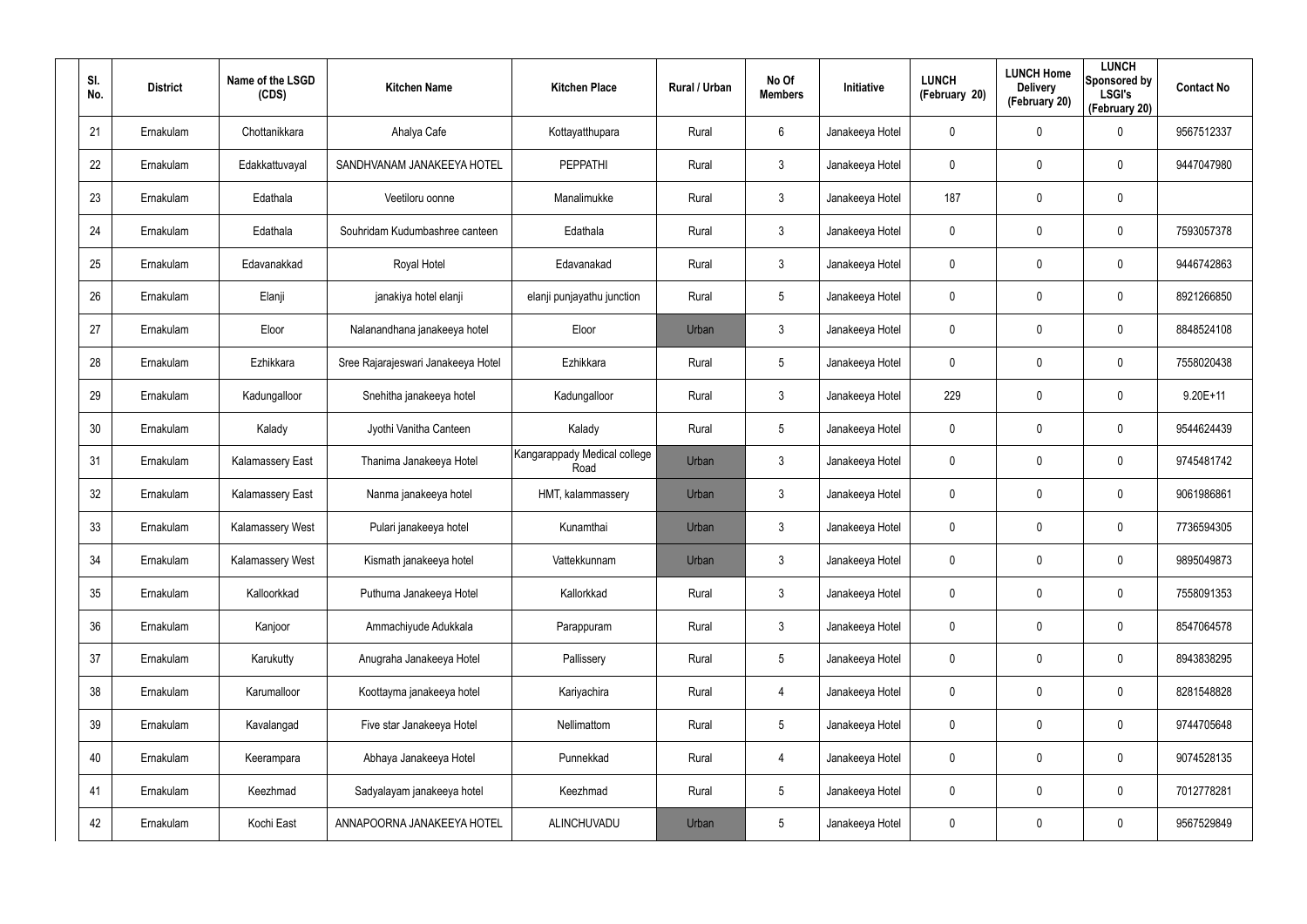|     | SI.<br>No. | <b>District</b> | Name of the LSGD<br>(CDS) | <b>Kitchen Name</b>        | <b>Kitchen Place</b>                      | Rural / Urban | No Of<br><b>Members</b> | Initiative      | <b>LUNCH</b><br>(February 20) | <b>LUNCH Home</b><br><b>Delivery</b><br>(February 20) | <b>LUNCH</b><br>Sponsored by<br><b>LSGI's</b><br>(February 20) | <b>Contact No</b> |
|-----|------------|-----------------|---------------------------|----------------------------|-------------------------------------------|---------------|-------------------------|-----------------|-------------------------------|-------------------------------------------------------|----------------------------------------------------------------|-------------------|
|     | 43         | Ernakulam       | Kochi East                | YUMMEES KITCHEN            | VADUTHALA                                 | Urban         | 5                       | Janakeeya Hotel | 0                             | 0                                                     | $\mathbf 0$                                                    | 9497680558        |
|     | 44         | Ernakulam       | Kochi East                | <b>ORUMA KITCHEN</b>       | <b>PACHALAM</b>                           | Urban         | 3                       | Janakeeya Hotel | 0                             | $\mathbf 0$                                           | $\mathbf 0$                                                    | 9497680558        |
|     | 45         | Ernakulam       | Kochi East                | <b>PONPULARI</b>           | <b>KEERHI NAGAR,</b><br><b>ELAMAKKARA</b> | Urban         | 3                       | Janakeeya Hotel | 0                             | $\mathbf 0$                                           | $\mathbf 0$                                                    | 9446607548        |
|     | 46         | Ernakulam       | Kochi East                | <b>RUCHI CATERING</b>      | PUNNACKAL                                 | Urban         | 5                       | Janakeeya Hotel | 0                             | $\mathbf 0$                                           | $\mathbf 0$                                                    | 9947080022        |
|     | 47         | Ernakulam       | Kochi East                | Samrudhi @ Kochi           | Ernakulam North                           | Urban         | 14                      | Janakeeya Hotel | 961                           | 851                                                   | $\mathbf 0$                                                    | 9048609615        |
|     | 48         | Ernakulam       | Kochi South               | NEW AKSHAYA HOTEL          | <b>PONNURUNNI</b>                         | Urban         | $5\phantom{.0}$         | Janakeeya Hotel | 0                             | 0                                                     | $\mathbf 0$                                                    | 8547855284        |
|     | 49         | Ernakulam       | Kochi South               | <b>AMMAS KITCHEN</b>       | <b>THEVARA</b>                            | Urban         | 4                       | Janakeeya Hotel | 289                           | 0                                                     | $\mathbf 0$                                                    | 8547855284        |
|     | 50         | Ernakulam       | Kochi South               | <b>FRIENDS</b>             | <b>MINI PARK</b>                          | Urban         | 5                       | Janakeeya Hotel | 0                             | 0                                                     | $\mathbf 0$                                                    | 9567127064        |
|     | 51         | Ernakulam       | Kochi West                | NAMMUDE ADUKKALA           | ERAVELI COLONY                            | Urban         | $5\overline{)}$         | Janakeeya Hotel | 0                             | 0                                                     | $\mathbf 0$                                                    | 9496025576        |
|     | 52         | Ernakulam       | Kochi West                | PUTHUMA KUDUMBASHREE HOTEL | PALLURUTHY NADA                           | Urban         | $5\overline{)}$         | Janakeeya Hotel | 0                             | 0                                                     | $\mathbf 0$                                                    | 9496025576        |
|     | 53         | Ernakulam       | Kochi West                | USHUS KUDUMBASHREE HOTEL   | <b>FORT KOCHI</b>                         | Urban         | 4                       | Janakeeya Hotel | 0                             | 0                                                     | $\mathbf 0$                                                    | 9847866090        |
|     | 54         | Ernakulam       | Koothattukulam            | Niravu janakeeya hotel     | Near ksrtc bus stand<br>koothattukulam    | Urban         | 3                       | Janakeeya Hotel | 0                             | 0                                                     | $\mathbf 0$                                                    | 9656619614        |
|     | 55         | Ernakulam       | Koovappady                | Kaipunyam Janakeeya hotel  | Koovappady                                | Rural         | $5\overline{)}$         | Janakeeya Hotel | 0                             | 0                                                     | $\mathbf 0$                                                    | 9526628158        |
|     | 56         | Ernakulam       | Kothamangalam             | P.K Janakeeya hotel        | Kothamangalam                             | Urban         | 3                       | Janakeeya Hotel | 0                             | $\mathbf 0$                                           | $\pmb{0}$                                                      | 8156869114        |
|     | 57         | Ernakulam       | Kothamangalam             | Thanima catering unit      | Kothamangalam                             | Urban         | $\mathfrak{Z}$          | Janakeeya Hotel | 0                             | 0                                                     | $\mathbf 0$                                                    | 9846664377        |
| 114 | 58         | Ernakulam       | Kottapady                 | Janakeeya Hotel            | Kottappady junction                       | Rural         | $\mathbf{3}$            | Janakeeya Hotel | 0                             | $\mathbf 0$                                           | $\mathbf 0$                                                    | 9497406993        |
|     | 59         | Ernakulam       | Kottuvally                | Amritha Janakeeya Hotel    | kottuvally                                | Rural         | $\sqrt{5}$              | Janakeeya Hotel | 0                             | 0                                                     | $\mathbf 0$                                                    | 8590034196        |
|     | 60         | Ernakulam       | Kumbalam                  | JANAKEEYA HOTEL KUMBALAM   | <b>MADAVANA</b>                           | Rural         | $5\phantom{.0}$         | Janakeeya Hotel | 0                             | 0                                                     | $\mathbf 0$                                                    | 9746652717        |
|     | 61         | Ernakulam       | Kumbalangy                | St Antoneys kudumbashree   | OLD POST OFFICE                           | Rural         | $\mathfrak{Z}$          | Janakeeya Hotel | 44                            | 0                                                     | $\pmb{0}$                                                      | 8138860764        |
|     | 62         | Ernakulam       | Kunnathunad               | Thripthi Janakeeya Hotel   | Pallikkara                                | Rural         | $6\overline{6}$         | Janakeeya Hotel | 0                             | 0                                                     | $\mathsf{0}$                                                   | 9744561425        |
|     | 63         | Ernakulam       | Kunnukara                 | Greenchilly cafe           | Kunnukara                                 | Rural         | $\mathfrak{Z}$          | Janakeeya Hotel | 0                             | 0                                                     | $\pmb{0}$                                                      | 9496852989        |
|     | 64         | Ernakulam       | Kunnukara                 | Thanima canteen            | North aduvassery                          | Rural         | $\sqrt{5}$              | Janakeeya Hotel | 0                             | 0                                                     | $\pmb{0}$                                                      | 9744200583        |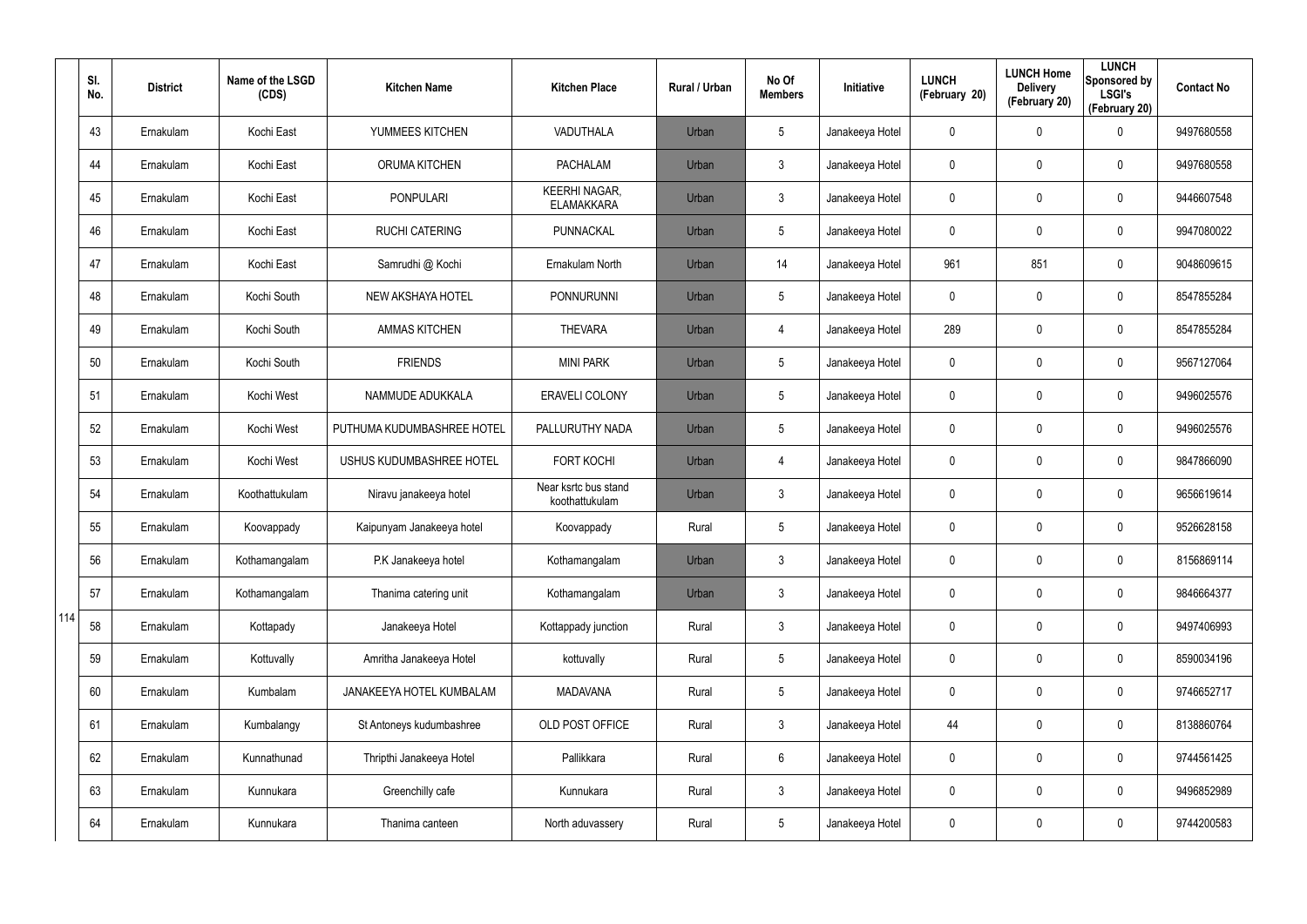| SI.<br>No. | <b>District</b> | Name of the LSGD<br>(CDS) | <b>Kitchen Name</b>              | <b>Kitchen Place</b>      | Rural / Urban | No Of<br><b>Members</b> | <b>Initiative</b> | <b>LUNCH</b><br>(February 20) | <b>LUNCH Home</b><br><b>Delivery</b><br>(February 20) | <b>LUNCH</b><br>Sponsored by<br><b>LSGI's</b><br>(February 20) | <b>Contact No</b> |
|------------|-----------------|---------------------------|----------------------------------|---------------------------|---------------|-------------------------|-------------------|-------------------------------|-------------------------------------------------------|----------------------------------------------------------------|-------------------|
| 65         | Ernakulam       | Kuttampuzha               | Nila kudumbashree janakiya hotel | Mini stadium, vadattupara | Rural         | 6                       | Janakeeya Hotel   | 0                             | 0                                                     | $\mathbf 0$                                                    | 9496754018        |
| 66         | Ernakulam       | Kuzhippilly               | Janakeeya hotel                  | Kuzhupilli                | Rural         | $\mathbf 0$             | Janakeeya Hotel   | 0                             | 0                                                     | $\mathbf 0$                                                    | 9744631998        |
| 67         | Ernakulam       | Malayattoor               | Whats app Janakeeya Hotel        | Thottuva                  | Rural         | $\mathbf{3}$            | Janakeeya Hotel   | 0                             | 0                                                     | $\mathbf 0$                                                    | $9.19E + 11$      |
| 68         | Ernakulam       | Malayattoor               | Natturuchi Janakeeya Hotel       | Ettakkadavu               | Rural         | $\mathbf{3}$            | Janakeeya Hotel   | 0                             | 0                                                     | $\mathbf 0$                                                    | 9745470234        |
| 69         | Ernakulam       | Maneed                    | Coral Island                     | Maneed                    | Rural         | $\overline{4}$          | Janakeeya Hotel   | 0                             | 0                                                     | $\pmb{0}$                                                      | 7012652495        |
| 70         | Ernakulam       | Manjalloor                | Thanima Kudumbashree hotel       | Vazhakkulam               | Rural         | $5\phantom{.0}$         | Janakeeya Hotel   | 0                             | 0                                                     | $\pmb{0}$                                                      | 7306907918        |
| 71         | Ernakulam       | Manjapra                  | Sara's Kitchen                   | Puthenpalli               | Rural         | $\mathbf{3}$            | Janakeeya Hotel   | 0                             | 0                                                     | $\mathbf 0$                                                    | 8547392730        |
| 72         | Ernakulam       | Maradu                    | <b>VANITHA HOTEL</b>             | <b>KUNDANNOR JN</b>       | Urban         | 4                       | Janakeeya Hotel   | 0                             | 0                                                     | $\mathbf 0$                                                    | 9349505008        |
| 73         | Ernakulam       | Marady                    | Janakeeya hotel, Marady          | Unnakkuppa                | Rural         | $\overline{4}$          | Janakeeya Hotel   | 0                             | 0                                                     | $\mathbf 0$                                                    | 9947943177        |
| 74         | Ernakulam       | Mazhuvannoor              | Sruthi Janakeeya Hotel           | Valayanchirangara         | Rural         | $\mathbf{3}$            | Janakeeya Hotel   | 0                             | 0                                                     | $\mathbf 0$                                                    | 9747924485        |
| 75         | Ernakulam       | Mookkannoor               | Mammaks Kitchen                  | Mookkannoor               | Rural         | $\mathbf{3}$            | Janakeeya Hotel   | 0                             | $\mathbf 0$                                           | $\mathbf 0$                                                    | $9.19E + 11$      |
| 76         | Ernakulam       | Mudakkuzha                | Janakeeya Hotel                  | Mudakkuzha                | Rural         | $\mathbf{3}$            | Janakeeya Hotel   | 0                             | 0                                                     | $\mathbf 0$                                                    | $9.19E + 11$      |
| 77         | Ernakulam       | Mulanthuruthy             | Sulabha                          | karikode, mulanthuruthy   | Rural         | $\mathbf 0$             | Janakeeya Hotel   | 0                             | $\mathbf 0$                                           | $\mathbf 0$                                                    | 9633427553        |
| 78         | Ernakulam       | Mulavukad                 | Kudumbashree Veetile bakshanam   | Mulavukad                 | Rural         | $5\phantom{.0}$         | Janakeeya Hotel   | 0                             | $\mathbf 0$                                           | $\pmb{0}$                                                      | 9061339557        |
| 79         | Ernakulam       | Muvattupuzha              | Oottupura                        | Muvattupuzha              | Urban         | $\mathbf{3}$            | Janakeeya Hotel   | 0                             | 0                                                     | $\pmb{0}$                                                      |                   |
| 80         | Ernakulam       | Nayarambalam              | Four star cafe                   | Nayarambalam              | Rural         | $\mathbf{3}$            | Janakeeya Hotel   | 0                             | 0                                                     | $\mathbf 0$                                                    | 8891755948        |
| 81         | Ernakulam       | Nedumbassery              | Thani Nadan                      | Athani                    | Rural         | $5\phantom{.0}$         | Janakeeya Hotel   | 0                             | 0                                                     | $\mathbf 0$                                                    | 8138917514        |
| 82         | Ernakulam       | Nellikuzhy                | Janakeeya Hotel                  | Nellikkuzhi               | Rural         | $\mathbf{3}$            | Janakeeya Hotel   | 0                             | 0                                                     | $\mathbf 0$                                                    | 9562713076        |
| 83         | Ernakulam       | Njarakkal                 | Kripa Catering Unit              | Njarakkal                 | Rural         | $\mathbf{3}$            | Janakeeya Hotel   | 0                             | 0                                                     | $\mathbf 0$                                                    | 9567534006        |
| 84         | Ernakulam       | Okkal                     | Manna Janakeeya Hotel            | Edavoor                   | Rural         | $\overline{4}$          | Janakeeya Hotel   | 0                             | 0                                                     | $\mathbf 0$                                                    | 9539507674        |
| 85         | Ernakulam       | Paingottoor               | Janakeeya hotel                  | Paingottoor               | Rural         | $\overline{7}$          | Janakeeya Hotel   | 0                             | 0                                                     | $\mathbf 0$                                                    | 9656855730        |
| 86         | Ernakulam       | Paipra                    | Nanma Janakeeya Hotel            | Pezhakkappilly            | Rural         | $\mathfrak{Z}$          | Janakeeya Hotel   | 0                             | 0                                                     | $\mathbf 0$                                                    | 9567747725        |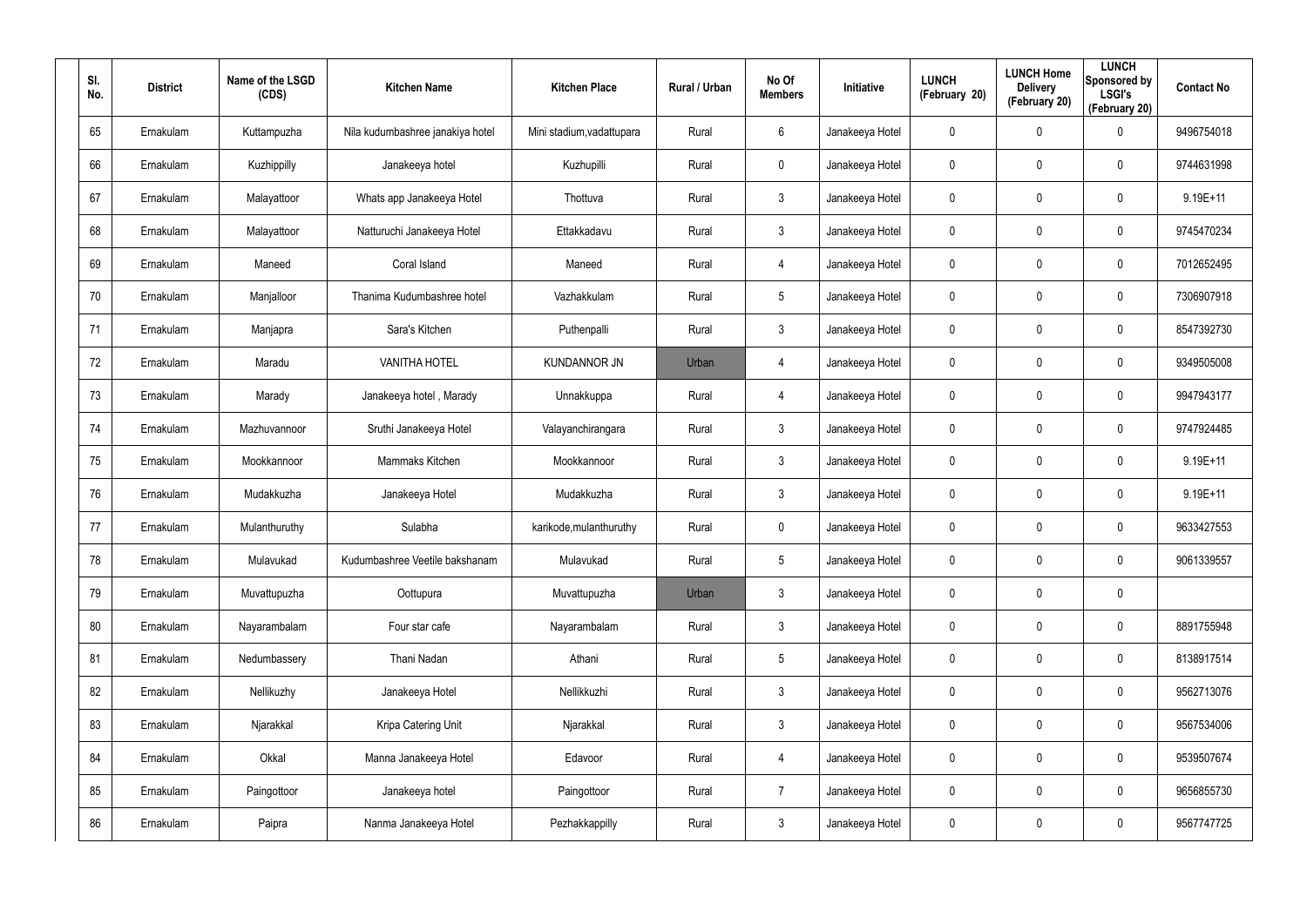| SI.<br>No. | <b>District</b> | Name of the LSGD<br>(CDS) | <b>Kitchen Name</b>                                      | <b>Kitchen Place</b>                        | Rural / Urban | No Of<br><b>Members</b> | Initiative      | <b>LUNCH</b><br>(February 20) | <b>LUNCH Home</b><br><b>Delivery</b><br>(February 20) | <b>LUNCH</b><br>Sponsored by<br><b>LSGI's</b><br>(February 20) | <b>Contact No</b> |
|------------|-----------------|---------------------------|----------------------------------------------------------|---------------------------------------------|---------------|-------------------------|-----------------|-------------------------------|-------------------------------------------------------|----------------------------------------------------------------|-------------------|
| 87         | Ernakulam       | Pallarimangalam           | Janakeeya Hotel                                          | Janakeeya Hotel, Koovalloor                 | Rural         | 4                       | Janakeeya Hotel | 56                            | $\mathbf 0$                                           | $\mathbf 0$                                                    | 7025992310        |
| 88         | Ernakulam       | Pallipuram                | SANTHWANAM Janakeeyahotel                                | Pothen valav                                | Rural         | 5                       | Janakeeya Hotel | 0                             | 0                                                     | $\boldsymbol{0}$                                               | 9747525176        |
| 89         | Ernakulam       | Pambakkuda                | viswastha catering unit                                  | pambakkuda block punjayathu<br>building     | Rural         | 4                       | Janakeeya Hotel | 0                             | $\mathbf 0$                                           | $\mathbf 0$                                                    | 9946404045        |
| 90         | Ernakulam       | Parakkadave               | Thejus catering unit                                     | Moozhikkulam                                | Rural         | 10                      | Janakeeya Hotel | 0                             | 0                                                     | $\mathbf 0$                                                    | 9847936303        |
| 91         | Ernakulam       | Paravoor                  | sree vigneswara sc cafe                                  | Govt.boys' HSS, N.Paravur                   | Urban         | 4                       | Janakeeya Hotel | 0                             | $\mathbf 0$                                           | $\boldsymbol{0}$                                               |                   |
| 92         | Ernakulam       | Perumbavoor               | JANAKEEYA HOTEL MINI CIVIL<br><b>STATION PERUMBAVOOR</b> | <b>CIVIL STATION</b>                        | Urban         | 3                       | Janakeeya Hotel | 0                             | 0                                                     | $\mathbf 0$                                                    | 9847008734        |
| 93         | Ernakulam       | Perumbavoor               | Swath kudumbashree canteen                               | Perumbavoor                                 | Urban         | $\mathbf{3}$            | Janakeeya Hotel | $\mathbf 0$                   | $\mathbf 0$                                           | $\mathbf 0$                                                    | 9847015470        |
| 94         | Ernakulam       | Perumbayoor               | Janakeeya Hotel                                          | Kanjirakkad pallippady                      | Urban         | $\mathbf{3}$            | Janakeeya Hotel | 0                             | $\mathbf 0$                                           | $\mathbf 0$                                                    | 9847015470        |
| 95         | Ernakulam       | Pindimana                 | Janakeeya hotel                                          | Muthamkuzhi                                 | Rural         | $\overline{4}$          | Janakeeya Hotel | 0                             | $\mathbf 0$                                           | $\mathbf 0$                                                    | 9656297799        |
| 96         | Ernakulam       | Piravam                   | sneha canteen                                            | municipality building base floor<br>piravom | Urban         | 4                       | Janakeeya Hotel | 0                             | $\mathbf 0$                                           | $\mathbf 0$                                                    | 8075376906        |
| 97         | Ernakulam       | Pootrikka                 | <b>GRANDMA JANAKEEYA HOTEL</b>                           | <b>CHOONDI</b>                              | Rural         | $\mathbf{3}$            | Janakeeya Hotel | 0                             | $\mathbf 0$                                           | $\mathbf 0$                                                    | 9400550287        |
| 98         | Ernakulam       | Pothanikkad               | Taj hotel                                                | Pothanikkad                                 | Rural         | $\mathbf{3}$            | Janakeeya Hotel | 0                             | $\mathbf 0$                                           | $\mathbf 0$                                                    | 9645079573        |
| 99         | Ernakulam       | Puthanvelikkara           | Panjami cafe kudumbashree                                | Near panjayath office                       | Rural         | $5\overline{)}$         | Janakeeya Hotel | 0                             | $\mathbf 0$                                           | $\mathbf 0$                                                    | 9645530669        |
| 100        | Ernakulam       | Ramamangalam              | Kalavara janakeeya hotel                                 | ramamngalam                                 | Rural         | 4                       | Janakeeya Hotel | 0                             | $\mathbf 0$                                           | $\pmb{0}$                                                      | 9961344346        |
| 101        | Ernakulam       | Rayamangalam              | Arya canteen                                             | Kuruppampady                                | Rural         | $\mathbf{3}$            | Janakeeya Hotel | 0                             | 0                                                     | $\pmb{0}$                                                      | 8281825730        |
| 102        | Ernakulam       | Thirumarady               | janakiya hotel thirumarady                               | edappara jn.                                | Rural         | $\mathfrak{Z}$          | Janakeeya Hotel | 0                             | $\mathbf 0$                                           | $\pmb{0}$                                                      | 7594811868        |
| 103        | Ernakulam       | Thiruvaniyoor             | Thanima                                                  | Thiruvaniyoor                               | Rural         | $\mathbf 0$             | Janakeeya Hotel | 0                             | $\mathbf 0$                                           | $\mathbf 0$                                                    | 9061239698        |
| 104        | Ernakulam       | Thrikkakkara East         | Thanima Janakeeya Hotel                                  | Kakkanad                                    | Urban         | 8                       | Janakeeya Hotel | 0                             | 0                                                     | $\pmb{0}$                                                      | 9207134763        |
| 105        | Ernakulam       | Thrikkakkara west         | Janakeeya hotel                                          | Chembumukku                                 | Urban         | 5                       | Janakeeya Hotel | $\mathbf 0$                   | $\mathbf 0$                                           | $\pmb{0}$                                                      | 9496530576        |
| 106        | Ernakulam       | Thuravoor                 | e-grill Janakeeya Hotel                                  | Yudapuram                                   | Rural         | 4                       | Janakeeya Hotel | 0                             | 0                                                     | $\pmb{0}$                                                      | 9526845935        |
| 107        | Ernakulam       | Tripunithura              | Janakeeya Hotel Tripunithura                             | Eroor                                       | Urban         | $\mathbf{3}$            | Janakeeya Hotel | 0                             | $\mathbf 0$                                           | $\pmb{0}$                                                      | 8137977644        |
| 108        | Ernakulam       | Vadakkekkara              | vadakkekkara kudumbasree janakeeya<br>hotel              | Madaplathuruth                              | Rural         | 4                       | Janakeeya Hotel | 0                             | $\mathbf 0$                                           | $\pmb{0}$                                                      | 8301806778        |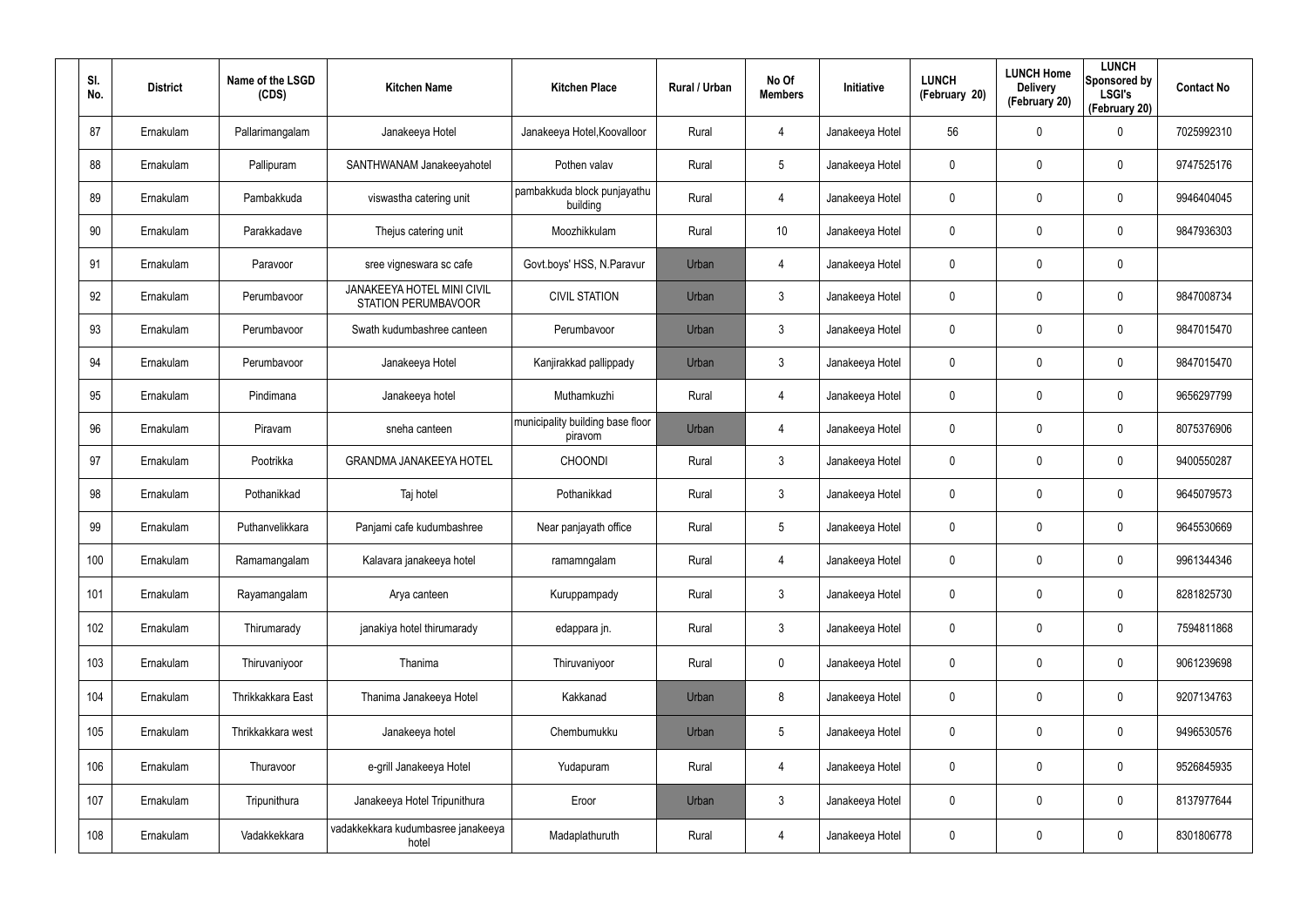|     | SI.<br>No.      | <b>District</b> | Name of the LSGD<br>(CDS) | <b>Kitchen Name</b>          | <b>Kitchen Place</b>                              | Rural / Urban | No Of<br><b>Members</b> | Initiative      | <b>LUNCH</b><br>(February 20) | <b>LUNCH Home</b><br><b>Delivery</b><br>(February 20) | <b>LUNCH</b><br>Sponsored by<br><b>LSGI's</b><br>(February 20) | <b>Contact No</b> |
|-----|-----------------|-----------------|---------------------------|------------------------------|---------------------------------------------------|---------------|-------------------------|-----------------|-------------------------------|-------------------------------------------------------|----------------------------------------------------------------|-------------------|
|     | 109             | Ernakulam       | Vadavukode<br>Puthancruz  | <b>JANAKEEYA HOTEL</b>       | Puthencruz                                        | Rural         | $\mathbf{3}$            | Janakeeya Hotel | $\mathbf 0$                   | 0                                                     | $\mathbf 0$                                                    | $9.19E + 11$      |
|     | 110             | Ernakulam       | Valakom                   | Ruchi                        | Valakom                                           | Rural         | $5\phantom{.0}$         | Janakeeya Hotel | 0                             | 0                                                     | $\pmb{0}$                                                      | 9074232700        |
|     | 111             | Ernakulam       | Varapuzha                 | DURGA ACTIVITY               | CHETTIBHAGAM                                      | Rural         | 8                       | Janakeeya Hotel | $\mathbf 0$                   | 0                                                     | $\pmb{0}$                                                      | 9496160074        |
|     | 112             | Ernakulam       | Vazhakulam                | Three Star Hotel             | Marampally                                        | Rural         | $\mathbf{3}$            | Janakeeya Hotel | 0                             | 0                                                     | $\mathbf 0$                                                    | 6282644893        |
|     | 113             | Ernakulam       | Vengola                   | Janakeeya Hotel              | Pathipalam                                        | Rural         | $5\overline{)}$         | Janakeeya Hotel | $\mathbf 0$                   | 0                                                     | $\pmb{0}$                                                      | 8137887455        |
|     | 114             | Ernakulam       | Vengoor                   | <b>JANAKEEYA HOTEL</b>       | Choorathod                                        | Rural         | 4                       | Janakeeya Hotel | 0                             | 0                                                     | $\mathbf 0$                                                    | 9656904682        |
| 114 |                 |                 |                           |                              |                                                   |               | 449                     |                 | 2290                          | 851                                                   | $\overline{0}$                                                 |                   |
|     |                 | Idukki          | Adimaly                   | Friends Janakeeya Hotel      | Adimaly                                           | Rural         | 4                       | Janakeeya Hotel | 0                             | 0                                                     | $\pmb{0}$                                                      | 9961635779        |
|     | $\overline{2}$  | Idukki          | Alackode                  | Five Star Canteen            | Elamdesham Block<br>Panchayath Building, Alakode  | Rural         | $5\phantom{.0}$         | Janakeeya Hotel | $\mathbf 0$                   | 0                                                     | $\pmb{0}$                                                      | 9961482164        |
|     | $\mathbf{3}$    | Idukki          | Arakkulam                 | Sabhalyam                    | Moolamattom                                       | Rural         | 4                       | Janakeeya Hotel | 0                             | 0                                                     | $\pmb{0}$                                                      | 8848124921        |
|     | 4               | ldukki          | Ayyappancovil             | Maria Janakeeya Hotel        | Parappu                                           | Rural         | $\mathbf{3}$            | Janakeeya Hotel | 0                             | 0                                                     | $\mathbf 0$                                                    | 9544622096        |
|     | $5\phantom{.0}$ | Idukki          | Bysonvalley               | Famous Janakiya Hotel        | Pottankad                                         | Rural         | 4                       | Janakeeya Hotel | 43                            | 0                                                     | $\mathbf 0$                                                    | 9744566398        |
|     | 6               | Idukki          | Chakkupallam              | Vanithasree Janakeeya Hotel  | Anakkara                                          | Rural         | $\mathbf{3}$            | Janakeeya Hotel | 0                             | 0                                                     | $\mathbf 0$                                                    | 8075143547        |
|     | $\overline{7}$  | Idukki          | Devikulam                 | Kudumbashree Janakeeya Hotel | Echo point                                        | Rural         | $\mathbf{3}$            | Janakeeya Hotel | 180                           | 0                                                     | $\pmb{0}$                                                      | 8281640208        |
|     | 8               | Idukki          | Edavetty                  | Kudumbashree Janakeeya Hotel | Edavetty                                          | Rural         | $\mathfrak{Z}$          | Janakeeya Hotel | 0                             | 0                                                     | $\mathbf 0$                                                    | 6238694173        |
|     | 9               | ldukki          | Erattayar                 | Vanitha Janakeeya Hotel      | Erattayar                                         | Rural         | $\overline{4}$          | Janakeeya Hotel | 0                             | 0                                                     | $\mathsf{0}$                                                   | 9188166929        |
|     | 10 <sup>°</sup> | Idukki          | Kamakshi                  | Kripa Catering               | Thankamani                                        | Rural         | $5\phantom{.0}$         | Janakeeya Hotel | 0                             | 0                                                     | $\mathbf 0$                                                    | 9544021398        |
|     | 11              | ldukki          | Kanchiyar                 | Swadh Janakeeya Hotel        | Kanchiyar                                         | Rural         | $5\phantom{.0}$         | Janakeeya Hotel | $\mathbf 0$                   | 0                                                     | $\mathsf{0}$                                                   | 8606856496        |
|     | 12              | Idukki          | Kanjikkuzhi               | Samarppanam                  | Kanjikkuzhi                                       | Rural         | $\overline{4}$          | Janakeeya Hotel | $\mathbf 0$                   | 0                                                     | $\mathbf 0$                                                    | 9447169262        |
|     | 13              | Idukki          | Kanthaloor                | Morningstar Janakeeya Hotel  | Sahayagiri complex, near<br>Kanthalloor Bus stand | Rural         | $\overline{4}$          | Janakeeya Hotel | 150                           | 0                                                     | $\mathbf 0$                                                    | 9447941632        |
|     | 14              | ldukki          | Karimannoor               | Rujiya Catering Unit         | Karimannoor                                       | Rural         | $5\phantom{.0}$         | Janakeeya Hotel | $\mathbf 0$                   | 0                                                     | $\mathbf 0$                                                    | 9497454952        |
|     | 15              | ldukki          | Karunapuram               | Karuna Hotel                 | Panchayathu complex                               | Rural         | 4                       | Janakeeya Hotel | 0                             | 0                                                     | $\mathsf{0}$                                                   | 9961152820        |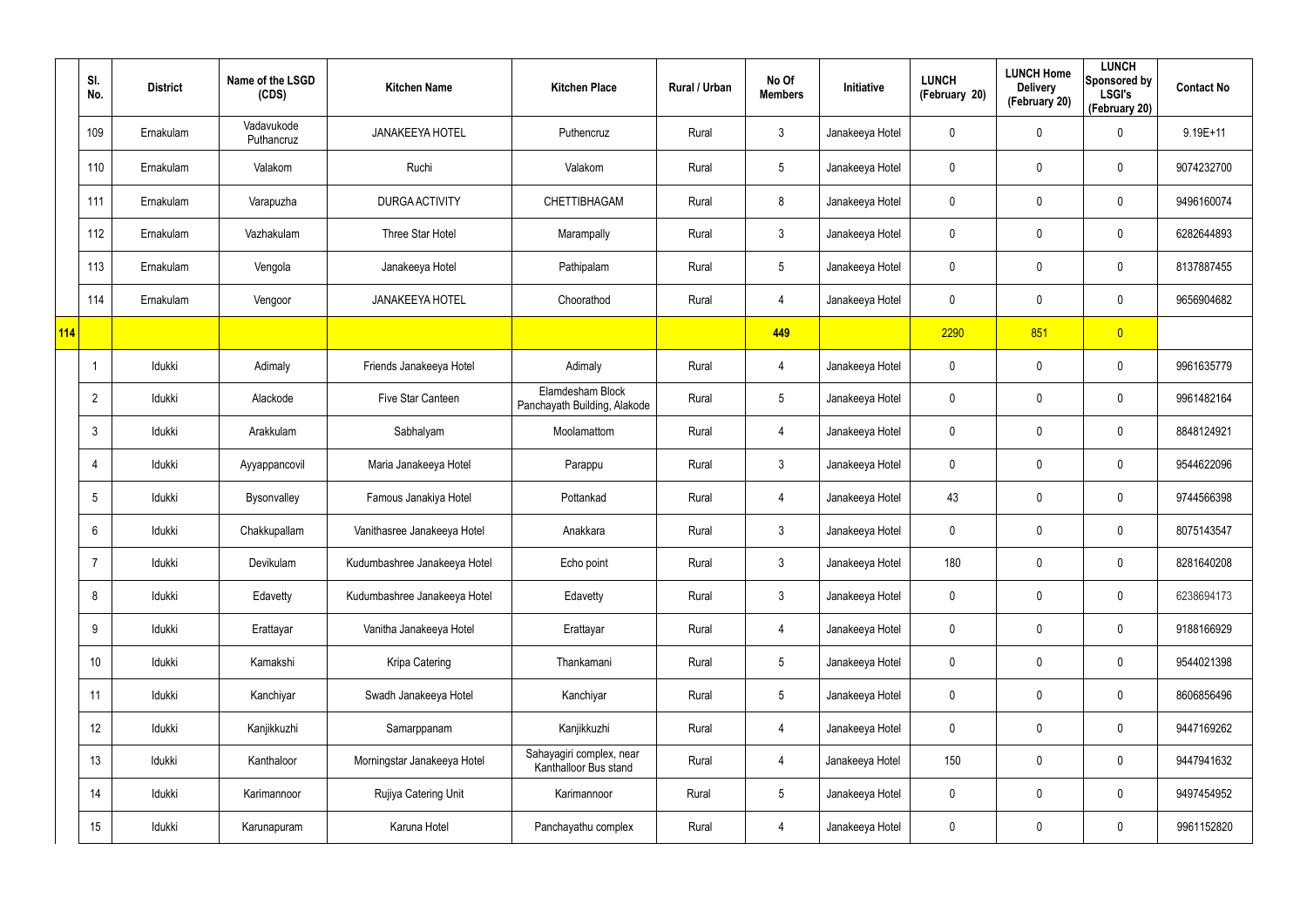|    | SI.<br>No. | <b>District</b> | Name of the LSGD<br>(CDS) | <b>Kitchen Name</b>                | <b>Kitchen Place</b>          | Rural / Urban | No Of<br><b>Members</b> | Initiative      | <b>LUNCH</b><br>(February 20) | <b>LUNCH Home</b><br><b>Delivery</b><br>(February 20) | <b>LUNCH</b><br>Sponsored by<br><b>LSGI's</b><br>(February 20) | <b>Contact No</b> |
|----|------------|-----------------|---------------------------|------------------------------------|-------------------------------|---------------|-------------------------|-----------------|-------------------------------|-------------------------------------------------------|----------------------------------------------------------------|-------------------|
|    | 16         | Idukki          | Kattappana                | Karunya Janakeeya Hotel            | Kattappana                    | Urban         | $5\phantom{.0}$         | Janakeeya Hotel | 325                           | 0                                                     | $\mathbf 0$                                                    | 9497684477        |
|    | 17         | Idukki          | Kodikkulam                | Kulirma Janakiya Hotel             | Kodikkulam                    | Rural         | 6                       | Janakeeya Hotel | 0                             | 0                                                     | $\mathbf 0$                                                    | 9605111852        |
|    | 18         | Idukki          | Kokkayar                  | Sevana Janakeeya hotel             | 35th Mile                     | Rural         | $\mathfrak{Z}$          | Janakeeya Hotel | 0                             | $\mathbf 0$                                           | $\pmb{0}$                                                      | 9562067674        |
|    | 19         | Idukki          | Konnathadi                | Friends Janakeeya Hotel            | Panickankudi                  | Rural         | 6                       | Janakeeya Hotel | 0                             | 0                                                     | $\mathbf 0$                                                    | 9544048878        |
|    | 20         | Idukki          | Konnathadi                | Janapriya Janakeeya Hotel          | Konnathadi                    | Rural         | $\mathfrak{Z}$          | Janakeeya Hotel | 0                             | $\mathbf 0$                                           | $\pmb{0}$                                                      | 9895147074        |
|    | 21         | Idukki          | Kudayathoor               | Kudumbashree Janakeeya Hotel       | Kanjar                        | Rural         | $\mathbf{3}$            | Janakeeya Hotel | 0                             | 0                                                     | $\pmb{0}$                                                      | 9526762560        |
|    | 22         | Idukki          | Kumaramangalam            | Kumaramangalam Janakeeya Hotel     | Kumaramangalam                | Rural         | 4                       | Janakeeya Hotel | 0                             | $\mathbf 0$                                           | $\pmb{0}$                                                      | 9745633509        |
|    | 23         | Idukki          | Kumili                    | Ruchi Hotel                        | Kumili                        | Rural         | 4                       | Janakeeya Hotel | 0                             | 0                                                     | $\pmb{0}$                                                      | 9447980637        |
|    | 24         | Idukki          | Manakkadu                 | Vanitha Hotel                      | Chittoor                      | Rural         | $\mathbf{3}$            | Janakeeya Hotel | 0                             | 0                                                     | $\pmb{0}$                                                      | 8330097933        |
|    | 25         | Idukki          | Mankulam                  | Jeevanam Catering Janakeeya Hotel  | Panchayathu Building          | Rural         | 4                       | Janakeeya Hotel | 0                             | 0                                                     | $\pmb{0}$                                                      | 9495060505        |
| 51 | 26         | Idukki          | Mankulam                  | Happy Janakéeya Hotel              | Aanakkulam                    | Rural         | $\mathbf{3}$            | Janakeeya Hotel | 100                           | $\mathbf 0$                                           | $\pmb{0}$                                                      | 9496251027        |
|    | 27         | Idukki          | Marayoor                  | Malabar food court Janakeeya Hotel | Marayoor Near IDCB bank       | Rural         | 4                       | Janakeeya Hotel | 272                           | 0                                                     | $\mathbf 0$                                                    | 9446925610        |
|    | 28         | Idukki          | Mariyapuram               | Anaswara Hotel & Catering          | Idukki                        | Rural         | 4                       | Janakeeya Hotel | 0                             | 0                                                     | $\mathbf 0$                                                    | 9526329438        |
|    | 29         | Idukki          | Munnar                    | Annapoorna catering                | Lorry stand, old munnar       | Rural         | $5\phantom{.0}$         | Janakeeya Hotel | 250                           | $\mathbf 0$                                           | $\pmb{0}$                                                      | 8281009478        |
|    | 30         | Idukki          | Muttom                    | Nila Janakeeya Hotel               | Muttom                        | Rural         | $\mathbf{3}$            | Janakeeya hotel | $\mathbf 0$                   | $\mathbf 0$                                           | $\mathbf 0$                                                    | 9961104818        |
|    | 31         | Idukki          | Nedumkandam               | Annus catering                     | Nedumkandam<br>Kizhakkekavala | Rural         | 4                       | Janakeeya Hotel | $\mathbf 0$                   | $\mathbf 0$                                           | $\mathbf 0$                                                    | 9747458576        |
|    | 32         | Idukki          | Pallivasal                | Blessing Janakeeya Hotel           | Pallivasal                    | Rural         | 4                       | Janakeeya Hotel | 75                            | $\mathbf 0$                                           | $\mathbf 0$                                                    | 9947981574        |
|    | 33         | Idukki          | Pampadumpara              | Thripthy Janakeeya Hotel           | Pampadumpara                  | Rural         | $\mathfrak{Z}$          | Janakeeya Hotel | $\mathbf 0$                   | $\mathbf 0$                                           | $\mathbf 0$                                                    | 9207150558        |
|    | 34         | Idukki          | Peermedu                  | Thripthy Janakeeya Hotel           | Peermedu                      | Rural         | $\mathfrak{Z}$          | Janakeeya Hotel | 0                             | 0                                                     | $\mathbf 0$                                                    | 9633311267        |
|    | 35         | Idukki          | Peruvanthanam             | Janakeeya Hotel                    | Peruvanthanam                 | Rural         | $5\phantom{.0}$         | Janakeeya Hotel | $\mathbf 0$                   | $\mathbf 0$                                           | $\mathbf 0$                                                    | 9562274720        |
|    | 36         | Idukki          | Purappuzha                | Ammas Janakeeya Hotel              | Purappuzha                    | Rural         | $\mathfrak{Z}$          | Janakeeya Hotel | 0                             | 0                                                     | $\mathbf 0$                                                    | 9744954032        |
|    | 37         | Idukki          | Rajakkadu                 | Janakeeya Hotel                    | Rajakkadu Town                | Rural         | $\mathfrak{Z}$          | Janakeeya Hotel | 336                           | 0                                                     | $\mathsf{0}$                                                   | 9446766999        |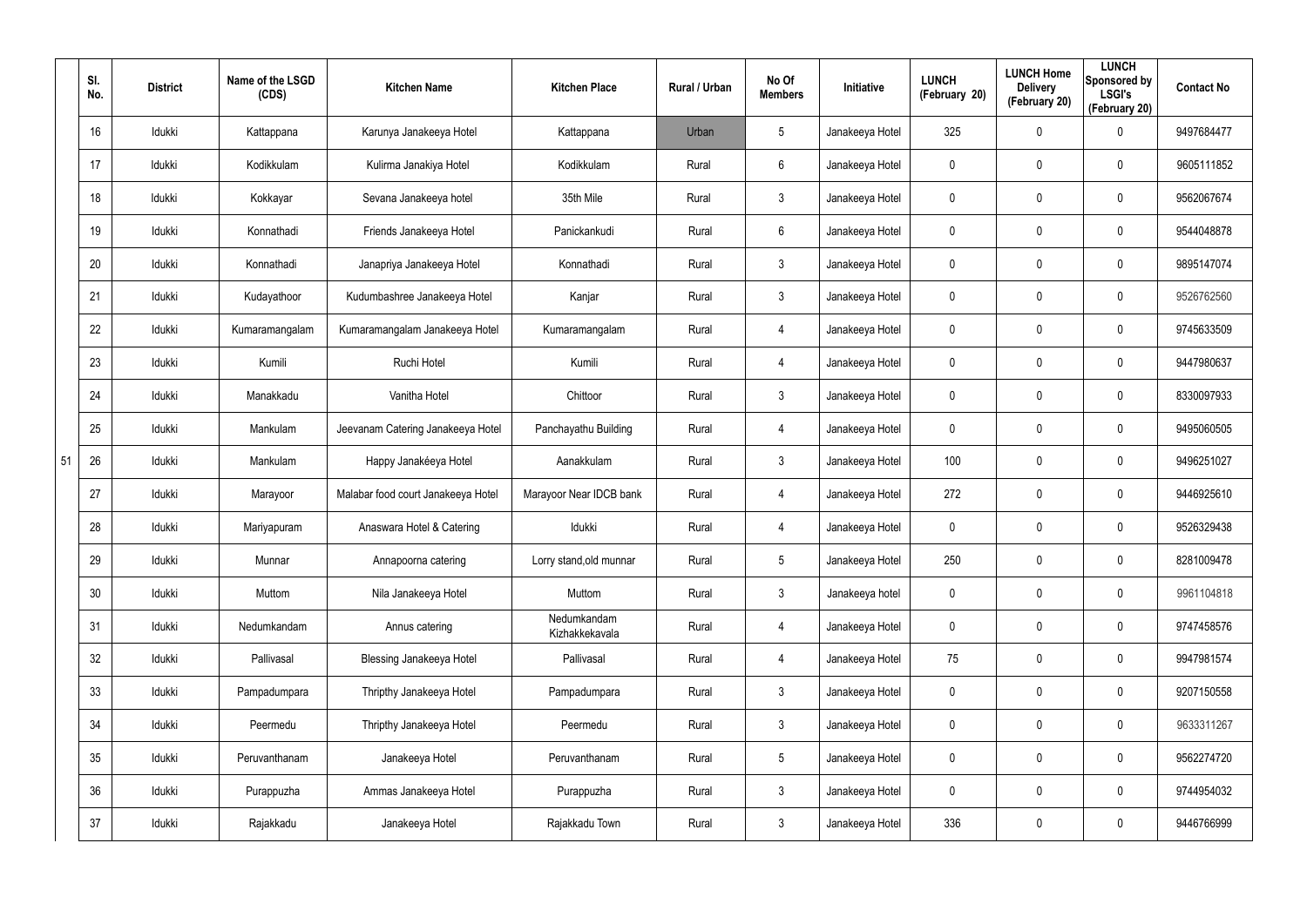|    | SI.<br>No.      | <b>District</b> | Name of the LSGD<br>(CDS) | <b>Kitchen Name</b>                       | <b>Kitchen Place</b>                      | <b>Rural / Urban</b> | No Of<br><b>Members</b> | Initiative      | <b>LUNCH</b><br>(February 20) | <b>LUNCH Home</b><br><b>Delivery</b><br>(February 20) | <b>LUNCH</b><br>Sponsored by<br><b>LSGI's</b><br>(February 20) | <b>Contact No</b> |
|----|-----------------|-----------------|---------------------------|-------------------------------------------|-------------------------------------------|----------------------|-------------------------|-----------------|-------------------------------|-------------------------------------------------------|----------------------------------------------------------------|-------------------|
|    | 38              | Idukki          | Rajakumari                | Aiswarya Vanitha Restaurent               | Rajakumari South                          | Rural                | $\overline{4}$          | Janakeeya Hotel | $\mathbf 0$                   | 0                                                     | $\mathbf 0$                                                    | 9526570410        |
|    | 39              | Idukki          | Santhanpara               | Janakeeya Hotel                           | Santhanpara                               | Rural                | $\overline{4}$          | Janakeeya Hotel | 170                           | 0                                                     | $\mathbf 0$                                                    | 9526174553        |
|    | 40              | Idukki          | Senapathy                 | Ammoose Hotel                             | Mangathotty                               | Rural                | 3                       | Janakeeya Hotel | $\mathbf 0$                   | 0                                                     | $\mathbf 0$                                                    | 9539396626        |
|    | 41              | ldukki          | Udumbannoor               | Kudumbashree Janakeeya Hotel              | Udumbannor                                | Rural                | $\mathbf{3}$            | Janakeeya Hotel | 0                             | $\mathbf 0$                                           | $\mathbf 0$                                                    | 9633678438        |
|    | 42              | Idukki          | Upputhara                 | Samarppitha Janakeeya hotel               | Upputhara                                 | Rural                | $5\overline{)}$         | Janakeeya Hotel | $\mathbf 0$                   | 0                                                     | $\mathbf 0$                                                    | 9526590710        |
|    | 43              | ldukki          | Vandanmedu                | Dharshana Janakeeya Hotel                 | Vandanmedu                                | Rural                | 4                       | Janakeeya Hotel | 0                             | 0                                                     | $\mathbf 0$                                                    | 9744038737        |
|    | 44              | Idukki          | Vandiperiyar              | Vandiperiyar Janakeeya Hotel              | Vandiperiyar                              | Rural                | $5\overline{)}$         | Janakeeya Hotel | $\mathbf 0$                   | 0                                                     | $\mathbf 0$                                                    | 8086863254        |
|    | 45              | Idukki          | Vannappuram               | Souhrudham Janakeeya Hotel                | Vannappuram                               | Rural                | $5\overline{)}$         | Janakeeya Hotel | 0                             | $\mathbf 0$                                           | $\mathbf 0$                                                    | 8113054492        |
|    | 46              | Idukki          | Vathikudy                 | Karthika                                  | Thopramkudi                               | Rural                | $\overline{4}$          | Janakeeya Hotel | $\mathbf 0$                   | 0                                                     | $\mathbf 0$                                                    | 9947636989        |
|    | 47              | Idukki          | Vathikudy                 | Mahima                                    | Murickassery                              | Rural                | 3                       | Janakeeya Hotel | 0                             | 0                                                     | $\mathbf 0$                                                    | 8289945652        |
|    | 48              | Idukki          | Vattavada                 | Vattavada Kudumbashree Janakeeya<br>Hotel | Keekkara, Kovilur                         | Rural                | $\overline{4}$          | Janakeeya Hotel | 230                           | 0                                                     | $\mathbf 0$                                                    | 9497790469        |
|    | 49              | ldukki          | Vazhathoppu               | Grahalakshmi Hotel & Catering             | Cheruthoni                                | Rural                | 4                       | Janakeeya Hotel | $\mathbf 0$                   | 0                                                     | $\mathbf 0$                                                    | 9496178884        |
|    | 50              | Idukki          | Vellathooval              | Flowers Janakeeya Hotel                   | Vellathooval                              | Rural                | 4                       | Janakeeya Hotel | 0                             | 0                                                     | $\mathbf 0$                                                    | 9961419892        |
|    | 51              | Idukki          | Velliyamattam             | Padhayam Kudumbashree Janakeeya<br>Hotel  | Velliyamattam                             | Rural                | 4                       | Janakeeya Hotel | 0                             | 0                                                     | $\pmb{0}$                                                      | 7902854627        |
| 51 |                 |                 |                           |                                           |                                           |                      | 201                     |                 | 2131                          | $\bullet$                                             | $\bullet$                                                      |                   |
|    |                 | Kannur          | Maloor                    | Maloor Janakeeya Hotel                    | Thrikandaripoyil, PO-<br>Thrikandaripoyil | Rural                | 3 <sup>1</sup>          | Janakeeya Hotel | $\pmb{0}$                     | 0                                                     | $\pmb{0}$                                                      | 9656132294        |
|    | $\overline{2}$  | Kannur          | Kolachery                 | Janakeeya Hotel                           | Kolachery Paramba, PO-<br>Kolacheri       | Rural                | $5\phantom{.0}$         | Janakeeya Hotel | $\pmb{0}$                     | $\mathbf 0$                                           | $\mathbf 0$                                                    | 9895324699        |
|    | $\mathbf{3}$    | Kannur          | Pinarayi                  | Janakeeya hotel, Pinarayi                 | Pinarayi                                  | Rural                | $6\overline{6}$         | Janakeeya Hotel | 0                             | 0                                                     | $\mathbf 0$                                                    | 9447215211        |
|    | 4               | Kannur          | Muzhakunnu                | Thripthy Janakeeya Hotel                  | Kakkayangad, Muzhakkunnu                  | Rural                | $5\phantom{.0}$         | Janakeeya Hotel | 0                             | 0                                                     | $\mathbf 0$                                                    | 9526047538        |
|    | $5\overline{)}$ | Kannur          | Chapparappadavu           | Kudumbasree janakeeya hotel               | Near village office,<br>Chapparappadav    | Rural                | 3 <sup>1</sup>          | Janakeeya Hotel | 0                             | 0                                                     | $\mathbf 0$                                                    | 9605413324        |
|    | 6               | Kannur          | Iritty                    | Roopasree Kudumbashree hotel              | Koolichembra                              | Urban                | 8                       | Janakeeya Hotel | 0                             | 0                                                     | $\mathbf 0$                                                    | 8589921533        |
|    | -7              | Kannur          | Dharmadam                 | Dharmadam Janakeeya hotel                 | Near Andalloor kav,<br>Dharmadam          | Rural                | $\mathbf{3}$            | Janakeeya Hotel | 0                             | 0                                                     | $\pmb{0}$                                                      | 9526975778        |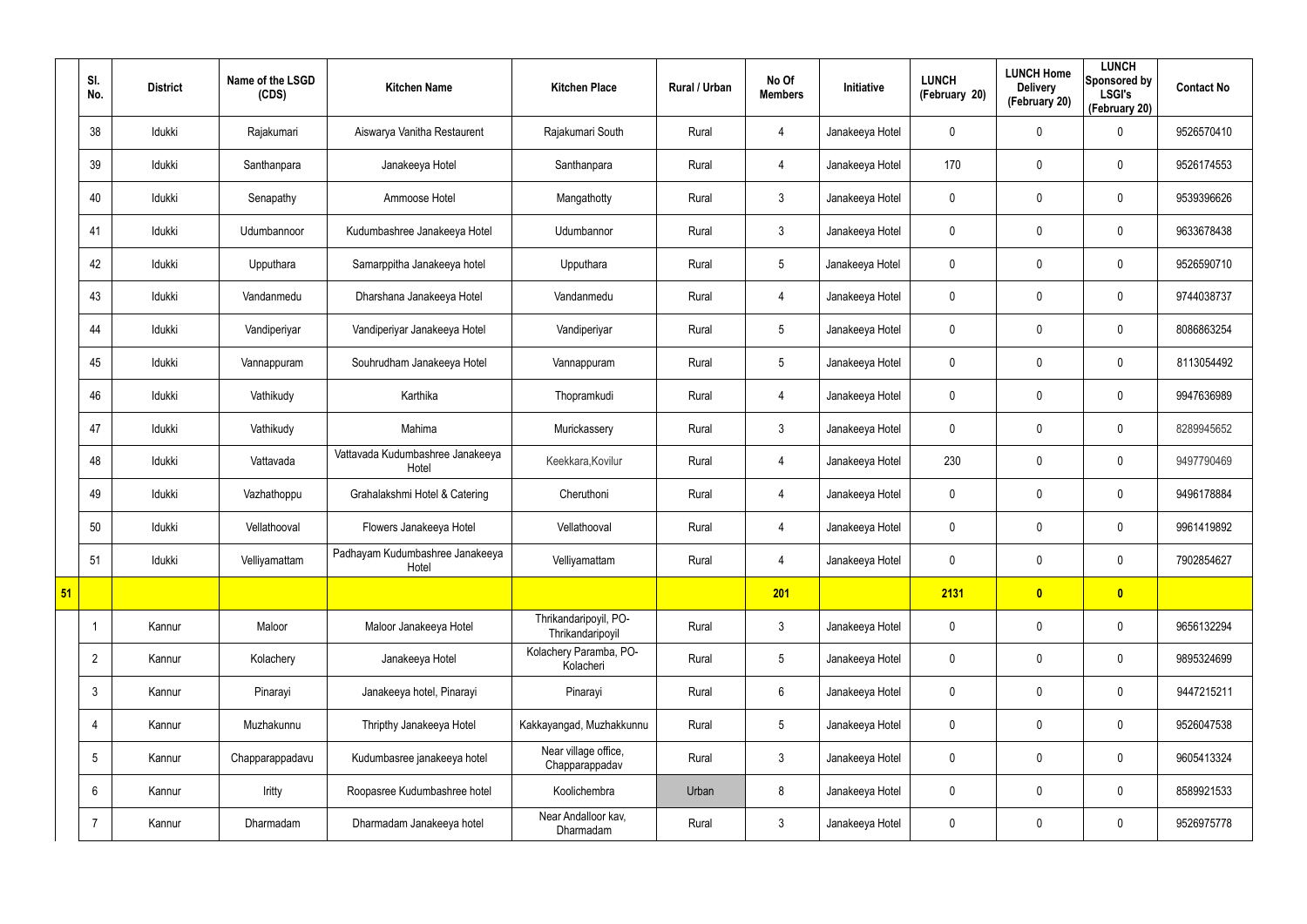| SI.<br>No.      | <b>District</b> | Name of the LSGD<br>(CDS)   | <b>Kitchen Name</b>                                | <b>Kitchen Place</b>                           | Rural / Urban | No Of<br><b>Members</b> | <b>Initiative</b> | <b>LUNCH</b><br>(February 20) | <b>LUNCH Home</b><br><b>Delivery</b><br>(February 20) | <b>LUNCH</b><br>Sponsored by<br><b>LSGI's</b><br>(February 20) | <b>Contact No</b> |
|-----------------|-----------------|-----------------------------|----------------------------------------------------|------------------------------------------------|---------------|-------------------------|-------------------|-------------------------------|-------------------------------------------------------|----------------------------------------------------------------|-------------------|
| 8               | Kannur          | Peralassery                 | Janakeeya Hotel                                    | Peralassery Town, PO -<br>Mundallur            | Rural         | 9                       | Janakeeya Hotel   | 0                             | 0                                                     | $\mathbf 0$                                                    | 70256213909       |
| 9               | Kannur          | Kadannappalli<br>Panappuzha | Kudumbasree janakeeya hotel                        | Chanthappura                                   | Rural         | 4                       | Janakeeya Hotel   | 0                             | 0                                                     | $\mathbf 0$                                                    | 9961089935        |
| 10 <sup>°</sup> | Kannur          | Anthur                      | Janakeeya hotel                                    | Dharmasala                                     | Urban         | 5                       | Janakeeya Hotel   | 0                             | 0                                                     | $\mathbf 0$                                                    | 9544138650        |
| 11              | Kannur          | Cheruthazham                | Janakeeya Hotel (Thripthi<br>Kudumbashree Canteen) | Pilathara                                      | Rural         | 3                       | Janakeeya Hotel   | 0                             | 0                                                     | $\mathbf 0$                                                    | 9947540361        |
| 12 <sup>°</sup> | Kannur          | Peravoor                    | Kudumbashree Janakeeya Hotel                       | Peravoor Bus stand, Peravoor<br>P <sub>O</sub> | Rural         | 3                       | Janakeeya Hotel   | 0                             | 0                                                     | $\mathbf 0$                                                    | 9947567857        |
| 13              | Kannur          | Kalliassery                 | Janakeeya Hotel                                    | Irinav Road, Payyattam, PO-<br>Irinav          | Rural         | 4                       | Janakeeya Hotel   | 232                           | 0                                                     | $\mathbf 0$                                                    | 8848330570        |
| 14              | Kannur          | Panniyannur                 | Janakeeya Hotel                                    | Panoor Block office compound                   | Rural         | 6                       | Janakeeya Hotel   | 0                             | 0                                                     | $\mathbf 0$                                                    | 9447449875        |
| 15              | Kannur          | Kannapuram                  | Janakeeya Hotel                                    | Chynaclay road, Kannapuram                     | Rural         | $5\overline{)}$         | Janakeeya Hotel   | 0                             | 0                                                     | $\mathbf 0$                                                    | 8089127045        |
| 16              | Kannur          | Sreekandapuram              | Janakeeya Hotel                                    | Sreekandapuram, near bus<br>stand              | Urban         | $\sqrt{5}$              | Janakeeya Hotel   | 0                             | 0                                                     | $\mathbf 0$                                                    | 7591948757        |
| 17              | Kannur          | Thalasseri                  | Janakeeya Hotel                                    | New bus stand, Thalasseri                      | Urban         | 6                       | Janakeeya Hotel   | 0                             | 0                                                     | $\mathbf 0$                                                    | 9446263864        |
| 18              | Kannur          | Chokli                      | Janakeeya Hotel                                    | Olavilam, Chokli                               | Rural         | $5\phantom{.0}$         | Janakeeya Hotel   | 0                             | 0                                                     | $\mathbf 0$                                                    | 9846892821        |
| 19              | Kannur          | Udayagiri                   | Janakeeya Hotel                                    | Karthikapuram                                  | Rural         | 4                       | Janakeeya Hotel   | 0                             | 0                                                     | $\mathbf 0$                                                    | 9562375342        |
| 20              | Kannur          | Karivellur Peralam          | Janakeeya Hotel                                    | Panchayah building,<br>Onakkunnu               | Rural         | 4                       | Janakeeya Hotel   | 0                             | 0                                                     | $\mathbf 0$                                                    | 7025519714        |
| 21              | Kannur          | Muzhappilangad              | Janakeeya Hotel                                    | Near FCI godown,<br>Muzhappilangad             | Rural         | 5                       | Janakeeya Hotel   | 0                             | 0                                                     | $\pmb{0}$                                                      | 7306005267        |
| 22              | Kannur          | Narath                      | Janakeeya Hotel                                    | Janakeeya Hotel, Kambil,<br>Narath             | Rural         | $\overline{7}$          | Janakeeya Hotel   | $\pmb{0}$                     | 0                                                     | $\mathbf 0$                                                    | 9747441162        |
| 23              | Kannur          | Payyannur                   | Janakeeya Hotel                                    | Municipality compoud,<br>Payyannur             | Urban         | $\mathbf{3}$            | Janakeeya Hotel   | $\pmb{0}$                     | 0                                                     | $\mathbf 0$                                                    | 9526620805        |
| 24              | Kannur          | Kangol Alappadamba          | Janakeeya Hotel                                    | Mathil, Near Kangol<br>Alappadamba Panchayath  | Rural         | 4                       | Janakeeya Hotel   | $\pmb{0}$                     | 0                                                     | $\mathbf 0$                                                    | 9495296142        |
| 25              | Kannur          | Naduvil                     | Janakeeya Hotel                                    | Panchayath compound,<br>Naduvil town           | Rural         | 4                       | Janakeeya Hotel   | $\mathbf 0$                   | 0                                                     | $\mathbf 0$                                                    | 7902902490        |
| 26              | Kannur          | Koothuparamba               | Janakeeya Hotel                                    | Manghad Vayal, Near HSS<br>Koothuparamba, PO-  | Urban         | 8                       | Janakeeya Hotel   | 0                             | 0                                                     | $\mathbf 0$                                                    | 9645608253        |
| 27              | Kannur          | Kuttiatoor                  | Janakeeya Hotel                                    | Near Panchayath office,<br>Chattukappara       | Rural         | $5\phantom{.0}$         | Janakeeya Hotel   | $\pmb{0}$                     | 0                                                     | $\mathsf{0}$                                                   | 9544644195        |
| 28              | Kannur          | Kathirur                    | Janakeeya Hotel                                    | Panchayath office building,<br>Kathirur        | Rural         | $5\phantom{.0}$         | Janakeeya Hotel   | 0                             | 0                                                     | $\mathsf{0}$                                                   | 8129404833        |
| 29              | Kannur          | Panoor                      | Janakeeya Hotel                                    | Elangode, Panoor                               | Urban         | $5\phantom{.0}$         | Janakeeya Hotel   | 0                             | 0                                                     | $\pmb{0}$                                                      | 9605852157        |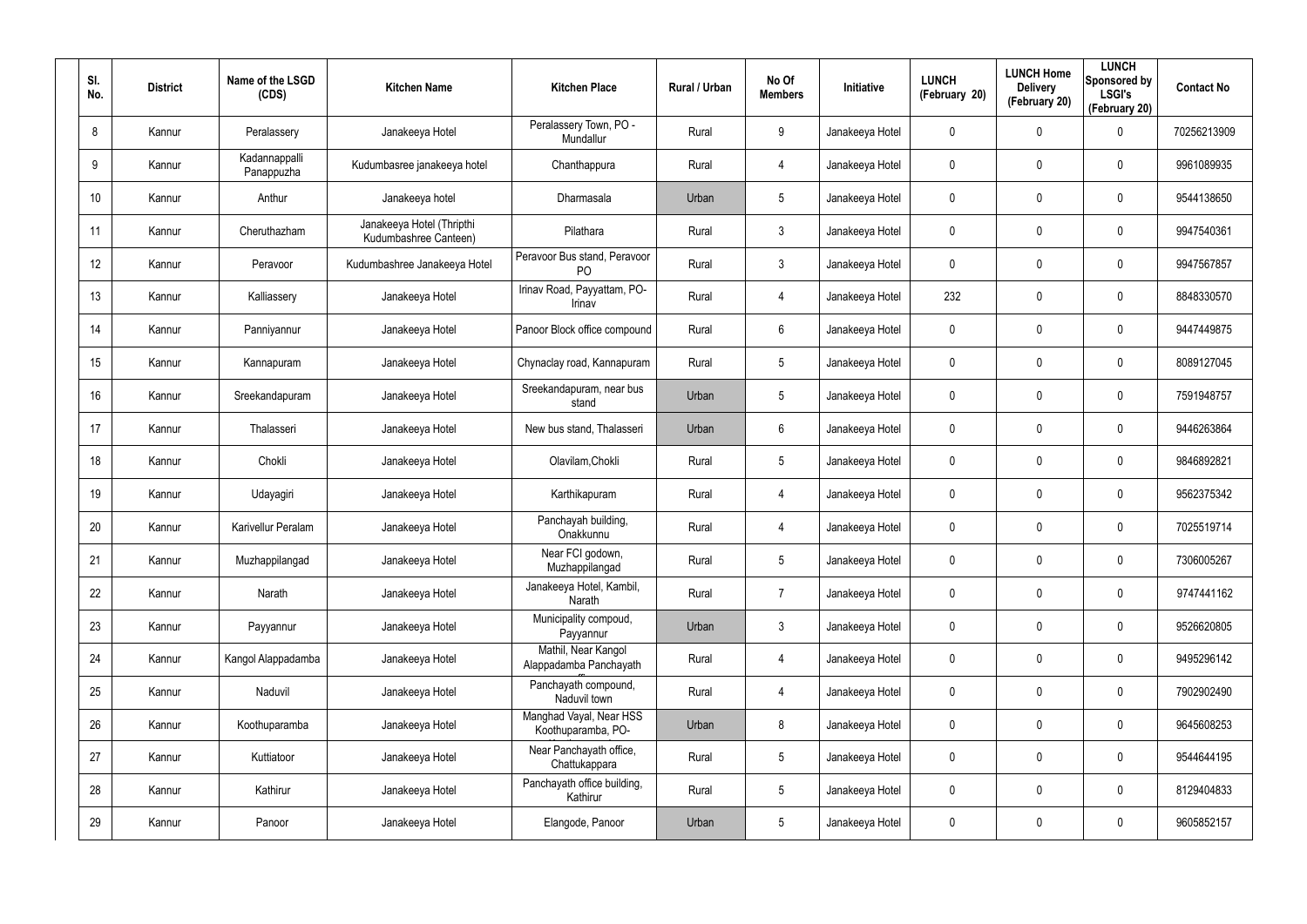|    | SI.<br>No. | <b>District</b> | Name of the LSGD<br>(CDS) | <b>Kitchen Name</b> | <b>Kitchen Place</b>                                            | <b>Rural / Urban</b> | No Of<br><b>Members</b> | Initiative      | <b>LUNCH</b><br>(February 20) | <b>LUNCH Home</b><br><b>Delivery</b><br>(February 20) | <b>LUNCH</b><br>Sponsored by<br><b>LSGI's</b><br>(February 20) | <b>Contact No</b> |
|----|------------|-----------------|---------------------------|---------------------|-----------------------------------------------------------------|----------------------|-------------------------|-----------------|-------------------------------|-------------------------------------------------------|----------------------------------------------------------------|-------------------|
|    | 30         | Kannur          | Chirakkal                 | Janakeeya Hotel     | Chirakkal weavers,<br>Puthiyatheru                              | Rural                | $5\phantom{.0}$         | Janakeeya Hotel | 0                             | 0                                                     | $\mathbf 0$                                                    | 9895854873        |
|    | 31         | Kannur          | Eranjoli                  | Janakeeya Hotel     | Near Thalassery RTO office,<br>Chungam                          | Rural                | $5\overline{)}$         | Janakeeya Hotel | 0                             | 0                                                     | $\mathbf 0$                                                    | 9656368808        |
|    | 32         | Kannur          | Payam                     | Janakeeya Hotel     | Near Panchayath office,<br>Madathil                             | Rural                | $\overline{4}$          | Janakeeya Hotel | 0                             | 0                                                     | $\mathbf 0$                                                    | 9496554678        |
|    | 33         | Kannur          | Eramam Kuttoor            | Janakeeya Hotel     | Mathamangalam, Near CDS<br>office                               | Rural                | 4                       | Janakeeya Hotel | 0                             | 0                                                     | $\mathbf 0$                                                    | 9562473576        |
|    | 34         | Kannur          | Ramanthally               | Janakeeya hotel     | Ramanthally                                                     | Rural                | $\overline{4}$          | Janakeeya Hotel | 0                             | 0                                                     | $\mathbf 0$                                                    | 9496705429        |
|    | 35         | Kannur          | Thripangottur             | Janakeeya Hotel     | Kallikkandy, Thripangottur                                      | Rural                | $\mathbf{3}$            | Janakeeya Hotel | 0                             | 0                                                     | $\mathbf 0$                                                    | 9495191659        |
|    | 36         | Kannur          | Madayi                    | Janakeeya Hotel     | Eripuram, Near Vrindhavan<br>Residency, PO Pazhayangadi         | Rural                | $\mathbf{3}$            | Janakeeya Hotel | 0                             | 0                                                     | $\pmb{0}$                                                      | 7561006271        |
|    | 37         | Kannur          | Kelakam                   | Janakeeya Hotel     | Kelakam PO                                                      | Rural                | $\mathbf{3}$            | Janakeeya Hotel | $\mathbf 0$                   | 0                                                     | $\pmb{0}$                                                      | 8113866296        |
|    | 38         | Kannur          | Kurumathoor               | Janakeeya Hotel     | Near GVHSS, Kurumathoor                                         | Rural                | $\mathbf{3}$            | Janakeeya Hotel | 0                             | 0                                                     | $\mathbf 0$                                                    | 9633816470        |
|    | 39         | Kannur          | Peringome Vayakkara       | Janakeeya Hotel     | Peringome, Near Police station                                  | Rural                | $5\phantom{.0}$         | Janakeeya Hotel | 0                             | 0                                                     | $\pmb{0}$                                                      | 9961413726        |
|    | 40         | Kannur          | Munderi                   | Janakeeya Hotel     | Kanjirode Karakkadu, Munderi                                    | Rural                | 4                       | Janakeeya Hotel | 0                             | 0                                                     | $\mathbf 0$                                                    | 8547609196        |
|    | 41         | Kannur          | Anjarakandy               | Janakeeya Hotel     | Panayatham Paramba,<br>Anjarankandy                             | Rural                | 4                       | Janakeeya Hotel | 0                             | 0                                                     | $\pmb{0}$                                                      | 9496900755        |
| 89 | 42         | Kannur          | Ayyankkunnu               | Janakeeya Hotel     | Ayyankunnu Panchayth<br>Anghadikkadavu                          | Rural                | 4                       | Janakeeya Hotel | 0                             | 0                                                     | $\mathbf 0$                                                    | 9946734976        |
|    | 43         | Kannur          | Padiyoor                  | Janakeeya Hotel     | Padiyoor PO                                                     | Rural                | $\overline{4}$          | Janakeeya Hotel | $\mathbf 0$                   | 0                                                     | $\pmb{0}$                                                      | 9539028498        |
|    | 44         | Kannur          | Ezhome                    | Janakeeya Hotel     | Pazhayangadi bus stand,<br>Ezhom                                | Rural                | $5\phantom{.0}$         | Janakeeya Hotel | 159                           | 0                                                     | $\pmb{0}$                                                      | 8086910862        |
|    | 45         | Kannur          | Koodali                   | Janakeeya Hotel     | Near Koodali Panchayath<br>Office, Kololam, PO -                | Rural                | 4                       | Janakeeya Hotel | 0                             | 0                                                     | $\mathbf 0$                                                    | 9526524230        |
|    | 46         | Kannur          | Pappinisseri              | Janakeeya Hotel     | Edayannon<br>Near EMS Smaraka Govt.<br>Higher secondary school, | Rural                | $\overline{4}$          | Janakeeya Hotel | $\pmb{0}$                     | $\mathbf 0$                                           | $\mathbf 0$                                                    | 9605727307        |
|    | 47         | Kannur          | Mattannur                 | Janakeeya Hotel     | Near Municipality office,<br>Mattannur                          | Urban                | $5\,$                   | Janakeeya Hotel | $\pmb{0}$                     | $\mathbf 0$                                           | $\pmb{0}$                                                      | 7510706897        |
|    | 48         | Kannur          | Chenghalayi               | Janakeeya Hotel     | Valakai, Chenghalayi                                            | Rural                | $\mathbf{3}$            | Janakeeya Hotel | $\pmb{0}$                     | $\mathbf 0$                                           | $\mathbf 0$                                                    | 8547696233        |
|    | 49         | Kannur          | Pattiam                   | Janakeeya Hotel     | Cheruvancheri PO,<br>Cheruvancheri                              | Rural                | $\overline{4}$          | Janakeeya Hotel | $\pmb{0}$                     | $\mathbf 0$                                           | $\pmb{0}$                                                      | 7025025275        |
|    | 50         | Kannur          | Thaliparamba              | Janakeeya Hotel     | Municipality compoud,<br>Thaliparamba                           | Urban                | 4                       | Janakeeya Hotel | 0                             | $\mathbf 0$                                           | $\mathbf 0$                                                    | 8547849019        |
|    | 51         | Kannur          | Payyavoor                 | Janakeeya Hotel     | Payyavoor - PO, Payyavoor                                       | Rural                | $5\phantom{.0}$         | Janakeeya Hotel | 0                             | 0                                                     | $\pmb{0}$                                                      | 9495311608        |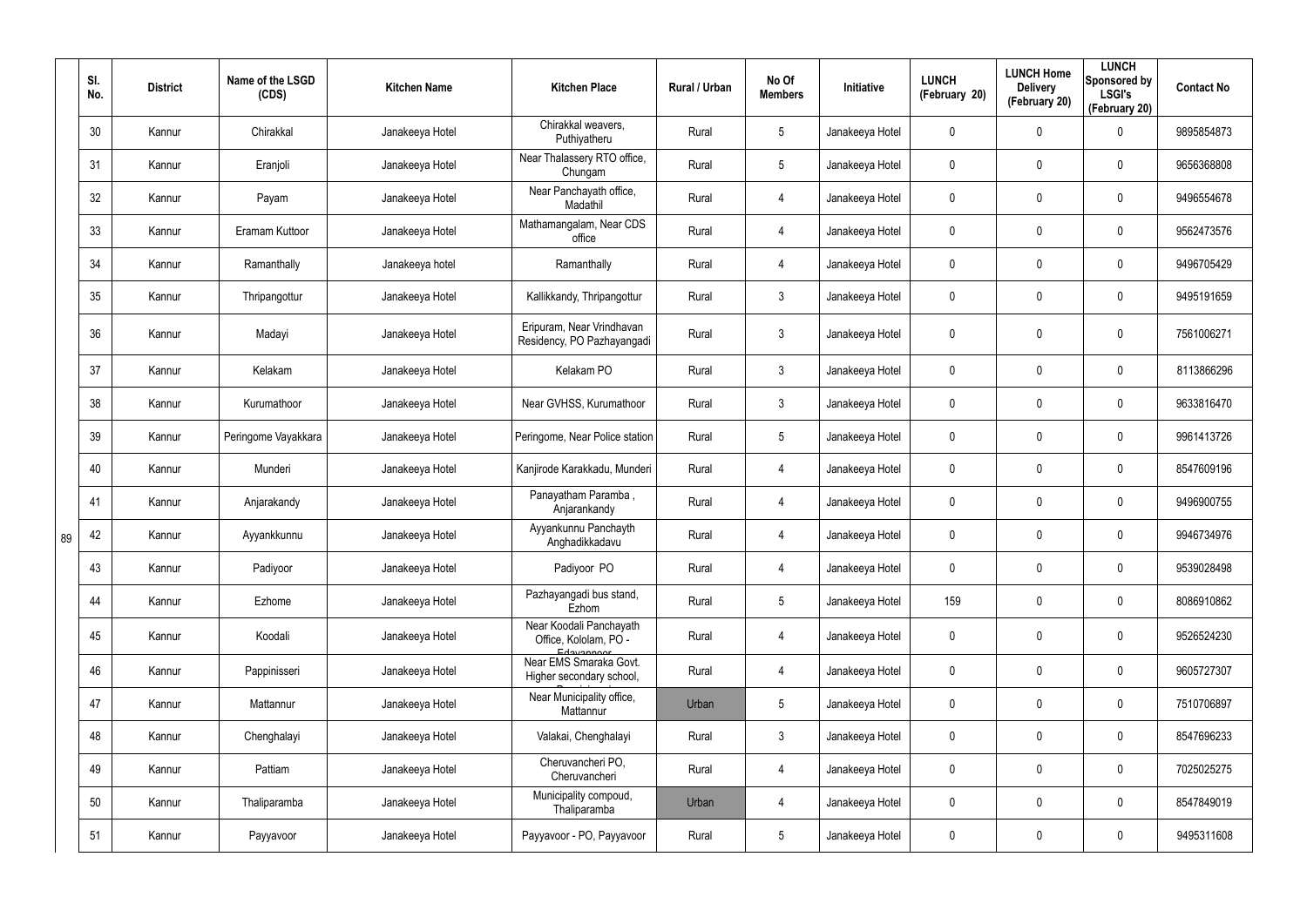| SI.<br>No. | <b>District</b> | Name of the LSGD<br>(CDS) | <b>Kitchen Name</b>                          | <b>Kitchen Place</b>                                    | Rural / Urban | No Of<br><b>Members</b> | Initiative      | <b>LUNCH</b><br>(February 20) | <b>LUNCH Home</b><br><b>Delivery</b><br>(February 20) | <b>LUNCH</b><br>Sponsored by<br><b>LSGI's</b><br>(February 20) | <b>Contact No</b> |
|------------|-----------------|---------------------------|----------------------------------------------|---------------------------------------------------------|---------------|-------------------------|-----------------|-------------------------------|-------------------------------------------------------|----------------------------------------------------------------|-------------------|
| 52         | Kannur          | Kottiyoor                 | Janakeeya Hotel                              | Neendunokki, Kottiyoor - PO                             | Rural         | 5                       | Janakeeya Hotel | 0                             | 0                                                     | $\mathbf 0$                                                    | 6282565854        |
| 53         | Kannur          | Kunnothparamba            | Janakeeya Hotel                              | Kunnothparamba PO,<br>Kunnothparamba                    | Rural         | 3                       | Janakeeya Hotel | 0                             | 0                                                     | $\mathbf 0$                                                    | 8156840487        |
| 54         | Kannur          | Pariyaram                 | Janakeeya Hotel                              | Near Panchayath Office,<br>Chithappile poyil, Pariyaram | Rural         | 4                       | Janakeeya Hotel | 0                             | $\mathbf 0$                                           | $\pmb{0}$                                                      | 9744385083        |
| 55         | Kannur          | Kunjimangalam             | Janakeeya Hotel                              | Old Post office building,<br>Andamkovil, Kunjimangalam  | Rural         | 4                       | Janakeeya Hotel | 0                             | $\mathbf 0$                                           | $\pmb{0}$                                                      | 9526981326        |
| 56         | Kannur          | Thillenkeri               | Janakeeya Hotel                              | Thekkam poyil, Near Uliyil<br>Town                      | Rural         | $\mathfrak{Z}$          | Janakeeya Hotel | 0                             | 0                                                     | $\pmb{0}$                                                      | 9745059451        |
| 57         | Kannur          | Chittariparamba           | Janakeeya Hotel                              | Poovathinkeezhil, PO-<br>Chittariparamba                | Rural         | 6                       | Janakeeya Hotel | 0                             | $\mathbf 0$                                           | $\pmb{0}$                                                      | 8943506825        |
| 58         | Kannur          | Mayyil                    | Janakeeya Hotel                              | Near Mayyil Panchayath office,<br>Mayyil                | Rural         | 4                       | Janakeeya Hotel | 0                             | 0                                                     | $\pmb{0}$                                                      | 9526072638        |
| 59         | Kannur          | Cherukunnu                | Janakeeya Hotel                              | Pallichal, PO - Cherukunnu,<br>Pin -670301              | Rural         | 4                       | Janakeeya Hotel | 0                             | 0                                                     | $\pmb{0}$                                                      | 8547361298        |
| 60         | Kannur          | Aaralam                   | Janakeeya Hotel                              | Athikkal, PO - Keezhpally                               | Rural         | 5                       | Janakeeya Hotel | 0                             | 0                                                     | $\pmb{0}$                                                      | 9961285762        |
| 61         | Kannur          | Alakkode                  | Janakeeya Hotel                              | Therthally, Therthally PO,<br>Alakkode                  | Rural         | 5                       | Janakeeya Hotel | 0                             | $\mathbf 0$                                           | $\pmb{0}$                                                      | 8547045070        |
| 62         | Kannur          | Malappattam               | Janakeeya Hotel                              | Near Malappattam<br>panchayath, Malappattam             | Rural         | $\mathfrak{Z}$          | Janakeeya Hotel | 0                             | 0                                                     | $\pmb{0}$                                                      | 9400571842        |
| 63         | Kannur          | Kanichar                  | Janakeeya Hotel                              | Kanichar PO, Kanichar                                   | Rural         | $\mathfrak{Z}$          | Janakeeya Hotel | 0                             | 0                                                     | $\pmb{0}$                                                      | 9526167667        |
| 64         | Kannur          | Mokeri                    | Kudumbashree Janakeeya Hotel,<br>Mokeri      | Vallangad, Mokeri                                       | Rural         | 5                       | Janakeeya Hotel | 0                             | 0                                                     | $\pmb{0}$                                                      | 9947037223        |
| 65         | Kannur          | Anjarakandy 2             | Kudumbashree Janakeeya Hotel,<br>Anjarakandy | Kavinmoola, Anjarakandy                                 | Rural         | $\overline{5}$          | Janakeeya Hotel | 0                             | $\mathbf 0$                                           | $\pmb{0}$                                                      | 9446657510        |
| 66         | Kannur          | Newmahi                   | Kudumbashree Janakeeya Hotel                 | Newmahi bridge, Newmahi                                 | Rural         | $\mathbf{3}$            | Janakeeya Hotel | 0\$                           | 0\$                                                   | 0\$                                                            | 9946056862        |
| 67         | Kannur          | Keezhallur                | Janakeeya Hotel                              | Kummanam, Elambara                                      | Rural         | $\mathfrak{Z}$          | Janakeeya Hotel | 0                             | $\mathbf 0$                                           | $\pmb{0}$                                                      | 9947648580        |
| 68         | Kannur          | Chembilode                | Janakeeya hotel                              | Chakkarakal bus stand,<br>mowanchery                    | Rural         | $5\phantom{.0}$         | Janakeeya Hotel | 0                             | $\mathbf 0$                                           | $\pmb{0}$                                                      | 9847951631        |
| 69         | Kannur          | vengad                    | Janakeeya hotel                              | mambaram                                                | Rural         | 6                       | Janakeeya Hotel | 0                             | 0                                                     | $\pmb{0}$                                                      | 7902970902        |
| 70         | Kannur          | Azhikode                  | Janakeeya hotel                              | vankulathvayayal                                        | Rural         | 4                       | Janakeeya Hotel | 0                             | $\mathbf 0$                                           | $\pmb{0}$                                                      | 9895910633        |
| 71         | Kannur          | Kolayad                   | Janakeeya hotel                              | kolayad                                                 | rural         | $\mathfrak{Z}$          | janakeeya hotel | 0                             | 0                                                     | $\pmb{0}$                                                      | 8592065431        |
| 72         | Kannur          | valapattanam              | janakeeya hotel                              | mill road, valapattanam                                 | rural         | $\mathfrak{Z}$          | janakeeya hotel | 0                             | $\mathbf 0$                                           | $\pmb{0}$                                                      | 9061345312        |
| 73         | Kannur          | Anthur 2                  | annapoorna janakeeya hotel                   | paliyath valapp, po morazha                             | urban         | $\mathfrak{Z}$          | janakeeya hotel | 0                             | 0                                                     | $\pmb{0}$                                                      | 9526183004        |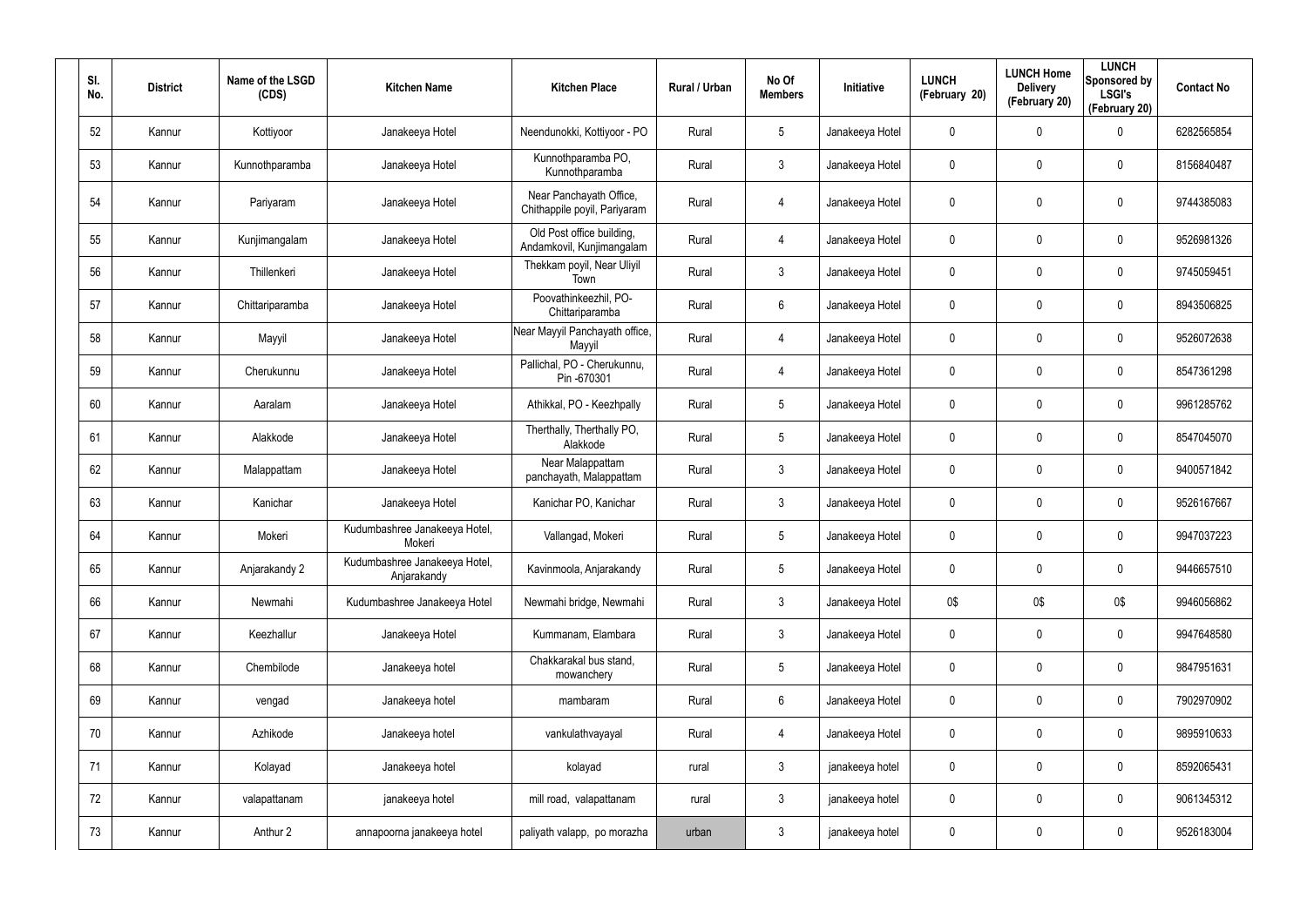|    | SI.<br>No.      | <b>District</b> | Name of the LSGD<br>(CDS) | <b>Kitchen Name</b>             | <b>Kitchen Place</b>                                        | Rural / Urban | No Of<br><b>Members</b> | Initiative      | <b>LUNCH</b><br>(February 20) | <b>LUNCH Home</b><br><b>Delivery</b><br>(February 20) | <b>LUNCH</b><br>Sponsored by<br><b>LSGI's</b><br>(February 20) | <b>Contact No</b> |
|----|-----------------|-----------------|---------------------------|---------------------------------|-------------------------------------------------------------|---------------|-------------------------|-----------------|-------------------------------|-------------------------------------------------------|----------------------------------------------------------------|-------------------|
|    | 74              | Kannur          | payyannur 2               | janakeeya hotel                 | kaniyeri, po vellur                                         | urban         | $\mathbf{3}$            | janakeeya hotel | $\mathbf 0$                   | $\mathbf 0$                                           | 0                                                              | 8301817232        |
|    | 75              | Kannur          | cherupuzha                | janakeeya hotel                 | near panjayath office,<br>cherupuzha, 670511                | rural         | $\overline{4}$          | janakeeya hotel | $\mathbf 0$                   | 0                                                     | $\boldsymbol{0}$                                               | 8547114024        |
|    | 76              | Kannur          | Eruvessy                  | Janakeeya hotel                 | Panchayath office road,<br>Chemberi                         | Rural         | $\overline{4}$          | Janakeeya hotel | $\mathbf 0$                   | $\mathbf 0$                                           | 0                                                              | 9544893463        |
|    | 77              | Kannur          | Pattuvam                  | Janakeeya Hotel                 | Near Pattuvam panchayath<br>office, Pattuvam                | Rural         | $5\overline{)}$         | Janakeeya hotel | $\mathbf 0$                   | 0                                                     | $\mathbf 0$                                                    | 9539731430        |
|    | 78              | Kannur          | Mangattidom               | Janakeeya Hotel                 | Kaitheri idam, Nirmalagiri PO,<br>Mangattidom               | Rural         | $\overline{7}$          | Janakeeya hotel | $\mathbf 0$                   | $\mathbf 0$                                           | $\mathbf 0$                                                    | 9207253934        |
|    | 79              | Kannur          | Panoor                    | Janakeeya Hotel                 | Thundayi peedika, Pukkom,<br>Panoor PO                      | Urban         | 5                       | Janakeeya hotel | $\mathbf 0$                   | 0                                                     | $\mathbf 0$                                                    | 9605852157        |
|    | 80              | Kannur          | Kottayam                  | Janakeeya hotel                 | Kottayam malabar, Kottayam<br>panchayath building, Kottayam | Rural         | $5\phantom{.0}$         | Janakeeya hotel | $\mathbf 0$                   | $\mathbf 0$                                           | $\mathbf 0$                                                    | 9656672187        |
|    | 81              | Kannur          | Ulikkal                   | Janakeeya hotel                 | Vattiyam thodu (po) Mattara,<br>Ulikkal, 670705             | Rural         | $5\overline{)}$         | Janakeeya hotel | $\mathbf 0$                   | 0                                                     | $\mathbf 0$                                                    | 8086777517        |
|    | 82              | Kannur          | Kadambur                  | Janakeeya hotel                 | Kadachira, Kadambur                                         | Rural         | $5\phantom{.0}$         | Janakeeya hotel | $\mathbf 0$                   | $\mathbf 0$                                           | $\boldsymbol{0}$                                               | 9847178332        |
|    | 83              | Kannur          | Irikkoor                  | Janakeeya hotel                 | Peruvalathuparambu, PO -<br>Irikkoor                        | Rural         | $\overline{4}$          | Janakeeya hotel | $\mathbf 0$                   | 0                                                     | $\boldsymbol{0}$                                               | 9746864255        |
|    | 84              | Kannur          | Mattool                   | Janakeeya hotel                 | Mattool central, Mattool                                    | Rural         | $5\overline{)}$         | Janakeeya hotel | $\mathbf 0$                   | $\mathbf 0$                                           | $\boldsymbol{0}$                                               | 9895321842        |
|    | 85              | Kannur          | Thalasseri -2             | Janakeeya hotel                 | Thalayi harbour, Thalasseri                                 | Urban         | $5\overline{)}$         | Janakeeya hotel | $\mathbf 0$                   | 0                                                     | $\boldsymbol{0}$                                               | 9605745402        |
|    | 86              | Kannur          | Kannur                    | Janakeeya hotel                 | Pallipoyil division, Kannur<br>corporation                  | Urban         | $\mathbf{3}$            | Janakeeya hotel | $\mathbf 0$                   | $\mathbf 0$                                           | $\boldsymbol{0}$                                               | 9745243643        |
|    | 87              | Kannur          | Ulikkal                   | Janakeeya hotel                 | Manikkadavu PO,<br>Manikkadadavu - 670705                   | Rural         | $5\phantom{.0}$         | Janakeeya hotel | $\pmb{0}$                     | 0                                                     | $\pmb{0}$                                                      | 8547972988        |
|    | 88              | Kannur          | payam                     | Janakeeya hotel                 | vallithod, Kiliyanthara po<br>670706                        | Rural         | $5\phantom{.0}$         | Janakeeya Hotel | $\pmb{0}$                     | 0                                                     | $\mathbf 0$                                                    | 8848760234        |
|    | 89              | Kannur          | Naduvil                   | Janakeeya Hotel                 | karuvanchal                                                 | Rural         | $6\overline{6}$         | janakeeya hotel | $\mathbf 0$                   | 0                                                     | $\mathbf 0$                                                    | 9495191934        |
| 89 |                 |                 |                           |                                 |                                                             |               | 396                     |                 | 391                           | $\boldsymbol{0}$                                      | $\mathbf 0$                                                    |                   |
|    |                 | kasaragod       | kayyur cheemeni           | janakeeya hotel cheemeni        | cheemeni                                                    | Rural         | $\overline{4}$          | janakeeya hotel | $\mathbf 0$                   |                                                       |                                                                |                   |
|    | $\overline{2}$  | Kasaragod       | Pilicode                  | Janakeeya Hotel, Pilicode       | Kalikkadavu                                                 | Rural         | $\overline{4}$          | Janakeeya Hotel | $\mathbf 0$                   | 0                                                     | $\mathbf 0$                                                    | 9944087661        |
|    | $\mathbf{3}$    | Kasaragod       | Kodom belur               | janakeeya hotel kalichanadukkam | Kalichanadukkam                                             | Rural         | $\overline{4}$          | Janakeeya Hotel | $\mathbf 0$                   | 0                                                     | $\pmb{0}$                                                      | 9562820280        |
|    | 4               | Kasaragod       | Chemnad                   | Oruma janakeeya hotel           | Koliyadkam                                                  | Rural         | 5 <sup>5</sup>          | Janakeeya Hotel | $\mathbf 0$                   | 0                                                     | $\mathbf 0$                                                    | 9567660603        |
|    | $5\phantom{.0}$ | Kasaragod       | Trikarpur                 | Janakeeya Hotel                 | Trikaripur                                                  | Rural         | $5\phantom{.0}$         | Janakeeya Hotel | $\pmb{0}$                     | 0                                                     | $\boldsymbol{0}$                                               | 8086392698        |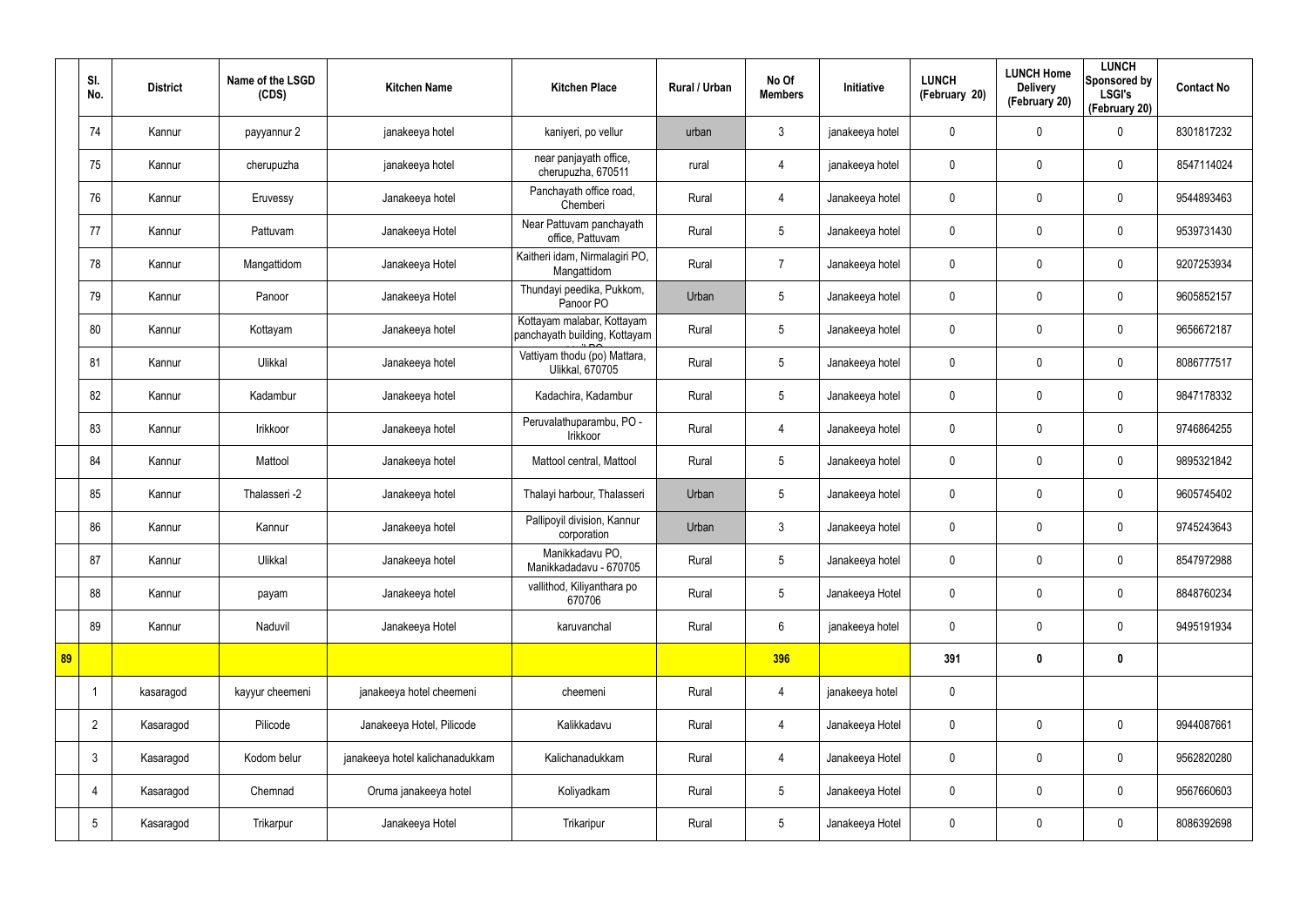| SI.<br>No.      | <b>District</b> | Name of the LSGD<br>(CDS) | <b>Kitchen Name</b>      | <b>Kitchen Place</b>  | Rural / Urban | No Of<br><b>Members</b> | Initiative      | <b>LUNCH</b><br>(February 20) | <b>LUNCH Home</b><br><b>Delivery</b><br>(February 20) | <b>LUNCH</b><br>Sponsored by<br><b>LSGI's</b><br>(February 20) | <b>Contact No</b> |
|-----------------|-----------------|---------------------------|--------------------------|-----------------------|---------------|-------------------------|-----------------|-------------------------------|-------------------------------------------------------|----------------------------------------------------------------|-------------------|
| 6               | Kasaragod       | Panathady                 | janakeeya hotel panthoor | Panathoor             | Rural         | $\overline{4}$          | Janakeeya Hotel | $\mathbf 0$                   | $\mathbf 0$                                           | $\mathbf 0$                                                    | 8943109804        |
| -7              | Kasaragod       | West eleri                | Thripthi Janakeeya hotel | Bheemanadi            | Rural         | $\overline{4}$          | Janakeeya Hotel | $\mathbf 0$                   | $\mathbf 0$                                           | $\mathbf 0$                                                    | 9497847040        |
| 8               | Kasaragod       | Madikai                   | Salkara Janakeeya hotel  | Madikai               | Rural         | $\mathbf{3}$            | Janakeeya Hotel | $\mathbf 0$                   | $\mathbf 0$                                           | $\boldsymbol{0}$                                               | 8281850733        |
| 9               | Kasaragod       | Valiyaparamba             | Janakeeya hotel          | Valiyaparamba         | Rural         | $\mathbf{3}$            | Janakeeya Hotel | $\mathbf 0$                   | 0                                                     | $\mathbf 0$                                                    | 9745962447        |
| 10 <sup>°</sup> | Kasaragod       | Ajanur                    | Janakeeya hotel          | Vellikkoth            | Rural         | $\mathbf{3}$            | Janakeeya Hotel | $\pmb{0}$                     | $\pmb{0}$                                             | $\pmb{0}$                                                      | 7558068272        |
| 11              | Kasaragod       | Badiadka                  | Janakeeya hotel          | Badiadka              | Rural         | $\overline{4}$          | Janakeeya Hotel | $\mathbf 0$                   | 0                                                     | $\mathbf 0$                                                    | 9539359291        |
| 12              | Kasaragod       | Kuttikkol                 | Janakeeya hotel          | Kuttikkol             | Rural         | $\overline{4}$          | Janakeeya Hotel | $\pmb{0}$                     | $\pmb{0}$                                             | $\pmb{0}$                                                      | 8547062480        |
| 13              | Kasaragod       | Delampadi                 | Janakeeya hotel          | Delampadi             | Rural         | 4                       | Janakeeya hotel | $\mathbf 0$                   | 0                                                     | $\mathbf 0$                                                    | 9496702505        |
| 14              | Kasaragod       | Meenja                    | Janakeeya hotel          | Miyapadav             | Rural         | $\overline{4}$          | Janakeeya Hotel | 120                           | 0                                                     | $\pmb{0}$                                                      | 9497161960        |
| 15              | Kasaragod       | Puthige                   | Janakeeya hotel          | Puthige               | Rural         | $\mathbf{3}$            | Janakeeya hotel | $\mathbf 0$                   | $\mathbf 0$                                           | $\mathbf 0$                                                    | 8592071686        |
| 16              | Kasaragod       | Bedaduka                  | Janakeeya hotel          | Kundamkuzhi           | Rural         | $\mathbf{3}$            | Janakeeya hotel | $\mathbf 0$                   | $\mathbf 0$                                           | $\mathbf 0$                                                    | 8281092860        |
| 17              | Kasaragod       | muliyar                   | Janakeeya Hotel          | Bovikanam             | Rural         | 9                       | Janakeeya Hotel | $\mathbf 0$                   | $\mathbf 0$                                           | $\mathbf 0$                                                    | 7034632654        |
| 18              | Kasaragod       | Pallikara                 | Janakeeya Hotel          | Pallikara             | Rural         | $\overline{4}$          | Janakeeya Hotel | $\boldsymbol{0}$              | 0                                                     | $\boldsymbol{0}$                                               | 7034016505        |
| 19              | Kasaragod       | Kinanoor karinthalam      | Janakeeya Hotel          | Parappa               | Rural         | $5\phantom{.0}$         | Janakeeya hotel | $\pmb{0}$                     | $\pmb{0}$                                             | $\pmb{0}$                                                      | 9526063885        |
| 20              | Kasaragod       | Nileswaram                | Janakeeya Hotel          | Nileswaram market     | Urban         | $5\overline{)}$         | Janakeeya hotel | $\pmb{0}$                     | $\pmb{0}$                                             | $\mathbf 0$                                                    | 6235177323        |
| 21              | Kasaragod       | Kanhangad 1               | Janakeeya hotel          | Kanhangad town        | Urban         | $5\overline{)}$         | Janakeeya hotel | \$0                           | $\pmb{0}$                                             | $\mathbf 0$                                                    | 8111858204        |
| 22              | Kasaragod       | Kanhangad 1               | Janakeeya hotel          | Nr.Mini civil station | Urban         | $\mathbf{3}$            | Janakeeya hotel | $\pmb{0}$                     | 125                                                   | $\mathbf 0$                                                    | 9495561250        |
| 23              | Kasaragod       | Paivalige                 | Janakeeya hotel          | Paivalige             | Rural         | $\overline{4}$          | Janakeeya hotel | $\pmb{0}$                     | $\pmb{0}$                                             | $\mathbf 0$                                                    | 7356491447        |
| 24              | Kasaragod       | Manjeswaram               | Janakeeya Hotel          | Manjeswaram           | Rural         | $\overline{4}$          | Janakeeya Hotel | $\pmb{0}$                     | $\pmb{0}$                                             | $\mathbf 0$                                                    | 9562867549        |
| 25              | Kasaragod       | Kanhangad 2               | Janakeeya Hotel          | Kottrachal            | Urban         | $\mathbf{3}$            | Janakeeya Hotel | $\pmb{0}$                     | $\pmb{0}$                                             | $\mathbf 0$                                                    | 7025961094        |
| 26              | Kasaragod       | Cheruvathur               | Janakeeya hotel          | Kavumchira            | Rural         | $5\overline{)}$         | Janakeeya Hotel | 135                           | $\pmb{0}$                                             | $\mathbf 0$                                                    | 9562358039        |
| 27              | Kasaragod       | Padne                     | Janakeeya Hotel          | Nadakkavu             | Rural         | $\mathbf{3}$            | Janakeeya Hotel | $\pmb{0}$                     | 0                                                     | $\mathbf 0$                                                    | 9744087661        |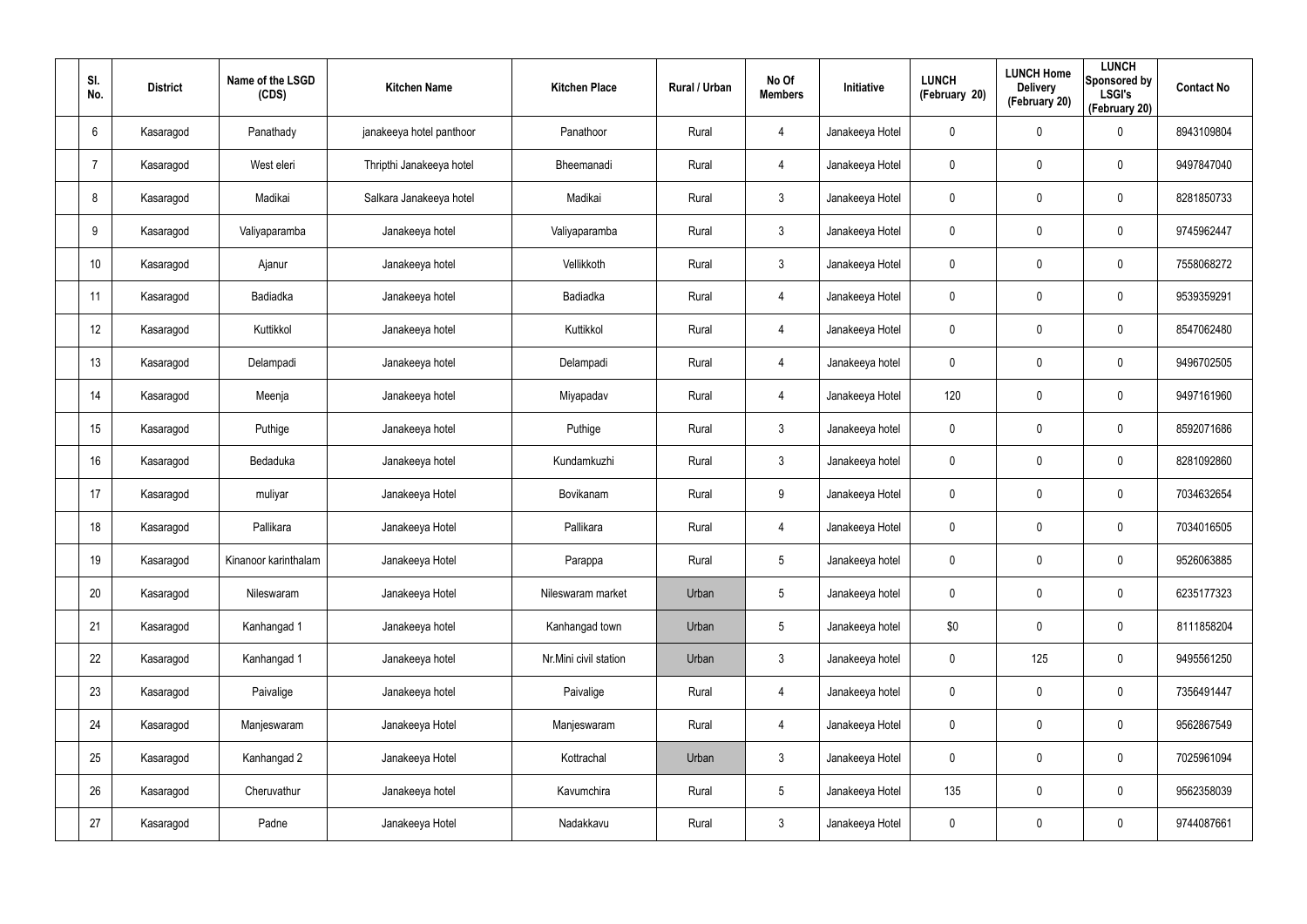|    | SI.<br>No.      | <b>District</b> | Name of the LSGD<br>(CDS) | <b>Kitchen Name</b>          | <b>Kitchen Place</b>                 | Rural / Urban | No Of<br><b>Members</b> | Initiative      | <b>LUNCH</b><br>(February 20) | <b>LUNCH Home</b><br><b>Delivery</b><br>(February 20) | <b>LUNCH</b><br>Sponsored by<br><b>LSGI's</b><br>(February 20) | <b>Contact No</b> |
|----|-----------------|-----------------|---------------------------|------------------------------|--------------------------------------|---------------|-------------------------|-----------------|-------------------------------|-------------------------------------------------------|----------------------------------------------------------------|-------------------|
|    | 28              | Kasaragod       | Kasaragod                 | Janakeeya Hotel              | Kasaragod                            | Urban         | 4                       | Janakeeya Hotel | 100                           | 0                                                     | $\pmb{0}$                                                      | 9633400269        |
|    | 29              | Kasarkode       | Pallikkara                | Janakeeya Hotel              | Perladukkam                          | Rural         | $\overline{4}$          | Janakeeya Hotel | $\mathbf 0$                   | 0                                                     | $\mathbf 0$                                                    | 9544582935        |
|    | 30              | Kasargode       | Kumbala                   | Janakeeya Hotel              | Kumbala                              | Rural         | 3                       | Janakeeya Hotel | $\pmb{0}$                     | 0                                                     | $\pmb{0}$                                                      | 7012142329        |
|    | 31              | Kasargode       | Karadka                   | Janakeeya Hotel              | Mulleria                             | Rural         | $\overline{7}$          | Janakeeya Hotel | $\mathbf 0$                   | 0                                                     | $\mathbf 0$                                                    | 8281395910        |
|    | 32              | Kasaragode      | Vorkady                   | Janakeeya Hotel              | Vorkady                              | Rural         | 3                       | Janakeeya Hotel | $\pmb{0}$                     | 0                                                     | $\pmb{0}$                                                      | 8547223339        |
|    | 33              | Kasaragode      | Balal                     | Janakeeya hotel              | Balal                                | Rural         | 3                       | Janakeeya hotel | $\mathbf 0$                   | 0                                                     | $\mathbf 0$                                                    | 7510839676        |
|    | 34              | Kasaragod       | Nileswaram                | mahima janakeeya hotel       | kanichira                            | urban         | $\overline{4}$          | janakeeya hotel | $\pmb{0}$                     | 0                                                     | $\mathbf 0$                                                    | 8590121681        |
|    | 35              | Kasaragode      | Kallar                    | janakeeya hotel              | kallar                               | rural         | 4                       | janakeeya hotel | $\mathbf 0$                   | 0                                                     | $\mathbf 0$                                                    | 9562820280        |
|    | 36              | Kasaragode      | Mangalpady                | janakeeya hotel              | mangalpady                           | rural         | 4                       | janakeeya hotel | $\mathbf 0$                   | 0                                                     | $\mathbf 0$                                                    | 9633488309        |
|    | 37              | kasaragod       | Uduma                     | granma janakeeya hotel       | palakkunnu                           | Rural         | 4                       | janakeeya hotel | $\mathbf 0$                   | 0                                                     | $\mathbf 0$                                                    | 8129957159        |
|    | 38              | Kasaragod       | pullur periya             | Salkara Janakeeya hotel      | periya                               | Rural         | $5\overline{)}$         | janakeeya hotel | $\pmb{0}$                     | 0                                                     | $\mathbf 0$                                                    | 8547309266        |
|    | 39              | kasaragod       | kumbadaje                 | janakeeya hotel              | kumbadaje                            | Rural         | 3                       | janakeeya hotel | $\pmb{0}$                     | 0                                                     | $\mathbf 0$                                                    | 8593848698        |
|    | 40              | Kasaragod       | Chengala                  | Janakeeya Hotel              | Cherkkala                            | Rural         | 3 <sup>2</sup>          | Janakeeya Hotel | $\pmb{0}$                     | 0                                                     | $\pmb{0}$                                                      |                   |
|    | 41              | kasaragod       | East eleri                | janakeeya hotel              | east eleri                           | Rural         | 3                       | janakeeya hotel | $\pmb{0}$                     | 0                                                     | $\pmb{0}$                                                      |                   |
|    | 42              | kasaragod       | karadka                   | janakeeya hotel              | karmam thody                         | Rural         | 10                      | janakeeya hotel | $\mathbf 0$                   | $\mathbf 0$                                           | $\mathbf 0$                                                    |                   |
|    | 43              | kasargod        | madhur                    | janakeeya hotel              | madhur                               | Rural         |                         | janakeeya hotel | $\mathbf 0$                   |                                                       |                                                                |                   |
| 43 |                 |                 |                           |                              |                                      |               | 175                     |                 | 355                           | $\boldsymbol{0}$                                      | $\mathbf 0$                                                    |                   |
|    | -1              | Kollam          | Chathannur                | Memsahib                     | Sheemaaty junction                   | Rural         | $5\overline{)}$         | Janakeeya Hotel | 215                           | 0                                                     | $\mathbf 0$                                                    | 9446246685        |
|    | $\overline{2}$  | Kollam          | Melila                    | Atham Unit                   | Melila                               | Rural         | $\overline{7}$          | Janakeeya Hotel | $\mathbf 0$                   | 0                                                     | $\mathbf 0$                                                    | 9961178040        |
|    | $\mathbf{3}$    | Kollam          | Kulakkada                 | Ruchi Snacks & Catering Unit | Poovattoor                           | Rural         | $\overline{4}$          | Janakeeya Hotel | $\mathbf 0$                   | $\pmb{0}$                                             | $\pmb{0}$                                                      | 7907941183        |
|    | 4               | Kollam          | Ittiva                    | Nanma Janakeeya hotel        | Kattampally                          | Rural         | $5\overline{)}$         | Janakeeya Hotel | $\pmb{0}$                     | 0                                                     | $\mathbf 0$                                                    | 9809171887        |
|    | $5\phantom{.0}$ | Kollam          | Sooranad North            | Nanma catering unit          | Sooranadu higher secondary<br>school | Rural         | $5\phantom{.0}$         | Janakeeya Hotel | $\pmb{0}$                     | $\pmb{0}$                                             | $\pmb{0}$                                                      | 9846082469        |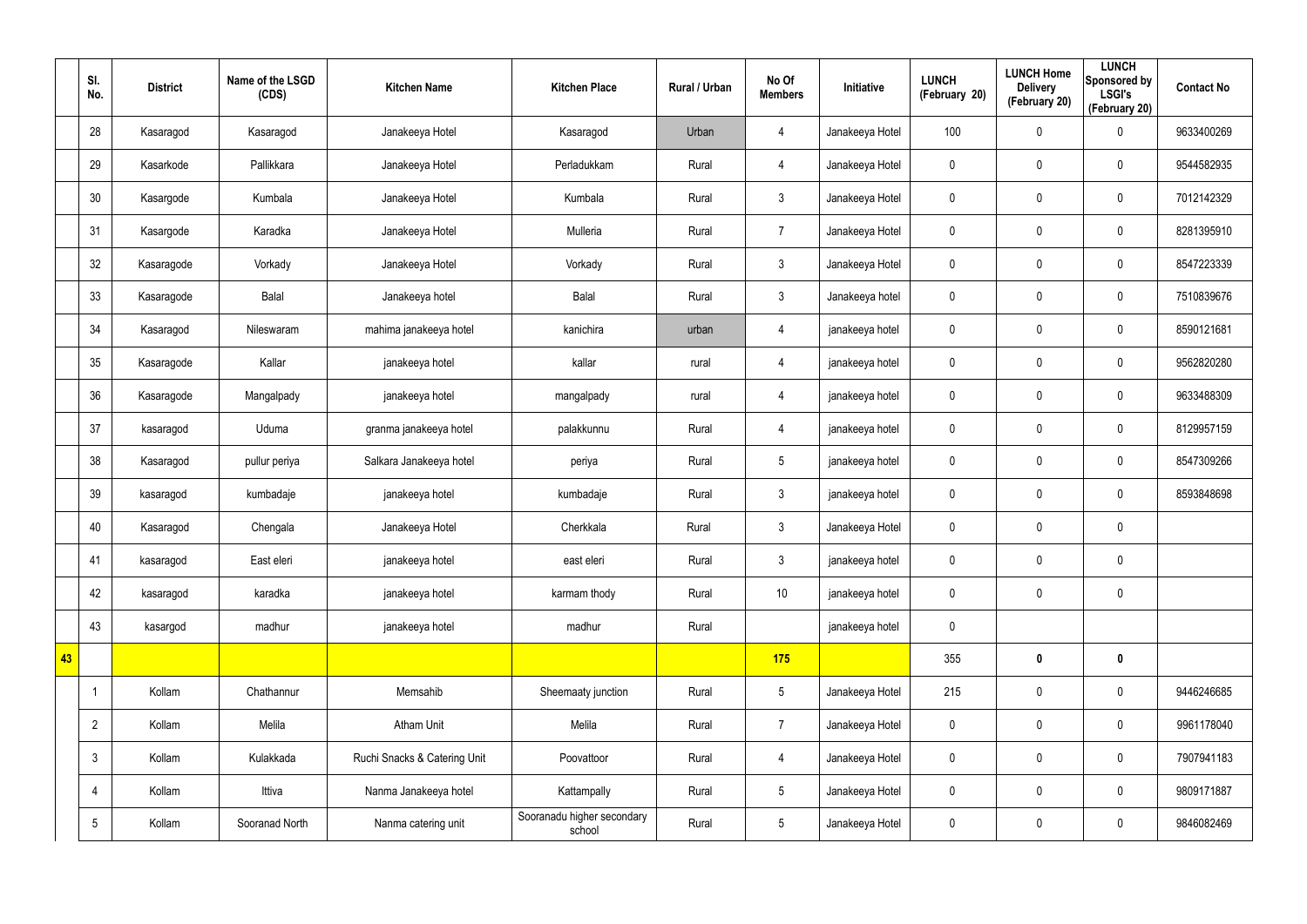| SI.<br>No.     | <b>District</b> | Name of the LSGD<br>(CDS) | <b>Kitchen Name</b>              | <b>Kitchen Place</b>         | Rural / Urban | No Of<br><b>Members</b> | <b>Initiative</b> | <b>LUNCH</b><br>(February 20) | <b>LUNCH Home</b><br><b>Delivery</b><br>(February 20) | <b>LUNCH</b><br>Sponsored by<br><b>LSGI's</b><br>(February 20) | <b>Contact No</b> |
|----------------|-----------------|---------------------------|----------------------------------|------------------------------|---------------|-------------------------|-------------------|-------------------------------|-------------------------------------------------------|----------------------------------------------------------------|-------------------|
| 6              | Kollam          | Clappana                  | Bismi catering                   | Palakulangara                | Rural         | $5\phantom{.0}$         | Janakeeya Hotel   | 0                             | 0                                                     | $\mathbf 0$                                                    | 9847901413        |
| $\overline{7}$ | Kollam          | Mayyanad                  | Krishnas Janakeeya hotel         | Eravipuram                   | Rural         | $\mathbf{3}$            | Janakeeya Hotel   | 0                             | 0                                                     | $\mathbf 0$                                                    | 9656477455        |
| 8              | Kollam          | Mayyanad                  | Souhridha Janakeeya hotel        | Pattarumukku,                | Rural         | 9                       | Janakeeya Hotel   | 0                             | 0                                                     | $\pmb{0}$                                                      | 7902645448        |
| 9              | Kollam          | Kulasekharapuram          | adi sakthi                       | Puthentheruvu.               | Rural         | $5\phantom{.0}$         | Janakeeya Hotel   | 170                           | 0                                                     | $\mathbf 0$                                                    | 9656890790        |
| 10             | Kollam          | Thekkumbhagam             | Krishna hotel                    | Nadakavu junction            | Rural         | $\overline{4}$          | Janakeeya Hotel   | 0                             | 0                                                     | $\mathbf 0$                                                    | 9961070031        |
| 11             | Kollam          | Oachira                   | Parabhramam catering             | near oachira , ITI canteen,  | Rural         | 4                       | Janakeeya Hotel   | 0                             | 0                                                     | $\mathbf 0$                                                    | 9562283927        |
| 12             | Kollam          | Thodiyoor                 | Samridhi activity group          | Lpschool thodiyoor           | Rural         | $5\phantom{.0}$         | Janakeeya Hotel   | 0                             | 0                                                     | $\pmb{0}$                                                      | 9895703572        |
| 13             | Kollam          | Thrikkovilvattom          | Murari catering, janakeeya hotel | Mukhathala                   | Rural         | 4                       | Janakeeya Hotel   | 0                             | 0                                                     | $\mathbf 0$                                                    | 9847072544        |
| 14             | Kollam          | Sasthamcotta              | Sreedurgha catering              | Jemini hotel sasthamcotta    | Rural         | $\overline{7}$          | Janakeeya Hotel   | 169                           | 0                                                     | $\mathbf 0$                                                    | 9744368496        |
| 15             | Kollam          | Kollam                    | Athulya catering                 | Thirumullavaram              | Urban         | 4                       | Janakeeya Hotel   | 75                            | 0                                                     | $\mathbf 0$                                                    | 9048646080        |
| 16             | Kollam          | West Kallada              | Keerthi catering                 | Karalimukku                  | Rural         | $5\phantom{.0}$         | Janakeeya Hotel   | 202                           | 0                                                     | $\mathbf 0$                                                    | 9605206907        |
| 17             | Kollam          | Thazhava                  | Pavizham                         | Karutheri junction           | Rural         | $5\overline{)}$         | Janakeeya Hotel   | 0                             | 0                                                     | $\mathbf 0$                                                    | 8086704216        |
| 18             | Kollam          | Kollam                    | Niravu catering                  | Chinnakkada                  | Urban         | $5\overline{)}$         | Janakeeya Hotel   | 0                             | $\mathbf 0$                                           | $\mathbf 0$                                                    | 9633073613        |
| 19             | Kollam          | Kundara                   | Ammu Catering unit               | Mulavana LP school           | Rural         | 4                       | Janakeeya Hotel   | 86                            | $\mathbf 0$                                           | $\pmb{0}$                                                      | 9633518572        |
| 20             | Kollam          | Neduvathur                | Pooja hotel                      | Thevalappuram                | Rural         | $\mathbf{3}$            | Janakeeya Hotel   | 0                             | 0                                                     | $\mathbf 0$                                                    | 9745376675        |
| 21             | Kollam          | Punalur                   | Jyothi Catering                  | Punalur                      | Urban         | 4                       | Janakeeya Hotel   | 180                           | $\mathbf 0$                                           | $\mathbf 0$                                                    | 9961249345        |
| 22             | Kollam          | Punalur                   | Mahima Catering                  | Punalur                      | Urban         | $5\phantom{.0}$         | Janakeeya Hotel   | 110                           | $\mathbf 0$                                           | $\mathbf 0$                                                    | 9496112957        |
| 23             | Kollam          | Punalur                   | Safalyam Catering                | Punalur                      | Urban         | $5\phantom{.0}$         | Janakeeya Hotel   | 198                           | 0                                                     | $\mathbf 0$                                                    | 9495476197        |
| 24             | Kollam          | Thrikkaruva               | Janakeeya Bhakshanashala         | Thinavila Junction Kanjaveli | Rural         | $\overline{4}$          | Janakeeya Hotel   | 0                             | 0                                                     | $\mathbf 0$                                                    | 9645069880        |
| 25             | Kollam          | Chithara                  | AKG Janakeeya Hotel              | Kizhakkumbagom               | Rural         | $5\phantom{.0}$         | Janakeeya Hotel   | 0                             | 0                                                     | $\mathbf 0$                                                    | 9495701987        |
| 26             | Kollam          | South Paravur             | Kshree janakeeya hotel           | Busstand , paravur           | Urban         | $5\phantom{.0}$         | Janakeeya Hotel   | 148                           | 0                                                     | $\mathbf 0$                                                    | 8606179380        |
| 27             | Kollam          | Mynagappally              | Anugraha hotel                   | Kadappa                      | Rural         | $5\phantom{.0}$         | Janakeeya Hotel   | 453                           | 0                                                     | $\mathsf{0}$                                                   | 9995085705        |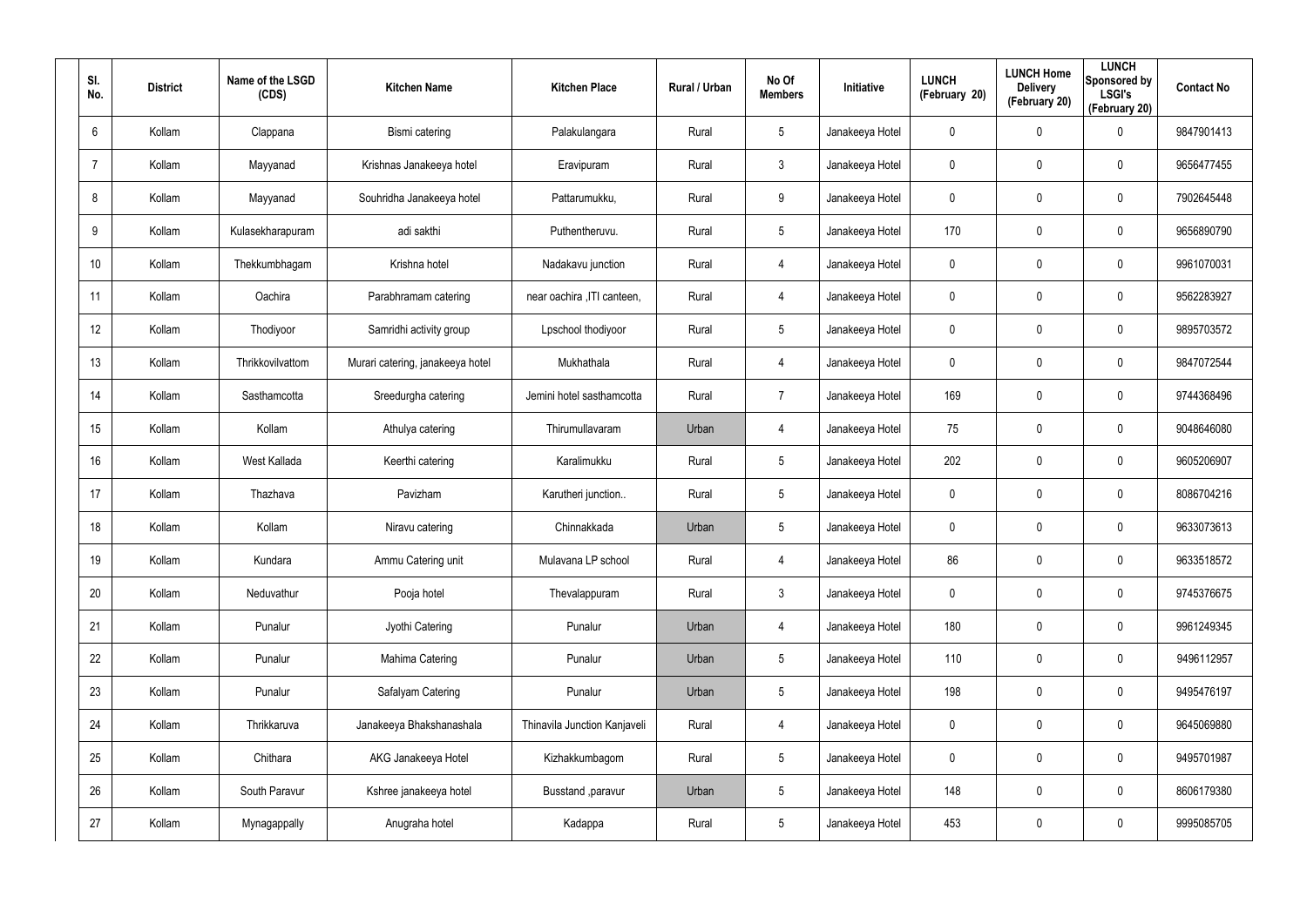|    | SI.<br>No. | <b>District</b> | Name of the LSGD<br>(CDS) | <b>Kitchen Name</b>         | <b>Kitchen Place</b>              | Rural / Urban | No Of<br><b>Members</b> | Initiative      | <b>LUNCH</b><br>(February 20) | <b>LUNCH Home</b><br><b>Delivery</b><br>(February 20) | <b>LUNCH</b><br>Sponsored by<br><b>LSGI's</b><br>(February 20) | <b>Contact No</b> |
|----|------------|-----------------|---------------------------|-----------------------------|-----------------------------------|---------------|-------------------------|-----------------|-------------------------------|-------------------------------------------------------|----------------------------------------------------------------|-------------------|
|    | 28         | Kollam          | Mandrothuruthu            | Janakeeya Bhakshanashala    | Thoombummukham                    | 121           | 4                       | Janakeeya Hotel | 0                             | 0                                                     | $\mathbf 0$                                                    | 9526648057        |
|    | 29         | Kollam          | Karungappally             | Bagya catering              | Muncipality                       | Urban         | 4                       | Janakeeya Hotel | 0                             | 0                                                     | $\pmb{0}$                                                      | 9947702130        |
|    | 30         | Kollam          | Kollam East               | Bharathlekshmi              | Vadakkevila                       | Urban         | $\mathfrak{Z}$          | Janakeeya Hotel | 190                           | $\mathbf 0$                                           | $\pmb{0}$                                                      | 9744300901        |
|    | 31         | Kollam          | Chavara                   | Harisree janakeya hotel     | Panchayath                        | Rural         | $\mathbf{3}$            | Janakeeya Hotel | 0                             | 0                                                     | $\pmb{0}$                                                      | 9995166343        |
|    | 32         | Kollam          | Pavithreswaram            | Kairali                     | Pavithreswaram                    | Rural         | 4                       | Janakeeya Hotel | 0                             | $\mathbf 0$                                           | $\pmb{0}$                                                      | 9605836414        |
|    | 33         | Kollam          | Veliyam                   | Kantharees                  | Panchayathu building              | Rural         | $5\phantom{.0}$         | Janakeeya Hotel | 0                             | 0                                                     | $\pmb{0}$                                                      | 9562111715        |
|    | 34         | Kollam          | Velinalloor               | Quality Janakeeya hotel     | Alummod, Velinalloor              | Rural         | 4                       | Janakeeya Hotel | 0                             | $\mathbf 0$                                           | $\pmb{0}$                                                      | 9605896303        |
|    | 35         | Kollam          | Elamadu                   | Swaruma janakeeya hotel     | Near cooperative bank,<br>Elamadu | Rural         | $\mathbf{3}$            | Janakeeya Hotel | 0                             | 0                                                     | $\pmb{0}$                                                      | 8129611321        |
|    | 36         | Kollam          | Kadakkal                  | Nanma janakeeya hotel       | Kadakkal                          | Rural         | 4                       | Janakeeya Hotel | 0                             | 0                                                     | $\pmb{0}$                                                      | 9847936390        |
|    | 37         | Kollam          | Perayam                   | Janakeeya hotel             | Onambalam                         | Rural         | 4                       | Janakeeya Hotel | 0                             | 0                                                     | $\pmb{0}$                                                      | 9446855866        |
|    | 38         | Kollam          | Ezhukone                  | Ezhukone janakeeya hotel    | Near panchayathu office           | Rural         | $5\phantom{.0}$         | Janakeeya Hotel | 110                           | $\mathbf 0$                                           | $\pmb{0}$                                                      | 8086757275        |
| 80 | 39         | Kollam          | Adichanalloor             | Ruchikkoottu                | Mylakkaadu                        | Rural         | 4                       | Janakeeya Hotel | 0                             | 0                                                     | $\pmb{0}$                                                      | 8136954461        |
|    | 40         | Kollam          | Poruvazhi                 | Amma janakeeya hotel        | Poruvaxhy                         | Rural         | $5\phantom{.0}$         | Janakeeya Hotel | 160                           | 0                                                     | $\mathbf 0$                                                    | 9656421272        |
|    | 41         | Kollam          | Nilamel                   | Vanitha Janakeeya Hotel     | Nilamel                           | Rural         | 4                       | Janakeeya Hotel | 0                             | $\mathbf 0$                                           | $\pmb{0}$                                                      | 9447407264        |
|    | 42         | Kollam          | Panmana                   | SV janakeeya hotel          | Kollaka CN junction               | Rural         | $\mathbf{3}$            | Janakeeya Hotel | $\mathbf 0$                   | $\mathbf 0$                                           | $\mathbf 0$                                                    | 8113020216        |
|    | 43         | Kollam          | Ummannoor                 | Thanal                      | Nellikunnam                       | Rural         | 4                       | Janakeeya Hotel | $\mathbf 0$                   | $\mathbf 0$                                           | $\mathbf 0$                                                    | 9656194614        |
|    | 44         | Kollam          | Kulathupuzha              | Karunya Janakeeya Hotel     | Thinkal karikkam                  | Rural         | 4                       | Janakeeya Hotel | 85                            | $\mathbf 0$                                           | $\mathbf 0$                                                    | 9048034267        |
|    | 45         | Kollam          | Kareepra                  | Kareepra janakeeya hotel    | Panchayathu office junction       | Rural         | $5\phantom{.0}$         | Janakeeya Hotel | $\mathbf 0$                   | $\mathbf 0$                                           | $\mathbf 0$                                                    | 9656783244        |
|    | 46         | Kollam          | Piravanthur               | Thanima catering unit       | Piravanthoor                      | Rural         | $5\phantom{.0}$         | Janakeeya Hotel | 0                             | 0                                                     | $\mathbf 0$                                                    | 9207907284        |
|    | 47         | Kollam          | Karavaloor                | Sreelekshmi Janakeeya Hotel | Karavalur                         | Rural         | $5\phantom{.0}$         | Janakeeya Hotel | $\mathbf 0$                   | $\mathbf 0$                                           | $\mathbf 0$                                                    | 9745719860        |
|    | 48         | Kollam          | Kunnathur                 | Sneha janakeeya hotel       | Bhoothakuzhi                      | Rural         | $\mathfrak{Z}$          | Janakeeya Hotel | 0                             | 0                                                     | $\mathbf 0$                                                    | 9061504141        |
|    | 49         | Kollam          | Alayaman                  | Sreelakam Janakeeya Hotel   | Karukone                          | Rural         | 4                       | Janakeeya Hotel | 0                             | 0                                                     | $\mathsf{0}$                                                   | 8592858448        |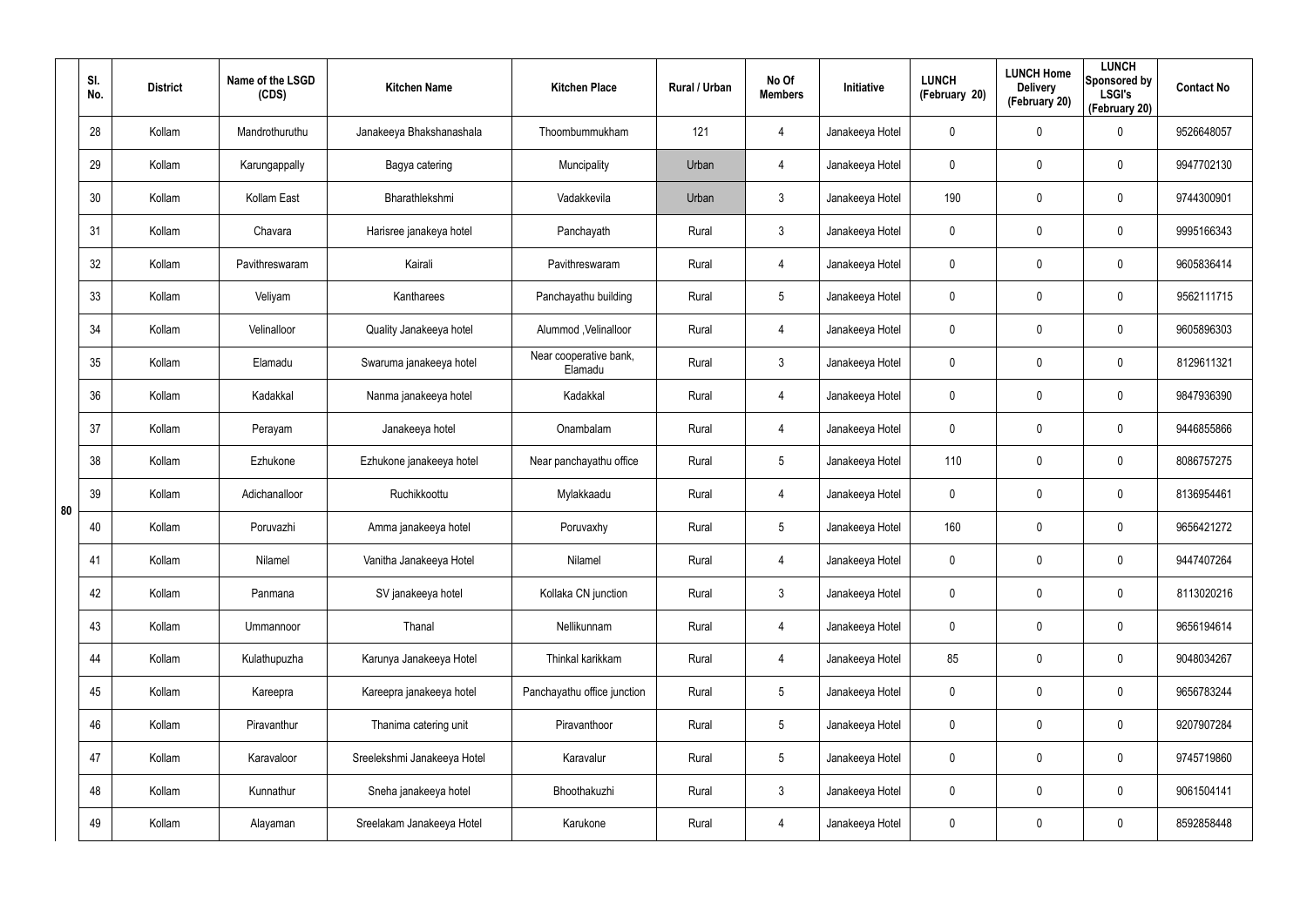| SI.<br>No. | <b>District</b> | Name of the LSGD<br>(CDS) | <b>Kitchen Name</b>                              | <b>Kitchen Place</b>                                 | Rural / Urban | No Of<br><b>Members</b> | Initiative      | <b>LUNCH</b><br>(February 20) | <b>LUNCH Home</b><br><b>Delivery</b><br>(February 20) | <b>LUNCH</b><br>Sponsored by<br><b>LSGI's</b><br>(February 20) | <b>Contact No</b> |
|------------|-----------------|---------------------------|--------------------------------------------------|------------------------------------------------------|---------------|-------------------------|-----------------|-------------------------------|-------------------------------------------------------|----------------------------------------------------------------|-------------------|
| 50         | Kollam          | Kottarakkara              | Ruchi                                            | Kottarakkara christuraj hospital<br>hospital canteen | Urban         | 5                       | Janakeeya Hotel | 0                             | 0                                                     | $\mathbf 0$                                                    | 9447997809        |
| 51         | Kollam          | Chirakkara                | Bhoomika Jh                                      | Bhajanamadam mukku                                   | Rural         | 5                       | Janakeeya Hotel | 0                             | 0                                                     | $\boldsymbol{0}$                                               | 9567024263        |
| 52         | Kollam          | Kalluvathukkal            | Deepam Jh                                        | Parippally                                           | Rural         | 4                       | Janakeeya Hotel | 0                             | 0                                                     | $\pmb{0}$                                                      | 8593984144        |
| 53         | Kollam          | Chirakkara                | Niram Jh                                         | Vadakkemukku ,chirakkara                             | Rural         | 4                       | Janakeeya Hotel | 0                             | 0                                                     | $\pmb{0}$                                                      | 9847286593        |
| 54         | Kollam          | Velinalloor               | Mathrika janakeeya hotel                         | Govt PHC canteen                                     | Rural         | 4                       | Janakeeya Hotel | 0                             | 0                                                     | $\pmb{0}$                                                      | 7592859804        |
| 55         | Kollam          | East Kallada              | kudumbashree janakeeya hotel                     | marthandapuram                                       | Rural         | 5                       | Janakeeya Hotel | 0                             | 0                                                     | $\mathbf 0$                                                    | 9746964557        |
| 56         | Kollam          | Anchal                    | Malu janakeeya hotel                             | Anchal, Town ward                                    | Rural         | $\mathbf{3}$            | Janakeeya Hotel | 0                             | 0                                                     | $\boldsymbol{0}$                                               | 9656920091        |
| 57         | Kollam          | Kummil                    | Sreebhadra janakeeya hotel                       | Thachonam                                            | Rural         | $\mathbf{3}$            | Janakeeya Hotel | 40                            | 0                                                     | $\mathbf 0$                                                    | 9846327312        |
| 58         | Kollam          | Yeroor                    | Oottupura janakeeya hotel                        | yeroor                                               | Rural         | 6                       | Janakeeya Hotel | 135                           | 0                                                     | $\mathbf 0$                                                    | 9526031467        |
| 59         | Kollam          | Nedumpana                 | Samthripthy janakeeya hotel                      | Pallimon                                             | Rural         | 4                       | Janakeeya Hotel | 0                             | 0                                                     | $\mathbf 0$                                                    | 9539780119        |
| 60         | Kollam          | Kollam                    | Ishwarya janakeeya hotel                         | Near collectorate, Thevally<br>division              | Urban         | $\mathbf{3}$            | Janakeeya Hotel | 0                             | 0                                                     | $\boldsymbol{0}$                                               | 8848893882        |
| 61         | Kollam          | Edamulakkal               | Sahya janakeeya hotel                            | Edamulackal                                          | Rural         | 4                       | Janakeeya Hotel | 0                             | 0                                                     | $\mathbf 0$                                                    | 7025532998        |
| 62         | Kollam          | Mylom                     | Amrutha                                          | Inchakkadu                                           | Rural         | $5\phantom{.0}$         | Janakeeya Hotel | 0                             | 0                                                     | $\mathbf 0$                                                    | 9539780965        |
| 63         | Kollam          | Thevalakkara              | Kerala Janakeeya Hotel                           | Thevalakkara                                         | Rural         | $\mathbf{3}$            | Janakeeya Hotel | 0                             | 0                                                     | $\pmb{0}$                                                      | 9847291089        |
| 64         | Kollam          | Thalavoor                 | Kudumbasheree Nadan<br>Bhakshanashala            | Pidavoor                                             | Rural         | 4                       | Janakeeya Hotel | $\mathbf 0$                   | 0                                                     | $\mathbf 0$                                                    | 9747324839        |
| 65         | Kollam          | Vilakkudy                 | vadhanam                                         | <b>KUNNICODU</b>                                     | Rural         | $5\phantom{.0}$         | Janakeeya Hotel | $\pmb{0}$                     | 0                                                     | $\mathbf 0$                                                    | 9526354689        |
| 66         | Kollam          | Poothakkulam              | Avani catering                                   | Poothakkulam gp                                      | Rural         | 4                       | Janakeeya Hotel | $\mathbf 0$                   | 0                                                     | $\mathbf 0$                                                    | 9562782082        |
| 67         | Kollam          | Pathanapuram              | Pathanapuram Grama Panchayath<br>Janakeeya Hotel | Pathanapuram                                         | Rural         | 4                       | Janakeeya Hotel | $\mathbf 0$                   | 0                                                     | $\mathbf 0$                                                    | 9061291033        |
| 68         | Kollam          | Chadayamangalam           | Real janakeeya hotel                             | Chadayamangalam                                      | Rural         | $\mathbf{3}$            | Janakeeya Hotel | 0                             | 0                                                     | $\mathbf 0$                                                    | 9562123039        |
| 69         | Kollam          | Elampalloor               | Kalavara janakeeya hotel                         | Ashupathri mukku, Kundara                            | Rural         | $5\phantom{.0}$         | Janakeeya Hotel | $\mathbf 0$                   | 0                                                     | $\mathbf 0$                                                    | 8943182967        |
| 70         | Kollam          | Kottamkara                | Ishwarya janakeeya hotel                         | Keralapuram                                          | Rural         | $5\phantom{.0}$         | Janakeeya Hotel | 0                             | 0                                                     | $\mathbf 0$                                                    | 9747765979        |
| 71         | Kollam          | Vettikavala               | Nanma                                            | Vettikkavala                                         | Rural         | $\mathfrak{Z}$          | Janakeeya Hotel | 0                             | 0                                                     | $\mathsf{0}$                                                   | 9645070430        |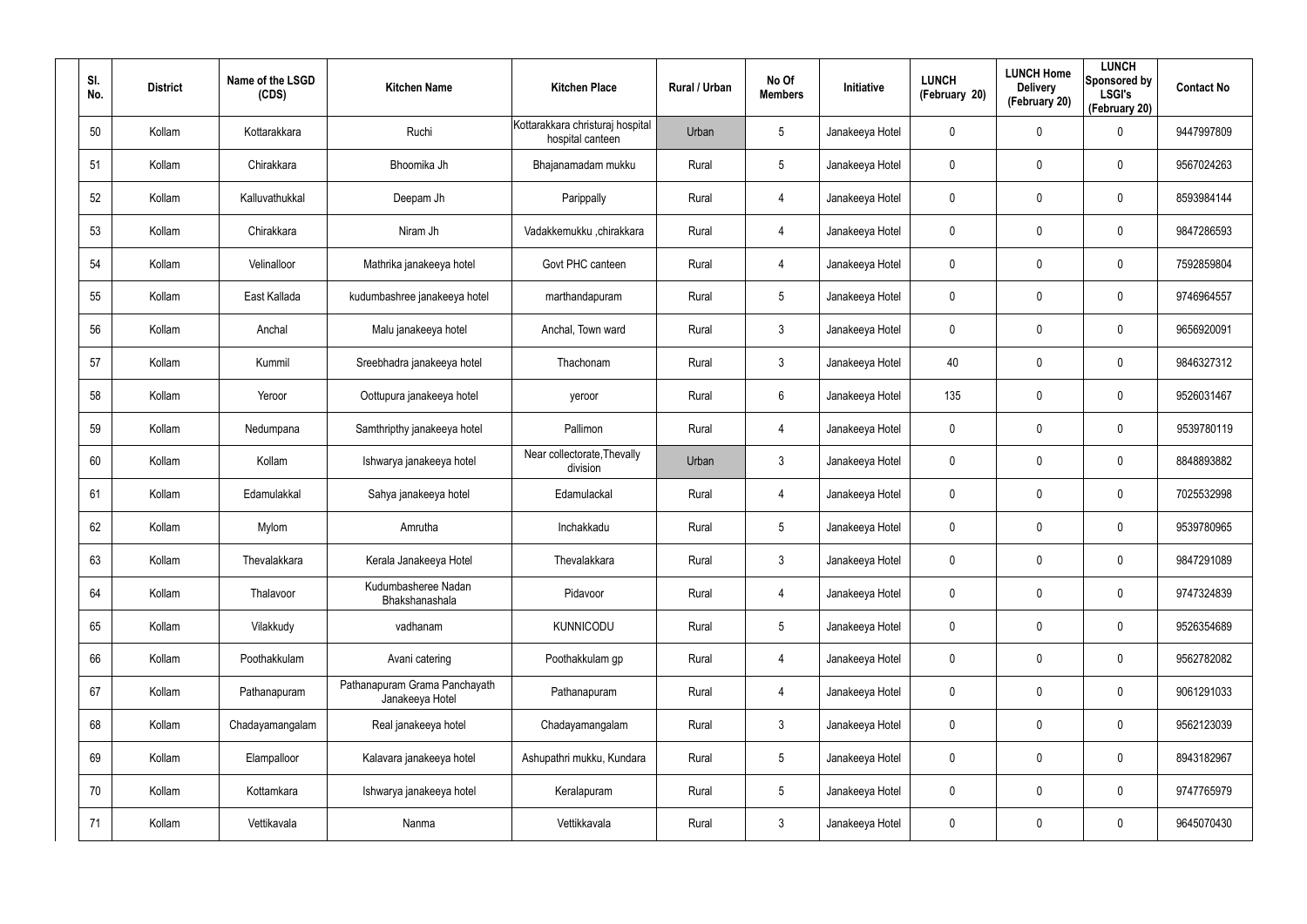|                 | SI.<br>No.      | <b>District</b> | Name of the LSGD<br>(CDS) | <b>Kitchen Name</b>             | <b>Kitchen Place</b>                   | <b>Rural / Urban</b> | No Of<br><b>Members</b> | Initiative      | <b>LUNCH</b><br>(February 20) | <b>LUNCH Home</b><br><b>Delivery</b><br>(February 20) | <b>LUNCH</b><br>Sponsored by<br><b>LSGI's</b><br>(February 20) | <b>Contact No</b> |
|-----------------|-----------------|-----------------|---------------------------|---------------------------------|----------------------------------------|----------------------|-------------------------|-----------------|-------------------------------|-------------------------------------------------------|----------------------------------------------------------------|-------------------|
|                 | 72              | Kollam          | Pooyappally               | Anaswara janakeeya hotel        | Maruthamanpally                        | Rural                | $5\phantom{.0}$         | Janakeeya Hotel | $\mathbf 0$                   | 0                                                     | $\mathbf 0$                                                    | 9947289476        |
|                 | 73              | Kollam          | Thenmala                  | Nanma janakeeya hotel           | Thennala                               | Rural                | 4                       | Janakeeya Hotel | 65                            | 0                                                     | $\mathbf 0$                                                    | 9446274943        |
|                 | 74              | Kollam          | Pattazhi                  | Suprabhatham Catering Unit      | pattazhy                               | Rural                | $\overline{4}$          | Janakeeya Hotel | $\mathbf 0$                   | 0                                                     | $\mathbf 0$                                                    | 9495195796        |
|                 | 75              | Kollam          | Neendakara                | Darshana Janakeeya Hotel        | Puthenthura Junction                   | Rural                | $\mathbf{3}$            | Janakeeya Hotel | 0                             | 0                                                     | $\mathbf 0$                                                    | 9633106463        |
|                 | 76              | Kollam          | Panayam                   | snehadeepam activity group      | Thanikkamukku                          | Rural                | $\overline{4}$          | Janakeeya Hotel | 0                             | 0                                                     | $\mathbf 0$                                                    | 8606117577        |
|                 | 77              | Kollam          | Clappana                  | Vijayasree                      | Near alumpeedika junction              | Rural                | $5\overline{)}$         | Janakeeya Hotel | 92                            | 0                                                     | $\mathbf 0$                                                    | 9567797660        |
|                 | 78              | Kollam          | Sooranad South            | Akshaya janakeeya hotel         | Patharam                               | Rural                | $\overline{4}$          | Janakeeya Hotel | 295                           | 0                                                     | $\mathbf 0$                                                    | 9746919825        |
|                 | 79              | Kollam          | Edamulakkal               | Deepam janakeeya hotel          | Edamulackal                            | Rural                | 3                       | Janakeeya Hotel | 0                             | 0                                                     | $\mathbf 0$                                                    | 9400684494        |
|                 | 80              | Kollam          | Aryankavu                 | Sevana janakeeya hotel          | Kazhuthurutty                          | Rural                | $\mathbf{3}$            | Janakeeya Hotel | 105                           | 0                                                     | $\mathbf 0$                                                    | 8921381398        |
|                 | 81              | Kollam          | Pattazhi Vadakkekara      | Annapoorna                      | Kaduvathode                            | Rural                | $\overline{4}$          | Janakeeya Hotel | 0                             | 0                                                     | $\mathbf 0$                                                    | 7561013776        |
|                 | 82              | Kollam          | Kulasekharapuram          | Vinayaka                        | Puthiykavu                             | Rural                | 4                       | Janakeeya Hotel | 0                             | 0                                                     | $\mathbf 0$                                                    | 9947499053        |
| $\overline{82}$ |                 |                 |                           |                                 |                                        |                      | 354                     |                 | 3283                          | $\overline{\mathbf{0}}$                               | $\bullet$                                                      |                   |
|                 |                 | Kottayam        | Akalakkunnam              | Navaruchi                       | Chengalam                              | Rural                | $5\phantom{.0}$         | Janakeeya Hotel | 0                             | 0                                                     | $\boldsymbol{0}$                                               | 9188362235        |
|                 | $\overline{2}$  | Kottayam        | Arpookkara                | Niravu                          | <b>Medical College</b>                 | Rural                | 8                       | Janakeeya Hotel | 100                           | 0                                                     | $\pmb{0}$                                                      | 9744719092        |
|                 | $\mathbf{3}$    | Kottayam        | Arpookkara                | Ruchi Janakeeya Hotel           | Kaippuzha mutt                         | Rural                | $\overline{4}$          | Janakeeya Hotel | $\pmb{0}$                     | $\mathbf 0$                                           | $\mathbf 0$                                                    | 9847147156        |
|                 | 4               | Kottayam        | Athirampuzha              | Hannas                          | Mannanam                               | Rural                | $\overline{4}$          | Janakeeya Hotel | $\pmb{0}$                     | 0                                                     | $\mathbf 0$                                                    | 9496136682        |
|                 | $5\overline{)}$ | Kottayam        | Ayarkunnam                | Panchami Unit                   | Near PHC Ayarkunnam                    | Rural                | $5\phantom{.0}$         | Janakeeya Hotel | $\pmb{0}$                     | $\mathbf 0$                                           | $\pmb{0}$                                                      | 9744560994        |
|                 | 6               | Kottayam        | Aymanam                   | Bisiya                          | Aymanam panchayath hall                | Rural                | 3 <sup>1</sup>          | Janakeeya Hotel | 0                             | 0                                                     | $\mathbf 0$                                                    | 9544560606        |
|                 | $\overline{7}$  | Kottayam        | Bharananganam             | Kudumbshree nadan bhakshanasala | Bharananganam                          | Rural                | 3 <sup>1</sup>          | Janakeeya Hotel | $\pmb{0}$                     | 0                                                     | $\mathbf 0$                                                    | 8113827680        |
|                 | 8               | Kottayam        | Changanassery             | Janakeeya Hotel                 | Near Railway station                   | Urban                | 3 <sup>1</sup>          | Janakeeya Hotel | 0                             | 0                                                     | $\pmb{0}$                                                      | 7560866821        |
|                 | 9               | Kottayam        | Chemp                     | Thanima                         | Chemp                                  | Rural                | $\overline{4}$          | Janakeeya Hotel | 0                             | 0                                                     | $\mathbf 0$                                                    | 9809940907        |
|                 | 10              | Kottayam        | Chirakkadav               | Udaya Catering Unit             | Mahatma Gandhi Town Hall,<br>Ponkunnam | Rural                | $5\phantom{.0}$         | Janakeeya Hotel | 0                             | 0                                                     | $\pmb{0}$                                                      | 6282479410        |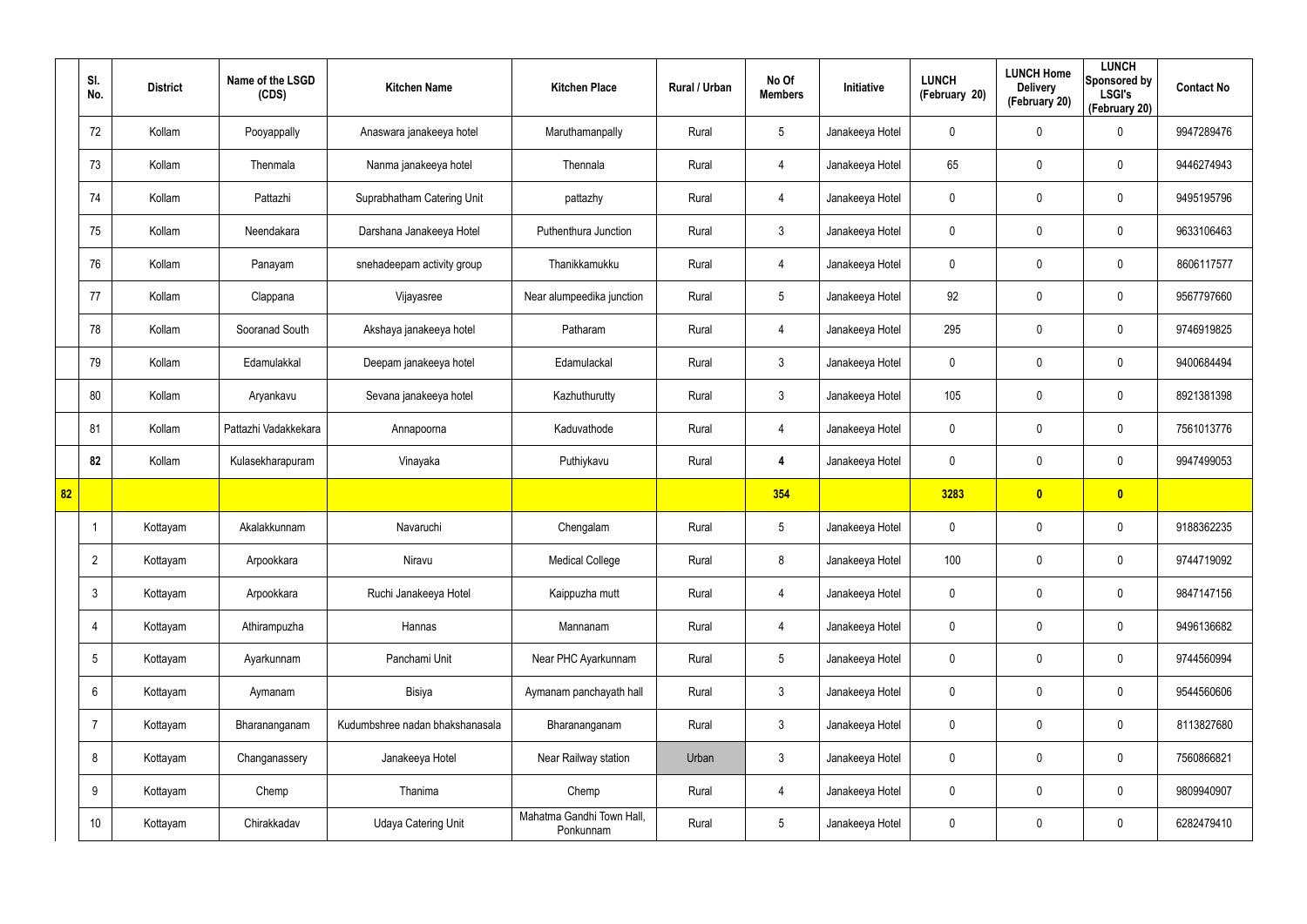| SI.<br>No. | <b>District</b> | Name of the LSGD<br>(CDS) | <b>Kitchen Name</b>           | <b>Kitchen Place</b>               | Rural / Urban | No Of<br><b>Members</b> | Initiative      | <b>LUNCH</b><br>(February 20) | <b>LUNCH Home</b><br><b>Delivery</b><br>(February 20) | <b>LUNCH</b><br>Sponsored by<br><b>LSGI's</b><br>(February 20) | <b>Contact No</b> |
|------------|-----------------|---------------------------|-------------------------------|------------------------------------|---------------|-------------------------|-----------------|-------------------------------|-------------------------------------------------------|----------------------------------------------------------------|-------------------|
| 11         | Kottayam        | Chirakkadav               | Sargam                        | Thekkethu Kavala                   | Rural         | $\mathbf{3}$            | Janakeeya Hotel | 0                             | $\mathbf 0$                                           | 0                                                              | 9656087110        |
| 12         | Kottayam        | Elikulam                  | Janakeeya Hotel Elikkulam     | Manchakuzhy                        | Rural         | $\mathbf{3}$            | Janakeeya Hotel | 0                             | 0                                                     | $\mathbf 0$                                                    | 9074768314        |
| 13         | Kottayam        | Erumeli                   | Janakeeya Hotel Erumeli       | Erumeli                            | Rural         | $\overline{4}$          | Janakeeya Hotel | 0                             | 0                                                     | $\mathbf 0$                                                    | 8078201554        |
| 14         | Kottayam        | Ettumanoor                | Gramashree cafe kudumbasree   | Nandanam auditorium,<br>Ettumanoor | Urban         | 5                       | Janakeeya Hotel | 0                             | 0                                                     | $\boldsymbol{0}$                                               | 9847334071        |
| 15         | Kottayam        | Kadanad                   | Thanal catering               | Kadanad                            | Rural         | 5                       | Janakeeya Hotel | 0                             | $\mathbf 0$                                           | $\boldsymbol{0}$                                               | 9048099040        |
| 16         | Kottayam        | Kadaplamattam             | Salt &pepper                  | Near Kadaplamattom CDS             | Rural         | 4                       | Janakeeya Hotel | 0                             | 0                                                     | $\mathbf 0$                                                    | 9645400860        |
| 17         | Kottayam        | Kadaplamattam             | Kadaplamattam Janakeeya Hotel | Vayala                             | Rural         | $\overline{4}$          | Janakeeya Hotel | $\mathbf 0$                   | $\mathbf 0$                                           | $\mathbf 0$                                                    | 9446804954        |
| 18         | Kottayam        | Kaduthuruthy              | Janakeeya Hotel               | Panchayath premise                 | Rural         | 6                       | Janakeeya Hotel | 0                             | $\mathbf 0$                                           | $\mathbf 0$                                                    | 9847166464        |
| 19         | Kottayam        | Kallara                   | Vasuki Janakeeya hotel        | Kallara                            | Rural         | $\mathbf{3}$            | Janakeeya Hotel | $\mathbf 0$                   | $\mathbf 0$                                           | $\mathbf 0$                                                    | 9846103478        |
| 20         | Kottayam        | Kanakkari                 | Jesus                         | Pattithanam                        | Rural         | $5\overline{)}$         | Janakeeya Hotel | 0                             | $\mathbf 0$                                           | $\mathbf 0$                                                    | 9447192439        |
| 21         | Kottayam        | Kangazha                  | Sulabha                       | Pathanadu                          | Rural         | $5\overline{)}$         | Janakeeya Hotel | 0                             | $\mathbf 0$                                           | $\mathbf 0$                                                    | 9847438293        |
| 22         | Kottayam        | Kanjirapally              | Vanitha canteen               | Panchayath premise                 | Rural         | 3                       | Janakeeya Hotel | 0                             | $\mathbf 0$                                           | $\mathbf 0$                                                    | 9605391868        |
| 23         | Kottayam        | Karoor                    | Unarvu janakeeya hotel        | Valavoor                           | Rural         | $5\overline{)}$         | Janakeeya Hotel | 0                             | $\mathbf 0$                                           | $\mathbf 0$                                                    | 8304903250        |
| 24         | Kottayam        | Karukachal                | Sukrutham Catering Unit       | Karukachal                         | Rural         | 5                       | Janakeeya Hotel | 0                             | $\mathbf 0$                                           | $\pmb{0}$                                                      | 9847766843        |
| 25         | Kottayam        | Kidangoor                 | Janakeeya hotel               | Kidangoor Panchayath               | Rural         | $\mathbf{3}$            | Janakeeya Hotel | 0                             | $\mathbf 0$                                           | $\pmb{0}$                                                      | 9048080292        |
| 26         | Kottayam        | Kooroppada                | Achus Janakeeya Hotel         | Panchayath                         | Rural         | $\mathbf{3}$            | Janakeeya Hotel | 0                             | $\mathbf 0$                                           | $\pmb{0}$                                                      | 9778121989        |
| 27         | Kottayam        | Koottickal                | Janakeeya hotel               | Koottickal                         | Rural         | $5\overline{)}$         | Janakeeya Hotel | 0                             | $\mathbf 0$                                           | $\pmb{0}$                                                      | 9645219929        |
| 28         | Kottayam        | Koruthodu                 | Koruthodu Janakeeya Hotel     | Koruthodu                          | Rural         | $6\overline{6}$         | Janakeeya Hotel | 0                             | $\mathbf 0$                                           | $\pmb{0}$                                                      | 7510770418        |
| 29         | Kottayam        | KottayamNorth             | Alfa Canteen                  | Municipality Kottayam              | Urban         | $5\phantom{.0}$         | Janakeeya Hotel | 0                             | $\mathbf 0$                                           | $\mathbf 0$                                                    | 9846571923        |
| 30         | Kottayam        | KottayamNorth             | Kerala cafe janakeeya hotel   | Choottuveli                        | Urban         | $\mathbf{3}$            | Janakeeya Hotel | 0                             | $\mathbf 0$                                           | $\pmb{0}$                                                      | 8129337294        |
| 31         | Kottayam        | KottayamNorth             | Maria Janakeeya Hotel         | Chungam                            | Urban         | $5\phantom{.0}$         | Janakeeya Hotel | 0                             | $\mathbf 0$                                           | $\mathbf 0$                                                    | 9744843928        |
| 32         | Kottayam        | Kuravilangadu             | kudumbashree janakeeya hotel  | kuravilangady by pass junction     | Rural         | $5\phantom{.0}$         | Janakeeya Hotel | 0                             | $\mathbf 0$                                           | $\pmb{0}$                                                      | 7559022364        |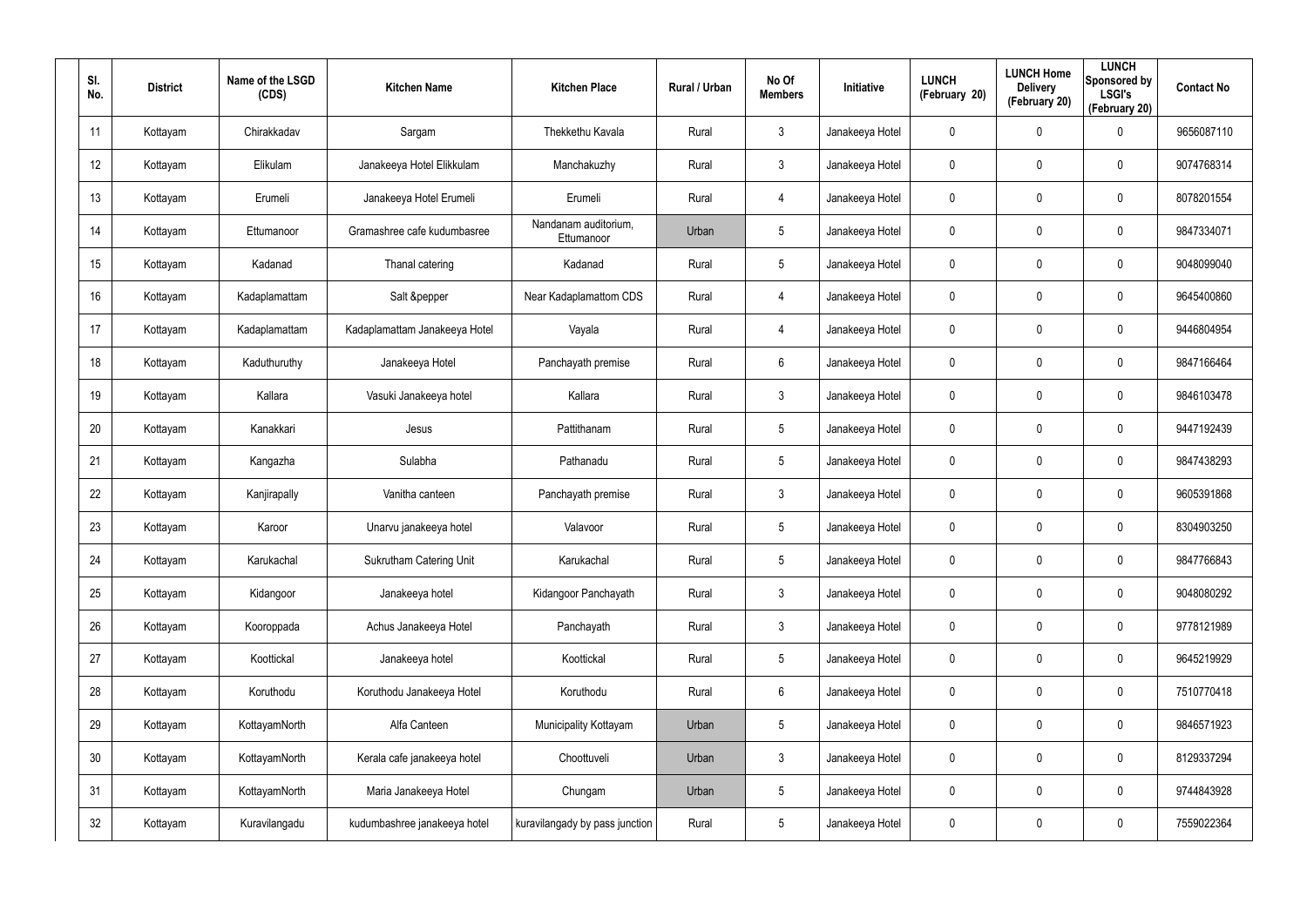|    | SI.<br>No. | <b>District</b> | Name of the LSGD<br>(CDS) | <b>Kitchen Name</b>             | <b>Kitchen Place</b>    | Rural / Urban | No Of<br><b>Members</b> | Initiative      | <b>LUNCH</b><br>(February 20) | <b>LUNCH Home</b><br><b>Delivery</b><br>(February 20) | <b>LUNCH</b><br>Sponsored by<br><b>LSGI's</b><br>(February 20) | <b>Contact No</b> |
|----|------------|-----------------|---------------------------|---------------------------------|-------------------------|---------------|-------------------------|-----------------|-------------------------------|-------------------------------------------------------|----------------------------------------------------------------|-------------------|
|    | 33         | Kottayam        | Kurichi                   | <b>Swad Catering</b>            | Cheruvelippadi          | Rural         | 4                       | Janakeeya Hotel | 0                             | 0                                                     | $\mathbf 0$                                                    | 9847891917        |
|    | 34         | Kottayam        | Madappally                | SR catering                     | Mammoodu                | Rural         | $\mathbf{3}$            | Janakeeya Hotel | 0                             | 0                                                     | $\mathbf 0$                                                    | 9747702203        |
|    | 35         | Kottayam        | Manimala                  | Vanitha canteen                 | Manimala                | Rural         | 3 <sup>1</sup>          | Janakeeya Hotel | 0                             | 0                                                     | $\mathbf 0$                                                    | 9946318069        |
|    | 36         | Kottayam        | Manjoor                   | Oruma catering unit             | Kuruppanthara           | Rural         | $5\phantom{.0}$         | Janakeeya Hotel | 0                             | 0                                                     | $\mathbf 0$                                                    | 9349189590        |
|    | 37         | Kottayam        | Marangattupilly           | Marangattupilly Janakeeya Hotel | Marangattupilly         | Rural         | $\overline{4}$          | Janakeeya Hotel | 0                             | 0                                                     | $\mathbf 0$                                                    | 9544416772        |
|    | 38         | Kottayam        | Maravanthuruth            | Changathi                       | Maravanthuruth          | Rural         | $\overline{4}$          | Janakeeya Hotel | 0                             | 0                                                     | $\mathbf 0$                                                    | 9744598169        |
|    | 39         | Kottayam        | Meenachil                 | Akshaya Janakeeya hotel         | Idamattam               | Rural         | $\overline{4}$          | Janakeeya Hotel | 0                             | 0                                                     | $\mathbf{3}$                                                   | 9747190979        |
|    | 40         | Kottayam        | Meenachil                 | Archana janakeeya Hotel         | Paika                   | Rural         | $5\overline{)}$         | Janakeeya Hotel | 0                             | 0                                                     | $\mathbf 0$                                                    | 9048759539        |
| 82 | 41         | Kottayam        | Meenadom                  | <b>Nainus</b>                   | Meenadom                | Rural         | $\mathbf{3}$            | Janakeeya Hotel | 0                             | 0                                                     | $\mathbf 0$                                                    | 9539752801        |
|    | 42         | Kottayam        | Melukavu                  | Seenayi Cafe centre             | Melukavumattam          | Rural         | $5\overline{)}$         | Janakeeya Hotel | 0                             | 0                                                     | $\mathbf 0$                                                    | 9744546703        |
|    | 43         | Kottayam        | Moonnilav                 | Aiswarya                        | Moonnilav               | Rural         | $\mathbf{3}$            | Janakeeya Hotel | 0                             | 0                                                     | $\mathbf 0$                                                    | 8281227689        |
|    | 44         | Kottayam        | Mulakkulam                | Janakeeya Hotel                 | Moorkkattilpadi         | Rural         | 4                       | Janakeeya Hotel | 0                             | 0                                                     | $\mathbf 0$                                                    | 9747856382        |
|    | 45         | Kottayam        | Mundakkayam               | Janakeeya Hotel Mundakkayam     | Mundakkayam             | Rural         | 6                       | Janakeeya Hotel | 0                             | 0                                                     | $\boldsymbol{0}$                                               | 9495314979        |
|    | 46         | Kottayam        | Nedumkunnam               | Nanma Kudumbashree Unit         | Nedumkunnam             | Rural         | $\sqrt{5}$              | Janakeeya Hotel | 0                             | $\pmb{0}$                                             | $\pmb{0}$                                                      | 7306791612        |
|    | 47         | Kottayam        | Neendoor                  | Gruhasree ME Unit               | Panchayath              | Rural         | 3 <sup>1</sup>          | Janakeeya Hotel | 0                             | $\mathbf 0$                                           | $\mathbf 0$                                                    | 9847756958        |
|    | 48         | Kottayam        | Njeezhoor                 | Annapoorna Janakeeya Hotel      | Panchayath              | Rural         | $\overline{4}$          | Janakeeya Hotel | 0                             | $\mathbf 0$                                           | $\mathbf 0$                                                    | 9745246839        |
|    | 49         | Kottayam        | Pala                      | Angel Janakeeya Hotel           | Pala Municipality       | Urban         | 4                       | Janakeeya Hotel | 0                             | $\mathbf 0$                                           | $\mathbf 0$                                                    | 9745963125        |
|    | 50         | Kottayam        | Pala                      | Harithasree catering            | Chethimattam            | Urban         | $5\phantom{.0}$         | Janakeeya Hotel | 0                             | 0                                                     | $\mathbf 0$                                                    | 9895154240        |
|    | 51         | Kottayam        | Pallickathodu             | Sangeetha                       | Pallickathodu Bus stand | Rural         | $\mathbf{3}$            | Janakeeya Hotel | 0                             | $\mathbf 0$                                           | $\mathbf 0$                                                    | 9633814381        |
|    | 52         | Kottayam        | Pampady                   | Thrupthi                        | Pampady Town            | Rural         | $5\phantom{.0}$         | Janakeeya Hotel | 0                             | $\mathbf 0$                                           | $\mathbf 0$                                                    | 9633013622        |
|    | 53         | Kottayam        | Panachikkadu              | Ruchi Canteen                   | Paruthumpara            | Rural         | $5\phantom{.0}$         | Janakeeya Hotel | 0                             | $\mathbf 0$                                           | $\mathbf 0$                                                    | 9656411494        |
|    | 54         | Kottayam        | Parathodu                 | Janakeeya Hotel Parathodu       | Panchayath              | Rural         | 4                       | Janakeeya Hotel | 0                             | $\pmb{0}$                                             | $\bf{0}$                                                       | 7907455541        |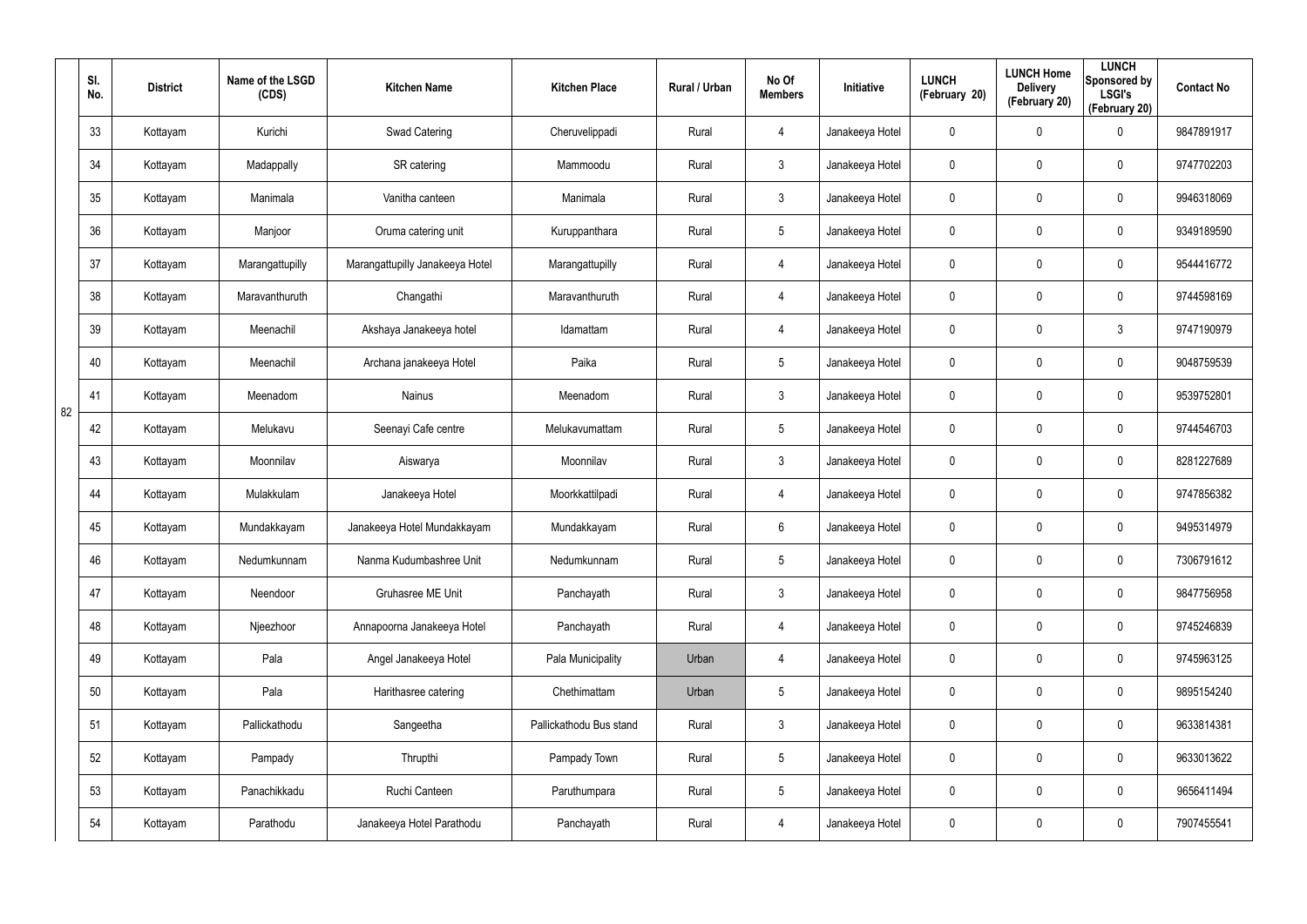| SI.<br>No. | <b>District</b> | Name of the LSGD<br>(CDS) | <b>Kitchen Name</b>                                      | <b>Kitchen Place</b>                        | Rural / Urban | No Of<br><b>Members</b> | Initiative      | <b>LUNCH</b><br>(February 20) | <b>LUNCH Home</b><br><b>Delivery</b><br>(February 20) | <b>LUNCH</b><br>Sponsored by<br><b>LSGI's</b><br>(February 20) | <b>Contact No</b> |
|------------|-----------------|---------------------------|----------------------------------------------------------|---------------------------------------------|---------------|-------------------------|-----------------|-------------------------------|-------------------------------------------------------|----------------------------------------------------------------|-------------------|
| 55         | Kottayam        | Paippadu                  | Thejus                                                   | Paippadu                                    | Rural         | 5                       | Janakeeya Hotel | $\mathbf 0$                   | $\mathbf 0$                                           | $\mathbf 0$                                                    | 7034621426        |
| 56         | Kottayam        | Poonjar                   | Haritham                                                 | Poonjar                                     | Rural         | $5\phantom{.0}$         | Janakeeya Hotel | 0                             | 0                                                     | $\mathbf 0$                                                    | 9495235348        |
| 57         | Kottayam        | poonjar south             | Sowbhagya Janakeeya Hotel                                | poonjar south                               | Rural         | $\overline{4}$          | Janakeeya Hotel | $\mathbf 0$                   | $\mathbf 0$                                           | $\pmb{0}$                                                      | 9495151799        |
| 58         | Kottayam        | Puthuppalli               | Ammaveedu                                                | Puthuppally bus stand                       | Rural         | $5\phantom{.0}$         | Janakeeya Hotel | 0                             | 0                                                     | $\mathbf 0$                                                    | 9947156548        |
| 59         | Kottayam        | Ramapuram                 | Ruchi                                                    | Ramapuram                                   | Rural         | $\overline{4}$          | Janakeeya Hotel | $\mathbf 0$                   | 40                                                    | $\pmb{0}$                                                      | 9495107277        |
| 60         | Kottayam        | T.V.Puram                 | Vijaya Janakeeya Hotel                                   | TV Puram                                    | Rural         | $\mathbf{3}$            | Janakeeya Hotel | 0                             | 0                                                     | $\mathbf 0$                                                    | 9847614136        |
| 61         | Kottayam        | Teekkoy                   | Kairali                                                  | Vagamattom, Kallambhagam                    | Rural         | $\mathbf{3}$            | Janakeeya Hotel | $\mathbf 0$                   | $\mathbf 0$                                           | $\mathbf 0$                                                    | 7025702768        |
| 62         | Kottayam        | Thalanad                  | Nanma                                                    | Muttambhagam Kavala                         | Rural         | $\mathbf{3}$            | Janakeeya Hotel | 0                             | 0                                                     | $\mathbf 0$                                                    | 9961289547        |
| 63         | Kottayam        | Thalappalam               | Ameya                                                    | Thalappalam                                 | Rural         | $\overline{4}$          | Janakeeya Hotel | 0                             | $\mathbf 0$                                           | $\boldsymbol{0}$                                               | 7025932626        |
| 64         | Kottayam        | Thalayolaparambu          | kudumbashree janakeeya hotel                             | Thalayolaparambu                            | Rural         | $\mathbf{3}$            | Janakeeya Hotel | 41                            | $\mathbf 0$                                           | $\mathbf 0$                                                    | 7994830570        |
| 65         | Kottayam        | Thidanadu                 | Janani                                                   | Chemmlamattam                               | Rural         | 6                       | Janakeeya Hotel | 0                             | $\mathbf 0$                                           | 0\$                                                            | 9562695545        |
| 66         | Kottayam        | Thidanadu                 | Krishna                                                  | Near Panchayath                             | Rural         | $\overline{4}$          | Janakeeya Hotel | 0                             | $\mathbf 0$                                           | $\mathbf 0$                                                    | 9605565960        |
| 67         | Kottayam        | Thiruvarppu               | Sreeparvathy food products                               | Illickal                                    | Rural         | $\mathbf{3}$            | Janakeeya Hotel | 0                             | $\mathbf 0$                                           | $\mathbf 0$                                                    | 9747289846        |
| 68         | Kottayam        | Thrikkodithanam           | Swanthanam                                               | Thrikkodithanam                             | Rural         | 5                       | Janakeeya Hotel | 0                             | $\mathbf 0$                                           | $\pmb{0}$                                                      | 7902729237        |
| 69         | Kottayam        | Udayanapuram              | Uppum Mulakum                                            | Nerekadavu                                  | Rural         | 3 <sup>1</sup>          | Janakeeya Hotel | 0                             | $\mathbf 0$                                           | $\mathbf 0$                                                    | 8111850728        |
| 70         | Kottayam        | Udayanapuram              | Aiswarya Activity Group                                  | Vaikom Block Panchayath                     | Rural         | $5\phantom{.0}$         | Janakeeya Hotel | 0                             | $\mathbf 0$                                           | $\pmb{0}$                                                      | 9847437286        |
| 71         | Kottayam        | Uzhavoor                  | Uzhavoor Janakeeya Hotel                                 | Uzhavoor Town                               | Rural         | 8                       | Janakeeya Hotel | 0                             | $\mathbf 0$                                           | $\mathbf 0$                                                    | 9746074266        |
| 72         | Kottayam        | Vaikom                    | <b>Chanees Eats</b>                                      | Chalapparambu                               | Urban         | $\overline{4}$          | Janakeeya Hotel | $\mathbf 0$                   | $\mathbf 0$                                           | $\mathsf{0}$                                                   | 9446467389        |
| 73         | Kottayam        | Vakathanam                | Padheyam                                                 | Njaliakuzhi                                 | Rural         | $6\phantom{.}6$         | Janakeeya Hotel | 0                             | 0                                                     | $\mathbf 0$                                                    | 9495010073        |
| 74         | Kottayam        | Vazhappally               | Udayam                                                   | Vazhappally                                 | Rural         | $\overline{4}$          | Janakeeya Hotel | $\mathbf 0$                   | $\mathbf 0$                                           | $\mathsf{0}$                                                   | 9562267564        |
| 75         | Kottayam        | Vazhoor                   | Kudumbashree Canteen Unit At<br>Vazhoor Grama Panchayath | Vazhoor Grama Panchayath<br><b>Building</b> | Rural         | $5\phantom{.0}$         | Janakeeya Hotel | 0                             | 0                                                     | $\mathsf{0}$                                                   | 9544717796        |
| 76         | Kottayam        | Vazhoor                   | New India                                                | Nedumavu                                    | Rural         | $\mathfrak{Z}$          | Janakeeya Hotel | 0                             | 0                                                     | $\pmb{0}$                                                      | 9744581242        |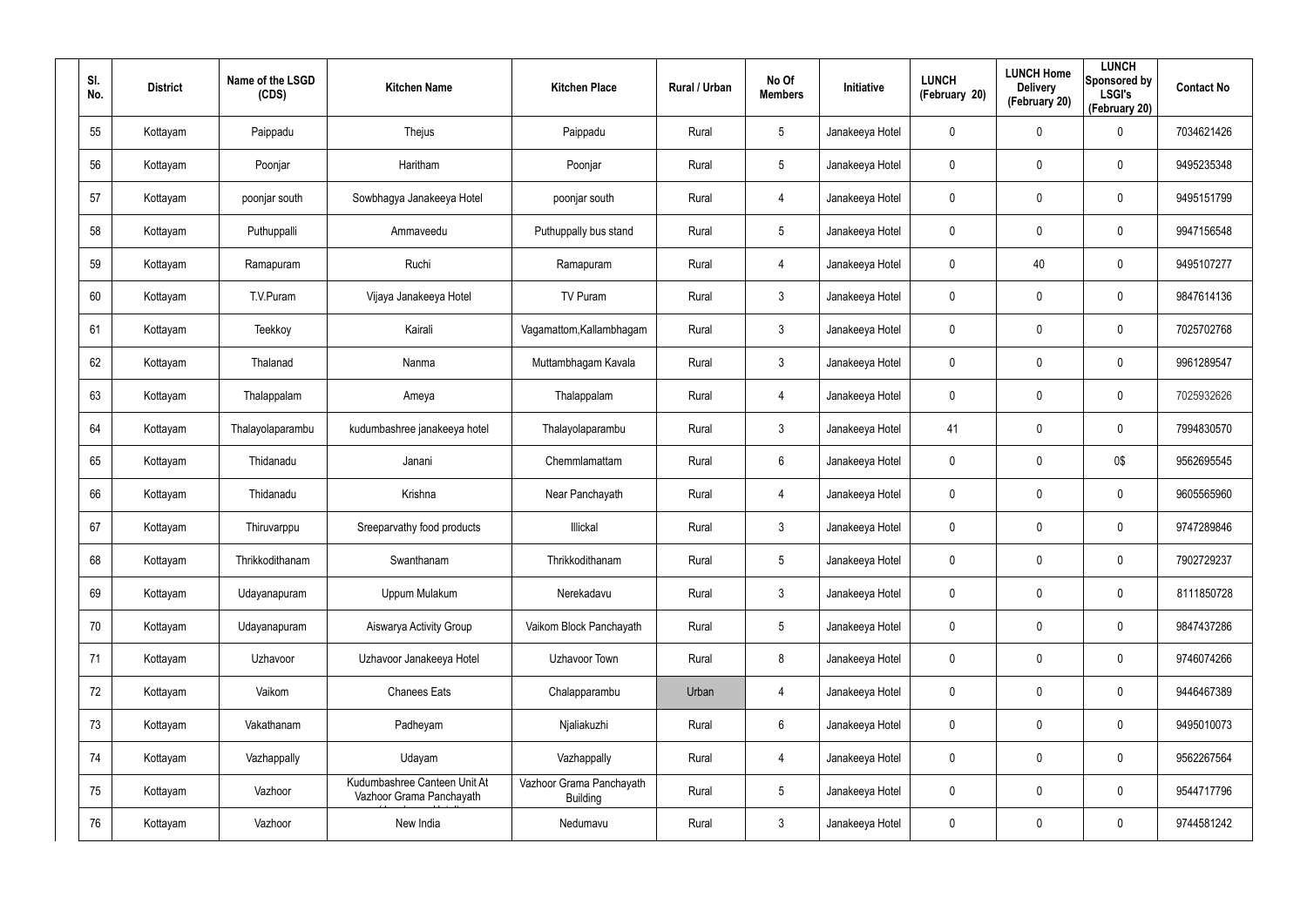|    | SI.<br>No.      | <b>District</b> | Name of the LSGD<br>(CDS) | <b>Kitchen Name</b>            | <b>Kitchen Place</b>                  | Rural / Urban | No Of<br><b>Members</b> | Initiative      | <b>LUNCH</b><br>(February 20) | <b>LUNCH Home</b><br><b>Delivery</b><br>(February 20) | <b>LUNCH</b><br>Sponsored by<br><b>LSGI's</b><br>(February 20) | <b>Contact No</b> |
|----|-----------------|-----------------|---------------------------|--------------------------------|---------------------------------------|---------------|-------------------------|-----------------|-------------------------------|-------------------------------------------------------|----------------------------------------------------------------|-------------------|
|    | 77              | Kottayam        | Vechoor                   | Treeland Annapoorna            | <b>Bund Road</b>                      | Rural         | $\mathbf{3}$            | Janakeeya Hotel | 0                             | 0                                                     | $\mathbf 0$                                                    | 8606814487        |
|    | 78              | Kottayam        | Veliyannoor               | Thanima foods                  | Veliyannoor                           | Rural         | $\mathbf{3}$            | Janakeeya Hotel | 0                             | 0                                                     | $\pmb{0}$                                                      | 9744392147        |
|    | 79              | Kottayam        | Vellavoor                 | Uppum Mulakum Janakeeya Hotel  | Panchayath premise                    | Rural         | $5\phantom{.0}$         | Janakeeya Hotel | 0                             | $\mathbf 0$                                           | $\pmb{0}$                                                      | 9188317288        |
|    | 80              | Kottayam        | Velloor                   | Puzhayoram catering            | Near Velloor cds office               | Rural         | $\overline{4}$          | Janakeeya Hotel | 45                            | 0                                                     | $\mathbf 0$                                                    | 9895522286        |
|    | 81              | Kottayam        | Vijayapuram               | Niravu                         | Iranjal                               | Rural         | $\mathbf{3}$            | Janakeeya Hotel | 0                             | 0                                                     | $\mathbf 0$                                                    | 9495245895        |
|    | 82              | Kottayam        | Vijayapuram               | Renown Janakeeya Hotel         | Vadavathoor                           | Rural         | $5\phantom{.0}$         | Janakeeya Hotel | 0                             | 0                                                     | $\mathbf 0$                                                    | 8606536302        |
| 82 |                 |                 |                           |                                |                                       |               | 336                     |                 | <b>186</b>                    | 40                                                    | 3                                                              |                   |
|    |                 | Kozhikode       | Balussery                 | Unarvu Janakeeya Hotel         | Balussery                             | Rural         | $5\phantom{.0}$         | Janakeeya Hotel | 0                             | 0                                                     | $\mathbf 0$                                                    | 95440 03929       |
|    | $\overline{2}$  | Kozhikode       | Panangad                  | Kairali Janakeeya Hotel        | Balussery mukku at KK<br>hospital     | Rural         | $\mathbf{3}$            | Janakeeya Hotel | 0                             | 0                                                     | $\pmb{0}$                                                      | 97450 85782       |
|    | $\mathbf{3}$    | Kozhikode       | Koorachundu               | Koorachundu Janakeeya hotel    | Koorachundu                           | Rural         | 4                       | Janakeeya Hotel | 0                             | 0                                                     | $\mathbf 0$                                                    | 94967 07886       |
|    | $\overline{4}$  | Kozhikode       | Koorachundu               | Koottayma Janakeeya Hotel      | Kallanode                             | Rural         | $5\phantom{.0}$         | Janakeeya Hotel | 0                             | 0                                                     | $\pmb{0}$                                                      | 94967 26850       |
|    | $5\phantom{.0}$ | Kozhikode       | Kottur                    | Sneha Janakeeya Hotel          | Kottur                                | Rural         | $5\overline{)}$         | Janakeeya Hotel | 0                             | 0                                                     | $\mathbf 0$                                                    | 97456 72101       |
|    | $6^{\circ}$     | Kozhikode       | Naduvannur                | Naduvannur Janakeeya Hotel     | Naduvannur                            | Rural         | $\overline{7}$          | Janakeeya Hotel | 158                           | 0                                                     | $\mathbf 0$                                                    | 8592-031802       |
|    | $\overline{7}$  | Kozhikode       | Naduvannur                | Kudumbashree Janakeeya Hotel   | Anjolimukku                           | Rural         | $\mathbf{3}$            | Janakeeya Hotel | 0                             | 0                                                     | $\mathbf 0$                                                    | 9995947043        |
|    | 8               | Kozhikode       | Ulliyeri                  | Ulliyeri Janakeeya Hotel       | Ulliyeri                              | Rural         | $\overline{4}$          | Janakeeya Hotel | 0                             | 0                                                     | $\mathbf 0$                                                    | 89434 06681       |
|    | 9               | Kozhikode       | Unnikulam                 | Swad Janakeeya Hotel           | Ekarool Kaappil Road                  | Rural         | $\mathbf{3}$            | Janakeeya Hotel | 504                           | 0                                                     | $\mathbf 0$                                                    | 85475 75474       |
|    | 10 <sup>°</sup> | Kozhikode       | Unnikulam                 | Chaithanya Janakeeya Hotel     | Opposite unnikulam<br>gramapanchayath | Rural         | $\mathbf{3}$            | Janakeeya Hotel | 487                           | 0                                                     | $\mathbf 0$                                                    | 87141 31460       |
|    | 11              | Kozhikode       | Nanminda                  | Akshaya vanitha hotel          | Nanminda panchayath building          | Rural         | $\mathbf{3}$            | Janakeeya Hotel | 0                             | 0                                                     | $\pmb{0}$                                                      | 9961184212        |
|    | 12              | Kozhikode       | Thalakkulathur            | Thalakkulathur Janakeeya Hotel | Parambath                             | Rural         | $\overline{4}$          | Janakeeya Hotel | 0                             | 0                                                     | $\pmb{0}$                                                      | 7593067511        |
|    | 13              | Kozhikode       | Kakkodi                   | Kakkodi Janakeeya Hotel        | Kakkodi Bazar                         | Rural         | $\overline{7}$          | Janakeeya Hotel | 0                             | 0                                                     | $\pmb{0}$                                                      | 8943123615        |
|    | 14              | Kozhikode       | Chelannur                 | Oottupura Janakeeya Hotel      | Ambalathukulangara                    | Rural         | $\overline{7}$          | Janakeeya Hotel | 0                             | 0                                                     | $\pmb{0}$                                                      | 9846010528        |
|    | 15              | Kozhikode       | Narikkuni                 | Amma Janakeeya Hotel           | Narikkuni                             | Rural         | $\mathfrak{Z}$          | Janakeeya Hotel | 0                             | 0                                                     | $\boldsymbol{0}$                                               | 9645606562        |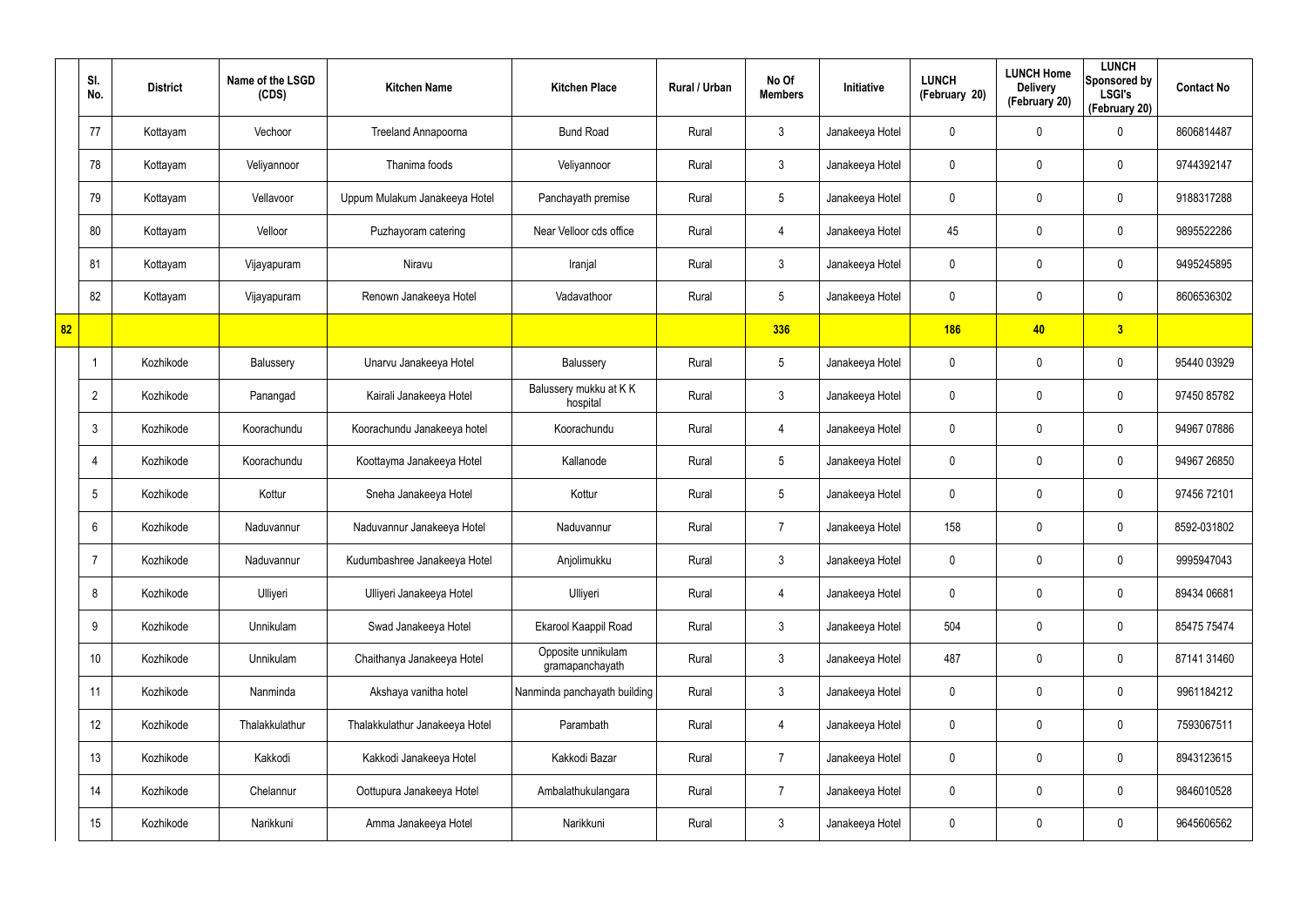| SI.<br>No. | <b>District</b> | Name of the LSGD<br>(CDS) | <b>Kitchen Name</b>                      | <b>Kitchen Place</b>      | <b>Rural / Urban</b> | No Of<br><b>Members</b> | Initiative      | <b>LUNCH</b><br>(February 20) | <b>LUNCH Home</b><br><b>Delivery</b><br>(February 20) | <b>LUNCH</b><br>Sponsored by<br><b>LSGI's</b><br>(February 20) | <b>Contact No</b> |
|------------|-----------------|---------------------------|------------------------------------------|---------------------------|----------------------|-------------------------|-----------------|-------------------------------|-------------------------------------------------------|----------------------------------------------------------------|-------------------|
| 16         | Kozhikode       | Kakkoor                   | Janakeeya Hotel Kakkoor                  | Kakkoor                   | Rural                | $5\phantom{.0}$         | Janakeeya Hotel | 105                           | 0                                                     | $5\phantom{.0}$                                                | 8592050112        |
| 17         | Kozhikode       | Koduvally                 | Sadhya Janakeeya Hotel                   | G M L P School, Koduvally | Urban                | $5\phantom{.0}$         | Janakeeya Hotel | 0                             | 0                                                     | $\mathbf 0$                                                    | 8593898831        |
| 18         | Kozhikode       | Koduvally                 | KKN Janakeeya Hotel Koduvally            | Nellamkandi               | Urban                | $\mathfrak{Z}$          | Janakeeya Hotel | 0                             | 0                                                     | $\mathbf 0$                                                    | 9847650894        |
| 19         | Kozhikode       | Koduvally                 | Swad Janakeeya Hotel                     | Manipuram                 | Urban                | $5\phantom{.0}$         | Janakeeya Hotel | 0                             | 0                                                     | $\mathbf 0$                                                    | 9946991995        |
| 20         | Kozhikode       | Madavoor                  | Madavoor Janakeeya Hotel                 | Near madavoor panchayath  | Rural                | $5\overline{)}$         | Janakeeya Hotel | 0                             | 0                                                     | $\mathbf 0$                                                    | 8547590842        |
| 21         | Kozhikode       | Omasseri                  | Annapoornna Janakeeya Hotel              | Omasseri                  | Rural                | $\overline{4}$          | Janakeeya Hotel | 0                             | 0                                                     | $\mathbf 0$                                                    | 9605102599        |
| 22         | Kozhikode       | Puthuppadi                | Ruchi Janakeeya Hotel                    | Puthupadi                 | Rural                | $5\overline{)}$         | Janakeeya Hotel | 0                             | 0                                                     | 0                                                              | 7909113114        |
| 23         | Kozhikode       | Kizhakkoth                | Swad Janakeeya Hotel                     | Mariveettilthazham        | Rural                | $\overline{4}$          | Janakeeya Hotel | 0                             | 0                                                     | 0                                                              | 9847086665        |
| 24         | Kozhikode       | Thamarassery              | Pavithram Janakeeya hotel                | Thamarassery old stand    | Rural                | 6                       | Janakeeya Hotel | 0                             | 0                                                     | 0                                                              | 9048389661        |
| 25         | Kozhikode       | Kodenchery                | Kairali Janakeeya Hotel                  | Kodenchery                | Rural                | $\overline{4}$          | Janakeeya Hotel | 0                             | 0                                                     | 0                                                              | 9446037829        |
| 26         | Kozhikode       | Koodaranji                | Ruchikkoot Janakeeya Hotel               | Koodaranji                | Rural                | 6                       | Janakeeya Hotel | 0                             | 0                                                     | 0                                                              | 9496439278        |
| 27         | Kozhikode       | Thiruvambadi              | Pulari Janakeeya Hotel                   | Thondimmal                | Rural                | $5\overline{)}$         | Janakeeya Hotel | 0                             | 0                                                     | 0                                                              | 7034264232        |
| 28         | Kozhikode       | Kattippara                | Ruchi Janakeeya Hotel                    | Chamal                    | Rural                | 6                       | Janakeeya Hotel | 0                             | $\boldsymbol{0}$                                      | 0                                                              | 7591974045        |
| 29         | Kozhikode       | Koyilandy North           | Naveena canteen                          | Near new bus stand        | Urban                | $\overline{7}$          | Janakeeya Hotel | 0                             | $\pmb{0}$                                             | 0                                                              | 9544185262        |
| 30         | Kozhikode       | Koyilandy North           | Koyilandi Nagarasabha Janakeeya<br>Hotel | Near Kollamchira          | Urban                | 10                      | Janakeeya Hotel | 0                             | $\boldsymbol{0}$                                      | $\pmb{0}$                                                      | 8943191728        |
| 31         | Kozhikode       | Koyilandi South           | Snehadeepam Janakeeya Hotel              | Muthambi                  | Urban                | $6\overline{6}$         | Janakeeya Hotel | $\mathbf 0$                   | $\pmb{0}$                                             | $\pmb{0}$                                                      | 9188198658        |
| 32         | Kozhikode       | Koyilandi South           | Kudumbashree Janakeeya Hotel             | Koyilandi Market          | Urban                | $\mathbf{3}$            | Janakeeya Hotel | 0                             | $\boldsymbol{0}$                                      | $\pmb{0}$                                                      | 9544185262        |
| 33         | Kozhikode       | Chengottukavu             | Amma Janakeeya Hotel                     | Edakkulam                 | Rural                | $5\phantom{.0}$         | Janakeeya Hotel | 0                             | $\pmb{0}$                                             | 0                                                              | 9048235785        |
| 34         | Kozhikode       | Atholi                    | Atholi Janakeeya Hotel                   | Kodassery                 | Rural                | $\overline{4}$          | Janakeeya Hotel | 0                             | $\pmb{0}$                                             | 0                                                              | 9072499251        |
| 35         | Kozhikode       | Moodadi                   | Ruchi Janakeeya Hotel                    | Moodadi                   | Rural                | $5\phantom{.0}$         | Janakeeya Hotel | 0                             | $\pmb{0}$                                             | 0                                                              | 8281226403        |
| 36         | Kozhikode       | Chemancheri               | Annapoornna Janakeeya Hotel              | Pookkad                   | Rural                | $5\phantom{.0}$         | Janakeeya Hotel | 0                             | $\pmb{0}$                                             | 0                                                              | 9048235785        |
| 37         | Kozhikode       | Arikkulam                 | Thanima Janakeeya Hotel                  | Kurudimukku               | Rural                | 4                       | Janakeeya Hotel | 0                             | $\boldsymbol{0}$                                      | 0                                                              | 9645137125        |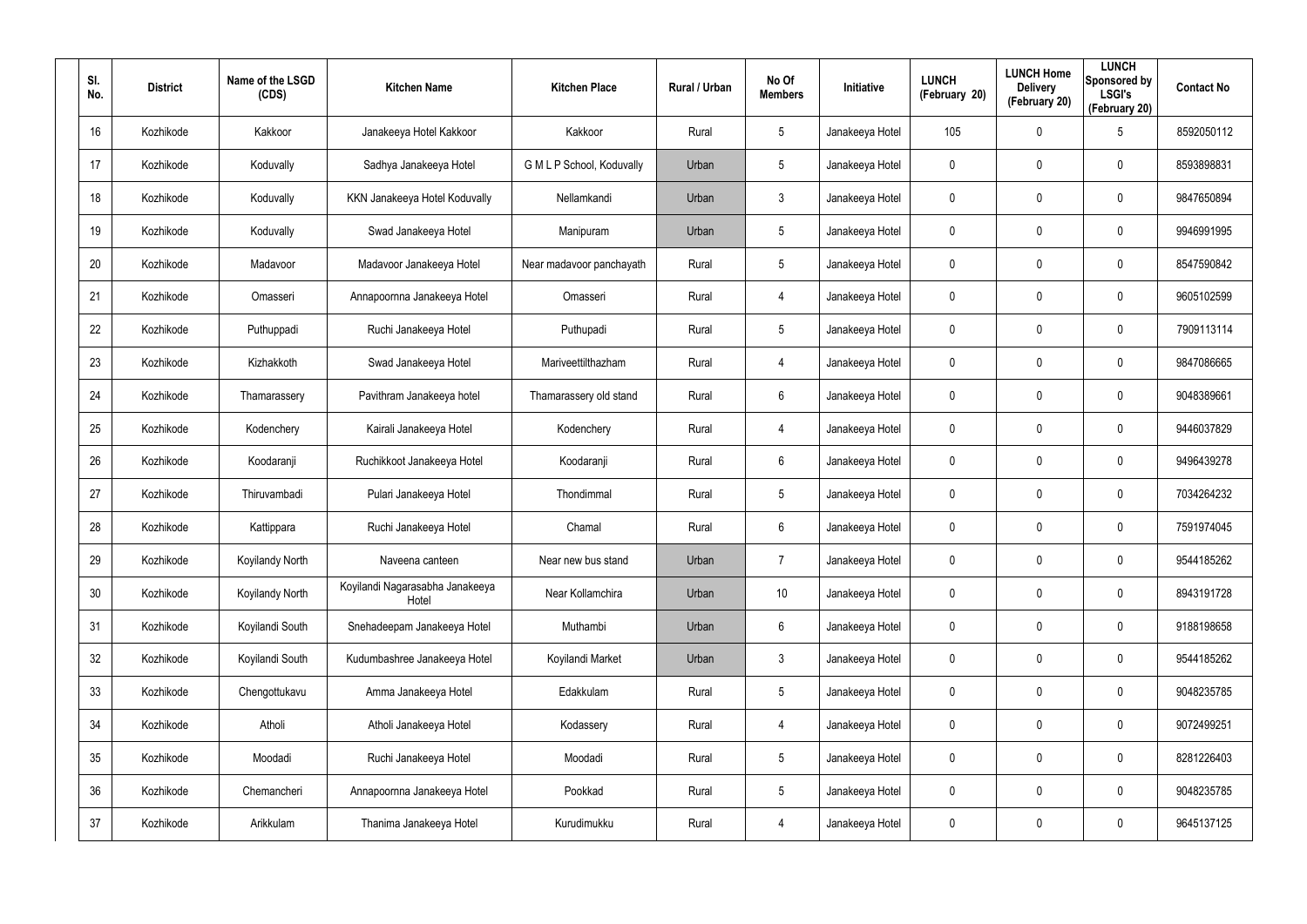|     | SI.<br>No. | <b>District</b> | Name of the LSGD<br>(CDS) | <b>Kitchen Name</b>        | <b>Kitchen Place</b>                        | Rural / Urban | No Of<br><b>Members</b> | Initiative      | <b>LUNCH</b><br>(February 20) | <b>LUNCH Home</b><br><b>Delivery</b><br>(February 20) | <b>LUNCH</b><br>Sponsored by<br><b>LSGI's</b><br>(February 20) | <b>Contact No</b> |
|-----|------------|-----------------|---------------------------|----------------------------|---------------------------------------------|---------------|-------------------------|-----------------|-------------------------------|-------------------------------------------------------|----------------------------------------------------------------|-------------------|
|     | 38         | Kozhikode       | Arikkulam                 | Ruchiyidam Janakeeya Hotel | Arikkulam                                   | Rural         | 4                       | Janakeeya Hotel | 0                             | 0                                                     | $\mathbf 0$                                                    | 9048410803        |
|     | 39         | Kozhikode       | Kozhikode Central.        | Ruchikkoott                | <b>District Veterinary Hospital</b>         | Urban         | 3                       | Janakeeya Hotel | 0                             | 0                                                     | $\mathbf 0$                                                    | 7025774213        |
|     | 40         | Kozhikode       | Kozhikode Central         | Sneha Ruchikkoott          | Mankavu                                     | Urban         | 4                       | Janakeeya Hotel | 0                             | $\mathbf 0$                                           | $\mathbf 0$                                                    | 8921995031        |
|     | 41         | Kozhikode       | Kozhikode Central         | Tripthi Janakeeya Hotel    | Near AMLP School,<br>Moozhikkal             | Urban         | 3                       | Janakeeya Hotel | 0                             | 0                                                     | $\mathbf 0$                                                    | 8129200288        |
|     | 42         | Kozhikode       | Kozhikode Central         | New Ganesh                 | Kovoor, near library                        | Urban         | $5\overline{)}$         | Janakeeya Hotel | 630                           | 0                                                     | $\mathbf 0$                                                    | 9349123701        |
|     | 43         | Kozhikode       | Kozhikode Central         | Ruchippura Janakeeya Hotel | Near Focus mall, New bus<br>stand Kozhikode | Urban         | 3                       | Janakeeya Hotel | 0                             | 0                                                     | $\mathbf 0$                                                    | 9605602806        |
|     | 44         | Kozhikode       | Kozhikode Central         | Souparnika Janakeeya Hotel | Medical college near chest<br>hospital      | Urban         | 6                       | Janakeeya Hotel | 0                             | 0                                                     | $\mathbf 0$                                                    | 8281709784        |
|     | 45         | Kozhikode       | Kozhikode North           | Udayam kudumbasree canteen | Thadambattuthazham                          | Urban         | 5                       | Janakeeya Hotel | 0                             | 0                                                     | $\mathbf 0$                                                    | 7736850096        |
|     | 46         | Kozhikode       | Kozhikode North           | Ruchi                      | Elathoor, Chettikulam                       | Urban         | 4                       | Janakeeya Hotel | 0                             | 0                                                     | $\mathbf 0$                                                    | 9947743713        |
|     | 47         | Kozhikode       | Kozhikode North           | Tasty Janakeeya Hotel      | Butt road                                   | Urban         | 5                       | Janakeeya Hotel | 629                           | 45                                                    | $\mathbf 0$                                                    | 9074462795        |
|     | 48         | Kozhikode       | Kozhikode North           | Oruma                      | Eranjikkal                                  | Urban         | 4                       | Janakeeya Hotel | 327                           | 28                                                    | $\mathbf 0$                                                    |                   |
|     | 49         | Kozhikode       | Feroke                    | Ruchi vanitha mess         | <b>Feroke Muncipality</b>                   | Urban         | $\overline{7}$          | Janakeeya Hotel | 0                             | 0                                                     | $\mathbf 0$                                                    | 9544468026        |
|     | 50         | Kozhikode       | Feroke                    | Mithra Janakeeya Hotel     | Ambalangadi                                 | Urban         | 5                       | Janakeeya Hotel | 0                             | 0                                                     | $\mathbf 0$                                                    | 9847657229        |
|     | 51         | Kozhikode       | Feroke                    | Chemmeen Janakeeya Hotel   | Karuvanthuruthi                             | Urban         | 4                       | Janakeeya Hotel | 180                           | $\mathbf 0$                                           | $\pmb{0}$                                                      | 9747265293        |
|     | 52         | Kozhikode       | Ramanattukara             | Tasty catering unit        | Ramanattukara                               | Urban         | 6                       | Janakeeya Hotel | 254                           | $\mathbf 0$                                           | $\mathbf 0$                                                    | 9961004004        |
| 105 | 53         | Kozhikode       | KozhikodeSouth            | Ushass cattering           | Meenchantha school                          | Urban         | $5\phantom{.0}$         | Janakeeya Hotel | 0                             | $\mathbf 0$                                           | $\mathbf 0$                                                    | 9645629224        |
|     | 54         | Kozhikode       | Kozhikode South           | Oruma                      | Naduvattam                                  | Urban         | 4                       | Janakeeya Hotel | 0                             | 0                                                     | $\mathbf 0$                                                    | 9747405960        |
|     | 55         | Kozhikode       | Kozhikode South           | Ruchi Janakeeya Hotel      | Kundayithode                                | Urban         | $5\phantom{.0}$         | Janakeeya Hotel | 0                             | 0                                                     | $\mathbf 0$                                                    | 9526521036        |
|     | 56         | Kozhikode       | Kozhikode South           | Five star                  | Palayam                                     | Urban         | 4                       | Janakeeya Hotel | 0                             | 0                                                     | $\mathbf 0$                                                    | 9744307041        |
|     | 57         | Kozhikode       | Olavanna                  | Kailamadam Janakeeya Hotel | Pantheerankavu bypass                       | Rural         | $6\overline{6}$         | Janakeeya Hotel | 0                             | 0                                                     | $\mathsf{0}$                                                   | 9526123535        |
|     | 58         | Kozhikode       | Olavanna                  | Snehitha Janakeeya Hotel   | Kunnathupalam                               | Rural         | $6\overline{6}$         | Janakeeya Hotel | 0                             | 0                                                     | $\pmb{0}$                                                      | 9072771905        |
|     | 59         | Kozhikode       | Kadalundi                 | Kadambhari Janakeeya Hotel | Mannoor valavil                             | Rural         | $6\,$                   | Janakeeya Hotel | 0                             | 0                                                     | $\pmb{0}$                                                      | 9349923675        |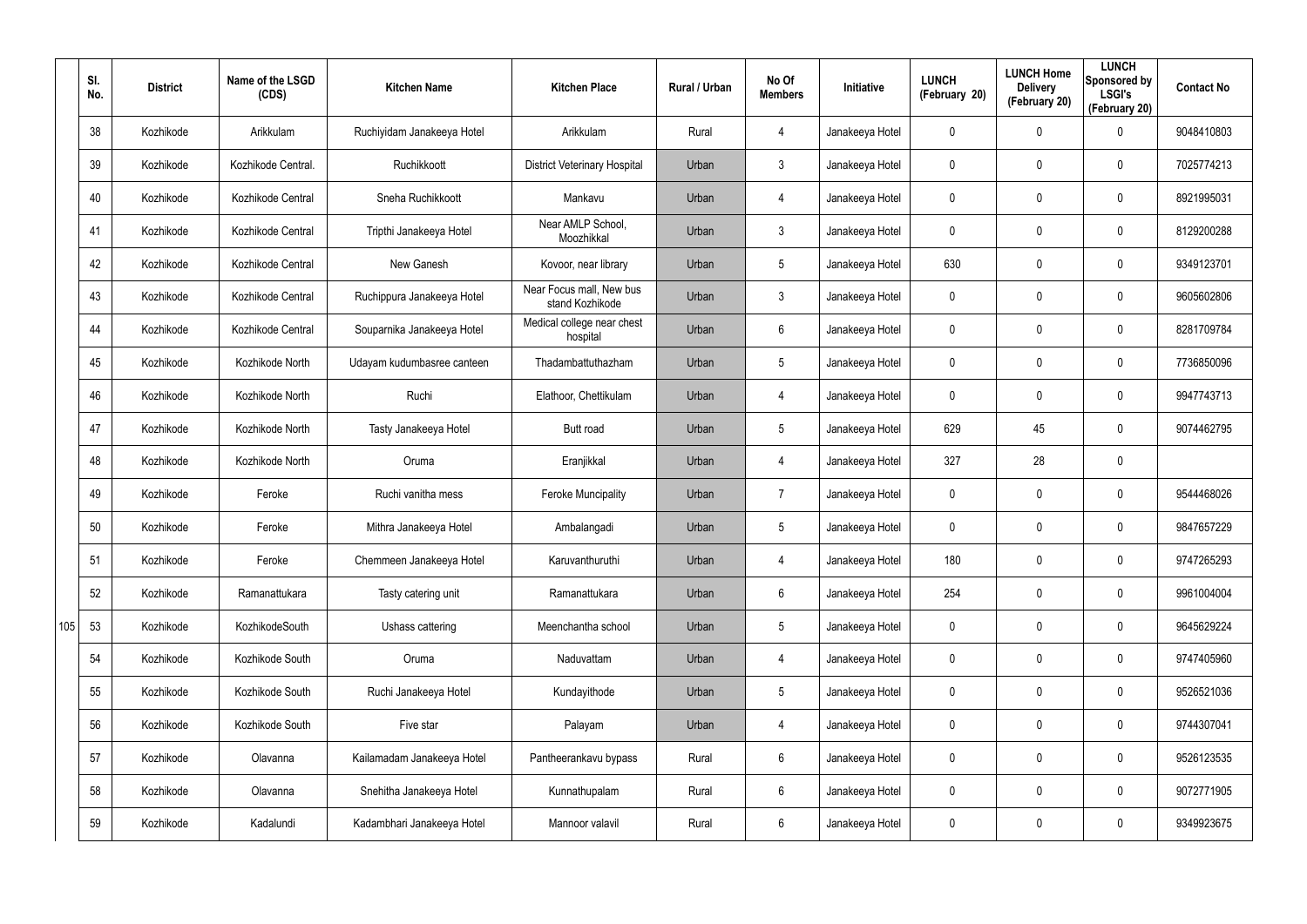| SI.<br>No. | <b>District</b> | Name of the LSGD<br>(CDS) | <b>Kitchen Name</b>                       | <b>Kitchen Place</b>               | Rural / Urban | No Of<br><b>Members</b> | <b>Initiative</b> | <b>LUNCH</b><br>(February 20) | <b>LUNCH Home</b><br><b>Delivery</b><br>(February 20) | <b>LUNCH</b><br>Sponsored by<br><b>LSGI's</b><br>(February 20) | <b>Contact No</b> |
|------------|-----------------|---------------------------|-------------------------------------------|------------------------------------|---------------|-------------------------|-------------------|-------------------------------|-------------------------------------------------------|----------------------------------------------------------------|-------------------|
| 60         | Kozhikode       | Mukkam                    | Mukkam Friends Janakeeya hotel            | Mukkam                             | Urban         | 4                       | Janakeeya Hotel   | 0                             | $\mathbf 0$                                           | $\mathbf 0$                                                    | 9497215604        |
| 61         | Kozhikode       | Mukkam                    | Oottupura Janakeeya Hotel                 | Manassery                          | Urban         | 4                       | Janakeeya Hotel   | 0                             | 0                                                     | $\mathbf 0$                                                    | 9645563417        |
| 62         | Kozhikode       | Chathamangalam            | Prakruthi                                 | Chathamangalam vipanana<br>kendram | Rural         | $5\phantom{.0}$         | Janakeeya Hotel   | 40                            | 0                                                     | $\mathbf 0$                                                    | 9745828787        |
| 63         | Kozhikode       | Chathamangalam            | Oruma                                     | Milk society                       | Rural         | $5\phantom{.0}$         | Janakeeya Hotel   | 174                           | 0                                                     | $\mathbf 0$                                                    | 9847872378        |
| 64         | Kozhikode       | Perumanna                 | Thushara Janakeeya Hotel                  | Vallikkunnu                        | Rural         | $5\phantom{.0}$         | Janakeeya Hotel   | 0                             | 0                                                     | $\boldsymbol{0}$                                               | 8113873612        |
| 65         | Kozhikode       | Kodiyathur                | Kanivu                                    | Eranjimavu                         | Rural         | 4                       | Janakeeya Hotel   | 0                             | 0                                                     | $\mathbf 0$                                                    | 9048094053        |
| 66         | Kozhikode       | Karassery                 | Karassery CDS Janakeeya Hotel             | Near karassery panchayath          | Rural         | 4                       | Janakeeya Hotel   | 0                             | 0                                                     | $\mathbf 0$                                                    | 9645120636        |
| 67         | Kozhikode       | Kuruvattoor               | Nanma Janakeeya Hotel                     | Payambra                           | Rural         | 4                       | Janakeeya Hotel   | 0                             | 0                                                     | $\mathbf 0$                                                    | 8547413299        |
| 68         | Kozhikode       | Mavoor                    | Koottayma Janakeeya Hotel                 | Mavoor                             | Rural         | 4                       | Janakeeya Hotel   | 0                             | 0                                                     | $\mathbf 0$                                                    | 9961856227        |
| 69         | Kozhikode       | Peruvayal                 | Tripthi Janakeeya Hotel                   | Velliparambu                       | Rural         | $5\overline{)}$         | Janakeeya Hotel   | 0                             | 0                                                     | $\mathbf 0$                                                    | 6238723687        |
| 70         | Kozhikode       | Kuttiadi                  | Janakeeya Hotel                           | Kuttiadi Town                      | Rural         | 9                       | Janakeeya Hotel   | 0                             | 0                                                     | $\mathbf 0$                                                    | 8606099575        |
| 71         | Kozhikode       | Kavilumpara               | Kavilumpara panchayath Janakeeya<br>Hotel | Thottilpalam                       | Rural         | 4                       | Janakeeya Hotel   | 0                             | 0                                                     | $\mathbf 0$                                                    | 8157900256        |
| 72         | Kozhikode       | Maruthonkara              | Thanima Janakeeya Hotel                   | Adukkath                           | Rural         | $5\overline{)}$         | Janakeeya Hotel   | 0                             | 0                                                     | $\mathbf 0$                                                    | 9846974198        |
| 73         | Kozhikode       | Velom                     | Samridhi                                  | Kallumpuram - Theekkuni            | Rural         | $5\phantom{.0}$         | Janakeeya Hotel   | 0                             | 0                                                     | $\pmb{0}$                                                      | 9846813401        |
| 74         | Kozhikode       | Kunnummal                 | Ruchi Janakeeya Hotel                     | Kakkattil                          | Rural         | $5\phantom{.0}$         | Janakeeya Hotel   | 0                             | 0                                                     | $\mathbf 0$                                                    | 9605800608        |
| 75         | Kozhikode       | Naripatta                 | Sthree sakthi Janakeeya Hotel             | Kaiveli                            | Rural         | $5\phantom{.0}$         | Janakeeya Hotel   | 0                             | 0                                                     | $\mathbf 0$                                                    | 9645339232        |
| 76         | Kozhikode       | Kayakkodi                 | Samridhi Janakeeya Hotel                  | Kayakkodi                          | Rural         | $5\phantom{.0}$         | Janakeeya Hotel   | 0                             | 0                                                     | $\mathbf 0$                                                    | 9495587551        |
| 77         | Kozhikode       | Thurayur                  | Cds coffee house                          | Thurayur                           | Rural         | $5\phantom{.0}$         | Janakeeya Hotel   | 0                             | 0                                                     | $\mathbf 0$                                                    | 9048028293        |
| 78         | Kozhikode       | Payyoli                   | Mithra                                    | Payyoli Municipality               | Urban         | $5\phantom{.0}$         | Janakeeya Hotel   | 0                             | 0                                                     | $\mathbf 0$                                                    | 8606505900        |
| 79         | Kozhikode       | Meppayur                  | Ruchi canteen                             | Meppayur                           | Rural         | $5\phantom{.0}$         | Janakeeya Hotel   | 0                             | 0                                                     | $\mathbf 0$                                                    | 9447469729        |
| 80         | Kozhikode       | Thikkodi                  | Kaippunnyam Janakeeya Hotel               | Thikkodi                           | Rural         | $5\phantom{.0}$         | Janakeeya Hotel   | 0                             | 0                                                     | $\mathbf 0$                                                    | 9526071250        |
| 81         | Kozhikode       | Keezhariyur               | Tripthi Janakeeya Hotel                   | Arayanattu para                    | Rural         | 8                       | Janakeeya Hotel   | 0                             | 0                                                     | $\mathsf{0}$                                                   | 8592834034        |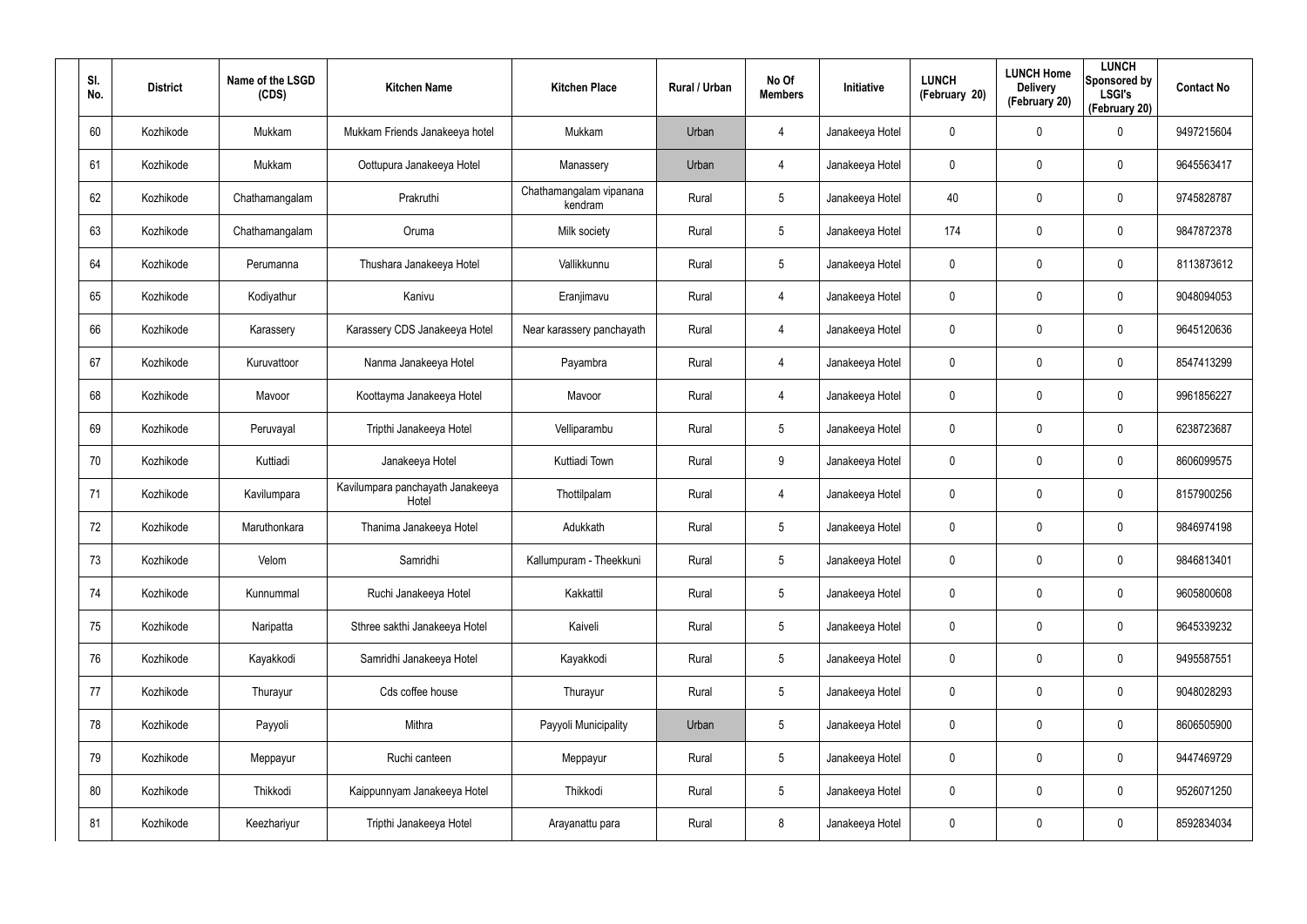| SI.<br>No. | <b>District</b> | Name of the LSGD<br>(CDS) | <b>Kitchen Name</b>                                  | <b>Kitchen Place</b>                               | Rural / Urban | No Of<br><b>Members</b> | <b>Initiative</b> | <b>LUNCH</b><br>(February 20) | <b>LUNCH Home</b><br><b>Delivery</b><br>(February 20) | <b>LUNCH</b><br>Sponsored by<br><b>LSGI's</b><br>(February 20) | <b>Contact No</b> |
|------------|-----------------|---------------------------|------------------------------------------------------|----------------------------------------------------|---------------|-------------------------|-------------------|-------------------------------|-------------------------------------------------------|----------------------------------------------------------------|-------------------|
| 82         | Kozhikode       | Chakkittappara            | Chakkittapara cds Hotel                              | Chakkittapara CDS                                  | Rural         | $\mathbf{3}$            | Janakeeya Hotel   | 0                             | 0                                                     | $\mathbf 0$                                                    | 9526881089        |
| 83         | Kozhikode       | Cheruvannur               | Vanitha canteen                                      | near cheruvannur panchayath<br>office, Cheruvannur | Rural         | $5\overline{)}$         | Janakeeya Hotel   | 0                             | 0                                                     | $\mathbf 0$                                                    | 9400676505        |
| 84         | Kozhikode       | Koothali                  | Salkara stationary cum Coffee house<br>and photostat | Near Koothali panchayath<br>office                 | Rural         | 6                       | Janakeeya Hotel   | 0                             | 0                                                     | $\mathbf 0$                                                    | 9847642496        |
| 85         | Kozhikode       | Changaroth                | Changorath Janakeeya Hotel                           | Near Vadakkumbad HSS                               | Rural         | $5\phantom{.0}$         | Janakeeya Hotel   | 0                             | 0                                                     | $\mathbf 0$                                                    | 9747353283        |
| 86         | Kozhikode       | Perambra                  | Perambra Janakeeya Hotel                             | Perambra                                           | Rural         | 4                       | Janakeeya Hotel   | 0                             | 0                                                     | $\mathbf 0$                                                    | 6238677483        |
| 87         | Kozhikode       | Kayanna                   | Kudumbashree Janakeeya Hotel<br>Kayanna              | Kayanna Bazar                                      | Rural         | $\mathbf{3}$            | Janakeeya Hotel   | 0                             | 0                                                     | $\mathbf 0$                                                    | 9496130121        |
| 88         | Kozhikode       | Nochad                    | Kudumbashree Janakeeya Hotel                         | Muliyangal                                         | Rural         | $5\phantom{.0}$         | Janakeeya Hotel   | 0                             | 0                                                     | $\mathbf 0$                                                    | 7034944936        |
| 89         | Kozhikode       | Ayenchery                 | Janakeeya Hotel Ayanchery                            | Ayanchery                                          | Rural         | 4                       | Janakeeya Hotel   | 0                             | 0                                                     | $\mathbf 0$                                                    | 8078369520        |
| 90         | Kozhikode       | Maniyur                   | Ruchikoott Vanitha Hotel                             | Near maniyur panchayath<br>office, Navodaya stop   | Rural         | 4                       | Janakeeya Hotel   | 0                             | 0                                                     | $\mathbf 0$                                                    | 9400097895        |
| 91         | Kozhikode       | Villiappally              | Janakeeya Hotel Villiappally                         | Keezhal Mukku                                      | Rural         | 4                       | Janakeeya Hotel   | 0                             | 0                                                     | $\mathbf 0$                                                    | 8086472039        |
| 92         | Kozhikode       | Thiruvallur               | Ruchi Janakeeya Hotel                                | Thiruvallur                                        | Rural         | $5\phantom{.0}$         | Janakeeya Hotel   | 0                             | 0                                                     | $\mathbf 0$                                                    | 9400723619        |
| 93         | Kozhikode       | Edachery                  | Kudumbasree cafe and helpdesk                        | Edachery                                           | Rural         | 4                       | Janakeeya Hotel   | 0                             | 0                                                     | $\mathbf 0$                                                    | 7736287974        |
| 94         | Kozhikode       | Nadapuram                 | Uttupura canteen and catering                        | Kallachi                                           | Rural         | 6                       | Janakeeya Hotel   | 0                             | $\mathbf 0$                                           | $\mathbf 0$                                                    | 9946448011        |
| 95         | Kozhikode       | Chekkyad                  | Ruchi vanitha hotel                                  | Puliyav                                            | Rural         | 4                       | Janakeeya Hotel   | 0                             | 0                                                     | $\pmb{0}$                                                      | 9048541152        |
| 96         | Kozhikode       | Valayam                   | Nanma Janakeeya Hotel                                | Valayam                                            | Rural         | $5\phantom{.0}$         | Janakeeya Hotel   | 0                             | 0                                                     | $\mathbf 0$                                                    | 9207821783        |
| 97         | Kozhikode       | Purameri                  | Nanma Janakeeya Hotel                                | Purameri                                           | Rural         | $6\phantom{.}6$         | Janakeeya Hotel   | 0                             | 0                                                     | $\mathbf 0$                                                    | 9745393164        |
| 98         | Kozhikode       | Vanimel                   | Vanimel Janakeeya Hotel                              | Bhoomivathukkal                                    | Rural         | $5\phantom{.0}$         | Janakeeya Hotel   | 77                            | 0                                                     | $\mathbf 0$                                                    | 9048163049        |
| 99         | Kozhikode       | Tuneri                    | Menma Oottupura Janakeeya Hotel                      | Tuneri                                             | Rural         | $\mathbf{3}$            | Janakeeya Hotel   | 0                             | 0                                                     | $\mathbf 0$                                                    | 9745251928        |
| 100        | Kozhikode       | Onchiyam                  | Adukkala                                             | Kannookkara                                        | Rural         | $\mathbf{3}$            | Janakeeya Hotel   | 0                             | 0                                                     | $\mathbf 0$                                                    | 8606115054        |
| 101        | Kozhikode       | Chorode                   | Janani Hotel and Catering Unit                       | Chorode                                            | Rural         | 4                       | Janakeeya Hotel   | 0                             | 0                                                     | $\mathbf 0$                                                    | 9645426343        |
| 102        | Kozhikode       | Eramala                   | Janakeeya Hotel - Eramala                            | Orkkatteri                                         | Rural         | 8                       | Janakeeya Hotel   | 0                             | 0                                                     | $\mathbf 0$                                                    | 9645239675        |
| 103        | Kozhikode       | Vadakara West             | Chithra Janakeeya Hotel                              | Vadakara New bus stand                             | Urban         | $\mathfrak{Z}$          | Janakeeya Hotel   | 237                           | 0                                                     | $\pmb{0}$                                                      | 9387762939        |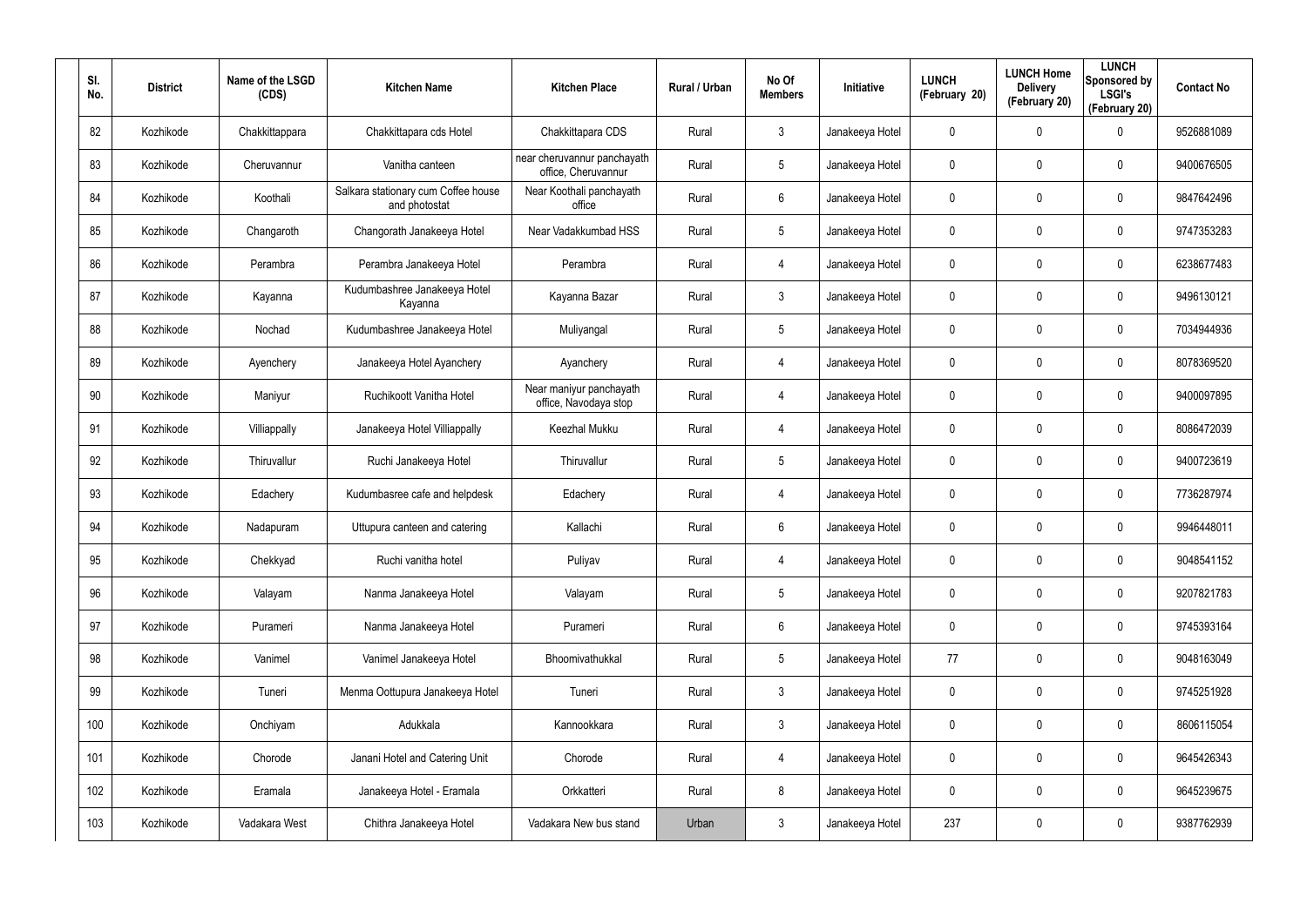|     | SI.<br>No.      | <b>District</b> | Name of the LSGD<br>(CDS) | <b>Kitchen Name</b>                   | <b>Kitchen Place</b>                     | <b>Rural / Urban</b> | No Of<br><b>Members</b> | Initiative      | <b>LUNCH</b><br>(February 20) | <b>LUNCH Home</b><br><b>Delivery</b><br>(February 20) | <b>LUNCH</b><br>Sponsored by<br><b>LSGI's</b><br>(February 20) | <b>Contact No</b> |
|-----|-----------------|-----------------|---------------------------|---------------------------------------|------------------------------------------|----------------------|-------------------------|-----------------|-------------------------------|-------------------------------------------------------|----------------------------------------------------------------|-------------------|
|     | 104             | Kozhikode       | Vadakara East             | Janakeeya Hotel Vadakara Municipality | Edodi                                    | Urban                | 6                       | Janakeeya Hotel | 0                             | 0                                                     | $\mathbf 0$                                                    | 9207604876        |
|     | 105             | Kozhikode       | Azhiyoor                  | Janakeeya Hotel Azhiyoor              | Chombala near Block Office               | Rural                | $\mathbf{3}$            | Janakeeya Hotel | 0                             | 0                                                     | $\mathbf 0$                                                    | 8086159250        |
| 105 |                 |                 |                           |                                       |                                          |                      | 500                     |                 | 3802                          | 73                                                    | $5\overline{)}$                                                |                   |
|     |                 | Malappuram      | Triprangode               | Vishista Vanitha Canteen              | Ottumpuram                               | Rural                | $5\overline{)}$         | Janakeeya Hotel | 0                             | 0                                                     | $\mathbf 0$                                                    | 9526951352        |
|     | $\overline{2}$  | Malappuram      | Kondotty-2                | Amrutham Janakeeya Hotel              | Kondotty busstand                        | Urban                | $\overline{4}$          | Janakeeya Hotel | 0                             | 0                                                     | $\mathbf 0$                                                    | 7356582539        |
|     | $\mathbf{3}$    | Malappuram      | Ponmundam                 | Janakeeya hotel                       | Athanikkal                               | Rural                | 4                       | Janakeeya Hotel | 0                             | 0                                                     | $\mathbf 0$                                                    |                   |
|     | 4               | Malappuram      | Ponnani-1                 | Samridhi                              | Ponnani                                  | Urban                | $5\overline{)}$         | Janakeeya Hotel | 0                             | 0                                                     | $\pmb{0}$                                                      |                   |
|     | $5\overline{)}$ | Malappuram      | Parappanangadi            | Thathoos janakeeya hotel              | Parappanangadi                           | Urban                | $\mathbf{3}$            | Janakeeya Hotel | 0                             | 0                                                     | $\mathbf 0$                                                    |                   |
|     | 6               | Malappuram      | Edayur                    | mathuraka vanita hotel                | vattaparamb                              | Rural                | $\mathbf{3}$            | Janakeeya Hotel | 0                             | 0                                                     | $\mathbf 0$                                                    |                   |
|     | -7              | Malappuram      | Kaladi                    | Thripthi Janakeeya Hotel              | Naripparamb                              | Rural                | 4                       | Janakeeya Hotel | 0                             | 0                                                     | $\mathbf 0$                                                    |                   |
|     | 8               | Malappuram      | Tavanur                   | Snehitha                              | Ayankalam                                | Rural                | $5\phantom{.0}$         | Janakeeya Hotel | 0                             | 0                                                     | $\pmb{0}$                                                      |                   |
|     | 9               | Malappuram      | Karulai                   | Janakeeya Hotel                       | Karulayi Town                            | Rural                | 4                       | Janakeeya Hotel | 0                             | 0                                                     | $\mathbf 0$                                                    | 9388070564        |
|     | 10              | Malappuram      | Melattur                  | Melattur Janakeeya Hotel              | Melattur                                 | Rural                | $5\phantom{.0}$         | Janakeeya Hotel | 0                             | 0                                                     | $\mathbf 0$                                                    | 9497644650        |
|     | 11              | Malappuram      | Vallikkunnu               | Ruchikootu                            | Anangadi                                 | Rural                | 4                       | Janakeeya Hotel | 0                             | 0                                                     | $\pmb{0}$                                                      | 9846828029        |
|     | 12              | Malappuram      | Parappanangadi            | Sobhika Janakeeya hotel               | Parappanangadi                           | Urban                | $5\phantom{.0}$         | Janakeeya Hotel | $\pmb{0}$                     | $\mathbf 0$                                           | $\mathbf 0$                                                    | 9048220552        |
|     | 13              | Malappuram      | Vazhakkad                 | Ruchi hotel vazhakkad                 | Gup school vazhakkad                     | Rural                | $5\overline{)}$         | Janakeeya Hotel | $\pmb{0}$                     | 0                                                     | $\mathbf 0$                                                    | 9656316072        |
|     | 14              | Malappuram      | Amarambalam               | Janakeeya Hotel                       | Opposite Federal Bank<br>Pookkottumpadam | Rural                | $\overline{4}$          | Janakeeya Hotel | $\pmb{0}$                     | $\mathbf 0$                                           | $\mathbf 0$                                                    | 8157060589        |
|     | 15              | Malappuram      | Marakkara                 | Famous Hotel                          | marakkara                                | Rural                | 3 <sup>1</sup>          | Janakeeya Hotel | 0                             | 0                                                     | $\mathbf 0$                                                    | 6238909658        |
|     | 16              | Malappuram      | Ozhur                     | Archana Vanitha Canteen               | Pulparambu                               | Rural                | $2^{\circ}$             | Janakeeya Hotel | 0                             | 0                                                     | $\mathbf 0$                                                    | 9645906084        |
|     | 17              | Malappuram      | Keezhuparambu             | Sisiram hotel keezhuparambu           | New bazar kuniyil                        | Rural                | $5\phantom{.0}$         | Janakeeya Hotel | 0                             | 0                                                     | $\mathbf 0$                                                    | 8086830582        |
|     | 18              | Malappuram      | Irimbiliyam               | nandanam vanita hotel                 | kotappuram                               | Rural                | $5\phantom{.0}$         | janakeeya Hotel | 0                             | 0                                                     | $\mathbf 0$                                                    | 7306302029        |
|     | 19              | Malappuram      | Porur                     | Kudumbasree vanitha canteen           | Cherukod                                 | Rural                | 4                       | Janakeeya Hotel | 0                             | 0                                                     | $\pmb{0}$                                                      | 9745425647        |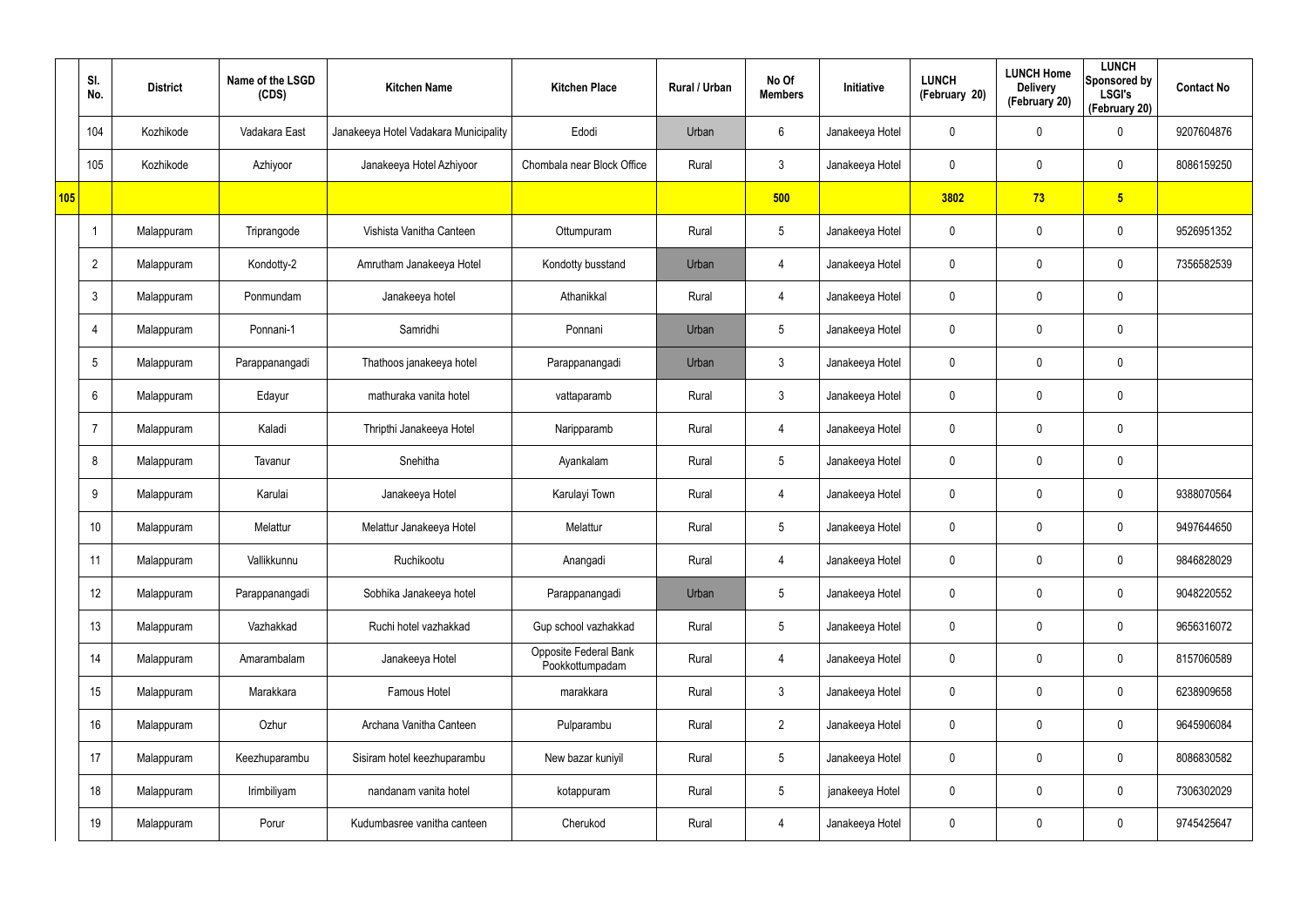| SI.<br>No. | <b>District</b> | Name of the LSGD<br>(CDS) | <b>Kitchen Name</b>        | <b>Kitchen Place</b> | Rural / Urban | No Of<br><b>Members</b> | Initiative      | <b>LUNCH</b><br>(February 20) | <b>LUNCH Home</b><br><b>Delivery</b><br>(February 20) | <b>LUNCH</b><br>Sponsored by<br><b>LSGI's</b><br>(February 20) | <b>Contact No</b> |
|------------|-----------------|---------------------------|----------------------------|----------------------|---------------|-------------------------|-----------------|-------------------------------|-------------------------------------------------------|----------------------------------------------------------------|-------------------|
| 20         | Malappuram      | Tirunavaya                | Vibhava Cafesree           | Karathoor            | Rural         | 4                       | Janakeeya Hotel | 0                             | $\mathbf 0$                                           | $\boldsymbol{0}$                                               | 9645414837        |
| 21         | Malappuram      | Moothedam                 | Moothedam janakeeya hotel  | Karappuram           | Rural         | $\mathbf{3}$            | Janakeeya Hotel | 0                             | 0                                                     | $\boldsymbol{0}$                                               | 9447630154        |
| 22         | Malappuram      | Vazhayur                  | Three Star Janakeeya Hotel | Karad                | Rural         | $\overline{4}$          | Janakeeya Hotel | 0                             | 0                                                     | $\boldsymbol{0}$                                               | 9744305921        |
| 23         | Malappuram      | urngattiri                | Oottupura                  | Therattummal         | Rural         | 5                       | Janakeeya Hotel | 0                             | 0                                                     | $\boldsymbol{0}$                                               | 9562851125        |
| 24         | Malappuram      | Maranchery                | Janakeeya Hotel maranchey  | Panambad             | Rural         | 5                       | Janakeeya Hotel | 47                            | 103                                                   | $\boldsymbol{0}$                                               | 9048081621        |
| 25         | Malappuram      | Athavanad                 | Janakeeya Bhakshanasala    | Vettichira           | Rural         | 5                       | Janakeeya Hotel | 0                             | 0                                                     | $\mathbf 0$                                                    | 9495291580        |
| 26         | Malappuram      | Pothukal                  | Vanitha Canteen            | Nettikulam           | Rural         | 6                       | Janakeeya Hotel | 0                             | $\mathbf 0$                                           | $\mathbf 0$                                                    | 9048501397        |
| 27         | Malappuram      | Mampad                    | <b>Bismi Cafe</b>          | Mampad               | Rural         | $\mathbf{3}$            | Janakeeya Hotel | 0                             | $\mathbf 0$                                           | $\mathbf 0$                                                    | 9961170251        |
| 28         | Malappuram      | Marakkara                 | Ruchikoottu                | <b>AC Nirappu</b>    | Rural         | $5\overline{)}$         | Janakeeya Hotel | 0                             | $\mathbf 0$                                           | $\mathbf 0$                                                    | 9745625415        |
| 29         | Malappuram      | Alipparambu               | Oottupura                  | Alipparambu          | Rural         | $5\overline{)}$         | Janakeeya Hotel | 145                           | $\mathbf 0$                                           | $\mathbf 0$                                                    | 9847690941        |
| 30         | Malappuram      | Valanchery                | Janakkeeya Hotel           | Valanchery           | Urban         | $5\overline{)}$         | Janakeeya Hotel | 0                             | $\mathbf 0$                                           | $\mathbf 0$                                                    | 8593812408        |
| 31         | Malappuram      | Chaliyar                  | Chaliyar Janakeeya Hotel   | Akambaadam           | Rural         | $\mathbf{3}$            | Janakeeya Hotel | 0                             | $\mathbf 0$                                           | $\mathbf 0$                                                    | 9605274841        |
| 32         | Malappuram      | Kalikavu                  | Friends Janakeeya Hotel    | Kalikavu             | Rural         | 4                       | Janakeeya Hotel | 0                             | $\mathbf 0$                                           | $\mathbf 0$                                                    | 9745751684        |
| 33         | Malappuram      | Angadipuram               | Janakeeya Hotel            | Angadipuram          | Rural         | $\overline{4}$          | Janakeeya Hotel | 0                             | $\mathbf 0$                                           | $\pmb{0}$                                                      | 7902314724        |
| 34         | Malappuram      | Puzhakkattri              | Jasmin                     | Puzhakkattiri        | Rural         | $5\overline{)}$         | Janakeeya Hotel | 66                            | 134                                                   | $\mathbf 0$                                                    | 9495497872        |
| 35         | Malappuram      | Nannamukku                | Tanima                     | Nannamukku           | Rural         | $5\phantom{.0}$         | Janakeeya Hotel | $\mathbf 0$                   | $\mathbf 0$                                           | $\pmb{0}$                                                      | 8943417885        |
| 36         | Malappuram      | Moorkkanad                | Oruma Janakeeya Hotel      | Moorkkanad           | Rural         | $5\overline{)}$         | Janakeeya Hotel | 42                            | 70                                                    | $\pmb{0}$                                                      | 9605728248        |
| 37         | Malappuram      | Edavanna                  | Souhrtham Janakeeya Hotel  | Edavanna             | Rural         | $5\phantom{.0}$         | Janakeeya Hotel | 0                             | $\mathbf 0$                                           | $\pmb{0}$                                                      | 9746986110        |
| 38         | Malappuram      | Tirur                     | Ruchi Janakeeya Hotel      | Tirur                | Urban         | $\overline{4}$          | Janakeeya Hotel | 328                           | 28                                                    | $\pmb{0}$                                                      | 9895409528        |
| 39         | Malappuram      | Tirur                     | Amrutham Janakeeya Hotel   | Tirur                | Urban         | $\overline{4}$          | Janakeeya Hotel | $\mathbf 0$                   | $\mathbf 0$                                           | $\pmb{0}$                                                      | 9745074259        |
| 40         | Malappuram      | Edappal                   | Daya Cafesree              | Edappal              | Rural         | $5\phantom{.0}$         | Janakeeya Hotel | 0                             | $\mathbf 0$                                           | $\pmb{0}$                                                      | 9895439056        |
| 41         | Malappuram      | Koottilangadi             | Janakeeya Hotel            | Koottilangadi        | Rural         | 4                       | Janakeeya Hotel | 0                             | $\mathbf 0$                                           |                                                                | 9539471939        |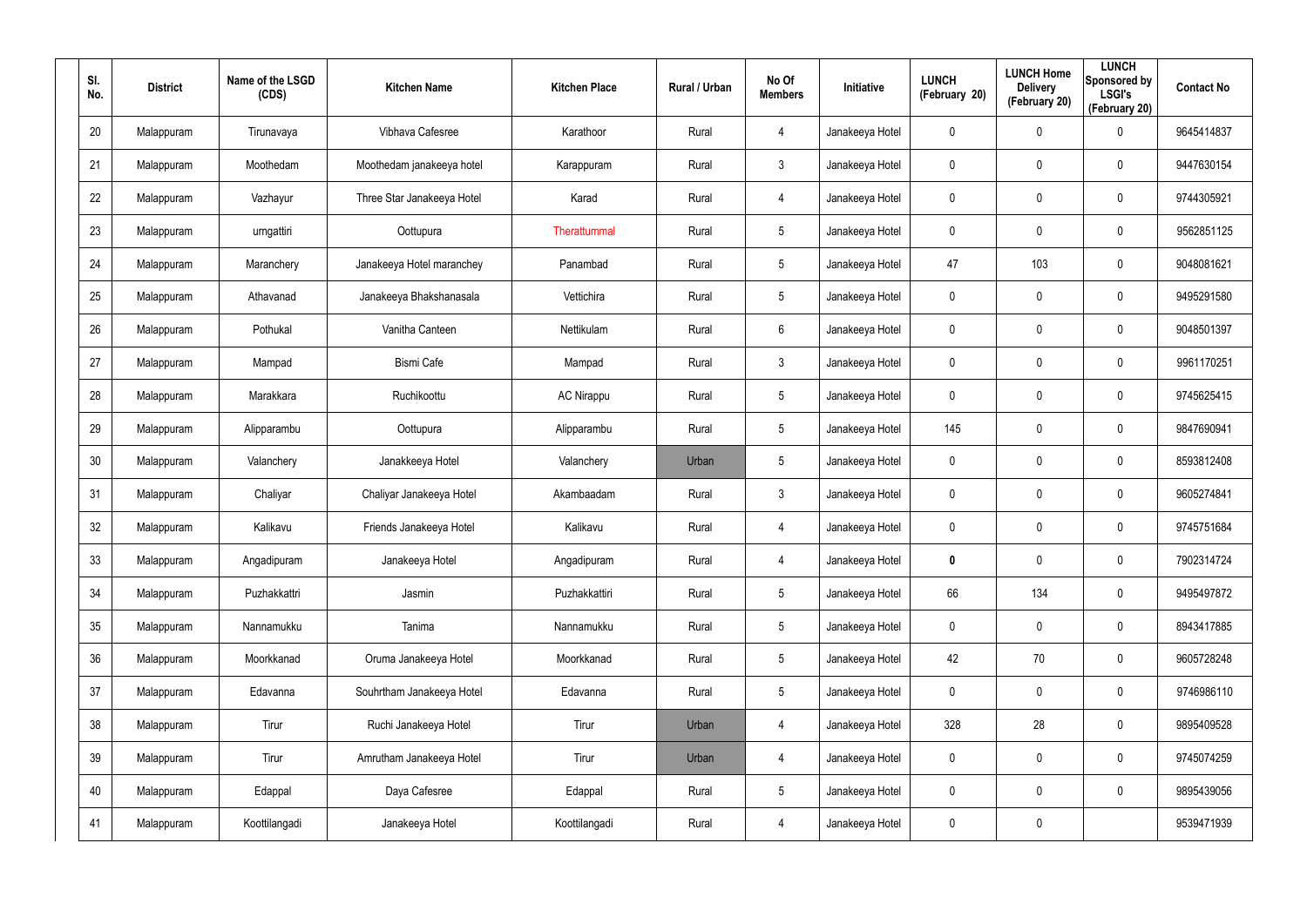| SI.<br>No. | <b>District</b> | Name of the LSGD<br>(CDS) | <b>Kitchen Name</b>                               | <b>Kitchen Place</b>   | Rural / Urban | No Of<br><b>Members</b> | Initiative      | <b>LUNCH</b><br>(February 20) | <b>LUNCH Home</b><br><b>Delivery</b><br>(February 20) | <b>LUNCH</b><br>Sponsored by<br><b>LSGI's</b><br>(February 20) | <b>Contact No</b> |
|------------|-----------------|---------------------------|---------------------------------------------------|------------------------|---------------|-------------------------|-----------------|-------------------------------|-------------------------------------------------------|----------------------------------------------------------------|-------------------|
| 42         | Malappuram      | Vattamkulam               | Vibhava Janakeeya Hotel                           | Edappal                | Rural         | 4                       | Janakeeya Hotel | 0                             | $\mathbf 0$                                           | $\mathbf 0$                                                    | 9744844512        |
| 43         | Malappuram      | Nilambur                  | Annapporna Janakeeya Hotel                        | Nilambur               | Urban         | 8                       | Janakeeya Hotel | 0                             | 0                                                     | $\mathbf 0$                                                    | 8547795364        |
| 44         | Malappuram      | Puzhakkattri              | PT Group                                          | Ramapuram              | Rural         | $\overline{4}$          | Janakeeya Hotel | 0                             | $\mathbf 0$                                           |                                                                | 9745108676        |
| 45         | Malappuram      | Vazhikkadavu              | Vanitha Janakeeya Hotel                           | Manimooli              | Rural         | $\overline{4}$          | Janakeeya Hotel | 0                             | 0                                                     | $\mathbf 0$                                                    | 8943046755        |
| 46         | Malappuram      | Chungathara               | Chungathara Annapoorna Vanitha<br>Janakeeya Hotel | Chalikkulam            | Rural         | $\mathbf{3}$            | Janakeeya Hotel | 0                             | 0                                                     | $\mathbf 0$                                                    | 9745674102        |
| 47         | Malappuram      | Vallikunnu                | Punathil Janakeeya Hotel                          | Vallikunnu             | Rural         | $\overline{4}$          | Janakeeya Hotel | 0                             | 0                                                     | $\mathbf 0$                                                    | 9946051042        |
| 48         | Malappuram      | Tirurangadi               | Nirmalyam Janakeeya Hotel                         | Chanthappadi           | Urban         | 5                       | Janakeeya Hotel | $\mathbf 0$                   | $\mathbf 0$                                           | $\mathbf 0$                                                    | 9895168511        |
| 49         | Malappuram      | Purathur                  | Purathur Janakeeya Hotel                          | Kavilakkad             | Rural         | $\mathbf{3}$            | Janakeeya Hotel | 0                             | 0                                                     | $\mathbf 0$                                                    | 9645170119        |
| 50         | Malappuram      | Kuruva                    | Swad                                              | Ambalaparamb           | Rural         | $\overline{4}$          | Janakeeya Hotel | 15                            | 92                                                    | $\mathbf 0$                                                    | 9495993543        |
| 51         | Malappuram      | Perumanna Klari           | Perumanna Klari Janakeeya Hotel                   | Near Panjayathu office | Rural         | $\mathbf{3}$            | Janakeeya Hotel | 0                             | 0                                                     | $\mathbf 0$                                                    | 7306197556        |
| 52         | Malappuram      | Kuttippuram               | Janakeeya Hotel Kuttippurram                      | Kuttipuram             | Rural         | $5\phantom{.0}$         | Janakeeya Hotel | $\mathbf 0$                   | $\mathbf 0$                                           | $\mathbf 0$                                                    | 8921459017        |
| 53         | Malappuram      | Niramaruthur              | Annapporna Janakeeya Hotel                        | Mangad                 | Rural         | $\mathbf{3}$            | Janakeeya Hotel | 0                             | 0                                                     | $\mathbf 0$                                                    | 9746334349        |
| 54         | Malappuram      | Veliyancode               | Cafe Kudumbashree                                 | Eramangalam            | Rural         | $\mathbf{3}$            | Janakeeya Hotel | $\mathbf 0$                   | $\mathbf 0$                                           | $\mathbf 0$                                                    | 9567575145        |
| 55         | Malappuram      | Pulilkal                  | Ruchi Koottu Janakeeya Hotel                      | Pulikkal               | Rural         | 4                       | Janakeeya Hotel | 0                             | $\mathbf 0$                                           | $\pmb{0}$                                                      | 9947039208        |
| 56         | Malappuram      | Karuvarakund              | Janakeeya Hotel                                   | Karuvarakund           | Rural         | 4                       | Janakeeya Hotel | 76                            | 14                                                    | $\pmb{0}$                                                      | 9562233316        |
| 57         | Malappuram      | Thuvvur                   | Janakeeya Hotel                                   | Thuvvur                | Rural         | 5                       | Janakeeya Hotel | $\mathbf 0$                   | $\boldsymbol{0}$                                      | $\mathbf 0$                                                    | 8075365565        |
| 58         | Malappuram      | Kottakkal                 | Kottakkal Janakeeya Hotel                         | Kottakkal              | Urban         | $\mathbf{3}$            | Janakeeya Hotel | 0                             | $\mathbf 0$                                           | $\mathbf 0$                                                    | 9946216609        |
| 59         | Malappuram      | Kuzhimanna                | Mythri Janakkeeya Hotel                           | Cheruparamb            | Rural         | $\overline{4}$          | Janakeeya Hotel | 88                            | 76                                                    | $\pmb{0}$                                                      | 9961738543        |
| 60         | Malappuram      | Talakkad                  | Talakkad Janakeeya Hotel                          | <b>BP</b> Angadi       | Rural         | $\overline{4}$          | Janakeeya Hotel | 0                             | $\mathbf 0$                                           | $\mathbf 0$                                                    | 9447824517        |
| 61         | Malappuram      | Areecode                  | Haritha sree Janakeeya Hotel                      | Pookottuchola          | Rural         | $\overline{4}$          | Janakeeya Hotel | 0                             | $\mathbf 0$                                           | $\pmb{0}$                                                      | 7025072558        |
| 62         | Malappuram      | Cherukkavu                | Kitchen Hut Janakeeya Hotel                       | Chevayoor              | Rural         | $\overline{4}$          | Janakeeya Hoel  | 0                             | $\mathbf 0$                                           | $\pmb{0}$                                                      | 9895195887        |
| 63         | Malappuram      | Thiruvali                 | Janakeeya hotel                                   | Thiruvali              | Rural         | $5\phantom{.0}$         | Janakeeya Hotel | 0                             | $\mathbf 0$                                           | $\pmb{0}$                                                      | 9746385945        |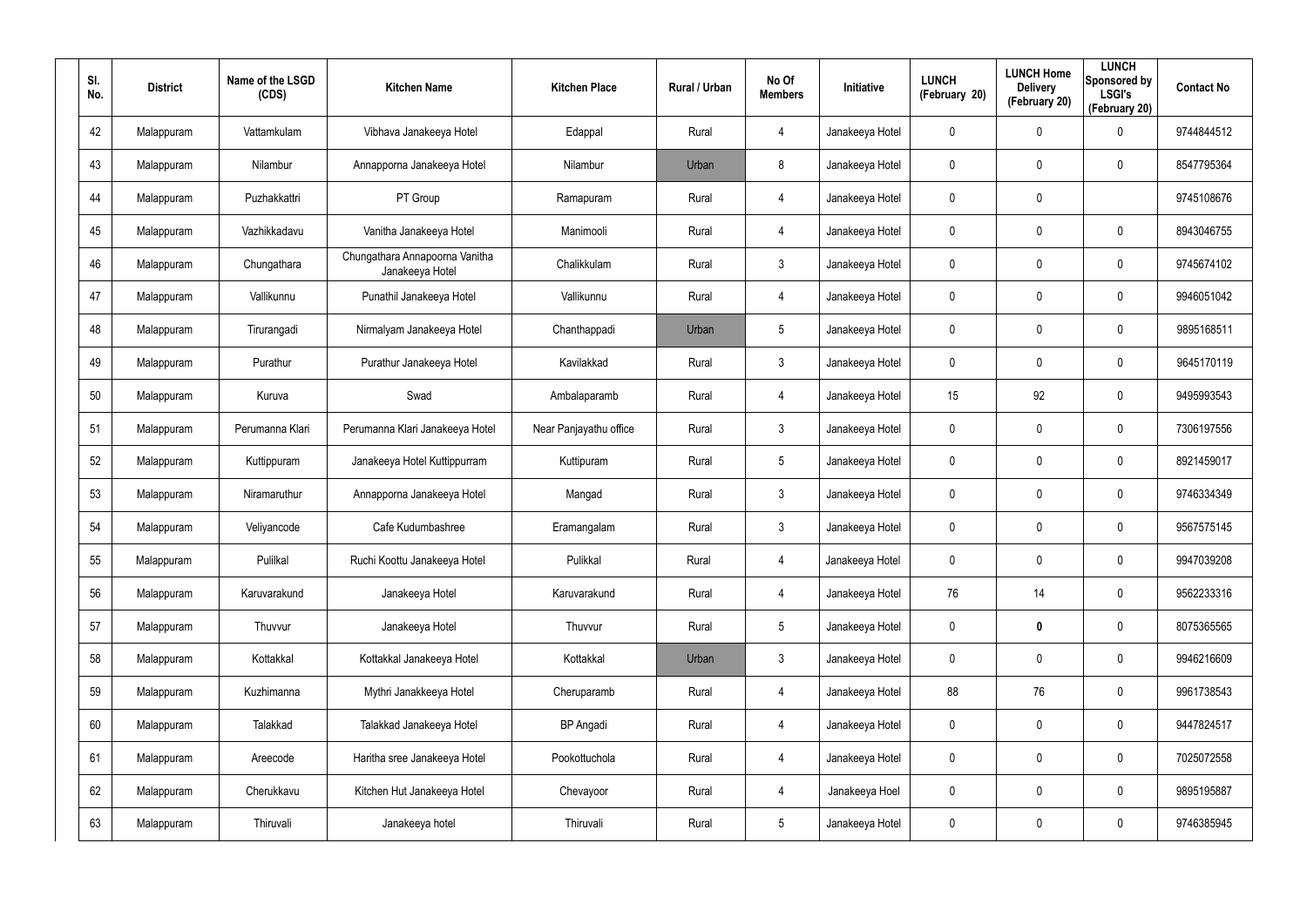|     | SI.<br>No. | <b>District</b> | Name of the LSGD<br>(CDS) | <b>Kitchen Name</b>        | <b>Kitchen Place</b> | Rural / Urban | No Of<br><b>Members</b> | Initiative      | <b>LUNCH</b><br>(February 20) | <b>LUNCH Home</b><br><b>Delivery</b><br>(February 20) | <b>LUNCH</b><br>Sponsored by<br><b>LSGI's</b><br>(February 20) | <b>Contact No</b> |
|-----|------------|-----------------|---------------------------|----------------------------|----------------------|---------------|-------------------------|-----------------|-------------------------------|-------------------------------------------------------|----------------------------------------------------------------|-------------------|
| 128 | 64         | Malappuram      | Alamcode                  | Janakeeya hotel            | Alamcode             | Rural         | $5\phantom{.0}$         | Janakeeya Hotel | $\boldsymbol{0}$              | 0                                                     | $\boldsymbol{0}$                                               | 8129368109        |
|     | 65         | Malappuram      | Manjeri 1                 | Cafe Janakeeya hotel       | Manjeri              | Urban         | 6                       | Janakeeya Hotel | 0                             | 0                                                     | $\boldsymbol{0}$                                               | 7336671011        |
|     | 66         | Malappuram      | kalpakanchery             | Janakeeya HOTEL            | Kalpakanchery        | Rural         | 4                       | Janakeeya Hotel | 0                             | 0                                                     | $\mathbf 0$                                                    | 9048929947        |
|     | 67         | Malappuram      | Kodur                     | Janakeeya hotel            | vadakkemanna         | Rural         | $\mathbf{3}$            | Janakeeya hotel | 0                             | 0                                                     | $\mathbf 0$                                                    | 9605430938        |
|     | 68         | Malappuram      | Anakayam                  | janakeeya hotel            | Anakayam             | Rural         | $5\phantom{.0}$         | Janakeeya hotel | $\mathbf 0$                   | 0                                                     | $\mathbf 0$                                                    | 7025840671        |
|     | 69         | Malappuram      | Malappuram                | Janakeeya Hotel            | Malappuram           | Urban         | $\mathbf{3}$            | Janakeeya Hotel | 0                             | 0                                                     | $\mathbf 0$                                                    | 8281125864        |
|     | 70         | Malappuram      | Tanur                     | Azhimukham Janakeeya hotel | tanur                | Urban         | $3\phantom{a}$          | Janakeeya Hotel | 0                             | 0                                                     | $\mathbf 0$                                                    | 7594914843        |
|     | 71         | Malappuram      | Elamkulam                 | Janapriya                  | Kunnakav             | Rural         | 4                       | Janakeeya Hotel | 0                             | 0                                                     | $\mathbf 0$                                                    | 9496725446        |
|     | 72         | Malappuram      | Wandoor                   | Janakeeya Hotel            | wandoor              | Rural         | 4                       | Janakeeya Hotel | 0                             | 0                                                     | $\mathbf 0$                                                    | 8086064498        |
|     | 73         | Malappuram      | Perinthalmanna            | samrthi janakeeya hotei    | Perinthalmanna       | Urban         | $5\phantom{.0}$         | Janakeeya hotel | 0                             | 0                                                     | $\mathbf 0$                                                    | 7994259773        |
|     | 74         | Malappuram      | Munniyur                  | Oottupura                  | Munniyur             | Rural         | $5\phantom{.0}$         | Janakeeya Hotel | 0                             | 0                                                     | $\mathbf 0$                                                    |                   |
|     | 75         | Malappuram      | AR Nagar                  | Aiswarya                   | AR Nagar             | Rural         | $\mathbf{3}$            | Janakeeya Hotel | 223                           | 0                                                     | $\mathbf 0$                                                    |                   |
|     | 76         | Malappuram      | Thenjippalam              | Nanma                      | Thenjippalam         | Rural         | 4                       | Janakeeya Hotel | 0                             | $\mathbf 0$                                           | $\mathbf 0$                                                    |                   |
|     | 77         | Malappuram      | Peruvallur                | Anugraha                   | Super bazar          | Rural         | $5\phantom{.0}$         | Jankeeya Hotel  | 0                             | 138                                                   | -1                                                             | 9747037665        |
|     | 78         | Malappuram      | Muthuvallur               | Nanma janakeeya hotel      | Muthuparambu         | Rural         | $\mathbf{3}$            | Janakeeya hotel | 392                           | $\mathbf 0$                                           | $\mathbf 0$                                                    | 9744406501        |
|     | 79         | Malappuram      | mankada                   | janakeeya hatel            | Aryiranazhipadi      | Rural         | $3\phantom{a}$          | janakeeya hotel | 163                           | 132                                                   |                                                                | 9539855520        |
|     | 80         | Malappuram      | Vengara                   | Ponnoos hotel              | Vengara              | Rural         | 4                       | Janakeeya hotel | $\mathbf 0$                   | $\mathbf 0$                                           | $\mathbf 0$                                                    | 9947424618        |
|     | 81         | Malappuram      | Pulpatta                  | Santhwanam Janakeeya hotel | Padikkal parambil    | Rural         | $5\phantom{.0}$         | Janakeeya hotel | 178                           | 155                                                   | $\pmb{0}$                                                      | 9526367569        |
|     | 82         | Malappuram      | Keezhattur                | Keezhattur Janakeeya hotel | Keezhattur           | Rural         | 4                       | Janakeeya hotel | 0                             | 0                                                     | $\pmb{0}$                                                      | 9539209640        |
|     | 83         | Malappuram      | Cheriyamundam             | Nanma janakeeya hotel      | Manchingapara        | Rural         | 4                       | Janakeeya hotel | $\mathbf 0$                   | $\mathbf 0$                                           | $\pmb{0}$                                                      | 9496048689        |
|     | 84         | Malappuram      | Chelambre                 | Soorya Janakeeya hotel     | Pulluparamb          | Rural         | $\mathbf{3}$            | Janakeeya hotel | 0                             | 0                                                     | $\mathbf 0$                                                    | 7994179285        |
|     | 85         | Malappuram      | Ponmala                   | Janakeeya hotel            | Chappangadi          | Rural         | 4                       | Janakeeya hotel | 118                           | $\mathbf 0$                                           | $\pmb{0}$                                                      | 9605811748        |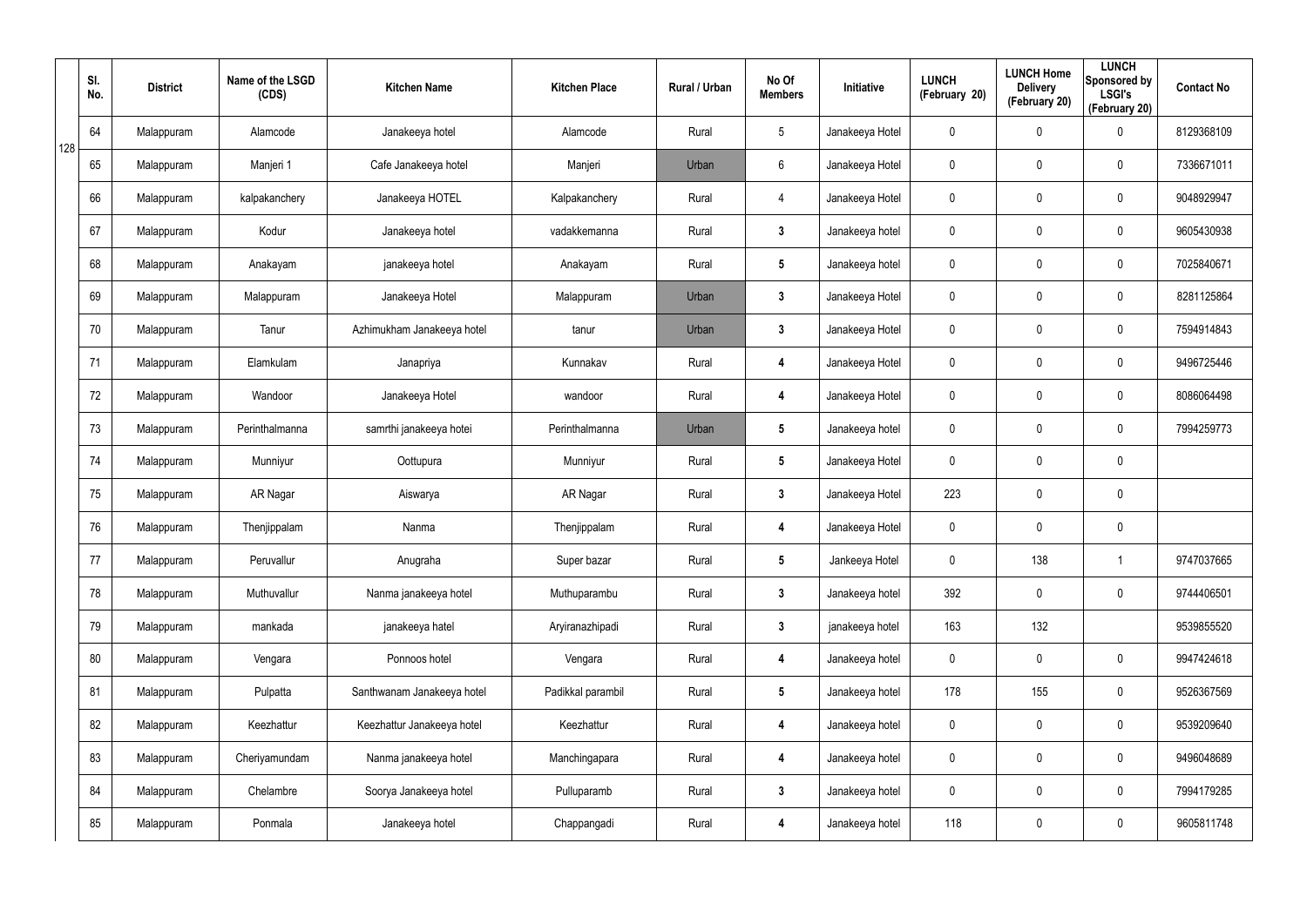| SI.<br>No. | <b>District</b> | Name of the LSGD<br>(CDS) | <b>Kitchen Name</b>      | <b>Kitchen Place</b> | Rural / Urban | No Of<br><b>Members</b> | Initiative      | <b>LUNCH</b><br>(February 20) | <b>LUNCH Home</b><br><b>Delivery</b><br>(February 20) | <b>LUNCH</b><br>Sponsored by<br><b>LSGI's</b><br>(February 20) | <b>Contact No</b> |
|------------|-----------------|---------------------------|--------------------------|----------------------|---------------|-------------------------|-----------------|-------------------------------|-------------------------------------------------------|----------------------------------------------------------------|-------------------|
| 86         | Malappuram      | Thennala                  | <b>Bismi Hotel</b>       | Pookkiparamb         | Rural         | 4                       | Jankeeya Hotel  | 180                           | $\mathbf 0$                                           | $\boldsymbol{0}$                                               | 9995757092        |
| 87         | Malappuram      | Tanalur                   | Janakeeya Hotel          | Tanalur              | Rural         | $\mathbf{3}$            | Jankeeya Hotel  | 0                             | $\mathbf 0$                                           | $\pmb{0}$                                                      |                   |
| 88         | Malappuram      | Parappur                  | Janakeeya Hotel          | chullipparambu       | Rural         | $5\phantom{.0}$         | Janakeeya Hotel | $\mathbf 0$                   | $\mathbf 0$                                           | $\pmb{0}$                                                      | 9961091317        |
| 89         | Malappuram      | Edarikkode                | Janakeeya Hotel          | Edarikkod            | Rural         | $\mathbf{3}$            | Janakeeya Hotel | 0                             | 0                                                     | $\mathbf 0$                                                    | 8089003770        |
| 90         | Malappuram      | Oorakam                   | Ammoos                   | Panchayath padi      | Rural         | $\mathbf{3}$            | Janakeeya Hotel | $\mathbf 0$                   | $\mathbf 0$                                           | $\pmb{0}$                                                      | 9526449294        |
| 91         | Malappuram      | Nannambra                 | Veeturuchi               | Kundoor Athani       | Rural         | 4                       | Janakeeya Hotel | 0                             | 0                                                     | $\mathbf 0$                                                    | 9400618659        |
| 92         | Malappuram      | Pandikkad                 | Janakeeya Hotel          | Pandikkad            | Rural         | 4                       | Janakeeya Hotel | 0                             | $\mathbf 0$                                           | $\mathbf 0$                                                    | 9995504081        |
| 93         | Malappuram      | Chokkad                   | Natturuchi               | Chokkad              | Rural         | $5\phantom{.0}$         | Janakeeya Hotel | 0                             | 0                                                     | $\mathbf 0$                                                    |                   |
| 94         | Malappuram      | Cheekode                  | Cheekode Janakeeya Hotel | Cheekode             | Rural         | 4                       | Janakeeya Hotel | 28                            | 40                                                    | $\pmb{0}$                                                      |                   |
| 95         | Malappuram      | Makkarapparamb            | Subiksha                 | Makkarapparamb       | Rural         | $\mathbf{3}$            | Janakeeya Hotel | 0                             | $\mathbf 0$                                           |                                                                | 8089003770        |
| 96         | Malappuram      | Ponnani-1                 | Devi Janakeeya Hotel     | Ponnani              | Urban         | $5\phantom{.0}$         | Janakeeya Hotel | $\mathbf 0$                   | $\mathbf 0$                                           | $\pmb{0}$                                                      | 9961919097        |
| 97         | malappuram      | mangalam                  | Soubagya                 | mangalam             | Rural         | $5\phantom{.0}$         | janakeeya hotel | $\mathbf 0$                   | 0                                                     | $\mathbf 0$                                                    |                   |
| 98         | Malappuram      | Trikkalangode             | janakeeya hotel          | karakkunnu           | Rural         | $6\phantom{1}$          | Janakeeya Hotel | $\mathbf 0$                   | 0                                                     | $\pmb{0}$                                                      |                   |
| 99         | Malppuram       | Morayoor                  | Janakeeya hotel          | Valanchery           | Rural         | $\mathbf{3}$            | Janakeeya hotel | $\pmb{0}$                     | $\pmb{0}$                                             | $\pmb{0}$                                                      |                   |
| 100        | Malappuram      | Perumbadapp               | Janakeeya hotel          | Perumbadapp          | Rural         | 4                       | Janakeeya hotel | $\mathbf 0$                   | $\mathbf 0$                                           | $\mathbf 0$                                                    |                   |
| 101        | Malappuram      | Tirur                     | Samruthi Janakeeya Hotel | Vettom               | <b>RURAL</b>  | $5\phantom{.0}$         | Janakeeya hotel | 63                            | 207                                                   | $\pmb{0}$                                                      |                   |
| 102        | Malappuram      | Kondotty                  | Janakeeya hotel          | vazhakad             | <b>RURAL</b>  | 4                       | janakeeya hotel | 234                           | 208                                                   | $\mathbf 0$                                                    |                   |
| 103        | Malappuram      | Pulamanthol               | Janakeeya hotel          | pulamanthole         | <b>RURAL</b>  | 4                       | Janakeeya hotel | $\mathsf{0}$                  | 0                                                     | $\pmb{0}$                                                      |                   |
| 104        | Malappuram      | Valavannur                | Jankeeya hotel           | Valavannur           | <b>RURAL</b>  | $5\phantom{.0}$         | Janakeeya hotel | $\mathbf 0$                   | $\mathbf 0$                                           | $\mathbf 0$                                                    |                   |
| 105        | Malappuram      | kottakkal                 | Janakeeya hotel          | kotakkal             | <b>URBAN</b>  | 4                       | Janakeeya hotel | 0                             | 0                                                     | $\pmb{0}$                                                      |                   |
| 106        | Malappuram      | Vettom                    | Thripthi Janakeeya Hotel | vettom               | <b>RURAL</b>  | 4                       | Janakeeya hotel | $\mathbf 0$                   | $\mathbf 0$                                           | $\mathbf 0$                                                    |                   |
| 107        | Malappuram      | Nilambur                  | Janakeeya hotel          | nilambur             | <b>URBAN</b>  | $5\phantom{.0}$         | Janakeeya hotel | $\mathbf 0$                   | 0                                                     | $\pmb{0}$                                                      |                   |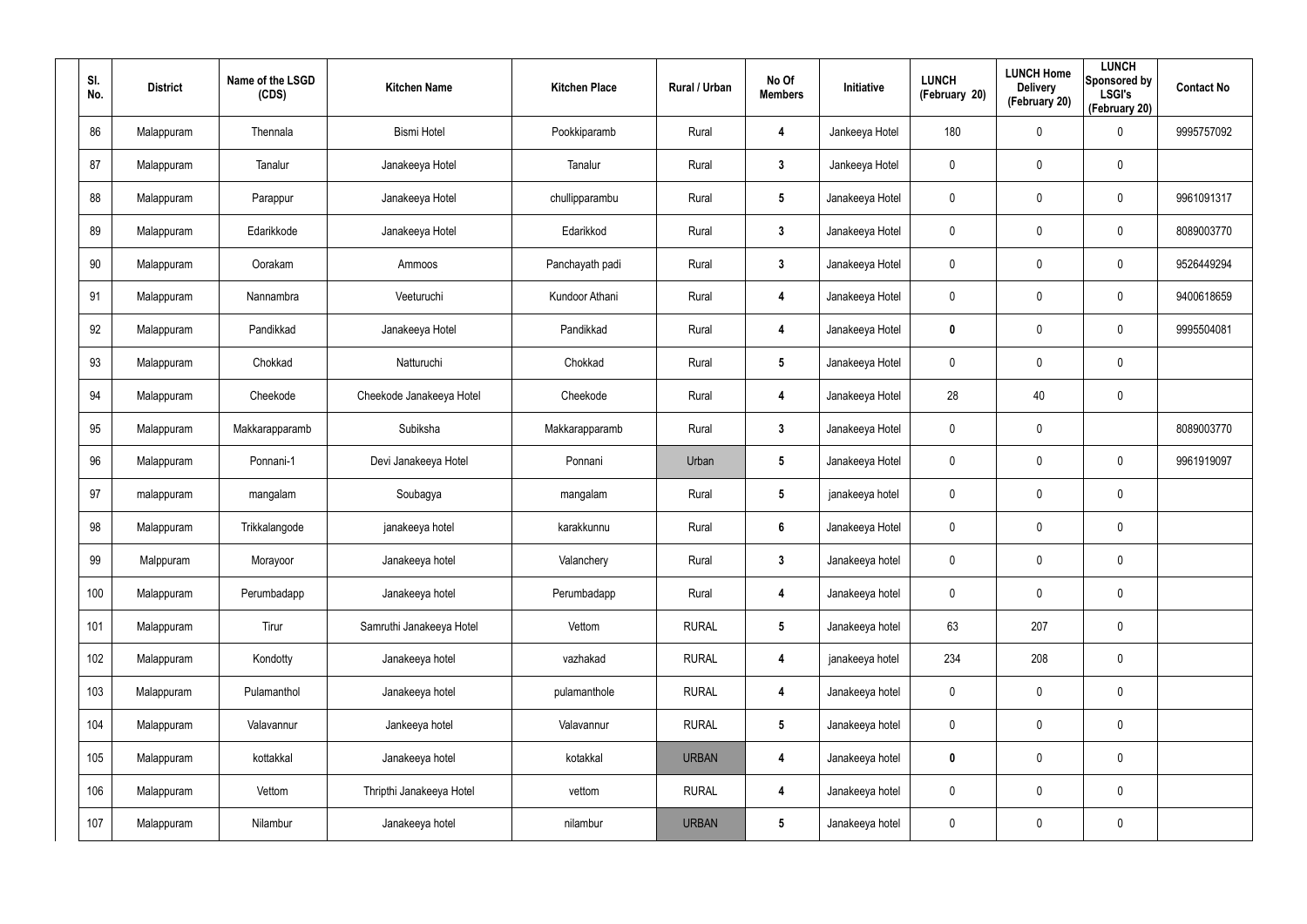|     | SI.<br>No. | <b>District</b> | Name of the LSGD<br>(CDS) | <b>Kitchen Name</b>        | <b>Kitchen Place</b> | Rural / Urban | No Of<br><b>Members</b> | Initiative      | <b>LUNCH</b><br>(February 20) | <b>LUNCH Home</b><br><b>Delivery</b><br>(February 20) | <b>LUNCH</b><br>Sponsored by<br><b>LSGI's</b><br>(February 20) | <b>Contact No</b> |
|-----|------------|-----------------|---------------------------|----------------------------|----------------------|---------------|-------------------------|-----------------|-------------------------------|-------------------------------------------------------|----------------------------------------------------------------|-------------------|
|     | 108        | Malappuram      | Nilambur                  | Janakeeya hotel            | nilambur             | <b>URBAN</b>  | 4                       | Janakeeya hotel | $\mathbf 0$                   | 0                                                     | $\pmb{0}$                                                      |                   |
|     | 109        | Malappuram      | Vallikkunn                | Rasakkut                   | Vallikunnu           | Rural         | 4                       | janakeeyahotel  | $\mathbf 0$                   | 0                                                     | $\mathbf 0$                                                    |                   |
|     | 110        | Malappuram      | kuruva                    | Ruchi                      | Kurava               | Rural         | $5\phantom{.0}$         | Janakeeyahotel  | $\pmb{0}$                     | 0                                                     |                                                                | 9745414800        |
|     | 111        | Malappuram      | Kannamangalam             | Ruchikoott                 | Kannamangalam        | Rural         | $\mathbf{3}$            | Janakeeya Hotel | $\mathbf 0$                   | $\boldsymbol{0}$                                      | $\mathbf 0$                                                    |                   |
|     | 112        | Malappuram      | Othungal                  | janakeeya hotel            | Othukkungal          | Rural         | $5\phantom{.0}$         | Janakeeya Hotel | $\pmb{0}$                     | 0                                                     | $\mathbf 0$                                                    | 9656716066        |
|     | 113        | Malappuram      | Pookkottur                | janakeeya hotel            | valluvambram         | Rural         | 4                       | Janakeeya Hotel | $\mathbf 0$                   | $\boldsymbol{0}$                                      | $\mathbf 0$                                                    | 9447334084        |
|     | 114        | Malappuram      | Edakkara                  | Edakkara janakeeya hotel   | Edakkara             | Rural         | 4                       | janakeeya hotel | $\mathbf 0$                   | 0                                                     | $\mathbf 0$                                                    |                   |
|     | 115        | Malappuram      | porur                     | Thanima Janakeeya Hotel    | Porur                | Rural         | $3\phantom{a}$          | janakeeya hotel | 48                            | $\boldsymbol{0}$                                      | $\mathbf 0$                                                    | 9539928567        |
|     | 116        | Malappuram      | Pulikkal                  | Janakeeya Hotel            | pulikkal             | Rural         | 4                       | Janakeeya Hotel | $\mathbf 0$                   | 0                                                     | $\mathbf 0$                                                    |                   |
|     | 117        | malappuram      | Tanur                     | amma janakeeyahottel       | Tanur                | <b>URBAN</b>  | $5\overline{)}$         | janakeeyahottel | $\mathbf 0$                   | $\boldsymbol{0}$                                      | $\mathbf 0$                                                    |                   |
|     | 118        | malappuram      | Pallikkal                 | padheyam janakeeyahottel   | Pallikkal            | Rural         | $5\phantom{.0}$         | janakeeyahotel  | $\mathbf 0$                   | 0                                                     | $\mathbf 0$                                                    |                   |
|     | 119        | Malappuram      | Chelembra                 | janakeeyahotel2            | Chelembra            | Rural         | 4                       | janakeeyahotel  | $\mathbf 0$                   | 0                                                     | $\mathbf 0$                                                    |                   |
|     | 120        | Malappuram      | Purathur                  | Safa Janakeeya Hotel       | Paravanna            | Rural         | $\overline{\mathbf{4}}$ | Janakeeya Hotel | 105                           | 20                                                    | $\mathbf 0$                                                    |                   |
|     | 121        | malappuram      | vazhayur                  | puthuma janakeeyahotel     | Vazhayur             | Rural         | $\overline{\mathbf{4}}$ | janakeeyahotel  | $\pmb{0}$                     | $\pmb{0}$                                             | $\pmb{0}$                                                      |                   |
|     | 122        | malappuram      | mangalam                  | Swathistam                 | Vadikkal             | Rural         | $\overline{\mathbf{4}}$ | janakeeyahotel  | $\mathbf 0$                   | 0                                                     | $\mathbf 0$                                                    |                   |
|     | 123        | malappuram      | kuttippuram               | nilayoram janakeeya hotel  | Kuttipuram           | Rural         | $\overline{\mathbf{4}}$ | janakeeyahotel  | $\mathbf 0$                   | 0                                                     | $\mathbf 0$                                                    |                   |
|     | 124        | malapluram      | thazhekode                | Thazhekode Janakeeya Hotel | Thazhekode           | Rural         | $\overline{\mathbf{4}}$ | Janakeeya Hotel | 499                           | 0                                                     | $\mathbf 0$                                                    |                   |
|     | 125        | malappuram      | munniyur                  | my kitchen                 | Alinchuvad           | Rural         | $5\overline{)}$         | janakeeya hotel | $\mathbf 0$                   | $\pmb{0}$                                             | $\mathbf 0$                                                    | 8589809765        |
|     | 126        | Malappuram      | Mangalam                  | Ruchikkoottu               | Mangalam             | Rural         | $\overline{\mathbf{4}}$ | Janakeeya hotel | $\pmb{0}$                     | $\pmb{0}$                                             | $\mathbf 0$                                                    |                   |
|     | 127        | Malappuram      | Ponnani                   | Thripthi                   | Ponnani              | Urban         | $5\phantom{.0}$         | Janakeeya Hotel | $\mathbf 0$                   | $\pmb{0}$                                             | $\mathbf 0$                                                    |                   |
|     | 128        | Malappuram      | Tanur                     | Krishna                    | Tanur                | Urban         | $5\phantom{.0}$         | janakeeya hotel | $\mathbf 0$                   | 0                                                     | $\mathbf 0$                                                    |                   |
| 128 |            |                 |                           |                            |                      |               | 537                     |                 | 3038                          | 1417                                                  | $\overline{1}$                                                 |                   |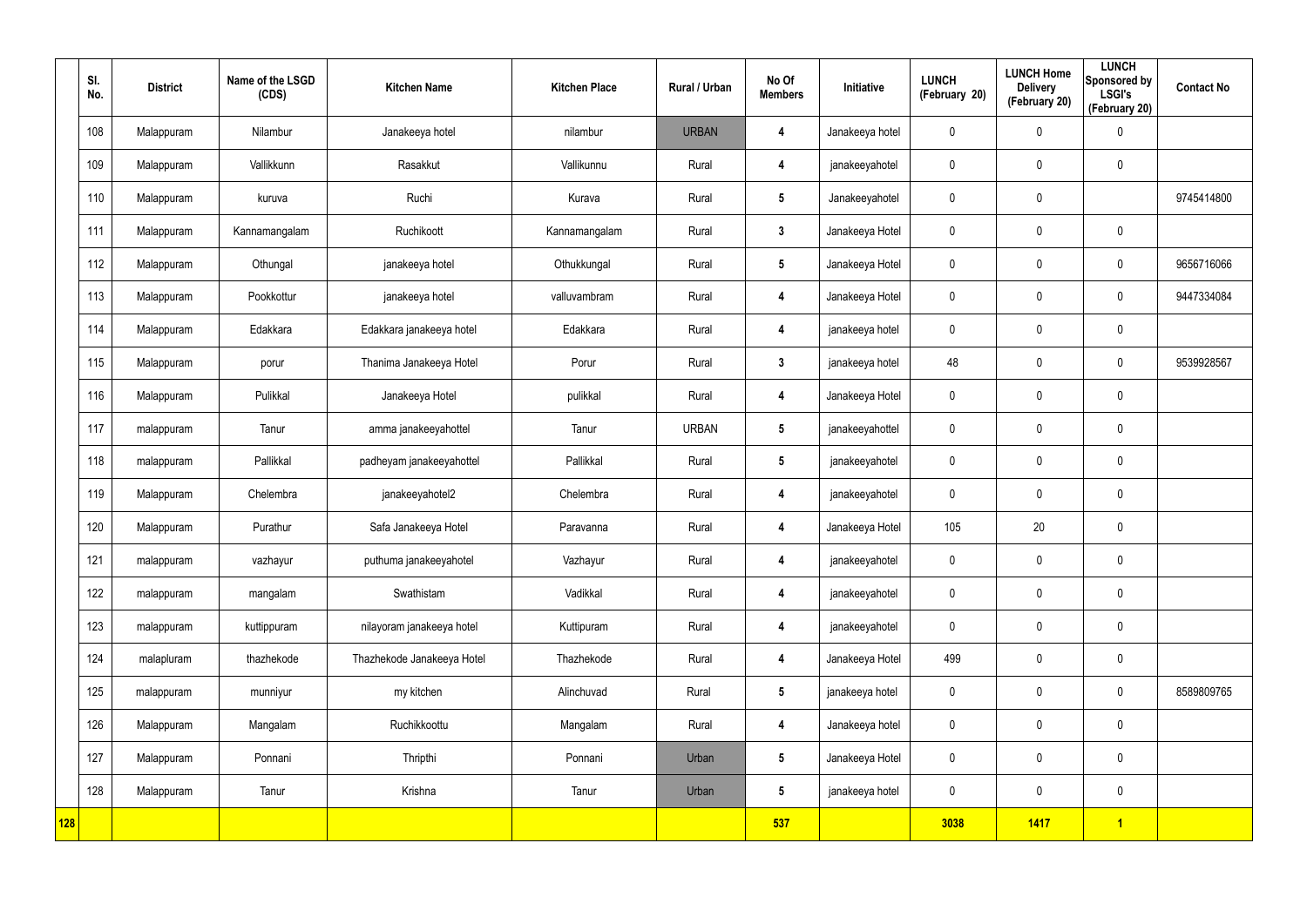| SI.<br>No.      | <b>District</b> | Name of the LSGD<br>(CDS) | <b>Kitchen Name</b>             | <b>Kitchen Place</b>                      | Rural / Urban | No Of<br><b>Members</b> | <b>Initiative</b> | <b>LUNCH</b><br>(February 20) | <b>LUNCH Home</b><br><b>Delivery</b><br>(February 20) | <b>LUNCH</b><br>Sponsored by<br><b>LSGI's</b><br>(February 20) | <b>Contact No</b> |
|-----------------|-----------------|---------------------------|---------------------------------|-------------------------------------------|---------------|-------------------------|-------------------|-------------------------------|-------------------------------------------------------|----------------------------------------------------------------|-------------------|
| 1               | Palakkad        | Elapully                  | Nakshathra Vanitha canteen      | Canteen                                   | Rural         | 4                       | Janakeeya Hotel   | 0                             | 0                                                     | $\mathbf 0$                                                    | 3038              |
| $\overline{2}$  | Palakkad        | Nalleppilly               | Vanitha Canteen                 | Canteen                                   | Rural         | 4                       | Janakeeya Hotel   | 0                             | 0                                                     | $\mathbf 0$                                                    | 9656232569        |
| $\mathbf{3}$    | Palakkad        | Chittur                   | Thanal vanitha Canteen          | Thathamangalam, Mettuvalavu               | Urban         | 3                       | Janakeeya Hotel   | 259                           | 0                                                     | $\mathbf 0$                                                    | 9447105400        |
| $\overline{4}$  | Palakkad        | chittur                   | urapp janakeeya hotel           | Anicode junction                          | urban         | 5                       | Janakeeya hotel   | 0                             | 0                                                     | $\mathbf 0$                                                    | 9349930549        |
| 5               | Palakkad        | polpully                  | subiksha janakeeya hotel        | kallootiyal                               | Rural         | 5                       | Janakeeya hotel   | 0                             | $\mathbf 0$                                           | $\mathbf 0$                                                    | 9495197498        |
| 6               | Palakkad        | Eruthenpathy              | Nila janakeeya hotel            | Mooniilmada muniyappan<br>kshethram near  | Rural         | 5                       | Janakeeya hotel   | 0                             | 0                                                     | $\mathbf 0$                                                    | 9037290925        |
| $\overline{7}$  | Palakkad        | Perumatty                 | Nanam Janakeeya hotel           | kannimari                                 | Rural         | $\mathbf{3}$            | Janakeeya hotel   | 0                             | 0                                                     | $\mathbf 0$                                                    | 9605529657        |
| 8               | Palakkad        | Vadakarapathy             | soubhagya janakeeya hotel       | vadakarapathy panchayath                  | Rural         | 5                       | Janakeeya hotel   | 0                             | 0                                                     | $\mathbf 0$                                                    | 9633578756        |
| 9               | Palakkad        | Kozhinjampara             | Sreesakthi Janakeeya hotel      | Kozhinjampara<br>gramapanchayth, near bus | Rural         | $\overline{\mathbf{5}}$ | Janakeeya hotel   | 80                            | 0                                                     | $\mathbf 0$                                                    | 9847121105        |
| 10 <sup>°</sup> | Palakkad        | Vadakkenchery             | Oottupura Vanitha Canteen       | Panchayath building,<br>Vadakkenchery     | Rural         | 4                       | Janakeeya Hotel   | 0                             | 0                                                     | $\mathbf 0$                                                    | 9656360141        |
| 11              | Palakkad        | PKD North                 | Cafesree                        | opp. ksrtc bus stand,<br>Manjakulam road  | Urban         | $5\phantom{.0}$         | Janakeeya Hotel   | 0                             | 0                                                     | $\mathbf 0$                                                    | 9037332005        |
| 12              | Palakkad        | Ongallur                  | Amma canteen                    | Ongallur vipanana kendram                 | Rural         | 4                       | Janakeeya Hotel   | 0                             | 0                                                     | $\mathbf 0$                                                    | 7560924507        |
| 13              | Palakkad        | Muthuthala                | Sreelakshmi vanitha canteen     | Muthuthala panchayath                     | Rural         | 4                       | Janakeeya Hotel   | 0                             | 0                                                     | $\mathbf 0$                                                    | 7558865485        |
| 14              | Palakkad        | Koppam                    | Natturuchi kudumbashree cafe    | Near koppam village                       | Rural         | 5                       | Janakeeya Hotel   | 0                             | 0                                                     | $\mathbf 0$                                                    | 8075779172        |
| 15              | Palakkad        | Paruthur                  | Mamatty vanitha canteen         | Near panchayath                           | Rural         | $5\phantom{.0}$         | Janakeeya Hotel   | 0                             | 0                                                     | $\mathbf 0$                                                    | 9544847874        |
| 16              | Palakkad        | Vilayur                   | Souhritha caffesree (Ruchipura) | Near Vilayur Panchayath                   | Rural         | $6\phantom{.}6$         | Janakeeya Hotel   | $\mathbf 0$                   | 0                                                     | $\mathbf 0$                                                    | 9747342046        |
| 17              | palakkad        | Kulukkallur               | Snehitha Janakeeya hotel        | Kulukkallur panchayath                    | Rural         | $5\phantom{.0}$         | Janakeeya hotel   | 0                             | 0                                                     | $\mathbf 0$                                                    | 9746701454        |
| 18              | Palakkad        | Pattambi                  | Janakeeya hotel                 | near Govt samskritha college,<br>Pattambi | Urban         | 4                       | Janakeeya hotel   | 0                             | 0                                                     | $\pmb{0}$                                                      | 9562043428        |
| 19              | Palakkad        | Erimayur                  | Thanima Vanitha Canteen         | Panchayath building, Erimayur             | Rural         | $5\phantom{.0}$         | Janakeeya Hotel   | 0                             | 0                                                     | $\mathbf 0$                                                    | 9746440633        |
| 20              | Palakkad        | Kizhekkencheri            | Vanitha Canteen                 | Panchayath Building,<br>Kizhakkenchery    | Rural         | 4                       | Janakeeya Hotel   | 0                             | 0                                                     | $\pmb{0}$                                                      | 9747923418        |
| 21              | Palakkad        | Peringottukkurrissi       | Aiswarya Vanitha canteen        | Panchayth building                        | Rural         | $\mathbf{3}$            | Janakeeya Hotel   | 0                             | 0                                                     | $\mathbf 0$                                                    | 9048665884        |
| 22              | Palakkad        | Mundoor                   | Bharath vanitha canteen         | Panchayath building                       | Rural         | $\mathfrak{Z}$          | Janakeeya Hotel   | 0                             | 0                                                     | $\pmb{0}$                                                      | 8592830607        |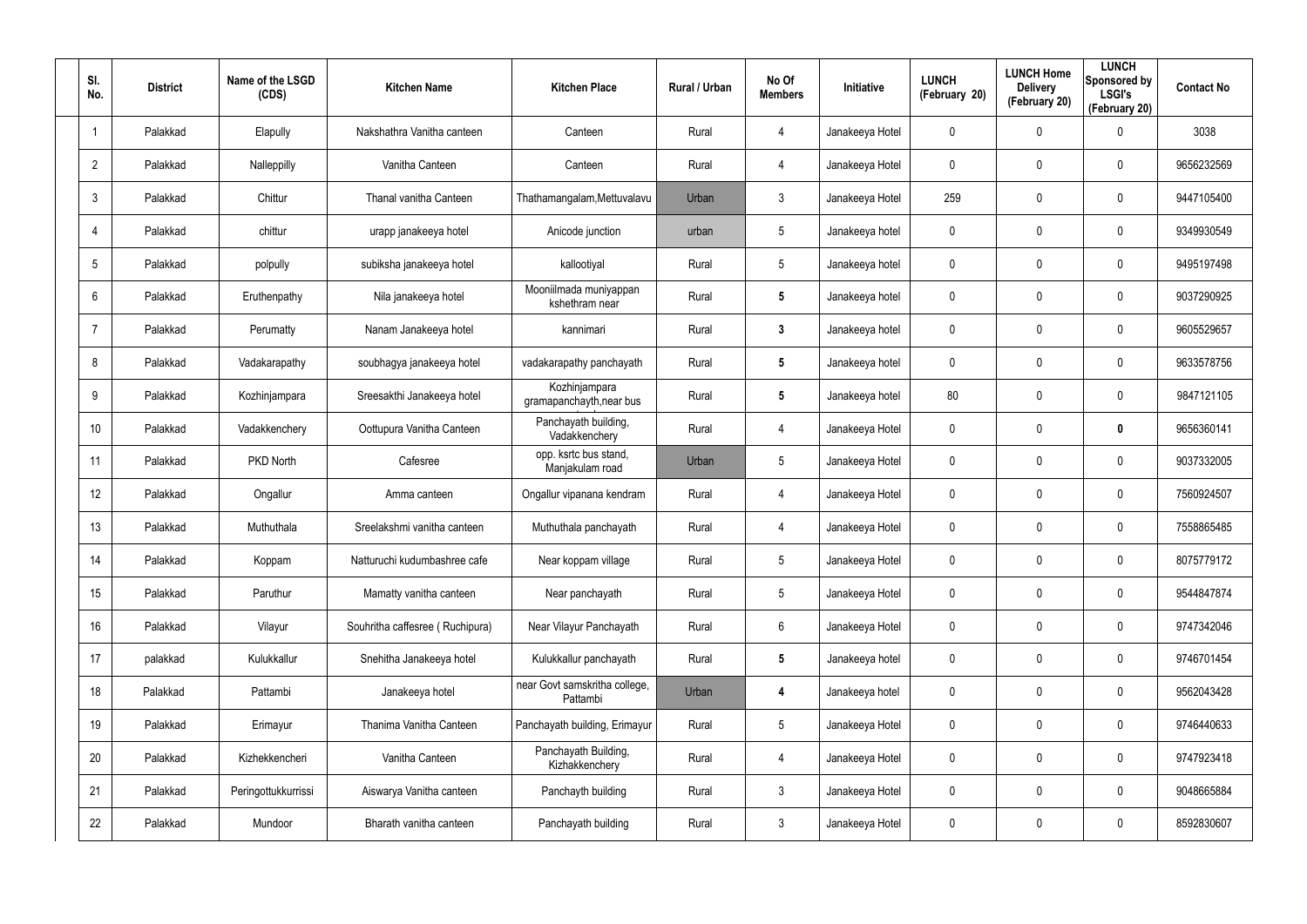| SI.<br>No. | <b>District</b> | Name of the LSGD<br>(CDS) | <b>Kitchen Name</b>                      | <b>Kitchen Place</b>                            | Rural / Urban | No Of<br><b>Members</b> | Initiative       | <b>LUNCH</b><br>(February 20) | <b>LUNCH Home</b><br><b>Delivery</b><br>(February 20) | <b>LUNCH</b><br>Sponsored by<br><b>LSGI's</b><br>(February 20) | <b>Contact No</b> |
|------------|-----------------|---------------------------|------------------------------------------|-------------------------------------------------|---------------|-------------------------|------------------|-------------------------------|-------------------------------------------------------|----------------------------------------------------------------|-------------------|
| 23         | Palakkad        | Kodumbu                   | kripa                                    | kodumb panchayath                               | Rural         | 4                       | Janakeeya HoteL  | 0                             | $\mathbf 0$                                           | $\mathbf 0$                                                    | 9048682860        |
| 24         | Palakkad        | Thirumittakode            | Thirumuttam Janakeeya Hotel              | Karukaputhur                                    | Rural         | 6                       | Janakeeya Hotel  | 0                             | 0                                                     | $\mathbf 0$                                                    | 9072841599        |
| 25         | Palakkad        | Akathethara               | Nanma canteen                            | kalyanamandapam                                 | Rural         | $\mathbf{3}$            | Janakeeya Hotel  | 0                             | 0                                                     | $\mathbf 0$                                                    | 7025563510        |
| 26         | Palakkad        | Marutharoad               | flavours cantteen                        | panchayath                                      | Rural         | $5\overline{)}$         | Janakeeya Hotela | 0                             | 0                                                     | $\mathbf 0$                                                    | 9746227966        |
| 27         | Palakkad        | Trithala                  | Kairali Vanitha Hotel                    | Thirthala                                       | Rural         | $5\phantom{.0}$         | Janakeeya Hotel  | 0                             | 0                                                     | $\mathbf 0$                                                    | 9048710155        |
| 28         | Palakkad        | Kongad                    | Annapoorna vanitha canteen               | Near Kongad village office                      | Rural         | $5\overline{)}$         | Janakeeya Hotel  | 0                             | 0                                                     | $\mathbf 0$                                                    | 9645425774        |
| 29         | Palakkad        | Sreekrishnapuram          | Subiksha canteen                         | Near panchayath office                          | Rural         | $\mathbf{3}$            | Janakeeya Hotel  | 0                             | 0                                                     | $\mathbf 0$                                                    | 8086697226        |
| 30         | Palakkad        | Pallassana                | dhanalakshmi vanitha canteen             | pallassana panchayath<br>building               | Rural         | $5\overline{)}$         | Janakeeya Hotel  | 81                            | 0                                                     | $\mathbf 0$                                                    | 8943225892        |
| 31         | Palakkad        | Nenmmara                  | Nemmara Janakeeya hotel                  | Nemmara junction                                | Rural         | 4                       | Janakeeya hotel  | 0                             | 0                                                     | $\mathbf 0$                                                    | 8157850935        |
| 32         | Palakkad        | Ayilur                    | Janakeeya hotel                          | Thalavettanpara, Ayilur                         | Rural         | 3                       | Janakeeya hotel  | 0                             | 0                                                     | $\mathbf 0$                                                    | 9539517856        |
| 33         | Palakkad        | Melarkode                 | Janakeeya Hotel                          | near Melarkode panchayath                       | Rural         | 4                       | Janakeeya hotel  | 45                            | 0                                                     | $\mathbf 0$                                                    | 8606193918        |
| 34         | Palakkad        | Vandazhi                  | janakeeya hotel                          | Kaniyamangalam                                  | Rural         | 3                       | Janakeeya hotel  | 0                             | 0                                                     | $\mathbf 0$                                                    | 9645919937        |
| 35         | Palakkad        | Nelliayampathy            | Janakeeya hotel                          | near Panchayat, kaikaty                         | Rural         | 4                       | Janakeeya hotel  | 0                             | 0                                                     | $\mathbf 0$                                                    | 9497123529        |
| 36         | Palakkad        | Elavanchery               | Snehatheeram                             | Near GUPS, Vattekkad                            | Rural         | $5\phantom{.0}$         | Janakeeya Hotel  | 0                             | 0                                                     | $\mathbf 0$                                                    | 9744195274        |
| 37         | Palakkad        | Kollemkode                | Priya Vanitha Canteen                    | Block Panchayath Office,<br>Kollengode          | Rural         | 4                       | Janakeeya Hotel  | 0                             | 0                                                     | $\mathbf 0$                                                    | 9745456764        |
| 38         | Palakkad        | Koduvayur                 | Samridhi Kudumbashree Vanitha<br>Canteen | Panchayath Building                             | Rural         | $5\phantom{.0}$         | Janakeeya Hotel  | 0                             | 0                                                     | $\pmb{0}$                                                      | 8086263595        |
| 39         | Palakkad        | Pattanchery               | Sreelakshmi vanitha canteen              | Panchayath Building                             | Rural         | 4                       | Janakeeya Hotel  | 0                             | 0                                                     | $\mathbf 0$                                                    | 8086916932        |
| 40         | Palakkad        | Pudunagaram               | Janakeeya Hotel                          | Near KSEB, Pudunagaram                          | Rural         | $\overline{\mathbf{4}}$ | Janakeeya hotel  | 0                             | 0                                                     | $\pmb{0}$                                                      | 9497241598        |
| 41         | Palakkad        | Vadavanoor                | Sree Muruka Janakeeya Hotel              | Vydhyasala, Vadavanoor                          | Rural         | $5\phantom{.0}$         | Janakeeya hotel  | 0                             | 0                                                     | $\pmb{0}$                                                      | 9567011729        |
| 42         | Palakkad        | Peruvemba                 | Samridi Janakeeya Hotel                  | Peruvemba Junction                              | Rural         | $\overline{\mathbf{4}}$ | Jankeeya hotel   | 0                             | 0                                                     | $\mathsf{0}$                                                   | 918089611261      |
| 43         | Palakkad        | Muthalamada               | Janakeeya Hotel                          | Chulliyarmedu                                   | Rural         | 4                       | Jankeeya hotel   | 0                             | 0                                                     | $\pmb{0}$                                                      | 9633730067        |
| 44         | Palakkad        | Cherppalasseri            | Swad Janakiyahotel, CPY                  | Scheduled caste coperative<br>society hall, cpy | Urban         | $5\phantom{.0}$         | Janakeeya Hotel  | 0                             | 0                                                     | $\pmb{0}$                                                      | 9447746082        |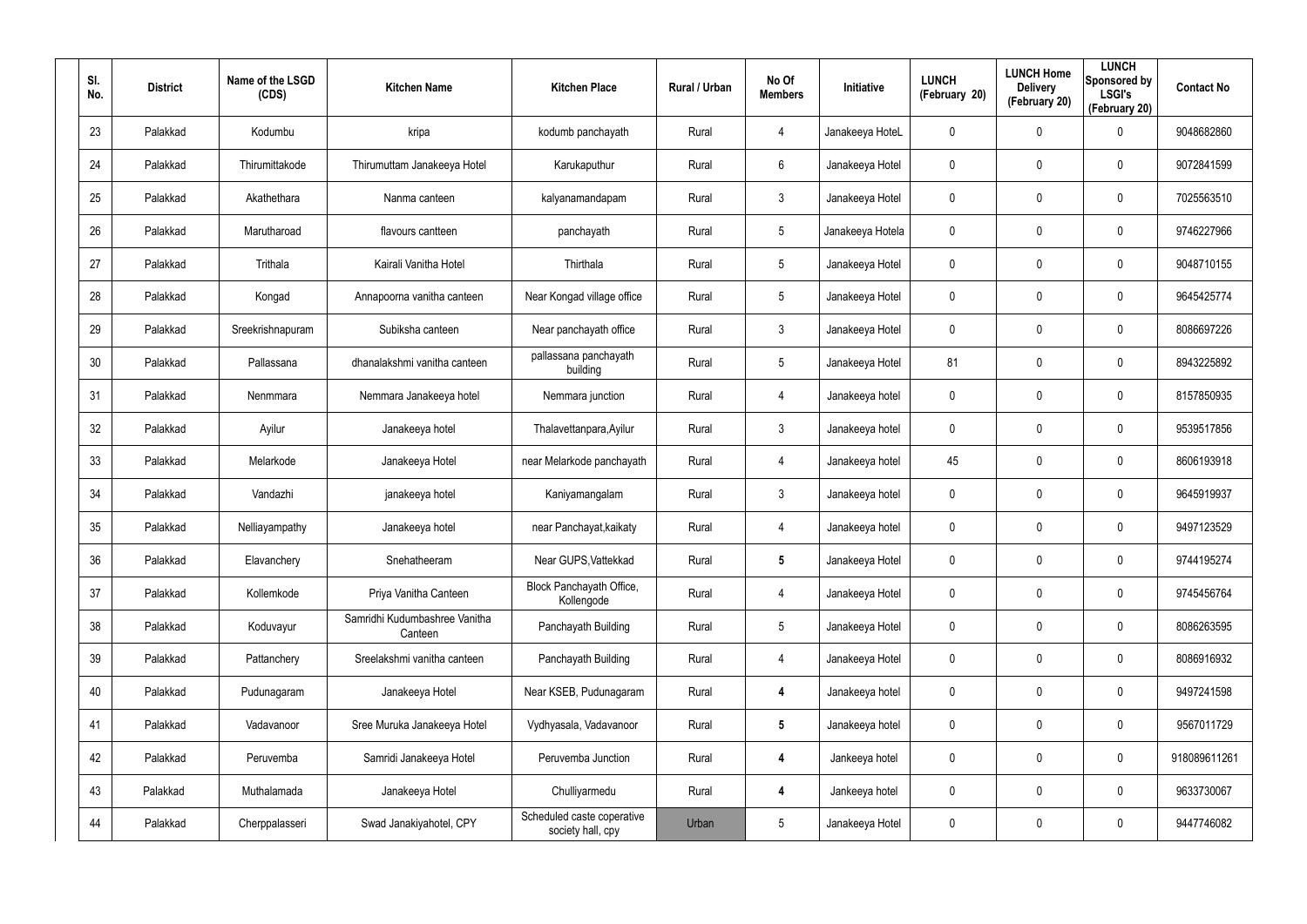|     | SI.<br>No. | <b>District</b> | Name of the LSGD<br>(CDS) | <b>Kitchen Name</b>                         | <b>Kitchen Place</b>                       | Rural / Urban | No Of<br><b>Members</b> | Initiative       | <b>LUNCH</b><br>(February 20) | <b>LUNCH Home</b><br><b>Delivery</b><br>(February 20) | <b>LUNCH</b><br>Sponsored by<br><b>LSGI's</b><br>(February 20) | <b>Contact No</b> |
|-----|------------|-----------------|---------------------------|---------------------------------------------|--------------------------------------------|---------------|-------------------------|------------------|-------------------------------|-------------------------------------------------------|----------------------------------------------------------------|-------------------|
|     | 45         | Palakkad        | Vellinezhi                | Aiswarya kudumbashree                       | Adakkaputhur                               | Rural         | $\mathbf{3}$            | Janakeeya Hotel  | 0                             | 0                                                     | $\mathbf 0$                                                    | 9747730588        |
|     | 46         | Palakkad        | Keralasseri               | Bhagyasree janakeeya hotel                  | Near village office                        | Rural         | $\mathbf{3}$            | Janakeeya Hotel  | 0                             | 0                                                     | $\mathbf 0$                                                    | 8606125128        |
|     | 47         | Palakkad        | Kottayi                   | Kudumbashree Vanitha canteen                | Near Kottayi Panchayath                    | Rural         | $\overline{4}$          | Jankeeya hotel   | 102                           | $\mathbf 0$                                           | $\mathbf 0$                                                    | 9605699847        |
|     | 48         | Palakkad        | anakkara                  | udayasurya vanitha canteen                  | kumbidi                                    | rural         | $5\phantom{.0}$         | Janakeeya Hotel  | 0                             | 0                                                     | $\mathbf 0$                                                    | 9895947614        |
|     | 49         | Palakkad        | kappur                    | jeevanam hotel                              | kumaranellur                               | rural         | 6                       | Janakeeya Hotel  | 0                             | $\mathbf 0$                                           | $\mathbf 0$                                                    | 9605308385        |
| 102 | 50         | Palakkad        | Malampauzha               | Nandhanam canteen                           | near fantasy park                          | Rural         | $5\overline{)}$         | Janakeeya HotelT | 0                             | 0                                                     | $\mathbf 0$                                                    | 807587062         |
|     | 51         | Palakkad        | Puduppariyaram            | Anaswara Canteen                            | Panchayath                                 | Rural         | $\overline{4}$          | Janakeeya Hotel  | 0                             | 0                                                     | $\mathbf 0$                                                    | 9526677781        |
|     | 52         | Palakkad        | kadambazhipuram           | Reshmi janakeeya hotel                      | 16 mail                                    | Rural         | $5\phantom{.0}$         | Janakeeya Hotel  | 0                             | 0                                                     | $\mathbf 0$                                                    | 9048375891        |
|     | 53         | Palakkad        | Kadambazhipuram           | Ardhram Janakeeya hotel                     | Pulapatta                                  | Rural         | $\mathbf{3}$            | Janakeeya Hotel  | 0                             | $\mathbf 0$                                           | $\mathbf 0$                                                    | 9495775246        |
|     | 54         | Palakkad        | Kannambra                 | Sree kurumba canteen                        | kannambra                                  | Rural         | $\overline{4}$          | Janakeeya Hotel  | 0                             | 0                                                     | $\mathbf 0$                                                    | 8157815819        |
|     | 55         | Palakkad        | karakkurissi              | Janakiya hotel                              | Near ammus auditorium,<br>Ayappankavu      | Rural         | $\mathbf{3}$            | Janakeeya Hotel  | 104                           | 0                                                     | $\mathbf 0$                                                    | 6238788932        |
|     | 56         | Palakkad        | Thenkara                  | Subiksham janakeeya hotel                   | Ayurveda hospital compound<br>Then kara    | Rural         | $5\phantom{.0}$         | Janakeeya Hotel  | 0                             | 0                                                     | $\mathbf 0$                                                    | 9747557333        |
|     | 57         | Palakkad        | Alanallur                 | Keerthi vanitha canteen and catering        | Near panchayath Alanallur                  | Rural         | $5\phantom{.0}$         | Janakeeya hotel  | 0                             | 0                                                     | $\mathbf 0$                                                    | 9495447569        |
|     | 58         | Palakkad        | Pudur                     | Asil canteen                                | Pudur panchayath                           | Rural         | 4                       | Janakeeya hotel  | 0                             | $\mathbf 0$                                           | $\pmb{0}$                                                      | 8086968050        |
|     | 59         | Palakkad        | Parali                    | Annasree Janakeeya hotel                    | Near parali panchayath                     | Rural         | $\overline{4}$          | Janakeeya hotel  | 0                             | $\mathbf 0$                                           | $\mathbf 0$                                                    | 8281829238        |
|     | 60         | Palakkad        | Mannur                    | Kudumbasree janakeeya hotel                 | Mannur panchayath                          | Rural         | $5\phantom{.0}$         | Janakeeya hotel  | 0                             | $\mathbf 0$                                           | $\mathbf 0$                                                    | 9495771095        |
|     | 61         | Palakkad        | Kuzhalmannam              | Janasree jankeeya hotel                     | Kuzhalmannam block<br>panchayth            | Rural         | $\mathbf{3}$            | Jankeeya hotel   | 0                             | $\mathbf 0$                                           | $\mathbf 0$                                                    | 9847364980        |
|     | 62         | Palakkad        | Kavassery                 | samridhi Janakeeya Hotel                    | Alathur road, kavasheery                   | Rural         | $6\phantom{.}6$         | Janakeeya hotel  | 0                             | 0                                                     | $\mathbf 0$                                                    | 9747570761        |
|     | 63         | palakkad        | chalissery                | Thanal janakeeya hotel                      | chalissery panchayath building             | Rural         | $\mathfrak{Z}$          | Janakeeya hotel  | 0                             | 0                                                     | $\pmb{0}$                                                      | 9562702284        |
|     | 64         | palakkad        | Kottopadam                | Iva canteen and catering janakeeya<br>hotel | Block building, Near<br>aryambavu junction | Rural         | 4                       | Janakeeya hotel  | 0                             | 0                                                     | $\mathbf 0$                                                    | 9074818126        |
|     | 65         | palakkad        | kumaramputhur             | Ruchi cafe janakeeya hotel                  | Panchayath kumaramputhur                   | Rural         | $\mathbf{3}$            | Janakeeya hotel  | 0                             | $\mathbf 0$                                           | $\mathbf 0$                                                    | 8589968705        |
|     | 66         | palakkad        | Malampuzha                | Amma janakeeya hotel                        | kadukkamkunnu, Malampuzha                  | Rural         | $\mathbf{3}$            | Janakeeya hotel  | 0                             | 0                                                     | $\bf{0}$                                                       | 9446521664        |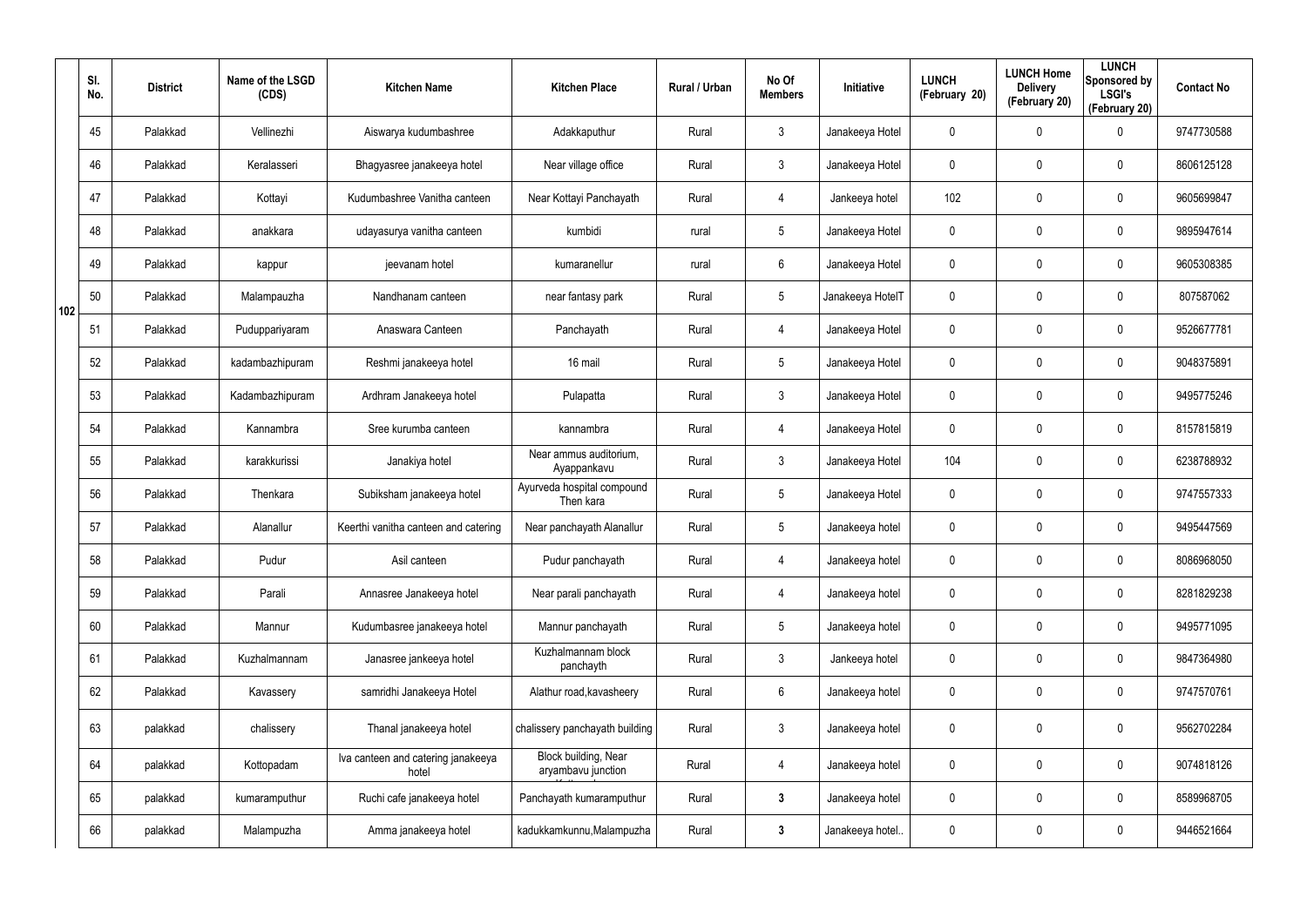| SI.<br>No. | <b>District</b> | Name of the LSGD<br>(CDS) | <b>Kitchen Name</b>         | <b>Kitchen Place</b>                | Rural / Urban | No Of<br><b>Members</b> | Initiative       | <b>LUNCH</b><br>(February 20) | <b>LUNCH Home</b><br><b>Delivery</b><br>(February 20) | <b>LUNCH</b><br>Sponsored by<br><b>LSGI's</b><br>(February 20) | <b>Contact No</b> |
|------------|-----------------|---------------------------|-----------------------------|-------------------------------------|---------------|-------------------------|------------------|-------------------------------|-------------------------------------------------------|----------------------------------------------------------------|-------------------|
| 67         | palakkad        | Alathur                   | Rich Janakeeya hotel        | Near bus stand, Alathur             | Rural         | 4                       | Janakeeya hotel  | 0                             | 0                                                     | $\boldsymbol{0}$                                               | 9947030779        |
| 68         | palakkad        | Karimpuzha                | Janakeeya hotel             | Karimpuzha panchayath               | Rural         | 3                       | Janakeeya hotel  | 0                             | 0                                                     | $\mathbf 0$                                                    | 9961502739        |
| 69         | Palakkad        | Thenkurissi               | Eyeshee janakeeya hotel     | Panchayth building,<br>Thenkurissi  | Rural         | 4                       | Jankeeya hotel   | 0                             | 0                                                     | $\pmb{0}$                                                      | 9995662723        |
| 70         | Palakkad        | Agali                     | Janakeeya Hotel             | Block Panchayath building,<br>Agali | Rural         | 5                       | Jankeeya hotel   | 0                             | 0                                                     | $\mathbf 0$                                                    | 9037878897        |
| 71         | Palakkad        | Sholayur                  | Powrnami janakeeya hotel    | anakkatty bus stand                 | Rural         | 4                       | Jankeeya hotel   | 0                             | 0                                                     | $\mathbf 0$                                                    | 9159556404        |
| 72         | Palakkad        | Puthushery                | Janakeeya hotel             | Puthushery panchayath               | Rural         | $5\phantom{.0}$         | Janakeeya hotel. | 0                             | 0                                                     | $\mathbf 0$                                                    | 9562772723        |
| 73         | Palakkad        | Karimba                   | Janakeeya hotel             | Panchayath premise                  | Rural         | $3\phantom{a}$          | Janakeeya Hotel  | 0                             | 0                                                     | $\mathbf 0$                                                    | 9562163979        |
| 74         | Palakkad        | Nagalasseri               | Janakeeya hotel             | near koottanad bus stand            | Rural         | 5                       | Janakeeya hotel  | 0                             | 0                                                     | $\mathbf 0$                                                    | 8921928291        |
| 75         | Palakkad        | Mathur                    | Nila janakeeya Hotel        | Near Panchayth, Mathur              | Rural         | 4                       | Jankeeya hotel   | 0                             | 0                                                     | $\mathbf 0$                                                    | 9562356483        |
| 76         | Palakkad        | Chalavara                 | Janakeeya hotel             | Chalavara panchayath                | Rural         | $\overline{\mathbf{5}}$ | Janakeeya hotel  | 0                             | 0                                                     | $\mathbf 0$                                                    | 9544659942        |
| 77         | Palakkad        | Ananganadi                | vanitha cateen              | near Ananganadi panchayath          | Rural         | $\mathbf{3}$            | Janakeeya Hotel  | 0                             | 0                                                     | $\mathbf 0$                                                    | 8921410495        |
| 78         | Palakkad        | Lakkidiperur              | Janakeeya hotel             | Lekkidi perur panchayath            | Rural         | 5                       | Jankeeya hotel   | 0                             | 0                                                     | $\mathbf 0$                                                    | 6238921903        |
| 79         | Palakkad        | Nellaya                   | Janakeeya hotel             | Nellaya panchayath                  | Rural         | 4                       | Janakeeya hotel  | 0                             | 0                                                     | $\mathbf 0$                                                    | 9562432883        |
| 80         | Palakkad        | Shornur                   | Oottupura Janakeeya hotel   | near bus stand, Shoranur            | Urban         | $\overline{\mathbf{5}}$ | Janakeeya hotel  | 0                             | 0                                                     | $\pmb{0}$                                                      | 9747102377        |
| 81         | Palakkad        | Shornur                   | Snehadeepam Janakeeya hotel | Shoranur municipality               | Urban         | 4                       | Janakeeya hotel  | $\pmb{0}$                     | 0                                                     | $\mathbf 0$                                                    | 6238755729        |
| 82         | Palakkad        | Thrikkadiri               | Janakeeya hotel             | Samskarika nilayam                  | Rural         | 4                       | Janakeeya hotel  | $\mathbf 0$                   | 0                                                     | $\mathbf 0$                                                    | 9544806032        |
| 83         | palakkad        | Vaniyamkulam              | Janakeeya hotel             | near PK DAS hospital                | Rural         | $\mathbf{3}$            | Janakeeya hotel  | 270                           | 0                                                     | $3\phantom{.0}$                                                | 9947408415        |
| 84         | Palakkad        | Ambalappara               | Janakiya hotel              | ambalappara<br>kalyanamandapam      | Rural         | $5\phantom{.0}$         | Janakeeya Hotel  | $\mathbf 0$                   | 0                                                     | $\mathbf 0$                                                    | 8129562289        |
| 85         | Palakkad        | Vallappuzha               | Janakeeya hotel             | Hayath Complex, Vallappuzha         | Rural         | $5\phantom{.0}$         | Janakeeya Hotel  | 0                             | 0                                                     | $\mathbf 0$                                                    | 8086406897        |
| 86         | Palakkad        | Shoranur                  | Ela janakeeya hotel         | Vpc market, kulappully              | Urban         | $\mathbf{3}$            | Janakeeya hotel  | 0                             | 0                                                     | $\mathbf 0$                                                    | 8129769113        |
| 87         | Palakkad        | Mankara                   | Subiksha Janakeeya hotel    | Near Mankara Panchayath             | Rural         | $5\phantom{.0}$         | Janakeeya hotel  | 0                             | 0                                                     | $\mathbf 0$                                                    | 8549045637        |
| 88         | Palakkad        | Kanjirapuzha              | Surya Janakeeya hotel       | Kanjirapuzha, panchayath            | Rural         | $5\phantom{.0}$         | Janakeeya hotel  | 0                             | 0                                                     | $\pmb{0}$                                                      | 9048698194        |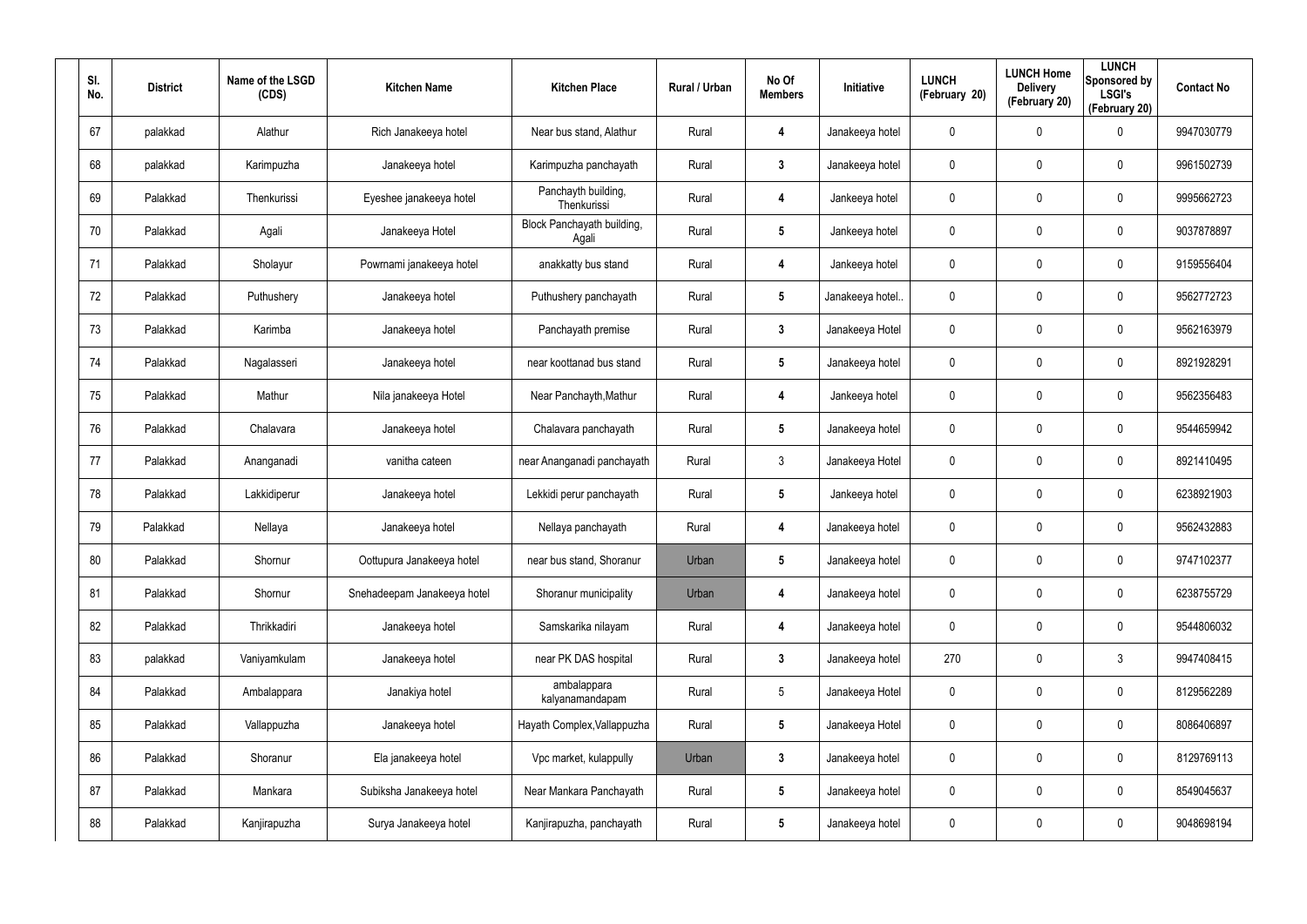|    | SI.<br>No.     | <b>District</b> | Name of the LSGD<br>(CDS) | <b>Kitchen Name</b>             | <b>Kitchen Place</b>                       | Rural / Urban | No Of<br><b>Members</b> | Initiative      | <b>LUNCH</b><br>(February 20) | <b>LUNCH Home</b><br><b>Delivery</b><br>(February 20) | <b>LUNCH</b><br>Sponsored by<br><b>LSGI's</b><br>(February 20) | <b>Contact No</b> |
|----|----------------|-----------------|---------------------------|---------------------------------|--------------------------------------------|---------------|-------------------------|-----------------|-------------------------------|-------------------------------------------------------|----------------------------------------------------------------|-------------------|
|    | 89             | Palakkad        | Thachanattukara           | Haritham janakeeya hotel        | 53 mile, Thachanattukara                   | Rural         | $3\phantom{a}$          | Janakeeya hotel | $\overline{0}$                | $\mathbf 0$                                           | $\mathbf 0$                                                    | 9605097810        |
|    | 90             | Palakkad        | Puthukode                 | Puthuma jankeeya hotel          | Thachanadi junction                        | Rural         | $6\phantom{1}$          | Janakeeya hotel | $\mathbf 0$                   | 0                                                     | $\pmb{0}$                                                      | 9744459080        |
|    | 91             | Palakkad        | Tarur                     | Jankeeya Hotel                  | Infront of vilage office, Tarurk           | Rural         | 4                       | Janakeeya hotel | $\mathbf 0$                   | $\mathbf 0$                                           | $\mathbf 0$                                                    | 8606780959        |
|    | 92             | Palakkad        | Pirayiri                  | Janakeeya hotel                 | Near Panchayath office                     | Rural         | $5\phantom{.0}$         | Janakeeya hotel | $\pmb{0}$                     | 0                                                     | $\overline{0}$                                                 | 9037495586        |
|    | 93             | Palakkad        | Palakkad ulb              | Ruchi                           | Near Balaji hospital, Fort<br>Maidan       | Urban         | 4                       | Janakeeya hotel | $\mathbf 0$                   | 0                                                     | $\mathbf 0$                                                    | 7994185687        |
|    | 94             | Palakkad        | Pookkottukavu             | Punya                           | Pookkottukavu Centre                       | Rural         | 4                       | Janakeeya Hotel | $\pmb{0}$                     | 0                                                     | $\overline{0}$                                                 | 9745511432        |
|    | 95             | Palakkad        | Kuthanoor                 | Suryodayam jankeeya hotel       | Kalapara, kuthanoor                        | Rural         | $5\phantom{.0}$         | Jankeeya hotel  | $\mathbf 0$                   | 0                                                     | $\mathbf 0$                                                    | 9995159738        |
|    | 96             | Palakkad        | Thiruvegappura            | Janakeeya Hotel                 | Kaippuram                                  | Rural         | $5\phantom{.0}$         | Jankeeya hotel  | 142                           | 0                                                     | $\overline{0}$                                                 | 8921882903        |
|    | 97             | Palakkad        | Thachampara               | Vanitha canteen Janakeeya Hotel | Thachampara town                           | Rural         | 4                       | Jankeeya hotel  | $\mathbf 0$                   | $\mathbf 0$                                           | $\mathbf 0$                                                    | 9497826216        |
|    | 98             | Palakkad        | Kannadi                   | Sweet jankeeya hotel            | Yakkara junction                           | Rural         | $3\phantom{a}$          | Jankeeya hotel  | $\mathbf 0$                   | $\mathbf 0$                                           | $\overline{0}$                                                 | 9846918028        |
|    | 99             | Palakkad        | Pattithara                | Bavana janakeeya hotel          | kottappadam                                | Rural         | $5\phantom{.0}$         | Janakeeya hotel | $\pmb{0}$                     | 0                                                     | $\mathbf 0$                                                    | 9074163402        |
|    | 100            | Palakkad        | Mannarkkad                | Janakeeya Hotel                 | muncipal building, busstand,<br>mannarkkad | Urban         | 4                       | Janakeeya hotel | $\pmb{0}$                     | 0                                                     | $\mathbf 0$                                                    |                   |
|    | 101            | Palakkad        | Pirayiri                  | Kudumbashree janakeeya hotel    | Kallekkad Block Panchayath                 | Rural         | 5                       | janakeeya hotel | $\mathbf 0$                   | $\mathbf 0$                                           | $\boldsymbol{0}$                                               | 8137940343        |
|    | 102            | Palakkad        | Marutharoad               | Sreelakshmi janakeeya hotel     | Pirivusala                                 | Rural         | 4                       | janakeeya hotel | $\pmb{0}$                     | 0                                                     | $\mathbf 0$                                                    | 9048636162        |
| 99 |                |                 |                           |                                 |                                            |               | 434                     |                 | 1083                          | $\overline{0}$                                        | $\overline{3}$                                                 |                   |
|    | -1             | Pathanamthitta  | Anicadu                   | Janatha janakeeya hotel         | Nooromave                                  | Rural         | $\mathbf{3}$            | Janakeeya Hotel | $\pmb{0}$                     | 0                                                     | $\mathbf 0$                                                    | 6282875679        |
|    | $\overline{2}$ | Pathanamthitta  | Kaviyoor                  | Janakeeya Hotel                 | Manakkachira                               | Rural         | 4                       | Janakeeya Hotel | $\pmb{0}$                     | 0                                                     | $\mathbf 0$                                                    | 9747886172        |
|    | $\mathfrak{Z}$ | Pathanamthitta  | Kottanadu                 | Janakeeya Hotel                 | Kottanadu                                  | Rural         | 4                       | Janakeeya Hotel | $\pmb{0}$                     | 0                                                     | $\boldsymbol{0}$                                               | 6282382608        |
|    | $\overline{4}$ | Pathanamthitta  | Kalloopara                | Janakeeya Hotel                 | Kalloopara                                 | Rural         | $5\phantom{.0}$         | Janakeeya Hotel | $\mathbf 0$                   | 0                                                     | $\mathbf 0$                                                    | 9947471024        |
|    | $\sqrt{5}$     | Pathanamthitta  | Kunnamthanam              | <b>Thripthi Hotel</b>           | Kunnamthanam                               | Rural         | $\mathbf{3}$            | Janakeeya Hotel | $\mathbf 0$                   | 0                                                     | $\mathbf 0$                                                    | 6235908328        |
|    | 6              | pathanamthitta  | mallappally               | janakeeya hotel                 | mallappally                                | Rural         | $\mathbf{3}$            | janakeeya hotel | $\mathbf 0$                   | 0                                                     | $\mathbf 0$                                                    | 9744194830        |
|    | -7             | Pathanamthitta  | kottangal                 | janakeeya hotel                 | kottangal                                  | Rural         | $\mathbf{3}$            | Janakeeya Hotel | $\pmb{0}$                     | 0                                                     | $\overline{0}$                                                 | 9526690541        |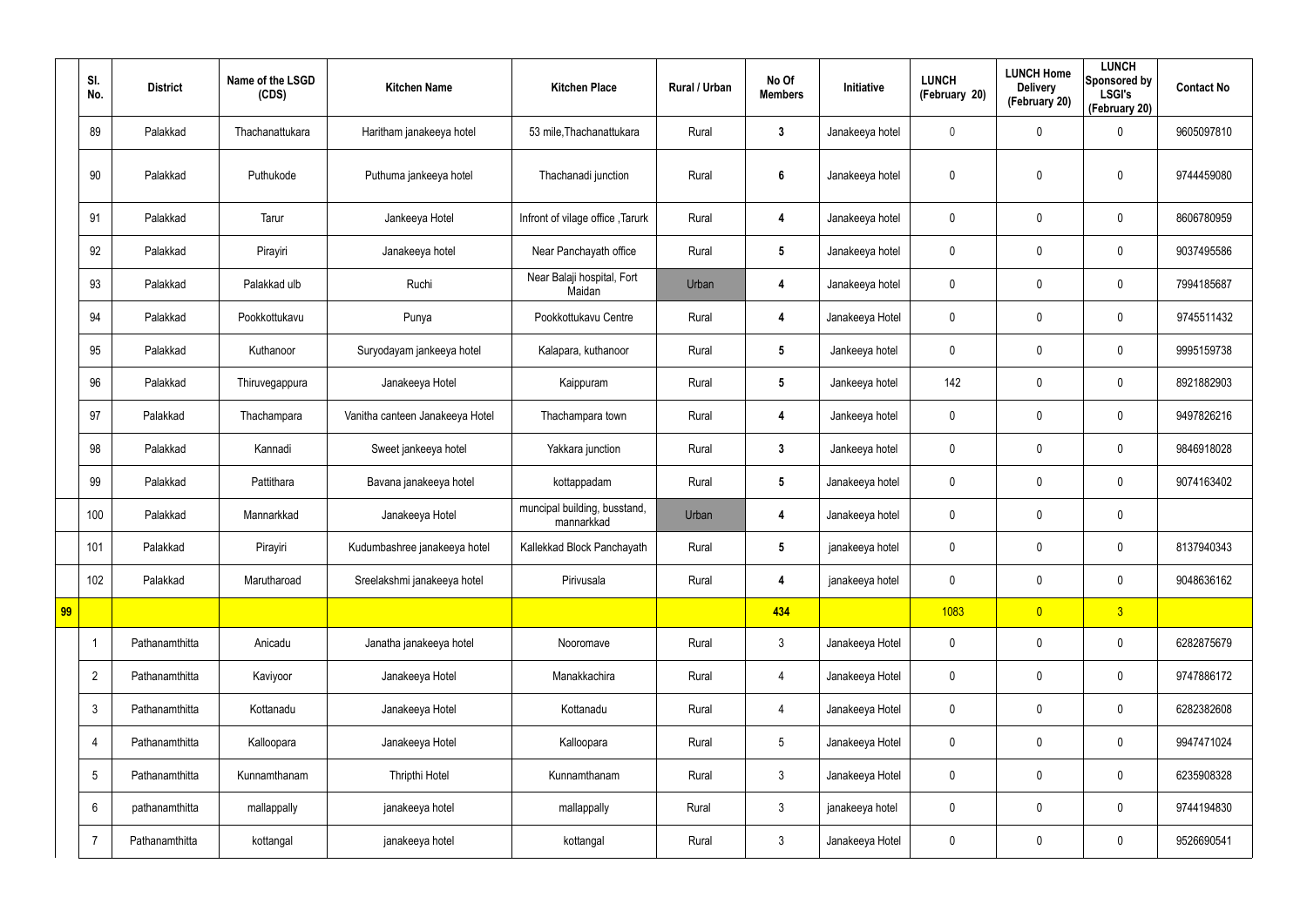| SI.<br>No. | <b>District</b> | Name of the LSGD<br>(CDS) | <b>Kitchen Name</b>             | <b>Kitchen Place</b>        | Rural / Urban | No Of<br><b>Members</b> | Initiative      | <b>LUNCH</b><br>(February 20) | <b>LUNCH Home</b><br><b>Delivery</b><br>(February 20) | <b>LUNCH</b><br>Sponsored by<br><b>LSGI's</b><br>(February 20) | <b>Contact No</b> |
|------------|-----------------|---------------------------|---------------------------------|-----------------------------|---------------|-------------------------|-----------------|-------------------------------|-------------------------------------------------------|----------------------------------------------------------------|-------------------|
| 8          | Pathanamthitta  | Nedumpuram                | Nedumpram Janakeeya Hotel       | Podiyadi                    | Rural         | 5                       | Janakeeya Hotel | 0                             | 0                                                     | $\boldsymbol{0}$                                               | 919188291409      |
| 9          | Pathanamthitta  | Niranam                   | Sakhi cafe                      | Niranam                     | Rural         | $\mathbf{3}$            | Janakeeya Hotel | 0                             | 0                                                     | $\pmb{0}$                                                      | 919526423710      |
| 10         | Pathanamthitta  | Peringara                 | Haritha samrudhi Catering       | <b>PMVHS Pringara</b>       | Rural         | 4                       | Janakeeya Hotel | 0                             | 0                                                     | $\mathbf 0$                                                    | 919961219550      |
| 11         | Pathanamthitta  | Peringara                 | Pulari janakeeya Hotel          | swamipalam                  | Rural         | $\overline{4}$          | Janakeeya hotel | 0                             | 0                                                     | $\mathbf 0$                                                    | 919656132036      |
| 12         | Pathanamthitta  | Kuttor                    | Nanma Catering                  | <b>GHS Kuttoor</b>          | Rural         | $\mathbf{3}$            | Janakeeya Hotel | 0                             | 0                                                     | $\mathbf 0$                                                    | 919526323212      |
| 13         | Pathanamthitta  | Kadapra                   | Niradeepam janakeeya hotel      | Kadapra                     | Rural         | 4                       | Janakeeya Hotel | 0                             | 0                                                     | $\mathbf 0$                                                    | 9656512066        |
| 14         | Pathanamthitta  | Eraviperoor               | Avi cafe                        | Avi cafe                    | Rural         | $\mathbf{3}$            | Janakeeya Hotel | 0                             | 0                                                     | $\boldsymbol{0}$                                               | 6238013293        |
| 15         | Pathanamthitta  | Koipuram                  | Ammas kudumbashree cafe         | Muttamon                    | Rural         | $5\phantom{.0}$         | Janakeeya Hotel | 0                             | 0                                                     | $\mathbf 0$                                                    | 9961485931        |
| 16         | Pathanamthitta  | Thottappuzhassery         | Thottapuzhassery Jankeeya Hotel | Thottapuzhassery            | Rural         | 4                       | Janakeeya Hotel | 0                             | 0                                                     | $\pmb{0}$                                                      | 9656403054        |
| 17         | Pathanamthitta  | Puramattom                | Top N Taste                     | Puramattom                  | Rural         | $\mathbf{3}$            | Janakeeya Hotel | 0                             | 0                                                     | $\mathbf 0$                                                    | 9526728230        |
| 18         | Pathanamthitta  | Ayroor                    | Janakeeya Hotel                 | Ayroor                      | Rural         | 6                       | Janakeeya Hotel | 0                             | 0                                                     | $\pmb{0}$                                                      | 8086653951        |
| 19         | Pathanamthitta  | Ezhumattor                | Swad Hotel                      | Thadiyoor                   | Rural         | $\mathbf{3}$            | Janakeeya Hotel | 0                             | 0                                                     | $\boldsymbol{0}$                                               | 9526857335        |
| 20         | Pathanamthitta  | Kozhencherry              | Ruchi Janakeeya hotel           | Community hall, kozhenchery | Rural         | 4                       | Janakeeya Hotel | 0                             | 0                                                     | $\boldsymbol{0}$                                               | 9947387912        |
| 21         | Pathanamthitta  | Mallappuzhassery          | Snehadeepam                     | Paramootil                  | Rural         | 6                       | Janakeeya Hotel | 0                             | 0                                                     | $\pmb{0}$                                                      | 9847170052        |
| 22         | Pathanamthitta  | Chennerkara               | Thanal Kudumbasree Cafe         | Nallanikunnu                | Rural         | $5\phantom{.0}$         | Janakeeya Hotel | 0                             | 0                                                     | $\mathbf 0$                                                    | 9747469562        |
| 23         | Pathanamthitta  | Cherukole                 | Janakeeya Hotel                 | Cherukole                   | Rural         | 3 <sup>1</sup>          | Janakeeya Hotel | 0                             | 0                                                     | $\mathbf 0$                                                    | 7907811728        |
| 24         | Pathanamthitta  | Elanthoor                 | Janakeeya Hotel                 | Vary                        | Rural         | $\overline{4}$          | Janakeeya Hotel | 0                             | 0                                                     | $\mathbf 0$                                                    | 9946047385        |
| 25         | Pathanamthitta  | naranganam                | janakeeya hotel                 | kadammanitta                | Rural         | $\mathbf{3}$            | janakeeya hotel | 0                             | 0                                                     | $\pmb{0}$                                                      | 9744478962        |
| 26         | Pathanamthitta  | Omalloor                  | Janakeeya Hotel                 | Omalloor                    | Rural         |                         | Janakeeya Hotel | 0                             | 0                                                     | $\pmb{0}$                                                      |                   |
| 27         | Pathanamthitta  | Chittar                   | Chittar janakiya hotel          | Koothattukulam              | Rural         | 3 <sup>1</sup>          | Janakeeya Hotel | 0                             | 0                                                     | $\pmb{0}$                                                      | 9072374618        |
| 28         | Pathanamthitta  | Naranammoozhi             | Thanima                         | Arakkamon                   | Rural         | $\mathbf{3}$            | Janakeeya Hotel | 0                             | 0                                                     | $\mathbf 0$                                                    | 9605021278        |
| 29         | Pathanamthitta  | Perunadu                  | Perunadu Janakeeya Hotel        | Perunadu                    | Rural         | $5\phantom{.0}$         | Janakeeya Hotel | 0                             | 0                                                     | $\pmb{0}$                                                      |                   |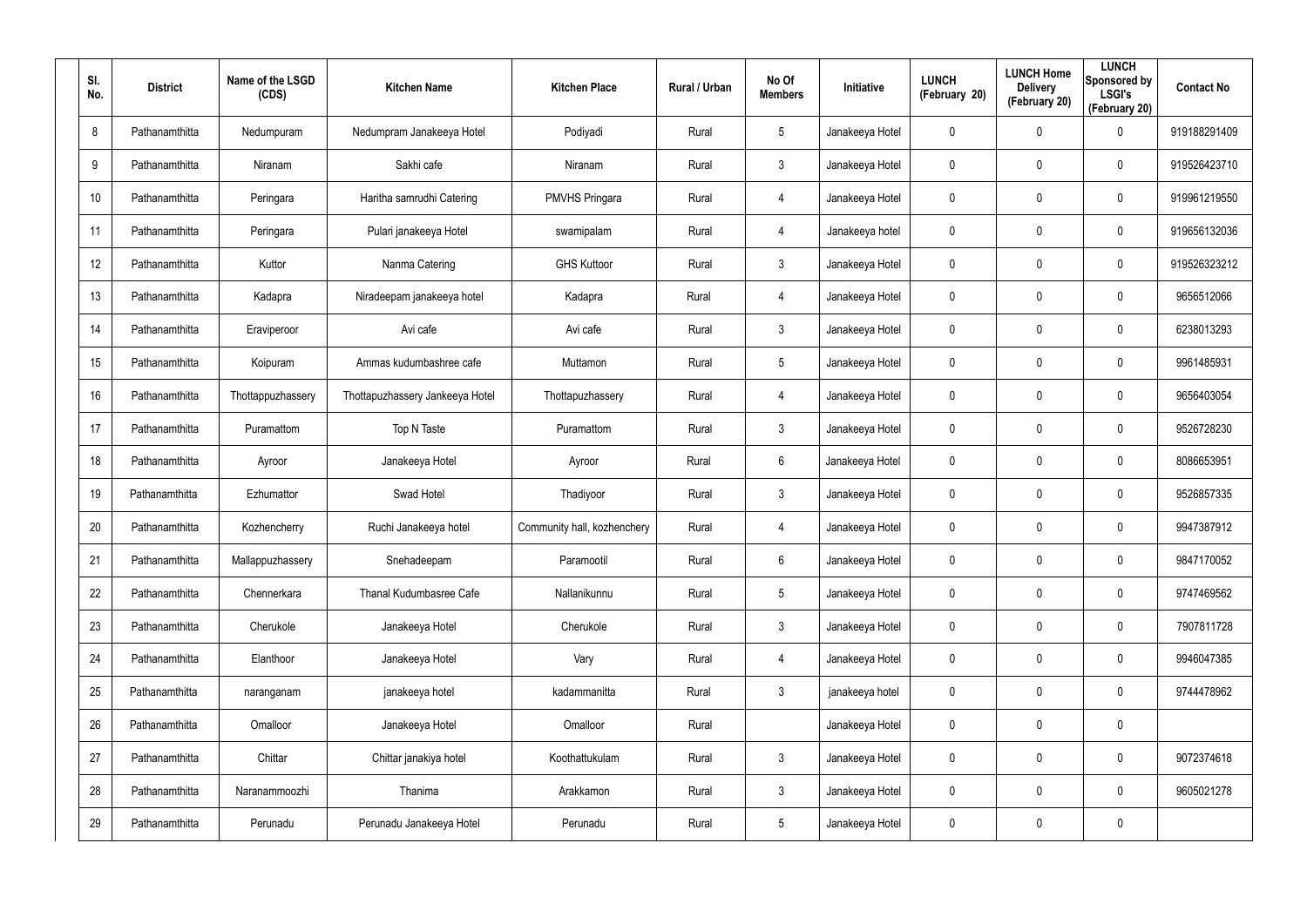|    | SI.<br>No. | <b>District</b> | Name of the LSGD<br>(CDS) | <b>Kitchen Name</b>        | <b>Kitchen Place</b>   | Rural / Urban | No Of<br><b>Members</b> | Initiative      | <b>LUNCH</b><br>(February 20) | <b>LUNCH Home</b><br><b>Delivery</b><br>(February 20) | <b>LUNCH</b><br>Sponsored by<br><b>LSGI's</b><br>(February 20) | <b>Contact No</b> |
|----|------------|-----------------|---------------------------|----------------------------|------------------------|---------------|-------------------------|-----------------|-------------------------------|-------------------------------------------------------|----------------------------------------------------------------|-------------------|
| 58 | 30         | Pathanamthitta  | Ranni-Angadi              | Angadi Janakeeya Hotel     | Thoodathil church hall | Rural         | $5\phantom{.0}$         | Janakeeya Hotel | 0                             | 0                                                     | $\mathbf 0$                                                    | 9961190622        |
|    | 31         | Pathanamthitta  | Ranni-Pazhavangadi        | Navami Hotel               | Makkappuzha            | Rural         | 4                       | Janakeeya Hotel | 0                             | 0                                                     | $\mathbf 0$                                                    | 9562135824        |
|    | 32         | Pathanamthitta  | Seethathodu               | Thanima catering unit      | Seethathodu            | Rural         | $5\phantom{.0}$         | Janakeeya Hotel | 0                             | 0                                                     | $\mathbf 0$                                                    | 9747622310        |
|    | 33         | Pathanamthitta  | Ranni                     | Janakeeya Hotel            | Ranni                  | Rural         | 4                       | Janakeeya Hotel | 0                             | 48                                                    | $\mathbf 0$                                                    | 99462338752       |
|    | 34         | Pathanamthitta  | Vechhoochira              | Annapoorneswary hotel      | Venkurinji             | Rural         | 4                       | Janakeeya Hotel | 0                             | 0                                                     | $\mathbf 0$                                                    | 8547264134        |
|    | 35         | Pathanamthitta  | Vadasserikara             | Thannal Janakeeya Hotel    | Vadasserikara          | Rural         | $5\phantom{.0}$         | Janakeeya Hotel | 0                             | 0                                                     | $\mathbf 0$                                                    | 8590107684        |
|    | 36         | Pathanamthitta  | Vallickodu                | Janakeeya Hotel            | Vallicodu              | Rural         | $5\phantom{.0}$         | Janakeeya Hotel | 0                             | 0                                                     | $\mathbf 0$                                                    | 8547121591        |
|    | 37         | Pathanamthitta  | Pramadom                  | Aishwarya Janakeeya Hotel  | Pramadom               | Rural         | $\mathbf{3}$            | Janakeeya Hotel | 0                             | 0                                                     | $\mathbf 0$                                                    | 9495312020        |
|    | 38         | Pathanamthitta  | Aruvappulam               | Janakeeya Hotel            | Kallely                | Rural         | $\mathbf{3}$            | Janakeeya Hotel | 0                             | 0                                                     | $\mathbf 0$                                                    | 9656700499        |
|    | 39         | Pathanamthitta  | mylapra                   | Manna janakeeya hotel      | mylapra                | Rural         | $\mathbf{3}$            | janakeeya hotel | 0                             | 0                                                     | $\mathbf 0$                                                    | 9961750470        |
|    | 40         | Pathanamthitta  | Thannithodu               | Flowers janakeeya hotel    | Thannithodu            | Rural         | $\mathbf{3}$            | Janakeeya hotel | 0                             | 227                                                   | $\mathbf 0$                                                    | 9061295035        |
|    | 40         | Pathanamthitta  | Malayappuzha              | Janakeeya Hotel            | Malayappuzha           | Rural         | $\mathbf{3}$            | Janakeeya Hotel | 0                             | 267                                                   | $\mathbf 0$                                                    |                   |
|    | 41         | Pathanamthitta  | Konni                     | Janakeeya Hotel            | Konni                  | Rural         | $\mathfrak{Z}$          | Janakeeya Hotel | 0                             | 0                                                     | $\boldsymbol{0}$                                               |                   |
|    | 43         | Pathanamthitta  | Kalanjoor                 | Kalanjoor janakeeya Hotel  | Kalanjoor              | Rural         | 4                       | Janakeeya Hotel | 0                             | 0                                                     | $\mathbf 0$                                                    | 6238045066        |
|    | 44         | Pathanamthitta  | Ezhamkulam                | Swad Catering Unit         | Enathu                 | Rural         | $5\phantom{.0}$         | Janakeeya Hotel | $\mathbf 0$                   | $\mathbf 0$                                           | $\mathbf 0$                                                    | 9747243317        |
|    | 45         | Pathanamthitta  | Kodumon                   | Ruchiyidam Janakeeya Hotel | Kodumon                | Rural         | $\overline{7}$          | Janakeeya Hotel | $\mathbf 0$                   | $\mathbf 0$                                           | $\mathbf 0$                                                    | 75611017112       |
|    | 46         | Pathanamthitta  | Erathu                    | Janakeeya Hotel            | Erathu                 | Rural         | 4                       | Janakeeya Hotel | 0                             | $\mathbf 0$                                           | $\mathbf 0$                                                    | 9645102262        |
|    | 47         | Pathanamthitta  | Enadimangalam             | Janakeeya Hotel            | Elamannoor             | Rural         | 4                       | Janakeeya Hotel | $\mathbf 0$                   | 0                                                     | $\pmb{0}$                                                      |                   |
|    | 48         | Pathanamthitta  | Kadampanadu               | Janakeeya Hotel            | Mannady                | Rural         | $\mathfrak{Z}$          | Janakeeya Hotel | 0                             | $\mathbf 0$                                           | $\mathbf 0$                                                    |                   |
|    | 49         | Pathanamthitta  | Pallickal                 |                            |                        | Rural         |                         | Janakeeya Hotel | $\mathbf 0$                   | 0                                                     | $\pmb{0}$                                                      |                   |
|    | 50         | Pathanamthitta  | Thumpamon                 | Ruchi Cafe                 | Mampilali              | Rural         | $5\phantom{.0}$         | Janakeeya Hotel | 0                             | $\mathbf 0$                                           | $\mathbf 0$                                                    | 9188300026        |
|    | 51         | Pathanamthitta  | Kulanada                  | Bhagyalekshmi cafe unit    | Kaipuzha               | Rural         | $\mathfrak{Z}$          | Janakeeya Hotel | 0                             | $\pmb{0}$                                             | $\pmb{0}$                                                      |                   |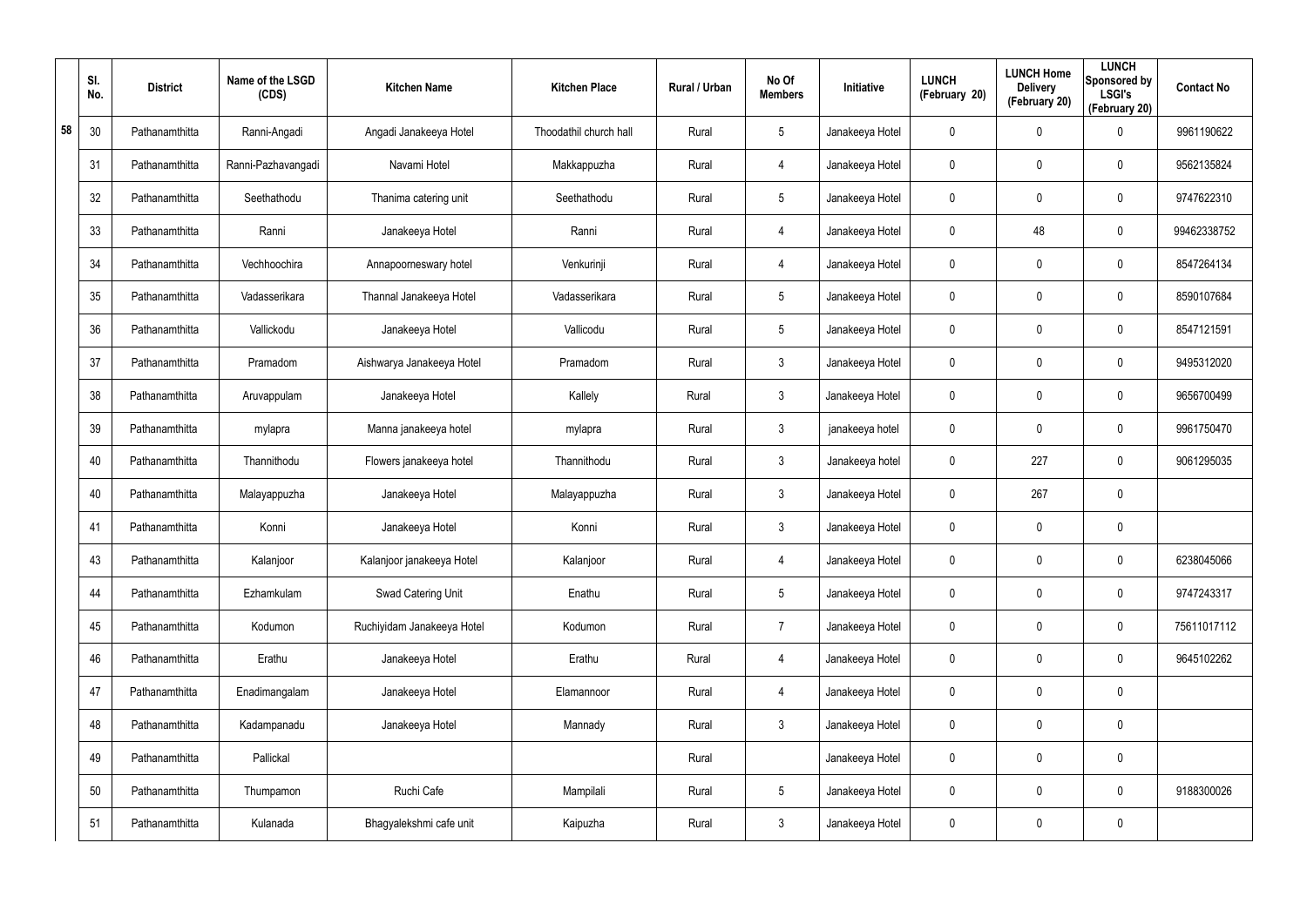|    | SI.<br>No.     | <b>District</b>    | Name of the LSGD<br>(CDS) | <b>Kitchen Name</b>                       | <b>Kitchen Place</b>                 | Rural / Urban | No Of<br><b>Members</b> | Initiative      | <b>LUNCH</b><br>(February 20) | <b>LUNCH Home</b><br><b>Delivery</b><br>(February 20) | <b>LUNCH</b><br>Sponsored by<br><b>LSGI's</b><br>(February 20) | <b>Contact No</b> |
|----|----------------|--------------------|---------------------------|-------------------------------------------|--------------------------------------|---------------|-------------------------|-----------------|-------------------------------|-------------------------------------------------------|----------------------------------------------------------------|-------------------|
|    | 52             | Pathanamthitta     | Pandalam Thekkekara       | Pandalam Thekkekara                       | Thatta                               | Rural         | $\mathfrak{Z}$          | Janakeeya Hotel | $\mathbf 0$                   | 0                                                     | 0                                                              | 9526224922        |
|    | 53             | Pathanamthitta     | Aranmula                  | Janakeeya Hotel                           | Aranmula                             | Rural         | $5\overline{)}$         | Janakeeya Hotel | 0                             | 0                                                     | $\boldsymbol{0}$                                               | 9656296503        |
|    | 54             | Pathanamthitta     | Mezhuveli                 | Thripthi Janakeeya Hotel                  | Mezhuveli                            | Rural         | $\mathbf{3}$            | Janakeeya Hotel | 0                             | 80                                                    | $\mathbf 0$                                                    | 9495265971        |
|    | 55             | Pathanamthitta     | Adoor                     | Amma Catering Unit                        | Adoor                                | Urban         | $5\overline{)}$         | Janakeeya Hotel | 0                             | 0                                                     | $\boldsymbol{0}$                                               | 8606887490        |
|    | 56             | Pathanamthitta     | Pandalam                  | Ruchi catering                            | Sivarenjini Auditorium               | Urban         | $5\phantom{.0}$         | Janakeeya Hotel | 0                             | 0                                                     | $\mathbf 0$                                                    | 9846212739        |
|    | 57             | Pathanamthitta     | <b>Thiruvalla East</b>    | janakeeya hotel                           | near private bus stand<br>thiruvalla | Urban         | $5\phantom{.0}$         | Janakeeya Hotel | 0                             | 0                                                     | $\boldsymbol{0}$                                               | 919847729416      |
|    | 58             | Pathanamthitta     | <b>Thiruvalla West</b>    | janakeeya hotel                           | kizhakkan muthoor                    | Urban         | $5\phantom{.0}$         | Janakeeya Hotel | 0                             | 0                                                     | $\mathbf 0$                                                    | 919656132036      |
|    | 59             | Pathanamthitta     | Pathanamthitta            | Janakeeya Hotel                           | Near Municipality Office             | Urban         | $5\phantom{.0}$         | Janakeeya Hotel | 0                             | $\mathbf 0$                                           | $\pmb{0}$                                                      |                   |
| 58 |                |                    |                           |                                           |                                      |               | 229                     |                 | $\mathbf{0}$                  | 622                                                   | $\bullet$                                                      |                   |
|    |                | Thiruvananthapuram | Parassala                 | Bhagyalekshmi janakeeya hotel             | Mundaplavila                         | Rural         | $5\phantom{.0}$         | Janakeeya Hotel | 187                           | $\mathbf 0$                                           | $\mathbf 0$                                                    | 9895463718        |
|    | $\overline{2}$ | Thiruvananthapuram | Karode                    | Karode janakeeya hotel                    | Paavaara,<br>pazhaya uchakkada       | Rural         | $5\phantom{.0}$         | Janakeeya Hotel | 194                           | $\boldsymbol{0}$                                      | $\boldsymbol{0}$                                               | 9605122139        |
|    | 3              | Thiruvananthapuram | Thirupuram                | Thirupuram janakeeya hotel                | Pazhayakada                          | Rural         | $5\phantom{.0}$         | Janakeeya Hotel | 157                           | $\boldsymbol{0}$                                      | $\mathbf 0$                                                    | 7034723987        |
|    | $\overline{4}$ | Thiruvananthapuram | Chenkal                   | Karuna janakeeya hotel                    | Udiyankulangara                      | Rural         | $5\phantom{.0}$         | Janakeeya Hotel | 0                             | $\boldsymbol{0}$                                      | $\boldsymbol{0}$                                               | 9746726109        |
|    | 5              | Thiruvananthapuram | Kulathoor                 | Nakshatra janakeeya hotel                 | Attapuram                            | Rural         | $5\phantom{.0}$         | Janakeeya Hotel | 0                             | $\boldsymbol{0}$                                      | $\mathbf 0$                                                    | 8301924221        |
|    | 6              | Thiruvananthapuram | Neyyattinkara 1           | Oottupura                                 | Neyyattinkara                        | Urban         | $5\phantom{.0}$         | Janakeeya Hotel | 0                             | 0                                                     | $\pmb{0}$                                                      | 8129192485        |
|    | $\overline{7}$ | Thiruvananthapuram | Neyyattinkara 1           | Cafesree Janakeeya Hotel                  | Vazhimukku                           | Urban         | $5\phantom{.0}$         | Janakeeya Hotel | 464                           | $\boldsymbol{0}$                                      | $\pmb{0}$                                                      | 9995604997        |
|    | 8              | Thiruvananthapuram | Neyyattinkara 1           | Thripthi janakeeya Hotel                  | perumpazhuthoor                      | urban         | 4                       | janakeeya Hotel | 180                           | 0                                                     | $\pmb{0}$                                                      | 6282944199        |
|    | 9              | Thiruvananthapuram | Neyyattinkara 2           | Harsha catering unit                      | Neyyattinkara                        | Urban         | $5\phantom{.0}$         | Janakeeya Hotel | 0                             | $\boldsymbol{0}$                                      | $\pmb{0}$                                                      | 9048822770        |
|    | 10             | Thiruvananthapuram | Neyyattinkara 2           | Devarose Janakeeya Hotel                  | Amaravila                            | Urban         | $5\phantom{.0}$         | Janakeeya Hotel | 0                             | 0                                                     | $\pmb{0}$                                                      | 9995028659        |
|    | 11             | Thiruvananthapuram | Kollayil                  | ems janakeeya hotel                       | Dhanuvachapuram                      | Rural         | $5\phantom{.0}$         | Janakeeya Hotel | 0                             | $\boldsymbol{0}$                                      | $\pmb{0}$                                                      | 8157880624        |
|    | 12             | Thiruvananthapuram | Kunnathukal               | Aiswarya Janakeeya Hotel -<br>Kunnathukal | Kuruwad, paliyodu                    | Rural         | $\mathfrak{Z}$          | Janakeeya Hotel | 0                             | $\boldsymbol{0}$                                      | $\pmb{0}$                                                      | 9539549507        |
|    | 13             | Thiruvananthapuram | Vellarada                 | Eden Janakeeya Hotel                      | Panachamoodu, Vellarada              | Rural         | $\sqrt{5}$              | Janakeeya Hotel | 210                           | $\pmb{0}$                                             | $\pmb{0}$                                                      | 8547973305        |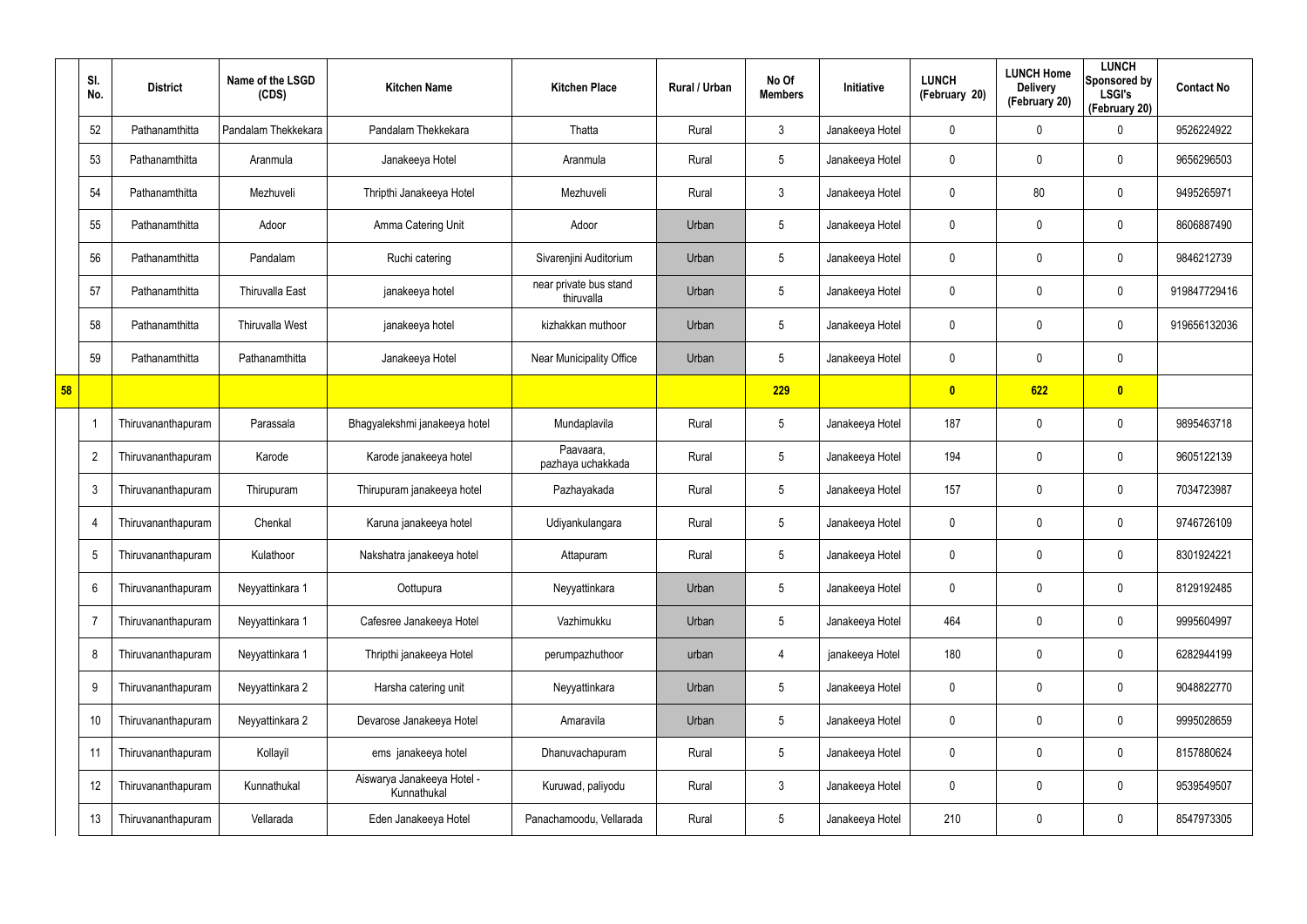| SI.<br>No. | <b>District</b>    | Name of the LSGD<br>(CDS) | <b>Kitchen Name</b>                        | <b>Kitchen Place</b>                       | Rural / Urban | No Of<br><b>Members</b> | Initiative      | <b>LUNCH</b><br>(February 20) | <b>LUNCH Home</b><br><b>Delivery</b><br>(February 20) | <b>LUNCH</b><br><b>Sponsored by</b><br><b>LSGI's</b><br>(February 20) | <b>Contact No</b> |
|------------|--------------------|---------------------------|--------------------------------------------|--------------------------------------------|---------------|-------------------------|-----------------|-------------------------------|-------------------------------------------------------|-----------------------------------------------------------------------|-------------------|
| 14         | Thiruvananthapuram | Vellarada                 | Chandrika Janakeeya Hotel - Vellarada      | Vellarada                                  | Rural         | 6                       | Janakeeya Hotel | 134                           | 0                                                     | $\mathbf 0$                                                           | 9539366295        |
| 15         | Thiruvananthapuram | Aryankode                 | Aryan Janakeeya Hotel - Aryankode          | Aryankode                                  | Rural         | $5\overline{)}$         | Janakeeya Hotel | 169                           | 0                                                     | 0                                                                     | 9746905408        |
| 16         | Thiruvananthapuram | Aryankode                 | stree souhritha jh                         | chemboor                                   | Rural         | $5\overline{)}$         | Janakeeya Hotel | 97                            | 0                                                     | $\bm{0}$                                                              |                   |
| 17         | Thiruvananthapuram | Ottashekharamangala<br>m  | Minnaram Janakeeya Hotel                   | Kuravara, Near<br>Ottashekharamangalam UPS | Rural         | 4                       | Janakeeya Hotel | 72                            | 0                                                     | $\mathbf 0$                                                           | 9567553161        |
| 18         | Thiruvananthapuram | Kollayil                  | Janakeeya Hotel                            | Mylakkara                                  | Rural         | $5\overline{)}$         | Janakeeya Hotel | 0                             | 0                                                     | 0                                                                     | 9605076268        |
| 19         | Thiruvananthapuram | perunkadavila             | shankholi janakeeya hotel                  | perunkadavila                              | rural         | $\mathbf{3}$            | Janakeeya Hotel | 121                           | 0                                                     | 0                                                                     |                   |
| 20         | Thiruvananthapuram | Amboori                   | Janakeeya Hotel                            | Amboori                                    | Rural         | $5\overline{)}$         | Janakeeya Hotel | 84                            | 0                                                     | 0                                                                     | 9747169098        |
| 21         | Thiruvananthapuram | Athiyanoor                | Kudumbashree janakeeya hotel               | Venpakal                                   | Rural         | 4                       | Janakeeya Hotel | 0                             | 0                                                     | $\mathbf 0$                                                           | 919562752580      |
| 22         | Thiruvananthapuram | Kottukal                  | Vismaya janakeeya hotel                    | Uchakkada                                  | Rural         | $5\overline{)}$         | Janakeeya Hotel | 545                           | 0                                                     | $\mathbf 0$                                                           | 6282447041        |
| 23         | Thiruvananthapuram | Kottukal                  | Udaya janakeeya Hotel                      | Punnakkulam                                | Rural         | 4                       | Janakeeya Hotel | 1720                          |                                                       |                                                                       |                   |
| 24         | Thiruvananthapuram | Karumkulam                | Alil Janakeeya Hotel                       | Pallam                                     | Rural         | $5\overline{)}$         | Janakeeya Hotel | 0                             | 0                                                     | $\mathbf 0$                                                           | 917736513673      |
| 25         | Thiruvananthapuram | Venganoor                 | Venganoor Ruchi janakeeya hotel            | Peringamala                                | Rural         | 10 <sup>°</sup>         | Janakeeya Hotel | 64                            | 0                                                     | $\mathbf 0$                                                           | 9656309710        |
| 26         | Thiruvananthapuram | Vilavoorkkal              | Priyam Janakeeya Hotel                     | Chanthamukku, Peyadu Jn                    | Rural         | $5\overline{)}$         | Janakeeya Hotel | 0                             | 0                                                     | $\mathbf 0$                                                           | 7902504494        |
| 27         | Thiruvananthapuram | Vilavoorkal               | Vilavoorkal janakeeya hotel                | Pottayil                                   | Rural         | $5\overline{)}$         | Janakeeya Hotel | 0                             | 0                                                     | $\mathbf 0$                                                           | 9497883130        |
| 28         | Thiruvananthapuram | Kalliyoor                 | Stree Shakthi Janakeeya Hotel              | Kalliyoor                                  | Rural         | $5\phantom{.0}$         | Janakeeya Hotel | $\mathbf 0$                   | 0                                                     | 0                                                                     | 9074998782        |
| 29         | Thiruvananthapuram | Maranalloor               | Mayooram Janakeeya Hotel                   | Mannadikkonam                              | Rural         | 4                       | Janakeeya Hotel | 0                             | 0                                                     | $\pmb{0}$                                                             | 9847371025        |
| 30         | Thiruvananthapuram | Pallichal                 | Vandhanam Janakeeya hotel                  | Naruvamoodu                                | Rural         | 4                       | Janakeeya Hotel | 0                             | 0                                                     | $\pmb{0}$                                                             | 9562636222        |
| 31         | Thiruvananthapuram | Vilappil                  | Sreebhadra janakeey a hotel                | peyad                                      | Rural         | $5\phantom{.0}$         | Janakeeya Hotel | 0                             | 0                                                     | $\pmb{0}$                                                             | 919496194745      |
| 32         | Thiruvananthapuram | Malayinkeezhu             | Thapasya janakeeya hotel                   | Aruvacode                                  | Rural         | $5\phantom{.0}$         | Janakeeya Hotel | 0                             | 0                                                     | $\mathbf 0$                                                           | 9074329707        |
| 3,3        | Thiruvananthapuram | balaramapuram             | Karunya                                    | balaramapuram                              | rural         | $5\phantom{.0}$         | Janakeeya Hotel | 0                             | 0                                                     | $\pmb{0}$                                                             |                   |
| 34         | Thiruvananthapuram | Andoorkonam               | Thiruvathira janakeeya hotel               | Kaniyapuram                                | Rural         | $\mathfrak{Z}$          | Janakeeya Hotel | $\mathbf 0$                   | 0                                                     | $\pmb{0}$                                                             | 8921698989        |
| 35         | Thiruvananthapuram | Kadinamkulam              | Sabarmathi janakeeya hotel                 | Chitattumukku                              | Rural         | 4                       | Janakeeya Hotel | 0                             | 0                                                     | $\pmb{0}$                                                             |                   |
| 36         | Thiruvananthapuram | Azhoor                    | Kudumbadsree janakeeya hotel               | Azhoor                                     | Rural         | 4                       | Janakeeya Hotel | 0                             | 0                                                     | $\pmb{0}$                                                             | 8129060294        |
| 37         | Thiruvanathapuram  | Pothencode                | Pothencode Kudumbashree Janakeeya<br>hotel | Pothencode ayiroorppara<br>Farmers centre  | Rural         | 5                       | Janakeeya Hotel | 0                             | 0                                                     | $\pmb{0}$                                                             | 9037832338        |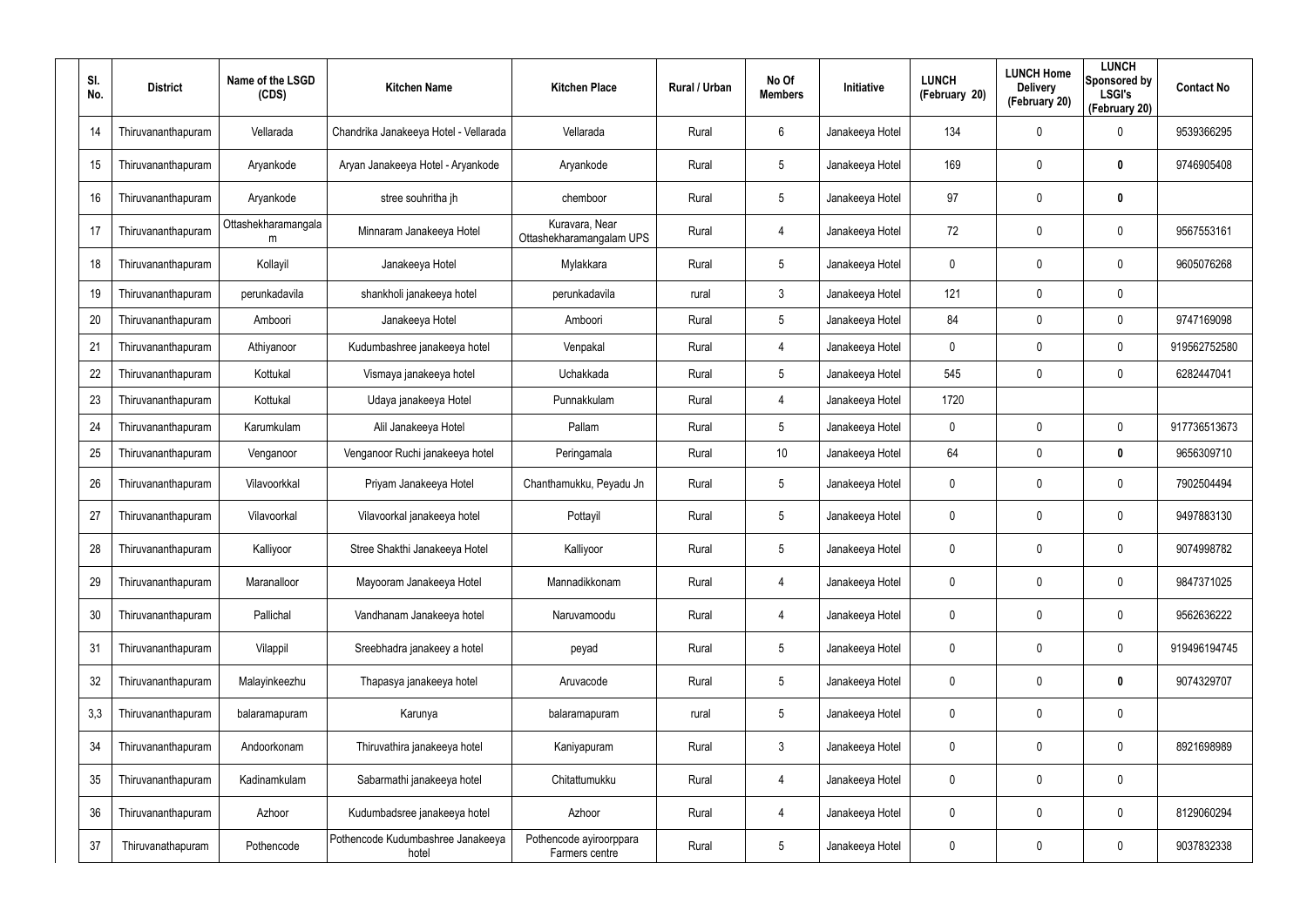|     | SI.<br>No. | <b>District</b>    | Name of the LSGD<br>(CDS)  | <b>Kitchen Name</b>                           | <b>Kitchen Place</b>                              | Rural / Urban | No Of<br><b>Members</b> | Initiative      | <b>LUNCH</b><br>(February 20) | <b>LUNCH Home</b><br><b>Delivery</b><br>(February 20) | <b>LUNCH</b><br>Sponsored by<br><b>LSGI's</b><br>(February 20) | <b>Contact No</b> |
|-----|------------|--------------------|----------------------------|-----------------------------------------------|---------------------------------------------------|---------------|-------------------------|-----------------|-------------------------------|-------------------------------------------------------|----------------------------------------------------------------|-------------------|
|     | 38         | Thiruvananthapuram | Mangalapuram               | Mangalapuram Kudumbashree<br>Janakeeya Hotel  | Managalapuram Junction,<br>Near Panchayath Office | Rural         | 5                       | Janakeeya Hotel | 0                             | 0                                                     | 0                                                              | 9995459534        |
|     | 39         | Thiruvananthapuram | Mangalapuram               | Swad Kudumbashree Janakeeya hotel             | Murukkumpuzha                                     | Rural         | 3                       | Janakeeya Hotel | 0                             | 0                                                     | 0                                                              | 8281624670        |
|     | 40         | Thiruvananthapuram | Mangalapuram               | Ruchisagaram Kudumbashree<br>Janakeeya Hotel  | Chembakamangalam                                  | Rural         | 5                       | Janakeeya Hotel | 0                             | 0                                                     | $\mathbf 0$                                                    | 8139079929        |
|     | 41         | Thiruvanathapuram  | <b>TVM Corporation CDS</b> | Krishnakripa Janakeeya hotel                  | Anayara                                           | Urban         | 5                       | Janakeeya Hotel | 0                             | 0                                                     | 0                                                              | 9745823832        |
|     | 42         | Thiruvanathapuram  | <b>TVM Corporation CDS</b> | Vanitha Janakeeya Hotel                       | Manvila                                           | Urban         | 4                       | Janakeeya Hotel | 0                             | 0                                                     | $\mathbf 0$                                                    | 8129412369        |
|     | 43         | Thiruvanathapuram  | <b>TVM Corporation CDS</b> | Bhagyalekshmi Kudumbashree<br>Janakeeya Hotel | EK Nayanar Trust, Medical<br>College              | Urban         | 6                       | Janakeeya Hotel | 0                             | 0                                                     | 0                                                              |                   |
|     | 44         | Thiruvanathapuram  | <b>TVM Corporation CDS</b> | Tripthi Janakeeya Hotel                       | Pallithura                                        | Urban         | 3                       | Janakeeya Hotel | 0                             | 0                                                     | 0                                                              | 9387738568        |
|     | 45         | Thiruvanathapuram  | <b>TVM Corporation CDS</b> | soubhagya janakeeya Hotel                     | kazhakoottam                                      | Urban         | 3                       | janakeeya Hotel | 155                           | 0                                                     | $\mathbf 0$                                                    | 8921555192        |
|     | 46         | Thiruvanathapuram  | <b>TVM Corporation CDS</b> | Uthradam Janakeeya Hotel                      | Pattom                                            | Urban         | 3                       | janakeeya Hotel | 580                           | 0                                                     | 0                                                              | 8281062575        |
|     | 47         | Thiruvananthapuram | <b>TVM Corporation CDS</b> | Janakeeya hotel                               | Mannarakonam                                      | Urban         | 3                       | Janakeeya Hotel | 0                             | 0                                                     | $\mathbf 0$                                                    | 8281088923        |
|     | 48         | Thiruvananthapuram | <b>TVM Corporation CDS</b> | Kismath Janakeeya Hotel                       | Pottakuzhi                                        | Urban         | 3                       | Janakeeya Hotel | 0                             | 0                                                     | 0                                                              | 8129179622        |
|     | 49         | Thiruvananthapuram | <b>TVM Corporation CDS</b> | Salt and Pepper                               | Poomalliyoorkkonam                                | Urban         | 3                       | Janakeeya Hotel | 0                             | 0                                                     | 0                                                              | 8593986935        |
|     | 50         | Thiruvananthapuram | <b>TVM Corporation CDS</b> | Sreebhadra Janakeeya Hotel                    | Pettah                                            | Urban         | 4                       | Janakeeya Hotel | 0                             | 0                                                     | 0                                                              | 9847227647        |
|     | 51         | Thiruvananthapuram | <b>TVM Corporation CDS</b> | kalavara Janakeeya Hotel                      | vattiyoorkavu                                     | Urban         | 3                       | Janakeeya Hotel | 0                             | $\mathbf 0$                                           | 0                                                              | 9847655426        |
|     | 52         | Thiruvananthapuram | <b>TVM Corporation CDS</b> | punartham kudumbashree                        | kudappanakunnu                                    | Urban         | $\mathfrak{Z}$          | Janakeeya Hotel | 0                             | 0                                                     | $\pmb{0}$                                                      | 9747115789        |
|     | 53         | Thiruvananthapuram | <b>TVM Corporation CDS</b> | peroor JH                                     | Palayam                                           | Urban         | $\mathfrak{Z}$          | Janakeeya Hotel | 0                             | 0                                                     | $\pmb{0}$                                                      | 8086119633        |
|     | 54         | Thiruvananthapuram | Aryanadu                   | Aryanad Janakeeya Hotel                       | Aryanad                                           | Rural         | 6                       | Janakeeya Hotel | 0                             | 0                                                     | 0                                                              | 9207447839        |
|     | 55         | Thiruvananthapuram | Kuttichal                  | Kutichal Janakeeya Hotel                      | Kuttichal                                         | Rural         | 5                       | Janakeeya Hotel | 0                             | 0                                                     | $\pmb{0}$                                                      | 9446331479        |
| 109 | 56         | Thiruvananthapuram | Poovachal                  | Poovachal Janakeeya Hotel                     | Poovachal Panchayath                              | Rural         | 5                       | Janakeeya Hotel | 0                             | 0                                                     | 0                                                              | 9495225046        |
|     | 57         | Thiruvananthapuram | Vithura                    | Navodaya Janakeeya hotel                      | Koppam, Vithura                                   | Rural         | 4                       | Janakeeya Hotel | 0                             | 0                                                     | $\pmb{0}$                                                      | 9946837014        |
|     | 58         | Thiruvananthapuram | Tholicode                  | Tholicode Janakeeya Hotel                     | Pulimoodu, Near Bharath<br>Petrol Pump, Tholicode | Rural         | 4                       | Janakeeya Hotel | 0                             | 0                                                     | $\pmb{0}$                                                      | 9539995862        |
|     | 59         | Thiruvananthapuram | uzhamalackal               | mazhavil jh                                   | Puthukulangara                                    | Rural         | $\sqrt{5}$              | Janakeeya Hotel | 0                             | 0                                                     | 0                                                              | 96457 54988       |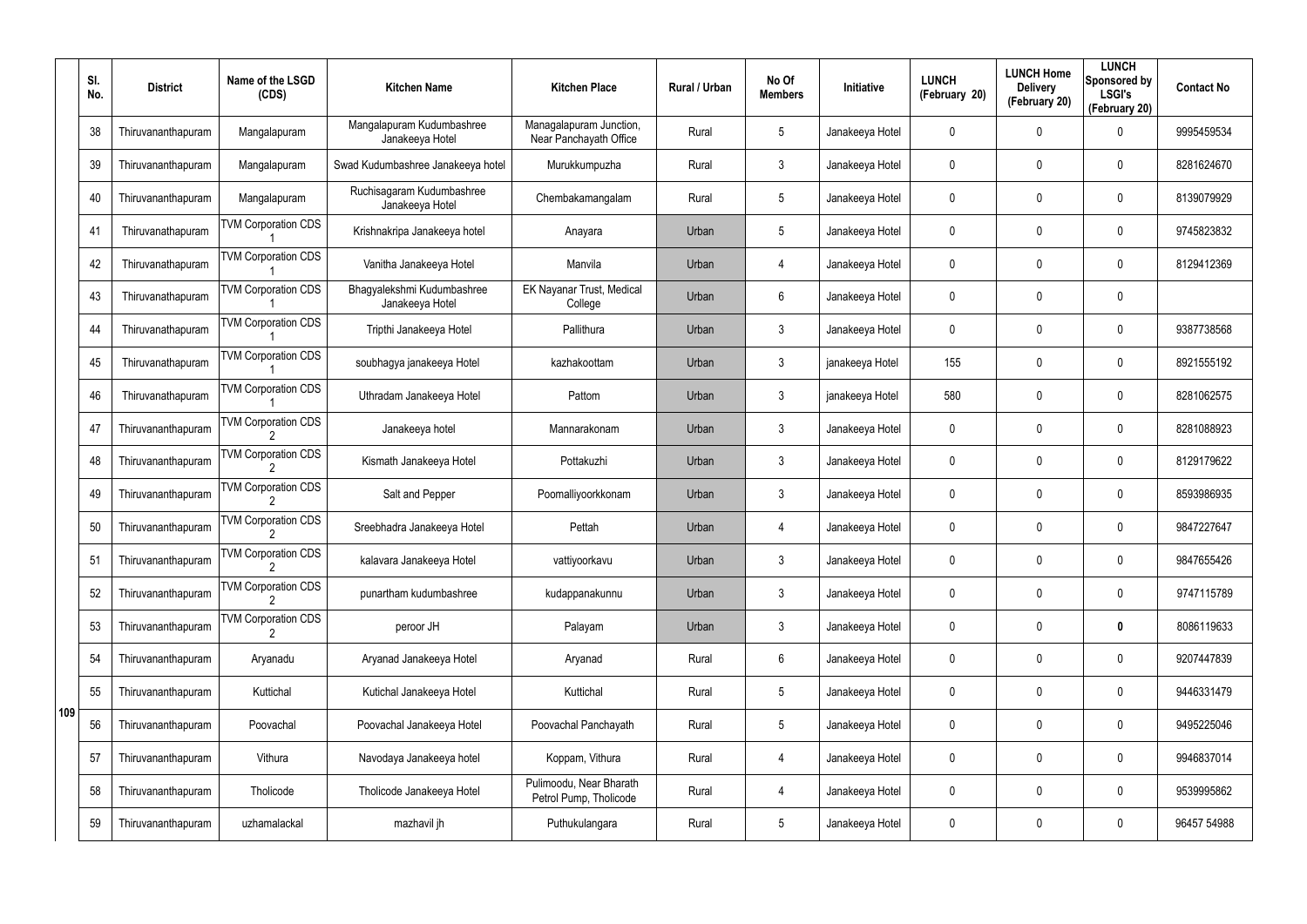| SI.<br>No. | <b>District</b>    | Name of the LSGD<br>(CDS) | <b>Kitchen Name</b>                  | <b>Kitchen Place</b>                      | Rural / Urban | No Of<br><b>Members</b> | Initiative      | <b>LUNCH</b><br>(February 20) | <b>LUNCH Home</b><br><b>Delivery</b><br>(February 20) | <b>LUNCH</b><br>Sponsored by<br><b>LSGI's</b><br>(February 20) | <b>Contact No</b> |
|------------|--------------------|---------------------------|--------------------------------------|-------------------------------------------|---------------|-------------------------|-----------------|-------------------------------|-------------------------------------------------------|----------------------------------------------------------------|-------------------|
| 60         | Thiruvananthapuram | <b>TVPM Corpn CDS 4</b>   | Maithri Janakeeya Hotel              | Poozhyakkunnu, Nemom, TVM                 | Urban         | 5                       | Janakeeya Hotel | 445                           | 0                                                     | $\mathbf 0$                                                    | 9846905594        |
| 61         | Thiruvananthapuram | TVPM. Corpn. CDS III      | Janatha hotel                        | Over bridge                               | Urban         | 9                       | Janakeeya Hotel | 0                             | 0                                                     | $\boldsymbol{0}$                                               | 919746149160      |
| 62         | Thiruvananthapuram | TVPM. Corpn. CDS III      | Asraya Janakeeya Hotel               | <b>DPI</b>                                | Urban         | $\overline{4}$          | Janakeeya Hotel | 0                             | $\mathbf 0$                                           | $\mathbf 0$                                                    | 918113008306      |
| 63         | Thiruvananthapuram | TVPM. Corpn. CDS III      | Ruchikkoott                          | Mudavanmukal                              | Urban         | 4                       | Janakeeya Hotel | 0                             | 0                                                     | $\mathbf 0$                                                    | 917907579424      |
| 64         | Thiruvananthapuram | TVPM. Corpn. CDS IV       | Janakeeya hotel tvm corporation cds4 | Vallakkadavu                              | Urban         | 5                       | Janakeeya Hotel | 0                             | 0                                                     | $\mathbf 0$                                                    | 8129795072        |
| 65         | Thiruvananthapuram | TVPM. Corpn. CDS IV       | Karuna Janakeeya Hotel               | Avaduthura                                | Urban         | 5                       | Janakeeya Hotel | 287                           | 0                                                     | 3                                                              | 9567523799        |
| 66         | Thiruvananthapuram | Anadu                     | Nanma anad                           | Govt LPS Anad                             | Rural         | 4                       | Janakeeya Hotel | 0                             | 0                                                     | $\boldsymbol{0}$                                               | 9645709754        |
| 67         | Thiruvananthapuram | Vembayam                  | Liya canteen                         | Perumboor near panchayath<br>office       | Rural         | 5                       | Janakeeya Hotel | 0                             | 0                                                     | $\mathbf 0$                                                    | 9544337362        |
| 68         | Thiruvananthapuram | Vembayam                  | Four's Janakeeya Hotel               | Naduveli Konchira                         | Rural         | 4                       | Janakeeya Hotel | 0                             | 0                                                     | $\boldsymbol{0}$                                               | 9526253578        |
| 69         | Thiruvananthapuram | Nedumangad 1              | Subhiksham                           | Irinjayam                                 | Urban         | 4                       | Janakeeya Hotel | 0                             | 0                                                     | $\mathbf 0$                                                    | 9745606588        |
| 70         | Thiruvananthapuram | Nedumangad 1              | Ootupura                             | Pazhakutty                                | Urban         | 6                       | Janakeeya Hotel | 0                             | 0                                                     | $\boldsymbol{0}$                                               | 7510910614        |
| 71         | Thiruvananthapuram | Nedumangad 2              | Niravu                               | Near ksrtc bus stand                      | Urban         | 4                       | Janakeeya Hotel | 0                             | 0                                                     | $\mathbf 0$                                                    | 9645958207        |
| 72         | Thiruvananthapuram | Nedumangad 2              | Ruchiyidam                           | <b>Near Municipality</b>                  | Urban         | $\mathbf 0$             | Janakeeya Hotel | 0                             | 0                                                     | $\boldsymbol{0}$                                               | 9846371353        |
| 73         | Thiruvananthapuram | Karakulam                 | Karakulam Vanitha hotel              | Karakulam Junction                        | Rural         | 4                       | Janakeeya Hotel | 0                             | 0                                                     | $\pmb{0}$                                                      | 9747176668        |
| 74         | Thiruvananthapuram | Panavoor                  | Kudumbashree vanitha hotel           | HI auditorium near panavoor<br>panchayath | Rural         | 6                       | Janakeeya Hotel | 113                           | 0                                                     | $\mathbf{3}$                                                   | 9526740817        |
| 75         | Thiruvananthapuram | Aruvikara                 | Nanma                                | Aruvikara junction                        | Rural         | $\mathbf{3}$            | Janakeeya hotel | 0                             | 0                                                     | $\pmb{0}$                                                      | 8606524464        |
| 76         | Thiruvananthapuram | Pullampara                | Janakeeya Hotel                      | Kalumkinmukham                            | Rural         | 5                       | Janakeeya Hotel | 0                             | 0                                                     | $\mathbf 0$                                                    |                   |
| 77         | Thiruvananthapuram | Pangode                   | Bhagyalekshmi janakeeya hotel        | Pangodu Panchayath Hall                   | Rural         | 5                       | Janakeeya Hotel | 0                             | 0                                                     | $\pmb{0}$                                                      |                   |
| 78         | Thiruvananthapuram | Manickal                  | Janakeeya hotel                      | Pirappancode                              | Rural         | 6                       | Janakeeya Hotel | 0                             | 0                                                     | $\pmb{0}$                                                      | 9745874522        |
| 79         | Thiruvananthapuram | Vamanapuram               | Pournami Kalamachal                  | Kalamachal                                | Rural         | 5                       | Janakeeya Hotel | 0                             | 0                                                     | $\pmb{0}$                                                      | 9846825964        |
| 80         | Thiruvananthapuram | kallara                   | Amma janakeeya hotel                 | kallara                                   | rural         | $\overline{4}$          | Janakeeya Hotel | 0                             | 0                                                     | $\pmb{0}$                                                      | 8111891405        |
| 81         | Thiruvananthapuram | nellanad                  | Nellanad janakeeya hotel             | keezhayikkonam                            | rural         | $6\phantom{.}6$         | Janakeeya Hotel | 0                             | 0                                                     | $\pmb{0}$                                                      | 9946994811        |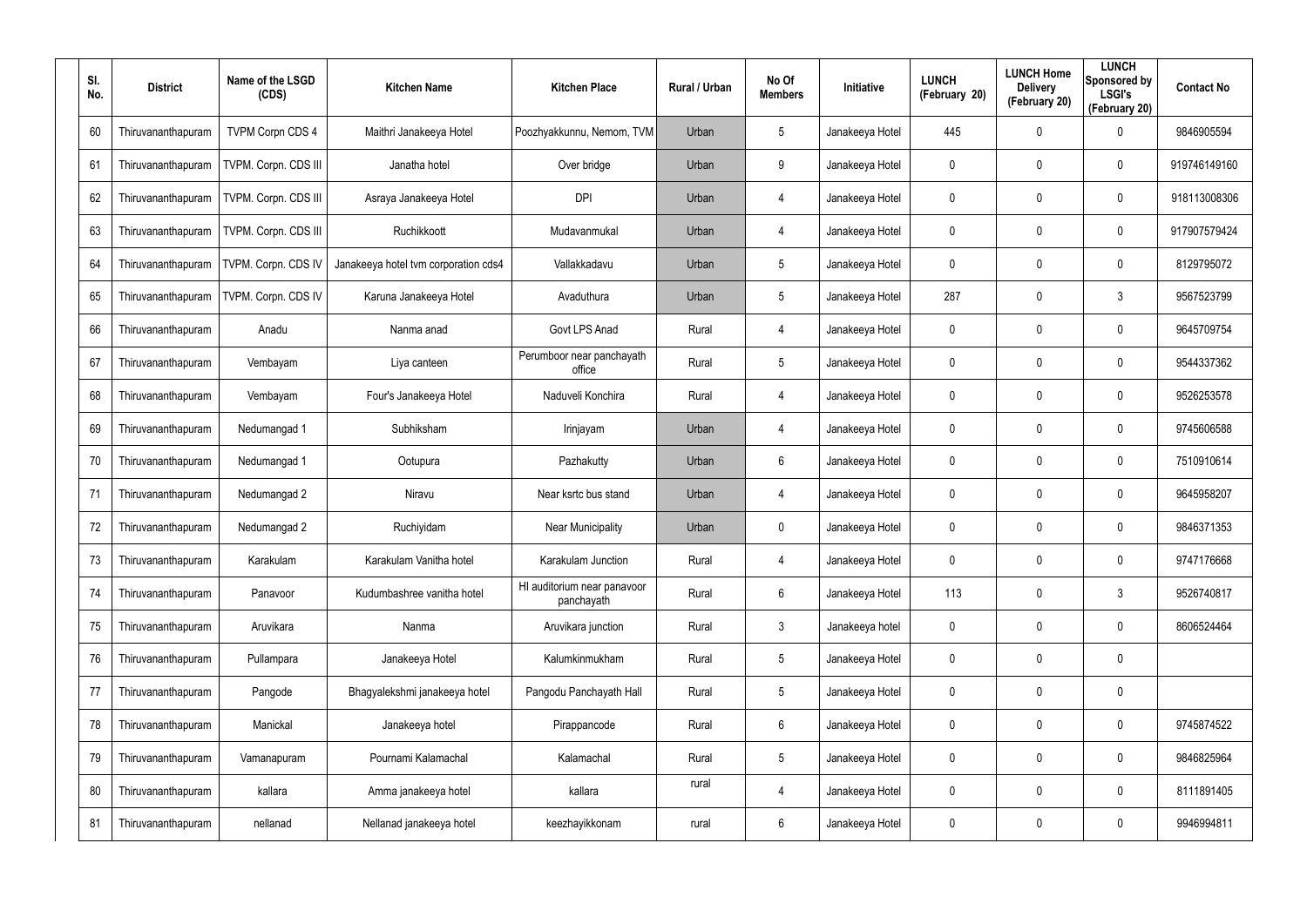| SI.<br>No. | <b>District</b>    | Name of the LSGD<br>(CDS) | <b>Kitchen Name</b>                 | <b>Kitchen Place</b>     | Rural / Urban | No Of<br><b>Members</b> | Initiative      | <b>LUNCH</b><br>(February 20) | <b>LUNCH Home</b><br><b>Delivery</b><br>(February 20) | <b>LUNCH</b><br>Sponsored by<br><b>LSGI's</b><br>(February 20) | <b>Contact No</b> |
|------------|--------------------|---------------------------|-------------------------------------|--------------------------|---------------|-------------------------|-----------------|-------------------------------|-------------------------------------------------------|----------------------------------------------------------------|-------------------|
| 82         | Thiruvananthapuram | Pazhayakunnummel          | Chaitanya janakeeya hotel           | Pazhayakunnumel          | Rural         | 5                       | Janakeeya Hotel | 0                             | 0                                                     | $\mathbf 0$                                                    | 9496997201        |
| 83         | Thiruvananthapuram | Karavaram                 | Takkolam, Karavaram janakeeya hotel | Pullurmukk, kallambalam  | Rural         | 5                       | Janakeeya Hotel | 0                             | 0                                                     | $\mathbf 0$                                                    | 9539723288        |
| 84         | Thiruvananthapuram | Kilimanoor                | Tanima vanitha canteen              | Kilimanoor               | Rural         | 4                       | Janakeeya Hotel | 0                             | 0                                                     | $\mathbf 0$                                                    | 9846657166        |
| 85         | Thiruvananthapuram | Pulimath                  | Iswarya catering unit               | Pulimath, Karet          | Rural         | 4                       | Janakeeya Hotel | 0                             | 0                                                     | $\mathbf 0$                                                    | 9645514593        |
| 86         | Thiruvananthapuram | Navaikkulam               | Kudumbashree janakeeya hotel        | Kadambaattukonam         | Rural         | $5\overline{)}$         | Janakeeya Hotel | 0                             | 0                                                     | $\mathbf 0$                                                    | 9400619476        |
| 87         | Thiruvananthapuram | Nagaroor                  | Janakeeya Hotel                     | Altharamoodu             | Rural         | $5\overline{)}$         | Janakeeya Hotel | 0                             | 0                                                     | $\mathbf 0$                                                    | 7034964806        |
| 88         | Thiruvananthapuram | Pallikal                  | pallikkal janakeeya hotel           | pakalkkuri               | rural         | 4                       | Janakeeya Hotel | 0                             | $\mathbf 0$                                           | $\mathbf 0$                                                    | 9447886364        |
| 89         | Thiruvananthapuram | Madavoor                  | Madavoor janakeeya hotel            | madavoor                 | rural         | 5                       | Janakeeya Hotel | 0                             | 0                                                     | $\mathbf 0$                                                    | 9526206002        |
| 90         | Thiruvananthapuram | Chirayinkeezh             | Sevenstar Janakeeya Hotel           | Sarkkara                 | Rural         | $5\overline{)}$         | Janakeeya Hotel | 0                             | $\mathbf 0$                                           | $\mathbf 0$                                                    | 8921556636        |
| 91         | Thiruvananthapuram | Kadaykkavoor              | Karmalamatha Janakeeya Hotel        | Kadakkavoor              | Rural         | $5\overline{)}$         | Janakeeya Hotel | 0                             | $\mathbf{0}$                                          | $\mathbf 0$                                                    | 9645405591        |
| 92         | Thiruvananthapuram | Mudakkal                  | Sarovaram Janakeeya Hotel           | Valakkadu                | Rural         | 3                       | Janakeeya Hotel | 0                             | $\mathbf 0$                                           | $\mathbf 0$                                                    | 8086240900        |
| 93         | Thiruvananthapuram | Vakkom                    | Jananai Janakeeya Hotel             | SN Junction, Jeeva Dhara | Rural         | 5                       | Janakeeya Hotel | 0                             | $\mathbf 0$                                           | $\mathbf 0$                                                    | 8137014724        |
| 94         | Thiruvananthapuram | Vakkom                    | Diya Janakeeya Hotel                | Panayile Kadavu          | Rural         | 5                       | Janakeeya Hotel | 0                             | $\mathbf 0$                                           | $\mathbf 0$                                                    | 8590439391        |
| 95         | Thiruvananthapuram | Kizhuvilam                | Kudumbashree vanitha canteen        | Kizhuvillam              | Rural         | 4                       | Janakeeya Hotel | 0                             | $\mathbf 0$                                           | $\mathbf 0$                                                    | 9747361312        |
| 96         | Thiruvananthapuram | Anchuthengu               | Swad Janakeeya Hotel                | Anchuthengu              | Rural         | $5\overline{)}$         | Janakeeya Hotel | 0                             | 0                                                     | $\pmb{0}$                                                      |                   |
| 97         | Thiruvananthapuram | Attingal                  | Bhagyashree janakeeya hotel         | Attingal                 | Urban         | 5                       | Janakeeya Hotel | 0                             | $\mathbf 0$                                           | $\pmb{0}$                                                      | 9539968503        |
| 98         | Thiruvananthapuram | Cherunniyoor              | Lekshmi janakeeya hotel             | Dhalavapuram             | Rural         | $\mathbf{3}$            | Janakeeya Hotel | 0                             | 0                                                     | $\overline{2}$                                                 | 9995391999        |
| 99         | Thiruvananthapuram | Chemmaruthi               | Dreams janakeeya hotel              | Mavinmoodu, muthana      | Rural         | 5                       | Janakeeya Hotel | 108                           | $\mathbf 0$                                           | $\mathbf 0$                                                    | 8129240185        |
| 100        | Thiruvananthapuram | Chemmaruthi               | Natturuchi janakeeya hotel          | Panayara&sivapuram       | Rural         | 5                       | Janakeeya Hotel | 120                           | 0                                                     | $\mathbf 0$                                                    | 8129240185        |
| 101        | Thiruvananthapuram | Chemmaruthi               | <b>Bhanusree</b>                    | Chavadimukku             | Rural         | 4                       | Janakeeya Hotel | 126                           | $\mathbf 0$                                           | $\mathbf 0$                                                    | 8129240185        |
| 102        | Thiruvananthapuram | Chemmaruthi               | saphalyam janakeeya Hotel           | chemmaruthi              | Rural         | 5                       | Janakeeya hotel | 123                           | 0                                                     | $\mathbf 0$                                                    | 9539925641        |
| 103        | Thiruvananthapuram | Manamboor                 | Manamboor janakeeya hotel           | Kavalayoor               | Rural         | 4                       | Janakeeya Hotel | 87                            | $\mathbf 0$                                           | 2\$                                                            | 9074388684        |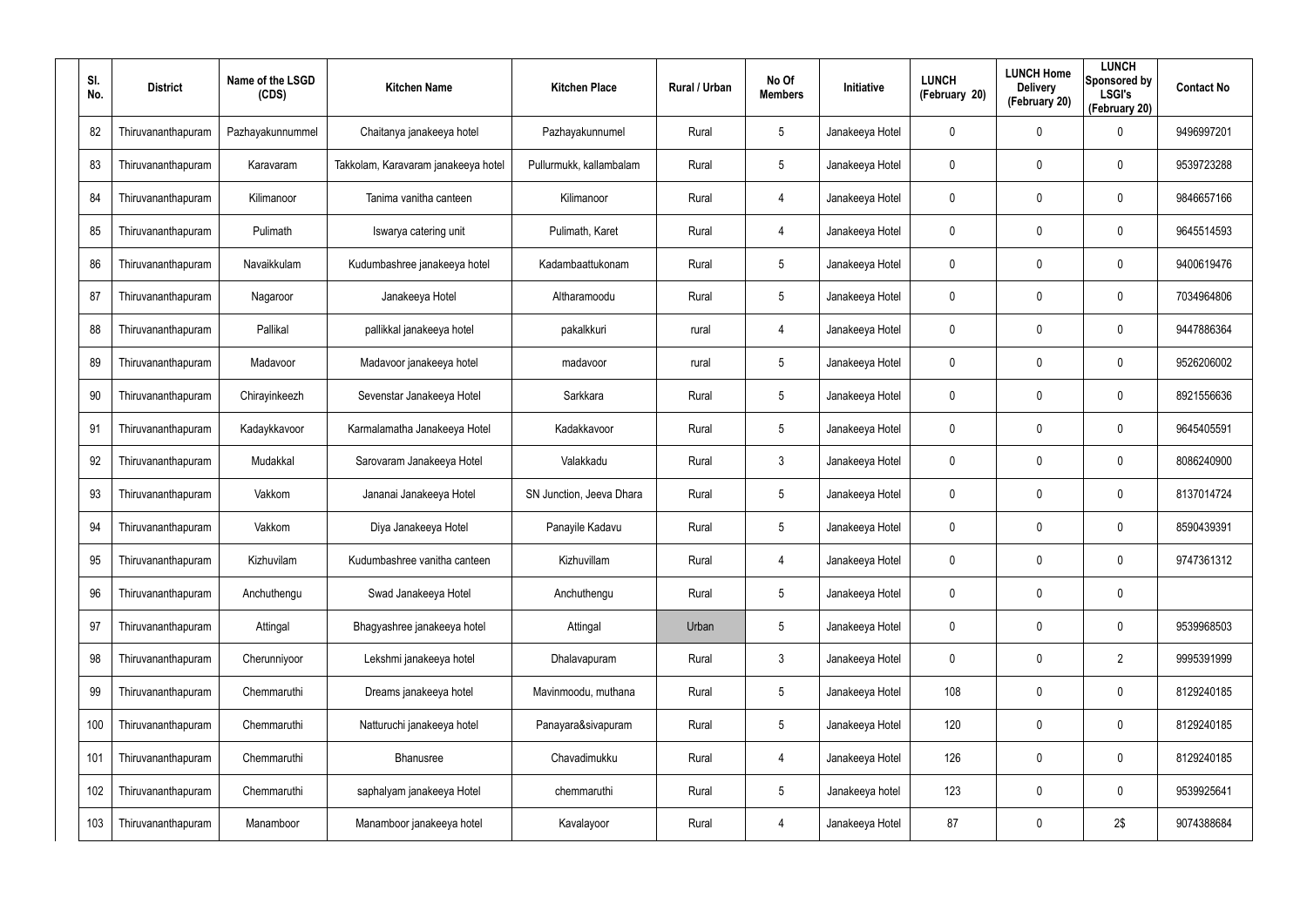|     | SI.<br>No.      | <b>District</b>    | Name of the LSGD<br>(CDS) | <b>Kitchen Name</b>                        | <b>Kitchen Place</b>                             | Rural / Urban | No Of<br><b>Members</b> | Initiative      | <b>LUNCH</b><br>(February 20) | <b>LUNCH Home</b><br><b>Delivery</b><br>(February 20) | <b>LUNCH</b><br><b>Sponsored by</b><br><b>LSGI's</b><br>(February 20) | <b>Contact No</b> |
|-----|-----------------|--------------------|---------------------------|--------------------------------------------|--------------------------------------------------|---------------|-------------------------|-----------------|-------------------------------|-------------------------------------------------------|-----------------------------------------------------------------------|-------------------|
|     | 104             | Thiruvananthapuram | Edava                     | Sreenandha janakeeyahotel                  | Kaappil                                          | Rural         | $5\phantom{.0}$         | Janakeeya Hotel | 112                           | 0                                                     | $\boldsymbol{0}$                                                      | 9895337334        |
|     | 105             | Thiruvananthapuram | Elakamon                  | Sreenarayana janakeeya hotel               | Elakamon                                         | Rural         | $\overline{7}$          | Janakeeya Hotel | 0                             | 0                                                     | $\pmb{0}$                                                             | 8086637798        |
|     | 106             | Thiruvananthapuram | Elakamon                  | kudumbashree janakeeya hotel               | Elakamon                                         | Rural         | $5\phantom{.0}$         | janakeeya hotel | 0                             | 0                                                     | $\pmb{0}$                                                             | 8590725126        |
|     | 107             | Thiruvananthapuram | Vettoor                   | Kashi janakeeya hotel                      | Vettoor                                          | Rural         | $\overline{4}$          | Janakeeya Hotel | 20 <sub>2</sub>               | 0                                                     | $\mathbf 0$                                                           | 9061547396        |
|     | 108             | Thiruvananthapuram | Ottoor                    | Kudumbashree Janakeeya hotel               | ottoor                                           | rural         | $\mathbf{3}$            | Janakeeya Hotel | 13                            | 0                                                     | $\mathbf 0$                                                           | 8590570561        |
|     | 109             | Thiruvanathapuram  | Varkala                   | Janakeeya hotel                            | Varkala municipality                             | Urban         | $5\phantom{.0}$         | Janakeeya Hotel | 0                             | 0                                                     | $\overline{2}$                                                        | 8943261611        |
| 109 |                 |                    |                           |                                            |                                                  |               | 497                     |                 | 6687                          | $\mathbf{0}$                                          | 12                                                                    |                   |
|     |                 | Thrissur           | Kadangodu                 | Janakeeya Hotel Kadangod                   | Kadangod                                         | Rural         | $\overline{4}$          | Janakeeya Hotel | 0                             | 0                                                     | $\pmb{0}$                                                             |                   |
|     | $\overline{2}$  | Thrissur           | Chalakudy                 | Thripthy Janakeeya Hotel Chalakudy         | North Busstand Chalakudy                         | Urban         | $\overline{4}$          | Janakeeya Hotel | 0                             | 0                                                     | $\mathbf 0$                                                           | 9544048190        |
|     | $\mathbf{3}$    | Thrissur           | Pananchery                | Pananchery Janakeeya Hotel                 | Pattikkad                                        | Rural         | $5\phantom{.0}$         | Janakeeya Hotel | 0                             | 0                                                     | $\boldsymbol{0}$                                                      | 9746354118        |
|     | 4               | Thrissur           | Kadavallur                | Janakeeya Hotel Kadavalloor                | Panjayath Compound                               | Rural         | $\overline{4}$          | Janakeeya Hotel | 0                             | 0                                                     | $\mathbf 0$                                                           | 8943983995        |
|     | $5\phantom{.0}$ | Thrissur           | Kattoor                   | Janakeeya Hotel Kattoor                    | Kudumbashree Vipanana<br>Kendram, Katoor Bazzar, | Rural         | $5\phantom{.0}$         | Janakeeya Hotel | 0                             | 0                                                     | $\pmb{0}$                                                             |                   |
|     | 6               | Thrissur           | Elavally                  | Janakeeya Hotel Elavally                   | <b>Elavally Panchayath</b><br>Compound           | Rural         | $\overline{4}$          | Janakeeya Hotel | 0                             | 0                                                     | $\boldsymbol{0}$                                                      | 9744738247        |
|     | $\overline{7}$  | Thrissur           | Paralam                   | Paralam Janakeeya Hotel                    | Nanma Kudumbashree<br>canteen                    | Rural         | $\mathbf{3}$            | Janakeeya Hotel | 0                             | $\mathbf 0$                                           | $\pmb{0}$                                                             | 9744441594        |
|     | 8               | Thrissur           | Kadukutty                 | Uppum Mulakum Janakeeya Hotel<br>Kadukutty | Kottamuri Junction                               | Rural         | $5\phantom{.0}$         | Janakeeya Hotel | 27                            | 58                                                    | $\pmb{0}$                                                             | 9846634710        |
|     | 9               | Thrissur           | Thrissur 2                | Kuttanellur Janakeeya Hotel                | Kuttanellur                                      | Urban         | $5\phantom{.0}$         | Janakeeya Hotel | 0                             | $\mathbf 0$                                           | $\mathbf 0$                                                           | 8330800498        |
|     | 10              | Thrissur           | Pazhayannur               | Janakeeya Hotel, Pazhayanoor               | Pazhayannur Panchayath                           | Rural         | $\overline{4}$          | Janakeeya Hotel | 0                             | $\mathbf 0$                                           | $\pmb{0}$                                                             | 9400257329        |
|     | 11              | Thrissur           | Aloor                     | Aloor Janakeeya Hotel                      | Aloor                                            | Rural         | $5\phantom{.0}$         | Janakeeya Hotel | 0                             | $\mathbf 0$                                           | $\pmb{0}$                                                             | 9946922936        |
|     | 12              | Thrissur           | Muriyad                   | Jankeeya Hotel, Muriyad                    | Karuna Canteen, Muriyad                          | Rural         | $\sqrt{5}$              | Janakeeya Hotel | 0                             | $\mathbf 0$                                           | $\pmb{0}$                                                             | 9961920358        |
|     | 13              | Thrissur           | Valapad                   | Janakeeya Hotel Valapad                    | Valapad Chanthapadi                              | Rural         | $6\,$                   | Janakeeya Hotel | 0                             | $\boldsymbol{0}$                                      | $\mathbf 0$                                                           |                   |
|     | 14              | Thrissur           | Kaipamangalam             | Kaipamngalam Janakeeya Hotel               | Kaipamangalam Panchayath                         | Rural         | $\mathfrak{Z}$          | Janakeeya Hotel | 75                            | $\mathbf 0$                                           | $\pmb{0}$                                                             |                   |
|     | 15              | Thrissur           | Annamanada                | Snehitha Catering                          | Annamanada                                       | Rural         | $5\phantom{.0}$         | Janakeeya Hotel | 0                             | $\pmb{0}$                                             | $\pmb{0}$                                                             | 9747712615        |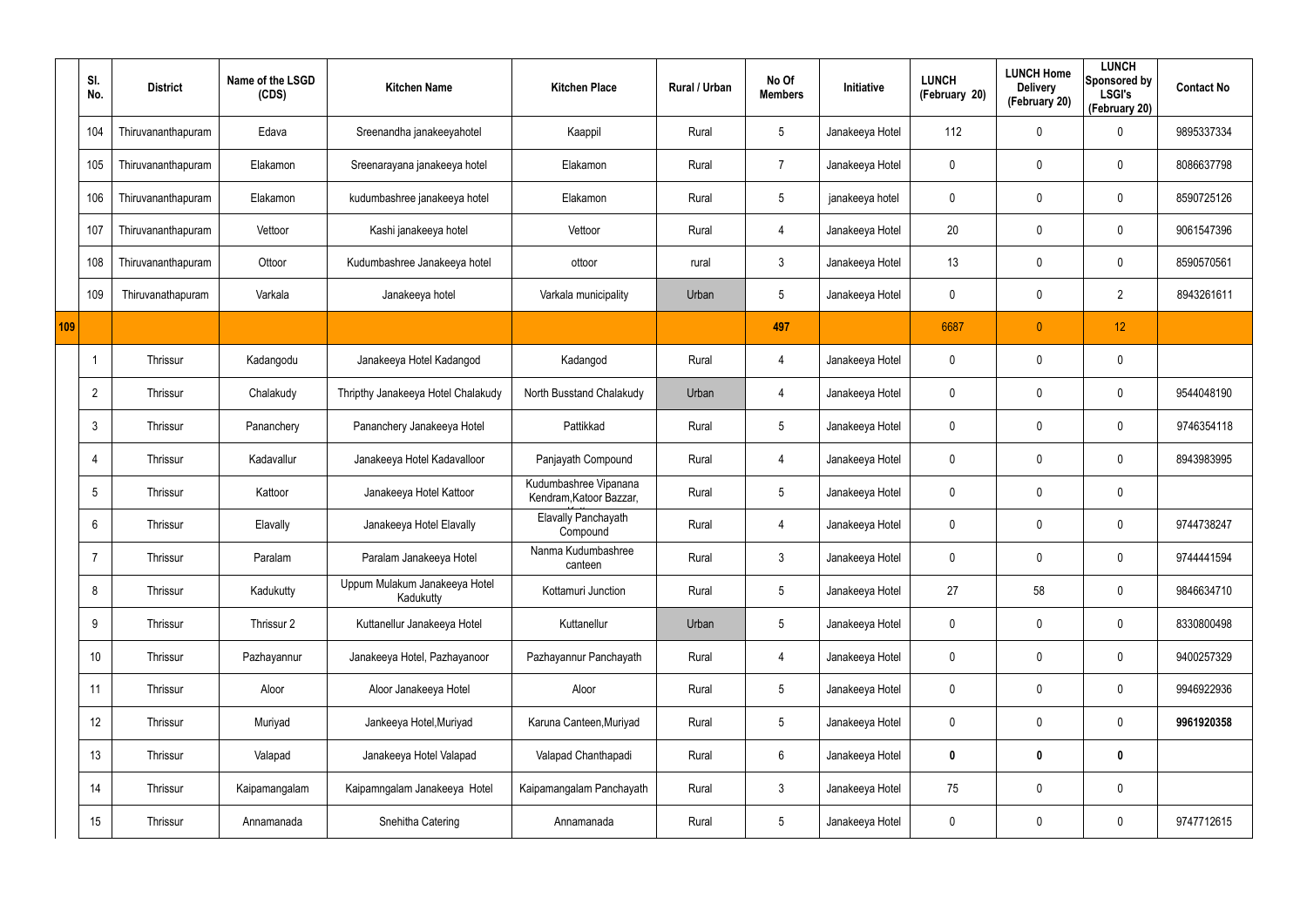| SI.<br>No. | <b>District</b> | Name of the LSGD<br>(CDS) | <b>Kitchen Name</b>                             | <b>Kitchen Place</b>                         | Rural / Urban | No Of<br><b>Members</b> | <b>Initiative</b> | <b>LUNCH</b><br>(February 20) | <b>LUNCH Home</b><br><b>Delivery</b><br>(February 20) | <b>LUNCH</b><br>Sponsored by<br><b>LSGI's</b><br>(February 20) | <b>Contact No</b> |
|------------|-----------------|---------------------------|-------------------------------------------------|----------------------------------------------|---------------|-------------------------|-------------------|-------------------------------|-------------------------------------------------------|----------------------------------------------------------------|-------------------|
| 16         | Thrissur        | Vellangallur              | Janakeeya Hotel Vellangallur                    | Panchayath Community Hall                    | Rural         | 6                       | Janakeeya Hotel   | 0                             | 0                                                     | 0                                                              | 9947462258        |
| 17         | Thrissur        | Pavaratty                 | Janakeeya Hotel Pavaratty                       | Akashaya Vanitha Canteen                     | Rural         | $\mathbf{3}$            | Janakeeya Hotel   | 0                             | 0                                                     | $\mathbf 0$                                                    |                   |
| 18         | Thrissur        | Edathiruthy               | Janakeeya Hotel Edathuruthi (Nalinam<br>Stores) | Opposite of GLPS,<br>Chenthrappinni Centre   | Rural         | $\overline{4}$          | Janakeeya Hotel   | 0                             | 0                                                     | $\mathbf 0$                                                    |                   |
| 19         | Thrissur        | Adatt                     | Janakeeya Hotel Adat                            | Muthuvara                                    | Rural         | $\overline{7}$          | Janakeeya Hotel   | 0                             | 0                                                     | $\mathbf 0$                                                    | 6235203703        |
| 20         | Thrissur        | Irinjalakuda 1            | Janakeeya Hotel Irinjalakuda Cds1               | Irinjalakuda Muncipality                     | Urban         | $\overline{4}$          | Janakeeya Hotel   | 0                             | 0                                                     | 0                                                              | 9526912506        |
| 21         | Thrissur        | Parapookkara              | Janakeeya Hotel , Parapookkara                  | Panchayath Canteen                           | Rural         | $5\phantom{.0}$         | Janakeeya Hotel   | 0                             | 0                                                     | $\mathbf 0$                                                    | 9605428611        |
| 22         | Thrissur        | Puthanchira               | Annapoorna Janakeeya Hotel<br>Puthenchira       | Panchayath Community Hall                    | Rural         | $5\phantom{.0}$         | Janakeeya Hotel   | 0                             | 0                                                     | $\mathbf 0$                                                    | 9383421350        |
| 23         | Thrissur        | SreeNarayanapuram         | Sree Narayana Puram Janakeeya<br>Hotel          | Sreenarayanapuram<br>Panchayath              | Rural         | $5\phantom{.0}$         | Janakeeya Hotel   | 0                             | 0                                                     | 0\$                                                            |                   |
| 24         | Thrissur        | Nadathara                 | Nadathara Janakeeya Hotel                       | Moorkanikkara                                | Rural         | $5\phantom{.0}$         | Janakeeya Hotel   | 0                             | 0                                                     | 0\$                                                            | 9744611176        |
| 25         | Thrissur        | Vallachira                | Vallachira Janakeeya Hotel                      | Vallachira Gramapanchayath                   | Rural         | 4                       | Janakeeya Hotel   | 0                             | 0                                                     | $\mathbf 0$                                                    | 9744804256        |
| 26         | Thrissur        | Poyya                     | Janakeeya Hotel , Poyya                         | Poyya Junction                               | Rural         | $5\phantom{.0}$         | Janakeeya Hotel   | 0                             | 0                                                     | $\mathbf 0$                                                    | 7902318250        |
| 27         | Thrissur        | Wadakanchery 1            | Vrindavan Janakeeya Hotel                       | Ottupara                                     | Urban         | $5\phantom{.0}$         | Janakeeya Hotel   | 0                             | 0                                                     | $\mathbf 0$                                                    |                   |
| 28         | Thrissur        | Varandarappilly           | Janakeeya Hotel                                 | Varandarappilly Panchayath                   | Rural         | $5\phantom{.0}$         | Janakeeya Hotel   | 0                             | 0                                                     | $\mathbf 0$                                                    | 9048283463        |
| 29         | Thrissur        | Nenmanikkara              | Vanitha Janakeeya Hotel                         | Paliyekkara, Nenmanikkara<br>Gramapanchayath | Rural         | $5\phantom{.0}$         | Janakeeya Hotel   | 0                             | $\mathbf 0$                                           | $\mathbf 0$                                                    | 9747494386        |
| 30         | Thrissur        | Kodakara                  | Nanma Janakeeya Hotel                           | Kodakara Bus Stand                           | Rural         | $5\phantom{.0}$         | Janakeeya Hotel   | 0                             | 0                                                     | $\mathbf 0$                                                    | 9946283762        |
| 31         | Thrissur        | Thekkumkkara              | Janakeeya Hotel Thekkumkara                     | Vanitha Canteen, Thekkumkara                 | Rural         | 4                       | Janakeeya Hotel   | 0                             | $\mathbf 0$                                           | $\pmb{0}$                                                      |                   |
| 32         | Thrissur        | Alagappa Ngar             | Janakeeya Hotel                                 | Amballur                                     | Rural         | $5\phantom{.0}$         | Janakeeya Hotel   | $\mathbf 0$                   | $\mathbf 0$                                           | $\mathbf 0$                                                    | 8606553521        |
| 33         | Thrissur        | Kolazhy                   | Janakeeya Hotel Kolazhy                         | <b>ZMLP School</b>                           | Rural         | 4                       | Janakeeya Hotel   | 0                             | 0                                                     | $\mathbf 0$                                                    | 9645535725        |
| 34         | Thrissur        | Manalur                   | Janakeeya Hotel Manalur                         | Govt High School, Manaloor                   | Rural         | 6                       | Janakeeya Hotel   | 0                             | 0                                                     | $\mathbf 0$                                                    | 9446619441        |
| 35         | Thrissur        | Arimpur                   | Janakeeya Hotel Arimbur                         | Kudumbashree Vanitha<br>Canteen, Arimbur     | Rural         | $5\phantom{.0}$         | Janakeeya Hotel   | 0                             | 0                                                     | $\mathbf 0$                                                    | 9946789338        |
| 36         | Thrissur        | Thanniyam                 | Thannyam Janakeeya Hotel                        | Peringottukara                               | Rural         | 4                       | Janakeeya Hotel   | 0                             | 0                                                     | $\mathbf 0$                                                    | 9048570194        |
| 37         | Thrissur        | Madakkathara              | Madakkathara Annapoorna Janakeeya<br>Hotel      | Madakkathara                                 | Rural         | 6                       | Janakeeya Hotel   | 0                             | 0                                                     | $\pmb{0}$                                                      | 9388431507        |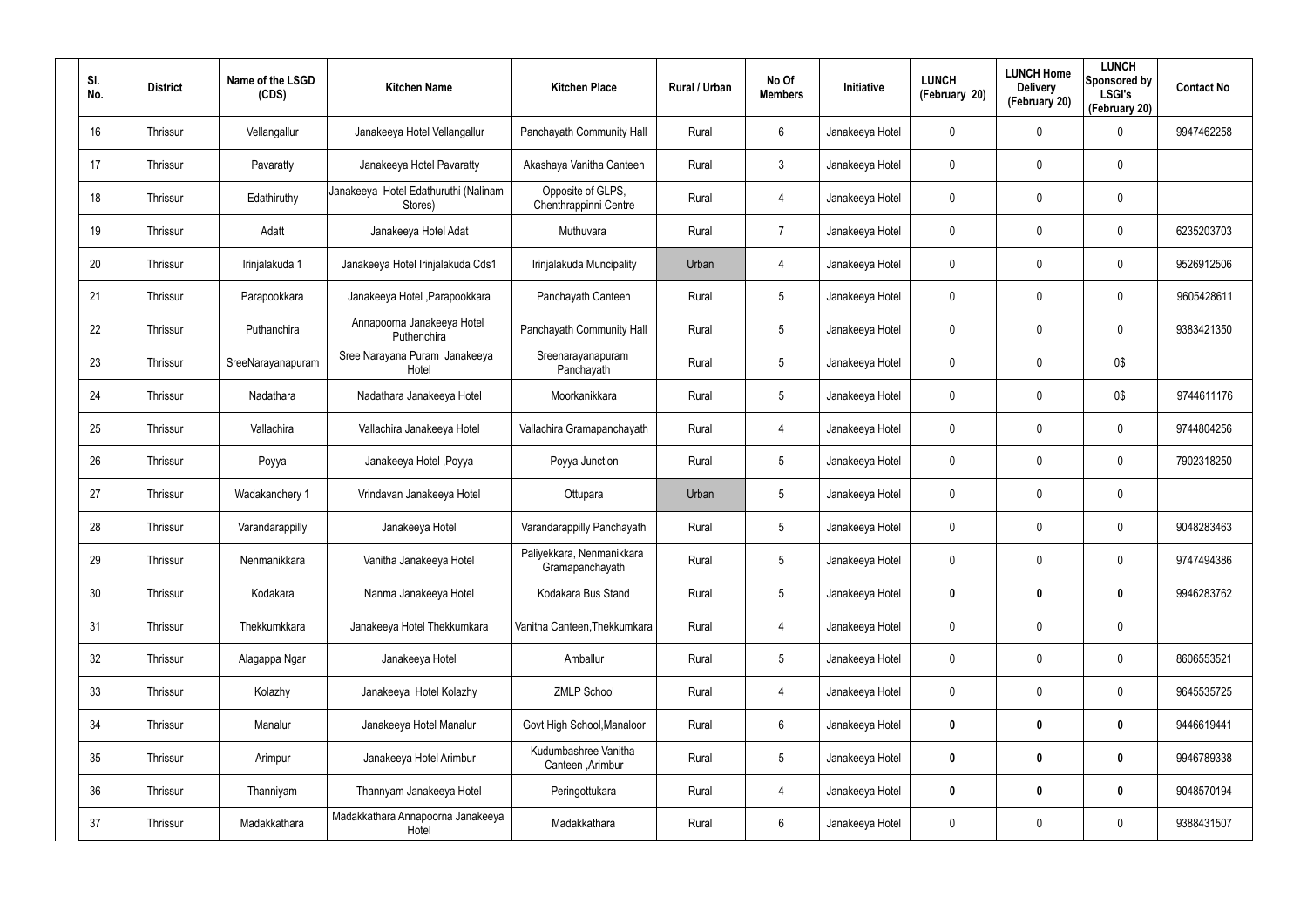|    | SI.<br>No. | <b>District</b> | Name of the LSGD<br>(CDS) | <b>Kitchen Name</b>                    | <b>Kitchen Place</b>               | Rural / Urban | No Of<br><b>Members</b> | <b>Initiative</b> | <b>LUNCH</b><br>(February 20) | <b>LUNCH Home</b><br><b>Delivery</b><br>(February 20) | <b>LUNCH</b><br>Sponsored by<br><b>LSGI's</b><br>(February 20) | <b>Contact No</b> |
|----|------------|-----------------|---------------------------|----------------------------------------|------------------------------------|---------------|-------------------------|-------------------|-------------------------------|-------------------------------------------------------|----------------------------------------------------------------|-------------------|
|    | 38         | Thrissur        | Athirappilly              | Panchayath Kudumbashree Canteen        | Athirappilly                       | Rural         | 3                       | Janakeeya Hotel   | 0                             | 0                                                     | $\mathbf 0$                                                    | 9496151187        |
|    | 39         | Thrissur        | Kodassery                 | Five Star Janakeeya Hotel              | Kodassery                          | Rural         | 4                       | Janakeeya Hotel   | 0                             | 0                                                     | $\mathbf 0$                                                    | 9846464927        |
|    | 40         | Thrissur        | Mattathur                 | Karunya<br>kudumbShree                 | Vellikkulangara                    | Rural         | 4                       | Janakeeya Hotel   | 0                             | 0                                                     | $\mathbf 0$                                                    | 9539102486        |
|    | 41         | Thrissur        | Koratty                   | Ruchi Janakeeya Hotel                  | Koratty                            | Rural         | 4                       | Janakeeya Hotel   | 0                             | 0                                                     | 0.00\$                                                         | 9496527583        |
|    | 42         | Thrissur        | Thrikkoor                 | Susthira Janakeeya Hotel               | Alengaad                           | Rural         | $\mathbf{3}$            | Janakeeya Hotel   | 0                             | 0                                                     | 0.00\$                                                         | 8111847055        |
|    | 43         | Thrissur        | Venkitangu                | Ottupura<br>Janakeeya Hotel Vengidangu | Vengidangu Panchayath              | Rural         | $\mathbf{3}$            | Janakeeya Hotel   | 0                             | 0                                                     | $\mathbf 0$                                                    | 8156981840        |
|    | 44         | Thrissur        | Padiyoor                  | Padiyoor<br>Janakeya Hotel             | HDC School, Kakkathuruthy          | Rural         | $5\phantom{.0}$         | Janakeeya Hotel   | 0                             | 0                                                     | $\mathbf 0$                                                    | 9048817359        |
|    | 45         | Thrissur        | Pariyaram                 | Samridhi Janakeeya Hotel               | Pariyaram                          | Rural         | $5\overline{)}$         | Janakeeya Hotel   | 0                             | 0                                                     | $\mathbf 0$                                                    | 7025950795        |
|    | 46         | Thrissur        | Wadakanchery cds2         | Janakeeya Hotel, Wadakanchery cds2     | Minaloor                           | Urban         | $\mathbf{3}$            | Janakeeya Hotel   | 0                             | 0                                                     | $\pmb{0}$                                                      |                   |
|    | 47         | Thrissur        | Kodungaloor cds2          | Jathikka Janakeeya Hotel               | Arakkulam                          | Urban         | 4                       | Janakeeya Hotel   | 0                             | 0                                                     | $\mathbf 0$                                                    | 9745397171        |
|    | 48         | Thrissur        | Punnayur                  | Kaipunnyam Janakeeya Hotel             | Edakazhiyur                        | Rural         | $5\phantom{.0}$         | Janakeeya Hotel   | 0                             | 0                                                     | $\mathbf 0$                                                    | 9744680885        |
| 97 | 49         | Thrissur        | Velookkara                | Velookkara Janakeeya Hotel             | Panchayath shopping complex        | Rural         | $\mathbf{3}$            | Janakeeya Hotel   | 0                             | 0                                                     | $\mathbf 0$                                                    | 9048756685        |
|    | 50         | Thrissur        | Meloor                    | Thanima Janakeeya Hotel Meloor         | Meloor centre                      | Rural         | 4                       | Janakeeya Hotel   | 0                             | 0                                                     | $\mathbf 0$                                                    | 7902354039        |
|    | 51         | Thrissur        | Vallathol Nagar           | Janakeeya Hotel, Vallathol Nagar       | near youth welfare center          | rural         | 5                       | Janakeeya Hotel   | 0                             | 0                                                     | $\mathbf 0$                                                    | 9961296574        |
|    | 52         | Thrissur        | Eriyad                    | janakeeya Hotel, eriyad                | community hall                     | Rural         | 4                       | Janakeeya Hotel   | 0                             | 0                                                     | $\pmb{0}$                                                      |                   |
|    | 53         | Thrissur        | Edavilangu                | Janakeeya Hotel, Edavilangu            | Edavilangu Center                  | Rural         | 4                       | Janakeeya Hotel   | $\pmb{0}$                     | 0                                                     | $\pmb{0}$                                                      |                   |
|    | 54         | Thrissur        | Avanoor                   | Janakeeya Hotel, Avanoor               | near panchayath office,<br>Avanoor | Rural         | $5\phantom{.0}$         | Janakeeya Hotel   | 0                             | 0                                                     | $\mathbf 0$                                                    | 9447343516        |
|    | 55         | Thrissur        | Mala                      | Janakeeya hotel Mala                   | Near panchayath office, Mala       | Rural         | 4                       | Janakeeya Hotel   | 0                             | 0                                                     | $\mathbf 0$                                                    | 9946442260        |
|    | 56         | Thrissur        | Guruvayur1                | Guruvayur Janakeeya Hotel              | Guruvayur                          | Urban         | $\mathbf{3}$            | Janakeeya Hotel   | 392                           | 284                                                   | $\mathbf 0$                                                    | 9961227858        |
|    | 57         | Thrissur        | Vadakkekad                | Kudumbasree janakeeya hotel            | Nalam kallu                        | Rural         | 4                       | Janakeeya Hotel   | $\boldsymbol{0}$              | 0                                                     | $\mathbf 0$                                                    | 9645190166        |
|    | 58         | Thrissur        | Kadappuram                | Kadappuram janakeeya hotel             | Kadappuram panchayath<br>building  | Rural         | 4                       | Janakeeya Hotel   | 0                             | 0                                                     | $\mathbf 0$                                                    | 8156984319        |
|    | 59         | Thrissur        | Chavakkad                 | Chavakkad Janakeeya hotel              | Chavakkad, near bus stand          | Urban         | $5\phantom{.0}$         | Janakeeya Hotel   | 78                            | 60                                                    | $\mathsf{0}$                                                   | 7560874804        |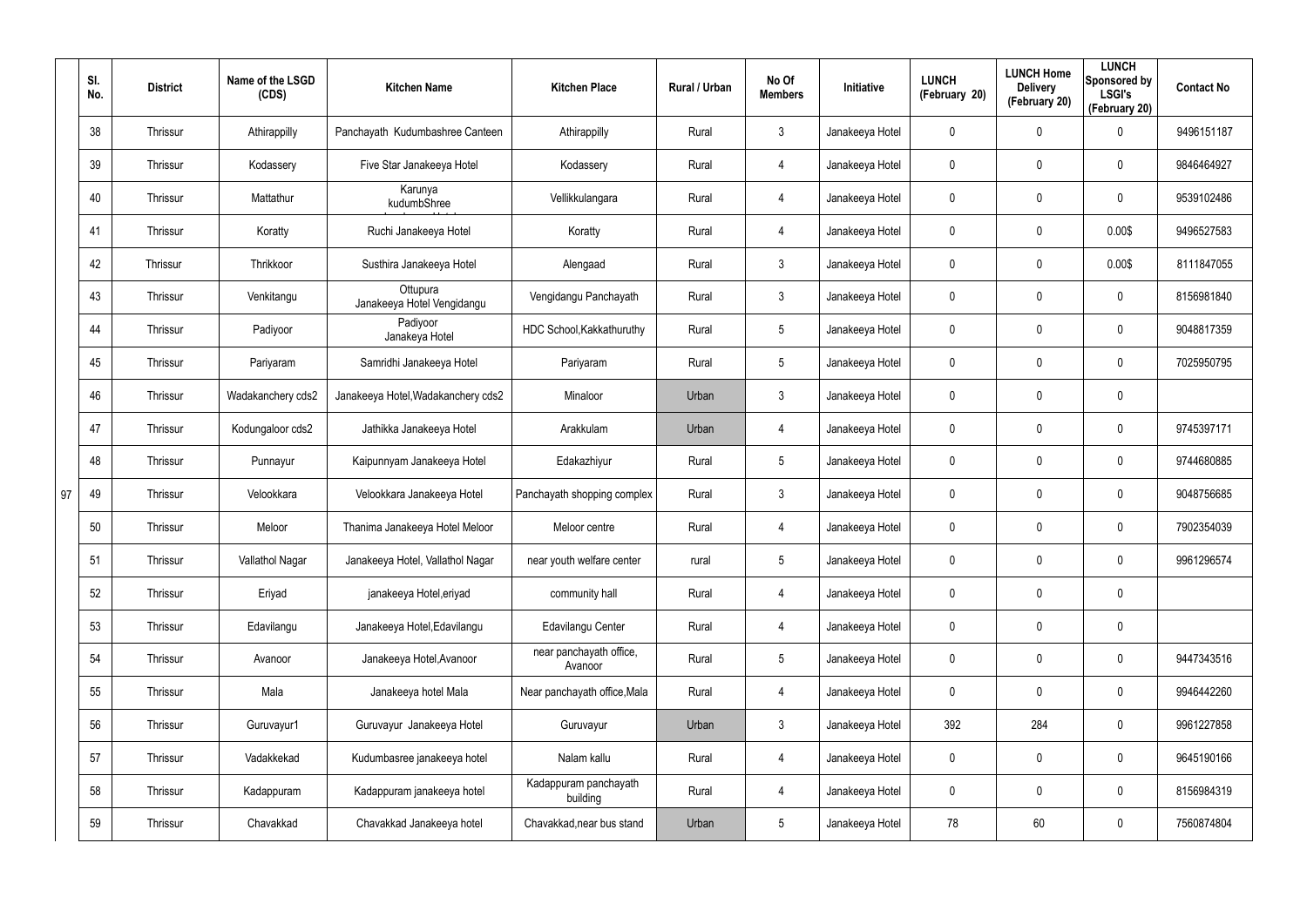| SI.<br>No. | <b>District</b> | Name of the LSGD<br>(CDS) | <b>Kitchen Name</b>               | <b>Kitchen Place</b>       | Rural / Urban | No Of<br><b>Members</b> | Initiative      | <b>LUNCH</b><br>(February 20) | <b>LUNCH Home</b><br><b>Delivery</b><br>(February 20) | <b>LUNCH</b><br>Sponsored by<br><b>LSGI's</b><br>(February 20) | <b>Contact No</b> |
|------------|-----------------|---------------------------|-----------------------------------|----------------------------|---------------|-------------------------|-----------------|-------------------------------|-------------------------------------------------------|----------------------------------------------------------------|-------------------|
| 60         | Thrissur        | Engadiyoor                | pavithra janikeeya hotel          | Pokulangara                | Rural         | $5\phantom{.0}$         | Janakeeya Hotel | $\mathbf 0$                   | 0                                                     | $\boldsymbol{0}$                                               | 9562239618        |
| 61         | Thrissur        | Varavoor                  | Friends janakeeya hotel, Varavoor | Thichur                    | Rural         | $\mathfrak{Z}$          | Janakeeya Hotel | 0                             | 0                                                     | $\pmb{0}$                                                      |                   |
| 62         | Thrisssur       | Punnayurkulam             | Punnayurkkulam janakeeya hotel    | Althara centre             | Rural         | $5\phantom{.0}$         | Janakeeya Hotel | $\mathbf 0$                   | $\mathbf 0$                                           | $\pmb{0}$                                                      | 8086093454        |
| 63         | Thrissur        | Thiruwilamala             | Villuadry Janakeeya hotel         | Thiruwilamala              | Rural         | $5\phantom{.0}$         | Janakeeya Hotel | 0                             | 0                                                     | $\pmb{0}$                                                      | 9846174729        |
| 64         | Thrissur        | Kattakampal               | Janakeeya Hotel Kattakampal       | Chirakkal                  | Rural         | 4                       | Janakeeya Hotel | $\mathbf 0$                   | $\mathbf 0$                                           | $\pmb{0}$                                                      |                   |
| 65         | Thrissur        | Kandanassery              | kandanassery janakeeya hotel      | kandanassery               | Rural         | $5\phantom{.0}$         | Janakeeya Hotel | 0                             | 0                                                     | $\mathbf 0$                                                    |                   |
| 66         | Thrissur        | Kaiparambu                | Janakeeya Hotel Kaiparambu        | Near mundoor health center | Rural         | $5\phantom{.0}$         | janakeeya hotel | 0                             | 0                                                     | $\pmb{0}$                                                      | 9645828069        |
| 67         | Thrissur        | Thrissur 2(new)           | kitchen girls janakeeya hotel     | Olari                      | urban         | 4                       | janakeeya hotel | 0                             | 0                                                     | $\underline{0}$                                                | 9388828112        |
| 68         | Thrissur        | Kuzhur                    |                                   | kuzhur                     | Rural         | 4                       | janakeeya hotel | 0                             | 0                                                     | $\pmb{0}$                                                      | 9526566073        |
| 69         | Thrissur        | Chazhur                   | Chazur Janakeeya Hotel            | Pazhuvil Center            | Rural         | 4                       | janakeeya hotel | 0                             | 0                                                     | $\mathbf 0$                                                    | 9061946216        |
| 70         | Thrissur        | Nattika                   | uttupura                          | Thriprayar                 | Rural         | $5\phantom{.0}$         | janakeeya hotel | 45                            | 0                                                     | $\pmb{0}$                                                      | 9544055637        |
| 71         | Thrissur        | Thalikulam                | Nidhi janakeeya hotel             | Puthenthodu                | Rural         | $5\phantom{.0}$         |                 | 0                             | 0                                                     | $\mathbf 0$                                                    | 8606213960        |
| 72         | Thrissur        | Vadanapilly               | vadanappilly janakeeya hotel      | vadanapilly                | Rural         | $5\phantom{.0}$         | janakeeya hotel | 0                             | 0                                                     | $\boldsymbol{0}$                                               | 9947728948        |
| 73         | Thrissur        | orumanayur                | orumanayur janakeeya hotel        | orumanayur                 | rural         | $5\phantom{.0}$         | janakeeya hotel | 0                             | $\mathbf 0$                                           | $\mathbf 0$                                                    | 9995588758        |
| 74         | Thrissur        | Panjal                    | Five-star Janakeeya hotel         | Panjal                     | Rural         | $5\phantom{.0}$         | janakeeya hotel | $\mathbf 0$                   | $\mathbf 0$                                           |                                                                | 9746847353        |
| 75         | Thrissur        | veloor                    | Veloor Janakeeya hotel            | veloor                     | Rural         | $\overline{5}$          | janakeeya hotel | 0                             | $\pmb{0}$                                             | $\pmb{0}$                                                      | 9447724685        |
| 76         | Thrissur        | Chowanoor                 | Chowanoor Janakeeya hotel         | Chowanoor                  | Rural         | $\mathfrak{Z}$          | janakeeya hotel | $\mathbf 0$                   | $\mathbf 0$                                           | $\mathbf 0$                                                    | 9,526,340,307     |
| 77         | Thrissur        | Puthur                    | Puthur janakeeyahotel             | puthur                     | Rural         | $5\phantom{.0}$         | janakeeya hotel | 0                             | $\mathbf 0$                                           | $\mathbf 0$                                                    | 6238101595        |
| 78         | Thrissur        | Erumapetty                | subhiksha janakeeya hotel         | Erumapetty                 | Rural         | $5\phantom{.0}$         | janakeeya hotel | 0                             | 0                                                     | $\mathbf 0$                                                    | 9207201880        |
| 79         | Thrissur        | Kondazhy                  | Santhwanam Janakeeya Hotel        | Kondazhy                   | Rural         | 4                       | janakeeya hotel | $\mathbf 0$                   | $\mathbf 0$                                           | $\mathbf 0$                                                    | 9526401759        |
| 80         | Thrissur        | Mullurkkara               | Kaniv Janakeeya Hotel             | Atoor                      | Rural         | 4                       | janakeeya hotel | 0                             | $\mathbf 0$                                           | $\pmb{0}$                                                      |                   |
| 81         | Thrissur        | Porkkulam                 | Porkulam janakeeya hotel          | Parempadam                 | Rural         | $5\phantom{.0}$         | Janakeeya hotel | $\mathbf 0$                   | $\mathbf 0$                                           | $\mathbf 0$                                                    | 8129017841        |
| 82         | Thrissur        | Puthukkad                 | Puthukkad Janakeeya Hotel         | Puthukkad                  | Rural         | $5\phantom{.0}$         | Janakeeya hotel | 0                             | $\pmb{0}$                                             | $\pmb{0}$                                                      | 7356668644        |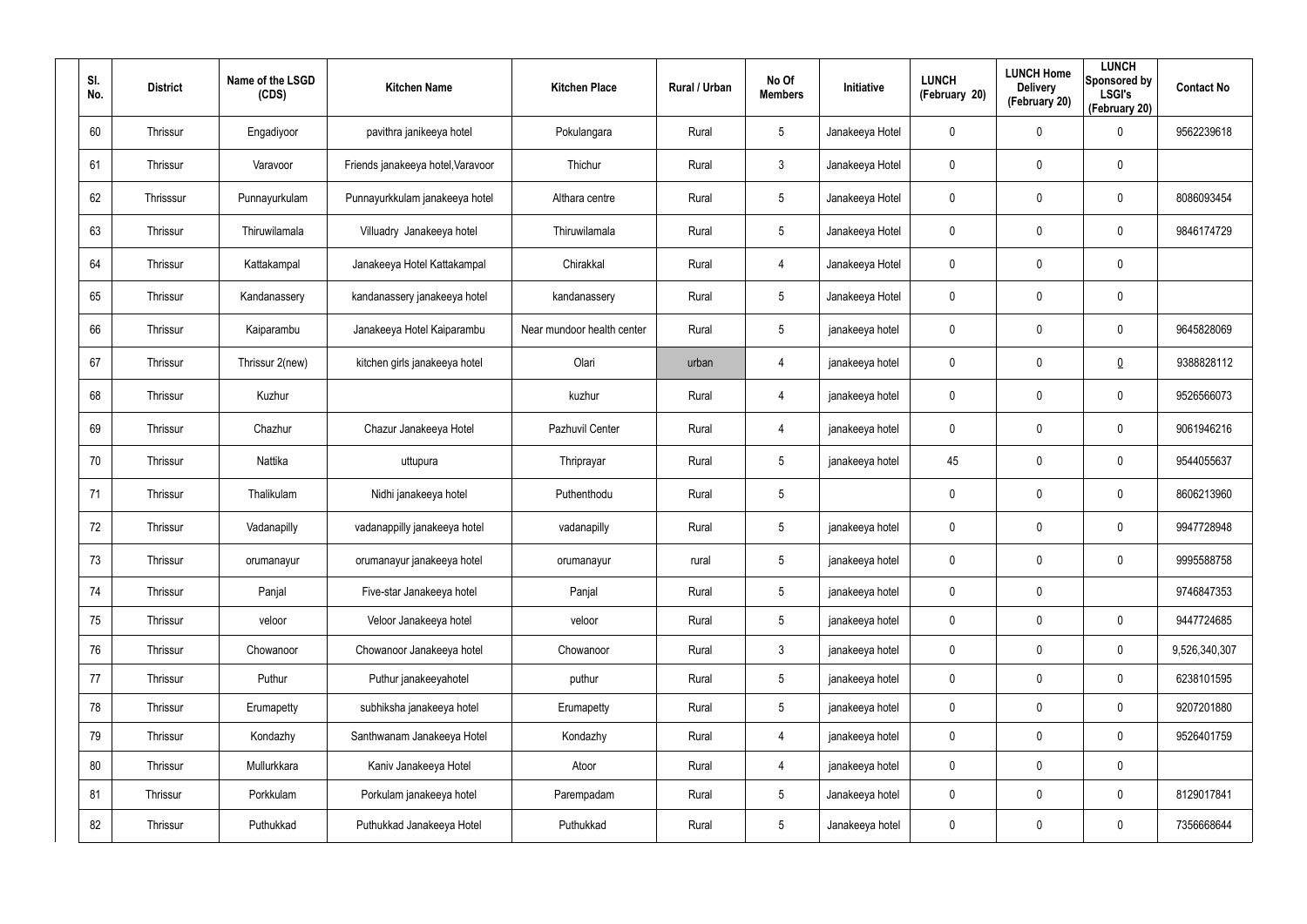| SI.<br>No.      | <b>District</b> | Name of the LSGD<br>(CDS) | <b>Kitchen Name</b>         | <b>Kitchen Place</b>                   | Rural / Urban | No Of<br><b>Members</b> | Initiative      | <b>LUNCH</b><br>(February 20) | <b>LUNCH Home</b><br><b>Delivery</b><br>(February 20) | <b>LUNCH</b><br>Sponsored by<br><b>LSGI's</b><br>(February 20) | <b>Contact No</b> |
|-----------------|-----------------|---------------------------|-----------------------------|----------------------------------------|---------------|-------------------------|-----------------|-------------------------------|-------------------------------------------------------|----------------------------------------------------------------|-------------------|
| 83              | Thrissur        | Choondal                  | Choondal Janakeeya Hotel    | <b>Kechery Centre</b>                  | Rural         | 8                       | Janakeeya Hotel | $\mathbf 0$                   | 0                                                     | $\pmb{0}$                                                      |                   |
| 84              | Thrissur        | Cherpu                    | Cherpu Janakeeya Hotel      | Cherpu                                 | Rural         | $\mathbf{3}$            | Janakeeya Hotel | $\mathbf 0$                   | $\boldsymbol{0}$                                      | $\mathbf 0$                                                    | 9605375648        |
| 85              | Thrissur        | Mathilakam                | Mathilakam Janakeeya hotel  | Mathilakam gramapanchayath<br>compound | Rural         | $\mathbf{3}$            | Janakeeya hotel | $\mathbf 0$                   | 0                                                     |                                                                | 9995986808        |
| 86              | Thrissur        | Anthikad                  | Anthikad Janakeeya hotel    | Anthikad                               | Rural         | $\overline{4}$          | Janakeeya hotel | $\mathbf 0$                   | 0                                                     | $\mathbf 0$                                                    |                   |
| 87              | Thrissur        | Mullassery                | Mullassery Janakeeya Hotel  | Mullassery centre                      | Rural         | $5\phantom{.0}$         | Janakeeya hotel | $\mathbf 0$                   | 0                                                     | $\mathbf 0$                                                    |                   |
| 88              | Thrissur        | Karalam                   | Karalam Janakeeya Hotel     |                                        | Rural         | 4                       | Janakeeya hotel | $\mathbf 0$                   | 0                                                     | $\mathbf 0$                                                    | 6282924636        |
| 89              | Thrissur        | Poomangalam               | Poomangalam Janakeeya Hotel | Edakkulam                              | Rural         | $\mathbf{3}$            | Janakeeya hotel | $\mathbf 0$                   | $\boldsymbol{0}$                                      | $\pmb{0}$                                                      |                   |
| 90              | Thrissur        | <b>MG Kavu</b>            | Annapoorna Janakeeya Hotel  | <b>MG Kavu</b>                         | Rural         | 4                       | Janakeeya hotel | 75                            | 61                                                    | $\mathbf 0$                                                    | 7558080131        |
| 91              | Thrissur        | chelakkara                | Nila janakeeya hotel        | chelakkara                             | rural         | $5\phantom{.0}$         | janakeeya hotel | $\mathbf 0$                   | $\boldsymbol{0}$                                      | $\pmb{0}$                                                      |                   |
| 92              | Thrissur        | Avinissery                | Avinissery Janakeeya Hotel  | Palakkal                               | Rural         | 4                       | janakeeya hotel | $\mathbf 0$                   | 0                                                     | $\mathbf 0$                                                    | 9446800192        |
| 93              | Thrissur        | Nadathara 2               | Grandmaas Janakeeya hotel   | Nadathara                              | Rural         | $5\phantom{.0}$         | Janakeeya Hotel | $\mathbf 0$                   | $\boldsymbol{0}$                                      | $\mathbf 0$                                                    |                   |
| 94              | Thrissur        | Chavakkad                 | Janakeeya hotel             | Chavakkad                              | Urban         | $5\phantom{.0}$         | Janakeeya hotel | $\mathbf 0$                   | 0                                                     | $\mathbf 0$                                                    | 7034752180        |
| 95              | Thrissur        | Mala 2                    | Janakeeya hotel             |                                        | Rural         | $5\phantom{.0}$         | janakeeya hotel | $\mathbf 0$                   | $\boldsymbol{0}$                                      | $\mathbf 0$                                                    |                   |
| 96              | Thrissur        | Thrissur1                 | Janakeeya hotel             | Mannuthy                               | Urban         | $5\phantom{.0}$         | janakeeya hotel | $\mathbf 0$                   | $\boldsymbol{0}$                                      | $\boldsymbol{0}$                                               | 919746287281      |
| 97              | Thrissur        | Vadanappilly2             | Janakeeya hotel             | Vadanappilly                           | Rural         | $3\phantom{a}$          | janakeeya hotel | $\mathbf 0$                   | 0                                                     | $\mathbf 0$                                                    |                   |
|                 |                 |                           |                             |                                        |               | 433                     |                 | 692                           | 463                                                   | $\mathbf 0$                                                    |                   |
| -1              | Wayanad         | Vellamunda                | Thanima mess                | 8/4 vellamuda                          | Rural         | $\overline{4}$          | janakeeya Hotel | $\mathbf 0$                   | 0                                                     | $\mathbf 0$                                                    | 7025659685        |
| $\overline{2}$  | Wayanad         | Thavinjal                 | Sobhagya Vanitha mess       | Thalappuzha<br>chungam                 | Rural         | $\overline{4}$          | janakeeya Hotel | $\mathbf 0$                   | 0                                                     | $\mathbf 0$                                                    | 9497247541        |
| $\mathbf{3}$    | Wayanad         | Vythiri                   | Dharshana catering          | Vythiri                                | Rural         | $\overline{4}$          | janakeeya Hotel | $\pmb{0}$                     | 0                                                     | $\mathbf 0$                                                    | 9074598184        |
| $\overline{4}$  | Wayanad         | Mullankolly               | Kairali catering group      | Mullankolli                            | Rural         | $\mathfrak{Z}$          | janakeeya Hotel | $\pmb{0}$                     | $\pmb{0}$                                             | $\mathbf 0$                                                    | 9526706627        |
| $5\overline{)}$ | Wayanad         | Poothadi                  | Mary matha mess             | Kenichira                              | Rural         | $5\overline{)}$         | janakeeya Hotel | $\pmb{0}$                     | 0                                                     | $\mathbf 0$                                                    | 9526376970        |
| $6\overline{6}$ | Wayanad         | Meppadi                   | Cafe Kudumbashree           | Meppadi                                | Rural         | $5\overline{)}$         | janakeeya Hotel | 0                             | 0                                                     | $\mathbf 0$                                                    | 9207935764        |
| $\overline{7}$  | Wayanad         | Pozhuthana                | Dhanya mess                 | Pozhuthana                             | Rural         | $\mathbf{3}$            | janakeeya Hotel | $\pmb{0}$                     | $\pmb{0}$                                             | $\mathbf 0$                                                    | 8111838165        |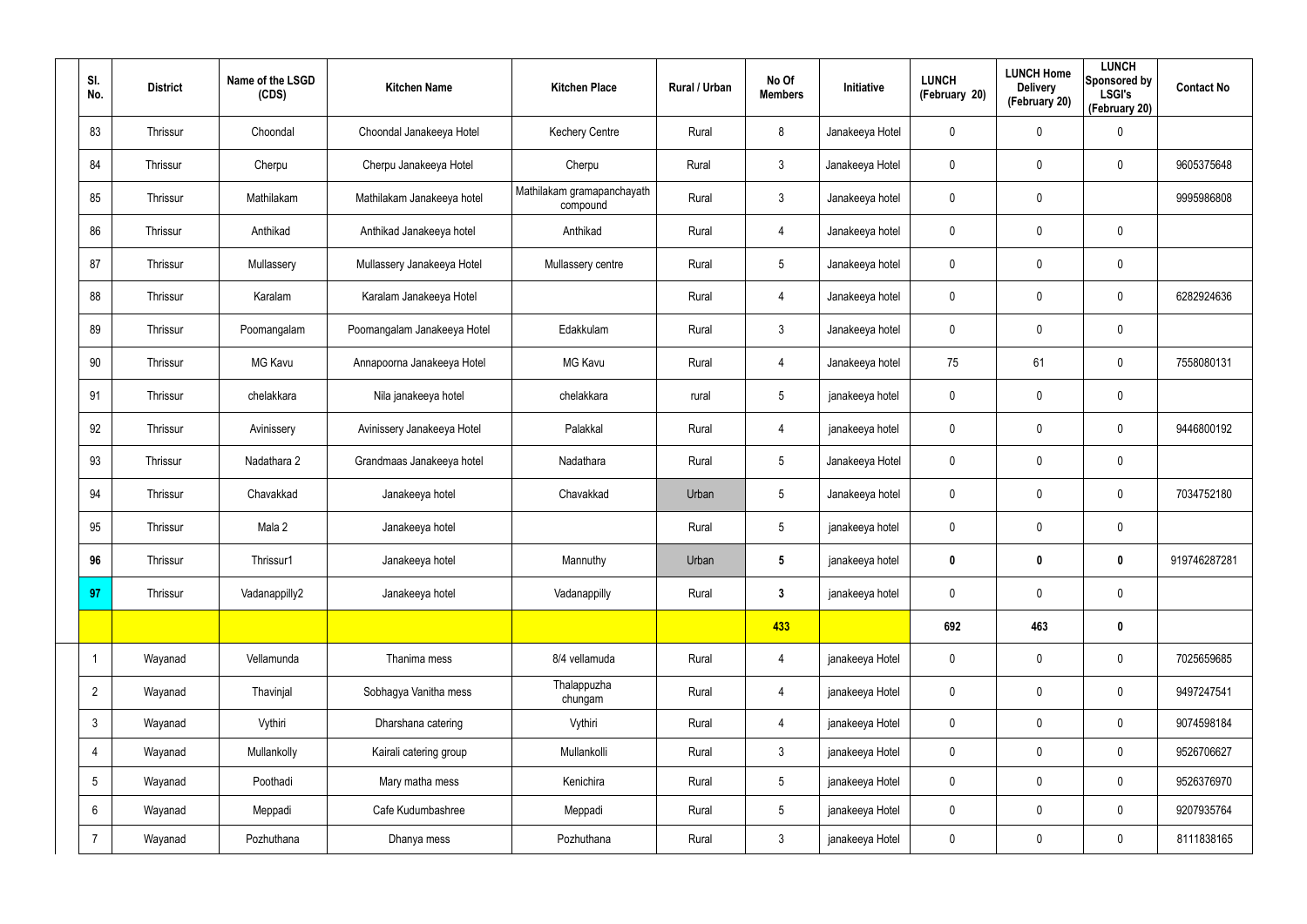|    | SI.<br>No. | <b>District</b> | Name of the LSGD<br>(CDS) | <b>Kitchen Name</b>              | <b>Kitchen Place</b>                   | Rural / Urban | No Of<br><b>Members</b> | Initiative      | <b>LUNCH</b><br>(February 20) | <b>LUNCH Home</b><br><b>Delivery</b><br>(February 20) | <b>LUNCH</b><br>Sponsored by<br><b>LSGI's</b><br>(February 20) | <b>Contact No</b> |
|----|------------|-----------------|---------------------------|----------------------------------|----------------------------------------|---------------|-------------------------|-----------------|-------------------------------|-------------------------------------------------------|----------------------------------------------------------------|-------------------|
|    | 8          | Wayanad         | Thondernad                | Thanima canteen                  | Korom                                  | Rural         | $\mathbf{3}$            | janakeeya Hotel | $\mathbf 0$                   | $\mathbf 0$                                           | $\mathbf 0$                                                    | 8943476943        |
|    | 9          | Wayanad         | Meenangady                | Haritham Janakeeya Hotel         | Opposite police station,<br>Meenangadi | Rural         | $6\overline{6}$         | janakeeya Hotel | 0                             | $\mathbf 0$                                           | $\pmb{0}$                                                      | 9526895975        |
|    | 10         | Wayanad         | Nenmeni                   | Minnaram Mess and Chappathi Unit | Cheeral                                | Rural         | $5\phantom{.0}$         | janakeeya Hotel | 0                             | 0                                                     | $\pmb{0}$                                                      | 8086835886        |
|    | 11         | Wayanad         | Thirunelli                | Adigamanai Mess and Catering     | Kartikulam                             | Rural         | $5\phantom{.0}$         | janakeeya Hotel | 0                             | $\mathbf 0$                                           | $\pmb{0}$                                                      | 9207406211        |
|    | 12         | Wayanad         | Mananthavady              | Dhanasree canteen                | Mananthavadi                           | Urban         | $5\phantom{.0}$         | janakeeya Hotel | 0                             | 0                                                     | $\pmb{0}$                                                      | 9496997382        |
|    | 13         | Wayanad         | Ambalavayal               | <b>Ruchi Catering</b>            | kalathuvayal                           | Rural         | $5\phantom{.0}$         | janakeeya Hotel | 0                             | $\mathbf 0$                                           | $\pmb{0}$                                                      | 9495084437        |
| 28 | 14         | Wayanad         | Kaniyambetta              | sree Vinayaka                    | millumukk                              | rural         | $5\phantom{.0}$         | janakeeya Hotel | 0                             | 0                                                     | $\pmb{0}$                                                      | 9061486938        |
|    | 15         | Wayanad         | Pulpally                  | Vinayaka catering                | Pulpally                               | Rural         | $5\phantom{.0}$         | janakeeya Hotel | 126                           | 0                                                     | $\pmb{0}$                                                      | 9947319307        |
|    | 16         | Wayanad         | Noolpuzha                 | Friends catering                 | Naikketty                              | Rural         | $5\phantom{.0}$         | janakeeya Hotel | 0                             | 0                                                     | $\pmb{0}$                                                      | 7558019388        |
|    | 17         | Wayanad         | Panamaram                 | Testy mess                       | Panamaram                              | Rural         | 4                       | janakeeya Hotel | 0                             | 0                                                     | $\pmb{0}$                                                      | 9605814620        |
|    | 18         | wayanad         | Moopainad                 | vanitha mess                     | vaduvanchal                            | Rural         | $5\phantom{.0}$         | janakeeya Hotel | 0                             | 0                                                     | $\pmb{0}$                                                      | 974596708         |
|    | 19         | wayanad         | Edavaka                   | <b>Teasty Mess</b>               | Irumbupalam                            | Rural         | 4                       | janakeeya Hotel | $\mathbf 0$                   | 0                                                     | $\pmb{0}$                                                      | 9847842390        |
|    | 20         | wayanad         | kalpetta                  | shiya catering                   | pallithazhe, kalpetta town             | urban         | $\mathbf{3}$            | janakeeya Hotel | 0                             | 0                                                     | $\pmb{0}$                                                      | 6282822890        |
|    | 21         | wayanad         | sulthan bathery           | preethis                         | near telephone exchange                | urban         | $5\phantom{.0}$         | janakeeya Hotel | 135                           | 0                                                     | $\pmb{0}$                                                      | 9961088393        |
|    | 22         | wayanad         | Muttil                    | swad cattering                   | Muttil bus stand                       | Rural         | $5\phantom{.0}$         | janakeeya Hotel | $\pmb{0}$                     | 0                                                     | $\mathbf 0$                                                    | 9074461322        |
|    | 23         | wayanad         | padinjarathara            | oruma                            | padinjarathara town                    | Rural         | 5 <sub>5</sub>          | janakeeya Hotel | 257                           | 0                                                     | $\mathbf 0$                                                    | 9495814542        |
|    | 24         | wayanad         | kalpetta                  | Anjuse cattering                 | kalpetta town                          | Urban         | $5\phantom{.0}$         | janakeeya Hotel | $\pmb{0}$                     | $\pmb{0}$                                             | $\pmb{0}$                                                      | 9745883809        |
|    | 25         | wayanad         | Thariyode                 | Haritham                         | kavumadham town                        | Rural         | $\mathbf{3}$            | janakeeya Hotel | 83                            | 0                                                     | $\mathsf{0}$                                                   | 9074095457        |
|    | 26         | wayanad         | Mananthavady              | chothis mess                     | Kozhikode road,<br>Mananthavady        | Urban         | $\mathbf{3}$            | janakeeya Hotel | 0                             | $\mathbf 0$                                           | $\pmb{0}$                                                      | 9947376596        |
|    | 27         | wayanad         | vengapalli                | Annapoorna                       | vengapalli town                        | Rural         | 5 <sub>5</sub>          | janakeeya Hotel | 0                             | 0                                                     | $\mathbf 0$                                                    | 7592831851        |
|    | 28         | Wayanad         | Kottathara                | Jyothi vanitha mess              | Venniyod                               | Rural         | $\mathbf{3}$            | janakeeya Hotel | 0                             | 0                                                     | $\mathbf 0$                                                    | 9961844026        |
|    | 29         | Wayanad         | Sulthan Bathery           | Elite                            | Mysore road, Bathery                   | Urban         | $\mathbf{3}$            | janakeeya Hotel | $\pmb{0}$                     | $\mathbf{0}$                                          | $\boldsymbol{0}$                                               | 9778180571        |
|    |            |                 |                           | <b>1720</b>                      |                                        | <b>TOTAL</b>  | 122                     |                 | 601                           | 4064                                                  | 0                                                              |                   |
|    | <b>29</b>  |                 |                           |                                  |                                        |               | 4638                    |                 |                               |                                                       | 58                                                             |                   |
|    |            |                 |                           |                                  |                                        |               |                         |                 |                               |                                                       |                                                                |                   |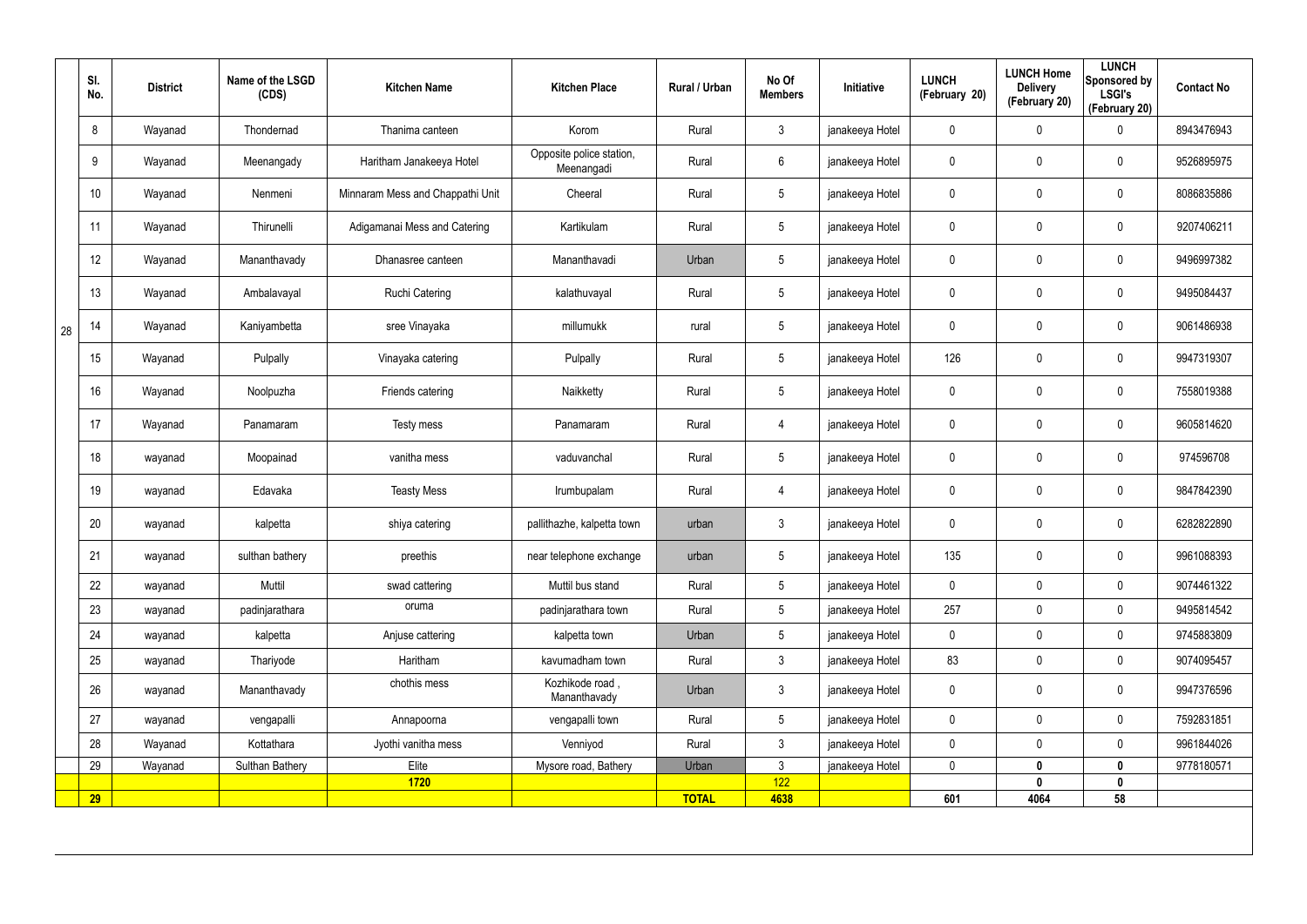| SI.<br>No. | <b>District</b> | Name of the LSGD<br>(CDS)                                                                        | <b>Kitchen Name</b>                                | <b>Kitchen Place</b>  | Rural / Urban                   | No Of<br><b>Members</b> | Initiative                                                           | <b>LUNCH</b><br>(February 20) | <b>LUNCH Home</b><br><b>Delivery</b><br>(February 20) | <b>LUNCH</b><br>Sponsored by<br><b>LSGI's</b><br>(February 20) | <b>Contact No</b> |
|------------|-----------------|--------------------------------------------------------------------------------------------------|----------------------------------------------------|-----------------------|---------------------------------|-------------------------|----------------------------------------------------------------------|-------------------------------|-------------------------------------------------------|----------------------------------------------------------------|-------------------|
|            |                 |                                                                                                  | STATUS OF JANAKEEYA HOTELS FUNCTIONING IN DISTRICT |                       |                                 |                         | STATUS OF FOOD DISTRIBUTED THROUGH JANAKEEYA HOTELS AS ON 20.02.2022 |                               |                                                       |                                                                |                   |
|            | <b>District</b> | <b>Total</b><br>Janakeeya Hotels                                                                 | <b>Rural Units</b>                                 | Urban<br>units        | <b>STATUS OF</b><br><b>FOOD</b> | Home<br><b>Delviery</b> | Food Sponsored<br>by LSGIs                                           |                               | <b>TOTAL Meals</b><br><b>Distributed</b>              |                                                                |                   |
|            | <b>TVM</b>      | 109                                                                                              | 79                                                 | 30                    | 6,687                           | $\overline{0}$          | 12                                                                   | 6,699                         |                                                       |                                                                |                   |
|            | <b>KLM</b>      | 82                                                                                               | 72                                                 | 10 <sup>°</sup>       | 3283                            | $\overline{0}$          | $\overline{0}$                                                       | 3,283                         |                                                       |                                                                |                   |
|            | PTA             | 59                                                                                               | 54                                                 | 5 <sub>1</sub>        | $\overline{0}$                  | 622                     | $\overline{0}$                                                       | 622                           |                                                       |                                                                |                   |
|            | <b>ALP</b>      | 89                                                                                               | 79                                                 | 10 <sup>°</sup>       | 6344                            | 1061                    | 34                                                                   | 7,439                         |                                                       |                                                                |                   |
|            | <b>KTM</b>      | 82                                                                                               | 74                                                 | 8 <sup>°</sup>        | 186                             | 40                      | 3 <sup>1</sup>                                                       | 229                           |                                                       |                                                                |                   |
|            | <b>IDK</b>      | 51                                                                                               | 50                                                 |                       | 2131                            | $\overline{0}$          | $\overline{0}$                                                       | 2,131                         |                                                       |                                                                |                   |
|            | EKM             | 114                                                                                              | 81                                                 | 33                    | 2290                            | 851                     | $\overline{0}$                                                       | 3,141                         |                                                       |                                                                |                   |
|            | <b>TSR</b>      | 97                                                                                               | 86                                                 | 11                    | 692                             | 463                     | $\overline{0}$                                                       | 1,155                         |                                                       |                                                                |                   |
|            | PGT             | 102                                                                                              | 92 <sub>1</sub>                                    | 10 <sup>°</sup>       | 1,083                           | $\overline{0}$          | $\mathbf{3}$                                                         | 1,086                         |                                                       |                                                                |                   |
|            | <b>MLP</b>      | 128                                                                                              | 107                                                | 21                    | 3,038                           | 1417                    | -1                                                                   | 4,456                         |                                                       |                                                                |                   |
|            | <b>WYD</b>      | 29                                                                                               | 24                                                 | 5 <sub>1</sub>        | $\pmb{0}$                       | $\overline{0}$          | $\overline{0}$                                                       |                               | $\mathbf 0$                                           |                                                                |                   |
|            | <b>KKD</b>      | 105                                                                                              | 75                                                 | 30                    | 3,802                           | 73                      | 5 <sub>5</sub>                                                       | 3,880                         |                                                       |                                                                |                   |
|            | <b>KNR</b>      | 89                                                                                               | 75                                                 | 14 <sub>1</sub>       | 391                             | $\overline{0}$          | $\pmb{0}$                                                            | 391                           |                                                       |                                                                |                   |
|            | <b>KSG</b>      | 43                                                                                               | 37 <sup>°</sup>                                    | 6 <sup>1</sup>        | 355                             | $\overline{0}$          | $\pmb{0}$                                                            |                               | 355                                                   |                                                                |                   |
|            | <b>Total</b>    | 1179                                                                                             | 985                                                | 191                   | 30,282                          | 4,527                   | 58                                                                   |                               | 34,867                                                |                                                                |                   |
|            |                 |                                                                                                  | 2249                                               |                       |                                 | 34,867                  |                                                                      |                               |                                                       |                                                                |                   |
|            | <b>Date</b>     | <b>Grand Total of meals</b><br><b>Distributed through</b><br>Janakeeya hotel as<br>on 20.02.2022 | Urban<br>units                                     | <b>Total</b><br>units | Rs. 20 /Lunch<br>Parcel         | Home<br><b>Delivery</b> | <b>LUNCH</b><br>sponsored by<br><b>LSGIs</b>                         | <b>Total Meals</b>            |                                                       |                                                                |                   |
|            | 20.02.2022      | 985                                                                                              | 191                                                | 1179                  | 30,282                          | 4,527                   | 58                                                                   |                               | 34,867                                                |                                                                |                   |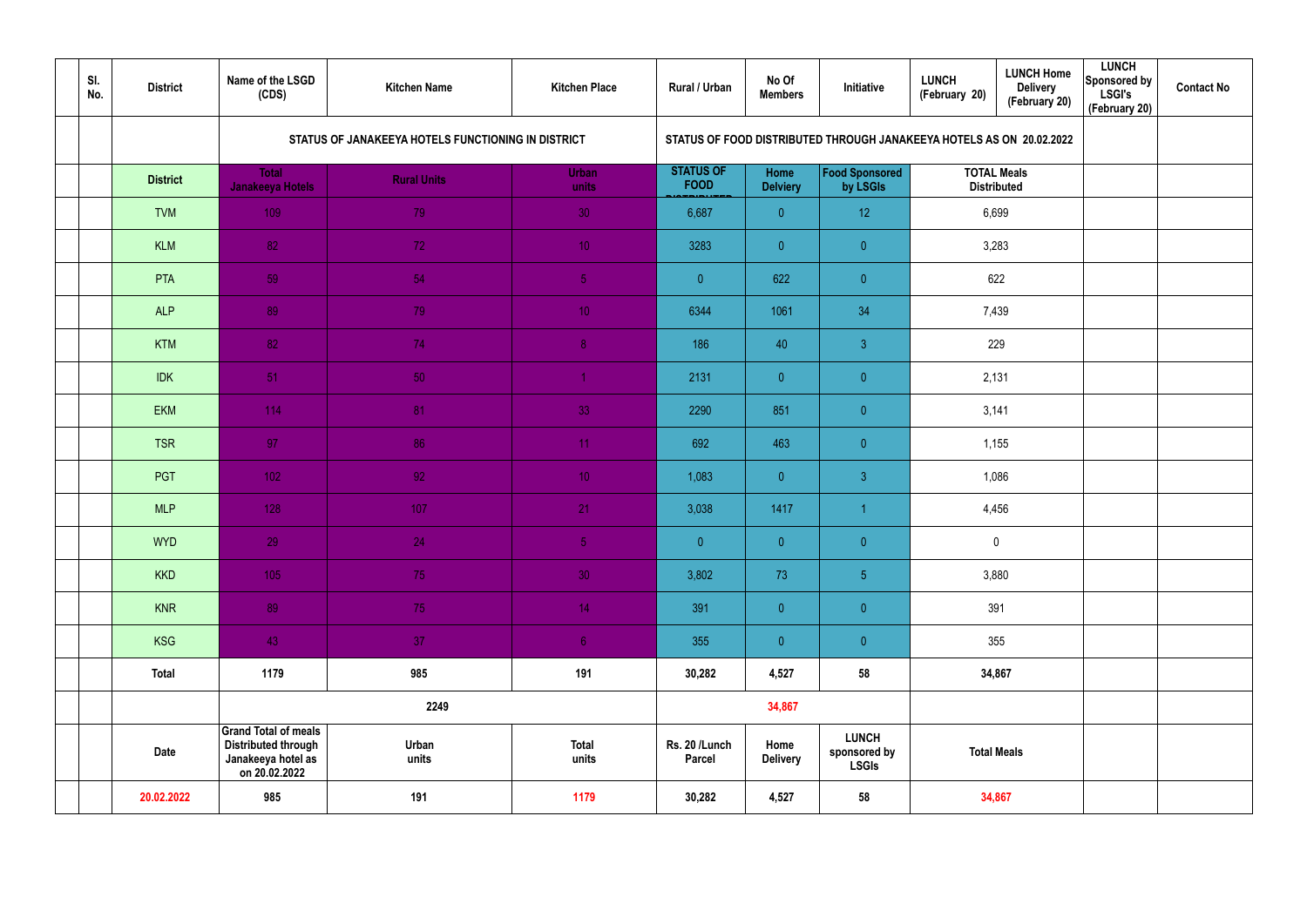| -<br>31.<br>No. | <b>District</b> | Name of the LSGD<br>(CDS) | <b>Kitchen Name</b> | <b>Kitchen Place</b> | ' / Urban<br>Rural, | No Of<br><b>Members</b> | Initiative | LUNCH<br>$\sim$<br>$\mathbf{a}$<br><b>repruary</b><br>ZU) | <b>LUNCH Home</b><br>Deliverv<br>$\sim$<br>February 20) | <b>LUNCH</b><br>Sponsored by<br><b>LSGI's</b><br>(February 20) | <b>Contact No</b> |
|-----------------|-----------------|---------------------------|---------------------|----------------------|---------------------|-------------------------|------------|-----------------------------------------------------------|---------------------------------------------------------|----------------------------------------------------------------|-------------------|
|-----------------|-----------------|---------------------------|---------------------|----------------------|---------------------|-------------------------|------------|-----------------------------------------------------------|---------------------------------------------------------|----------------------------------------------------------------|-------------------|

| Districts with same number of hotels                                                                                                                                                                                                                                                                                                                                                                                                                                                                                                                                                                                                                                                                                                                                                                                                                                                        | tvm                                                                                                                                                                                                                                                                                                                                                                                                                                                                                                                                                                                                                                                                                                                                                                                                                                                                                                                                                | Wayanad         | Alappuzha                 | Malappuram   | Kozhikode                        | Thrissur       | Kollam       |  |  |
|---------------------------------------------------------------------------------------------------------------------------------------------------------------------------------------------------------------------------------------------------------------------------------------------------------------------------------------------------------------------------------------------------------------------------------------------------------------------------------------------------------------------------------------------------------------------------------------------------------------------------------------------------------------------------------------------------------------------------------------------------------------------------------------------------------------------------------------------------------------------------------------------|----------------------------------------------------------------------------------------------------------------------------------------------------------------------------------------------------------------------------------------------------------------------------------------------------------------------------------------------------------------------------------------------------------------------------------------------------------------------------------------------------------------------------------------------------------------------------------------------------------------------------------------------------------------------------------------------------------------------------------------------------------------------------------------------------------------------------------------------------------------------------------------------------------------------------------------------------|-----------------|---------------------------|--------------|----------------------------------|----------------|--------------|--|--|
| (Each district use seperate cell for filling the<br>details)                                                                                                                                                                                                                                                                                                                                                                                                                                                                                                                                                                                                                                                                                                                                                                                                                                | Kannur                                                                                                                                                                                                                                                                                                                                                                                                                                                                                                                                                                                                                                                                                                                                                                                                                                                                                                                                             | Kasaragod       | Kottayam                  | Palakkad     | Pathanamthitta                   | Ernakulam      | Kasaragod    |  |  |
| Districts with number of hotels increased                                                                                                                                                                                                                                                                                                                                                                                                                                                                                                                                                                                                                                                                                                                                                                                                                                                   |                                                                                                                                                                                                                                                                                                                                                                                                                                                                                                                                                                                                                                                                                                                                                                                                                                                                                                                                                    |                 |                           |              |                                  |                |              |  |  |
| (Each district use seperate cell for filling the<br>details)                                                                                                                                                                                                                                                                                                                                                                                                                                                                                                                                                                                                                                                                                                                                                                                                                                |                                                                                                                                                                                                                                                                                                                                                                                                                                                                                                                                                                                                                                                                                                                                                                                                                                                                                                                                                    |                 |                           |              |                                  |                |              |  |  |
| Districts with number of hotels with zero entry of<br>meals                                                                                                                                                                                                                                                                                                                                                                                                                                                                                                                                                                                                                                                                                                                                                                                                                                 | Thrissur (91)                                                                                                                                                                                                                                                                                                                                                                                                                                                                                                                                                                                                                                                                                                                                                                                                                                                                                                                                      | Kasargod (40)   | Kottayam(78)              |              | Alappuzha (70)   Malappuram(107) | Kozhikode (92) | Kannur- (87) |  |  |
| (Each district use seperate cell for filling the<br>details)                                                                                                                                                                                                                                                                                                                                                                                                                                                                                                                                                                                                                                                                                                                                                                                                                                | pathanamthitta(55)                                                                                                                                                                                                                                                                                                                                                                                                                                                                                                                                                                                                                                                                                                                                                                                                                                                                                                                                 | Trivandrum (81) | <b>ERNAKULAM</b><br>(106) | Palakkad(94) | Wayanad (25)                     | Idukki(40)     | Kollam (61)  |  |  |
| New hotels started (numbers)                                                                                                                                                                                                                                                                                                                                                                                                                                                                                                                                                                                                                                                                                                                                                                                                                                                                |                                                                                                                                                                                                                                                                                                                                                                                                                                                                                                                                                                                                                                                                                                                                                                                                                                                                                                                                                    |                 |                           |              |                                  |                |              |  |  |
| New hotels started at (location)                                                                                                                                                                                                                                                                                                                                                                                                                                                                                                                                                                                                                                                                                                                                                                                                                                                            |                                                                                                                                                                                                                                                                                                                                                                                                                                                                                                                                                                                                                                                                                                                                                                                                                                                                                                                                                    |                 |                           |              |                                  |                |              |  |  |
|                                                                                                                                                                                                                                                                                                                                                                                                                                                                                                                                                                                                                                                                                                                                                                                                                                                                                             | TVM- Chenkal, Kulathoor, Neyyattinkara Oottupura, Harsha, Devarose tvmcds1-I,II,III,IV, V,pothencode ,andoorkonam ,Azhoor ,mangalapuram ,swad,Ruchisagaram ,kadinamkulam tvm cds 2poovachal,<br>kuttichal, aryanad, vithura, uzhamalackal, tholicode, tvm cds4ICherunniyoor, Elakamon(2), Varkalapangod, kallara, pullampara, nellanad, manikal, vamanapuram<br>Vembayam, Nedumangad, Karakulam, panavoorpazhakunnumel karavaram nagaroor pulimath madavoor pallickkal kilimanoor navaikulam<br>Kollayil, Kunnathukal, Kallikkad karumkulam athiyannoorjanatha ruchikkoott asrayaAnad, Aruvikkara kalliyoor                                                                                                                                                                                                                                                                                                                                        |                 |                           |              |                                  |                |              |  |  |
| Kottayam:Aymanam,Chembu,Madappally,pampady,melukav,TVPuram,vazhoor,Akalakkunnam,Arpookkara,Athirampuzha,Ayarkunnam,Bharananganam,Changanassery,Chirakkadav,Chirakkadav,Elikulam,<br>Erumeli,Ettumanoor,Kadanad,Kadaplamattam,Kadaplamattam,Kaduthuruthy,Kallara,Kanakkari,Kangazha,Kanjirapally,Karoor,Karukachal,Kidangoor,Kooroppada,Koottickal,Koruthodu,KottayamNorth,<br>KottayamNorth,KottayamNorth,Kuravilangadu,Kurichi,Manimala,Manjoor,Marangattupilly,Maravanthuruth,Meenachil(2)Meenadom,Moonnilav,Mulakkulam,Mundakkayam,Nedumkunnam,Neendoor,Njeezhoor,<br>Pala,Pala,Pallickathodu,Panachikkadu,Parathodu,Paippadu,Poonjar,poonjarsouth,Puthuppally,Teekkoy,Thalanad,Thalappulam,Thidanadu,Thidanadu,Thiruvarppu,Thrikkodithanam,Udayanapuram,<br>Udayanapuram, Uzhavoor, Vaikom, Vakathanam, Vazhappally, Vazhoor, Vechoor, Veliyannoor, Vellavoor, Vijayapuram, Vijayapuram |                                                                                                                                                                                                                                                                                                                                                                                                                                                                                                                                                                                                                                                                                                                                                                                                                                                                                                                                                    |                 |                           |              |                                  |                |              |  |  |
|                                                                                                                                                                                                                                                                                                                                                                                                                                                                                                                                                                                                                                                                                                                                                                                                                                                                                             | Alappuzha - Ala Alappuzha North Alappuzha South Alappuzha South Alappuzha South Ambalappuzha North Ambalappuzha North Ambalappuzha South Arattupuzha Arattupuzha Arookutty Aroor<br>Bharanikavu Budhanoor Chambakulam Chenganoor Chennam Pallippuram Chennithala Cheppad Cheriyanad Cherthala Municipality Cherthala Municipality Cherthala South Chettikulangara Chingoli<br>Chunakkara Devikulangara Edathua Ezhupunna Harippad Kadakkarappally Kainakary Kandalloor Kanjikuzhy Karuvatta Kavalam Kodamthurath Krishnapuram Kuthiyathode Mannar Mavelikara Municipality<br>Mavelikkara Thamarakulam Mavelikkara Thekkekara Mavelikkara Thekkekara Mulakkuzha Muttar Nedumudy Neelamperoor Nooranad Pallippad Panavally Pattanakkad Perumbalam Pulincunnu Punnapra<br>North Punnapra South Purakad Purakad Ramankary Thaicattussery Thakazhy Thalavady Thannermukkom Thazhakkara Thiruvanvandoor Thuravoor Vallikunnam Vayalar Veliyanad Venmoney |                 |                           |              |                                  |                |              |  |  |
|                                                                                                                                                                                                                                                                                                                                                                                                                                                                                                                                                                                                                                                                                                                                                                                                                                                                                             | Wayanad -Bathery-1, Nenmeni, Noolpuzha, Ambalavayal, Meenangadi, Moopainad, Meppadi, Vythiri, Vengappalli, Kalpetta-2, Pozhuthana, Kottathara, Muttil, Panamaram, Mullankolli, Poothadi,<br>Kaniyambetta, Edavaka, Thirunelli, Thavinjal, Mananthavadi-2, Vellamunda, Thondernad                                                                                                                                                                                                                                                                                                                                                                                                                                                                                                                                                                                                                                                                   |                 |                           |              |                                  |                |              |  |  |

| Kollam       |  |
|--------------|--|
| Kasaragod    |  |
|              |  |
|              |  |
| Kannur- (87) |  |
| Kollam (61)  |  |
|              |  |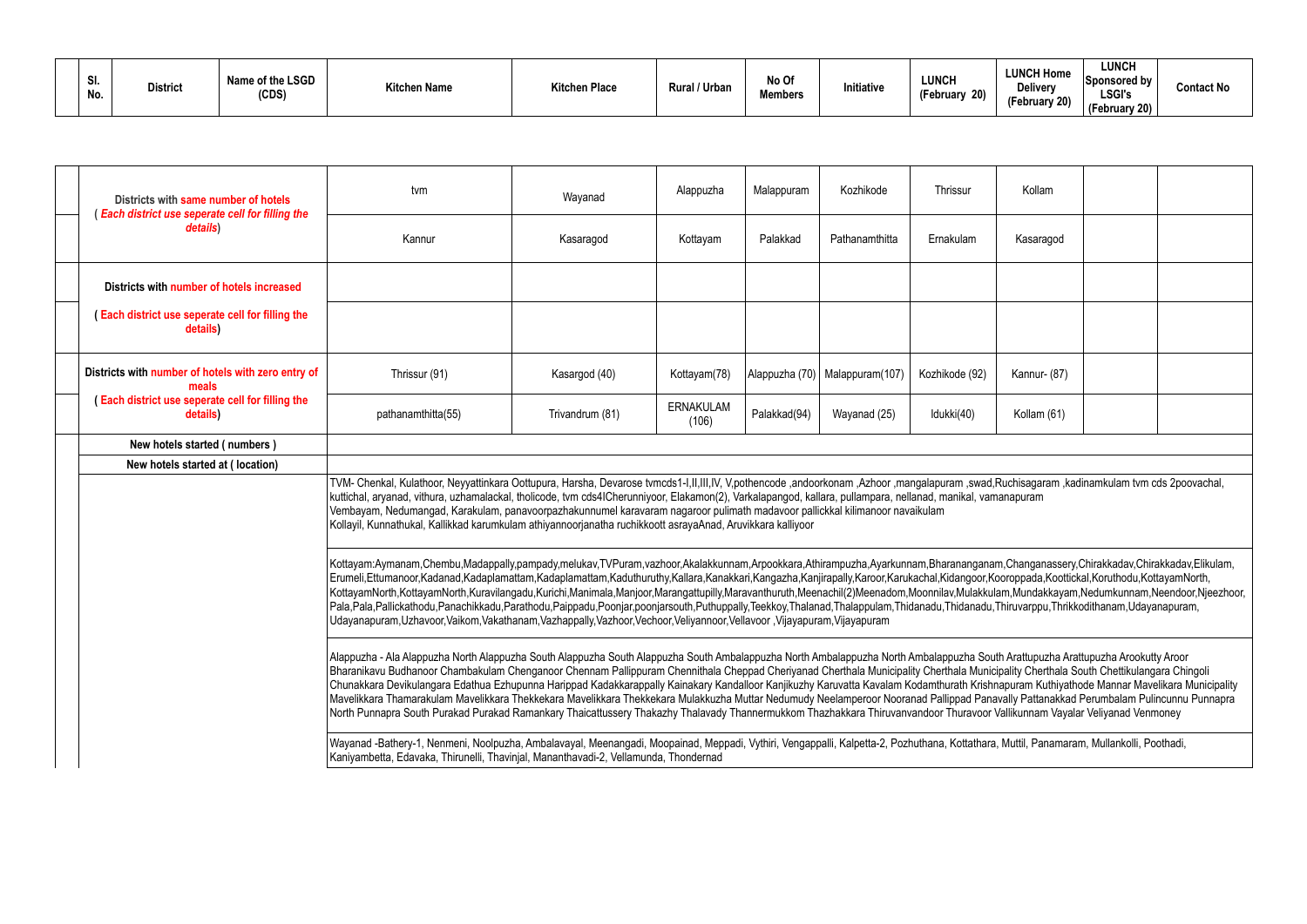Madavoor, Omassery, Puthuppadi, Kizhakkoth, ni, Arikkulam -2 Kkd central-5, Kkd north-2, Kkd south-4, Kowilandi south-4, Arikkulam -2 Kkd centraln, Kunnummal, Kayakkodi, Thurayur, Meppayur, Thikkodi, Edachery, Nadapuram, Purameri, Chekkyad, Valayam, am, kodikkulam, kokkayar, konnathady, kudayathoor, burappuzha, rajakumary, senapathy, udumbannoor, manadum halakudi, pananchery, kadavallur, Elavally, paralam, m,NAdathara,vallachira,poyya,wadakanchery 2, tty,thrikkur,venkidangu,padiyur,pariyaram,kodungalloor2, ampal,kandanassery,kaiparambu,thrissur2,chazhur, nattika,thalikulam,poomangalam,nadathara 2, vazhakkad, amarambalam, Marakkara, Ozhur, Kalikavu, Angadippuram, Puzhakkattiri, Nannammukku, am, Malappuram, Tanur, elamkulam, wandoor, *Rumali, Tanur, Malappuram*, Tanur, Anak ndikkad, chokkad, makkaraparamb, Ponnani, mangalam, kungal, Pookkottur, Edakkara, Pulikkal, Tanur, pallikkal, pra, Thiruvalla east,Thiruvalla west,Eraviperoor, nganam,Ranni Pazhavangadi,Ranni Angadi,Perunad, r,Kodumon,Enadimangalam,Erathu,Kadambanadu, hrikkovilvattom, Thazhava, Kollam - Niravu, , vam, Adichanalloor, Nilamel, Panmana, Ummannoor, hruka, East Kallada, Anchal, Kollam -Iswarya, Nedumpana,Edamulakkal, Mylom, Thevalakkara, Thalavoor, Vilakkudy, Poothakkulam, Pathanapuram, Chadayamangalam, Elampalloor Kottamkara, Vettikkavala, Pooyappally, Pattazhy, Neendakara, mpadi, puthige, Bedaduka, Muliyar, Pallikara,

VilayurKulukkallurPattambi vilurVandazhiNelliayampathyElavancheryKollemkodeKodu <sub>.</sub><br>PamkadambazhipuramKadambazhipuramKannambraThen SholayurPuthusheryKarimbaNagalasseri MathurChalavaraAnanganadi LakkidiperurNellaya ShornurShornurThrikkadiriAmbalapparaVallappuzhaShoranur MankaraKanjirapuzha ThachanattukaraPuthukodeTarurPirayiriPalakkad ulbPookkottukavu

| Kozhikode - Balussery, Panangad, Naduvannur, Kottur, Koorachund2, Ulliyeri, Nanminda, Thalakkulathur, Narikkuni, Kakkodi, Chelannur, Koduvally3, Madavoor,<br>Thamarassery, Koodaranji, Kodenchery, Thiruvambadi, Kattippara, Koyilandi north2, Koyilandi south2, Atholi, Chengottukavu, Moodadi, Chemancheri, Arikkulam ·<br>Olavanna2, Feroke-2, Mukkam 2, Perumanna, Karassery, Kuruvattur, Kodiyathur, Peruvayal, Kuttiadi, Kavilumpara, Maruthonkara, Naripatta, Velom, Kunnumma<br>Keezhariyur, Payyoli, Chakkittapara, Cheruvannur, Koothali, Changaroth, Perambra, Kayanna, Nochad, Ayanchery, Villyappally, Maniyur, Thiruvallur, Edachery, N<br>Tuneri, Onchiyam, Chorode, Eramala, Vadakara east, Azhiyur (Today off)<br>Idukki - adimaly, alackodu, arakkulam, ayyappancovil, chakkupallom, edavetty, erattayar, kamakshy, kanchiyar, kanjikkuzhy, karimannoor, karunapuram, kodikkula<br>kumqramangalam, kumily, manakkadu, mankulam(jeevanam), mariyapuram, muttom, nedumkandam, pampadumpara, peermadu, peruvanthanam, purappuzha, r<br>upputhara, vandanmedu, vandiperiyar, vannappuram, vathikudy, vazhathope, vellathooval, velliyamattom (Today off)<br>Thrissur - Kattoor, Wadakkanchery 1, Erumapetty, Chelakkara, Athirappilly,Avanoor, kuzhur, Mullurkkara,Anthikkad, Avinissery,Eriyaad,Kadangodu,chalakudi,pana<br>thrissur2,pazhayannur,aloor,muriyad,valapad,annamanada,Vellangallur,pavaratty,edathiruthy,adat,irinjalakuda 1,parappookkara,puthenchira,SN puram,NAdathara<br>varantharappilly,nenmanikkara,kodakara,thekkumkkara,alagappa nagar,kolazhy,manalur,arimpur,thanniam,madakkathara,kodassery,mattathur,koratty,thrikkur,ver<br>punnayur, velookkara, meloor, vallathol nagar, edavilangu, mala, vadakkekkad, kadappuram, engandiyur, varavoor, punnayurkkulam, thiruvillwamala, kattakampal, kandar<br>nattika,thalikulam,vadanappilly 1,orumanayur,panjal,veloor,chowannur,puthur,erumapetty,kondazhy,porkulam,puthukkad,chundal,cherpu,mathilakam,mullassery,ka<br>chavakkad 2, mala2, thrissur1, vadanappilly 2,<br>chelmbra, vazhayur, mangalam, kuttipuram, Munniyur, mangalam, Ponnani, Tanur.<br>Thumpamon,Pandalam thekkekkara, Aranmula,Kulanada,Adoor,Pathanamthitta, Pandalam<br>Kollam:-,Ittiva, Melila, Kulakkada, Sooranad North, Clappana, Mayyanad-Krishna, Mayyanad-Souhrudha,Thekkumbhagom Oachira, Thodiyoor, ,Thrikkovilvattor<br>Neduvathoor,Thrikkaruva,Chithara,,Manrothuruthu, Karunagapally, Chavara, Pavithreswaram, Veliyam, Velinallur-Quality,Elamadu, Kadakkal, Perayam, Adichana<br>Kareepra,Piravanthoor, Karavaloor,Kunnathoor, Alayamon, Kottarakkara, Chirakkara- Bhoomika, Kalluvathukkal, Chirakkara-Niram, Velinalloor- Mathruka, East K<br>Nedumpana,Edamulakkal, Mylom, Thevalakkara, Thalavoor, Vilakkudy, Poothakkulam, Pathanapuram, Chadayamangalam, Elampalloor Kottamkara, Vettikkavala<br>Panayam, Edamulakkal-Deepam, Pattazhy North, Kulashekharapuram-Vinayka JHs not opened today<br>kasargod-Kayyur cheemeni, Pilicode, Kodombelur, Chemnad,Trikarpur, Panathady, Westeleri,Madikai,valiyaparamba Ajanur,Badiadka,Kuttikkol,Delampadi, puthig<br>Kinanoorkarinthalam,Nileswaram,Kanhangad 1, Kanhangad 1, paivalike,Manjeswaram, Kanhangad2,Padne, Pallikkara,Kumbala,Karadka,Vorkady,Balal<br>Nileswaram, Kallar,Mangalpady,Uduma pullur periya,kumbadaje, Chengala<br>East elery, karadka (karmamthody), madhur<br>KuthanoorThachampara KannadiPattitharaMannarkkad Pirayiri Marutharoad |  | SI.<br>No. | <b>District</b> | Name of the LSGD<br>(CDS) | <b>Kitchen Name</b>                                                                                                                                                                                                                                                                                                                                                                                                                                                                                                                                                                                                                                                                                                                                                                                                                                                                                                                                                                 | <b>Kitchen Place</b> | Rural / Urban | No Of<br><b>Members</b> | Initiative | <b>LUNCH</b><br>(February 20) | <b>LUNCH H</b><br><b>Delive</b><br>(Februar |  |  |
|----------------------------------------------------------------------------------------------------------------------------------------------------------------------------------------------------------------------------------------------------------------------------------------------------------------------------------------------------------------------------------------------------------------------------------------------------------------------------------------------------------------------------------------------------------------------------------------------------------------------------------------------------------------------------------------------------------------------------------------------------------------------------------------------------------------------------------------------------------------------------------------------------------------------------------------------------------------------------------------------------------------------------------------------------------------------------------------------------------------------------------------------------------------------------------------------------------------------------------------------------------------------------------------------------------------------------------------------------------------------------------------------------------------------------------------------------------------------------------------------------------------------------------------------------------------------------------------------------------------------------------------------------------------------------------------------------------------------------------------------------------------------------------------------------------------------------------------------------------------------------------------------------------------------------------------------------------------------------------------------------------------------------------------------------------------------------------------------------------------------------------------------------------------------------------------------------------------------------------------------------------------------------------------------------------------------------------------------------------------------------------------------------------------------------------------------------------------------------------------------------------------------------------------------------------------------------------------------------------------------------------------------------------------------------------------------------------------------------------------------------------------------------------------------------------------------------------------------------------------------------------------------------------------------------------------------------------------------------------------------------------------------------------------------------------------------------------------------------------------------------------------------------------------------------------------------------------------------------------------------------------------------------------------------------------------------------------------------------------------------------------------------------------------------------------------------------------------------------------------|--|------------|-----------------|---------------------------|-------------------------------------------------------------------------------------------------------------------------------------------------------------------------------------------------------------------------------------------------------------------------------------------------------------------------------------------------------------------------------------------------------------------------------------------------------------------------------------------------------------------------------------------------------------------------------------------------------------------------------------------------------------------------------------------------------------------------------------------------------------------------------------------------------------------------------------------------------------------------------------------------------------------------------------------------------------------------------------|----------------------|---------------|-------------------------|------------|-------------------------------|---------------------------------------------|--|--|
|                                                                                                                                                                                                                                                                                                                                                                                                                                                                                                                                                                                                                                                                                                                                                                                                                                                                                                                                                                                                                                                                                                                                                                                                                                                                                                                                                                                                                                                                                                                                                                                                                                                                                                                                                                                                                                                                                                                                                                                                                                                                                                                                                                                                                                                                                                                                                                                                                                                                                                                                                                                                                                                                                                                                                                                                                                                                                                                                                                                                                                                                                                                                                                                                                                                                                                                                                                                                                                                                                        |  |            |                 |                           |                                                                                                                                                                                                                                                                                                                                                                                                                                                                                                                                                                                                                                                                                                                                                                                                                                                                                                                                                                                     |                      |               |                         |            |                               |                                             |  |  |
|                                                                                                                                                                                                                                                                                                                                                                                                                                                                                                                                                                                                                                                                                                                                                                                                                                                                                                                                                                                                                                                                                                                                                                                                                                                                                                                                                                                                                                                                                                                                                                                                                                                                                                                                                                                                                                                                                                                                                                                                                                                                                                                                                                                                                                                                                                                                                                                                                                                                                                                                                                                                                                                                                                                                                                                                                                                                                                                                                                                                                                                                                                                                                                                                                                                                                                                                                                                                                                                                                        |  |            |                 |                           |                                                                                                                                                                                                                                                                                                                                                                                                                                                                                                                                                                                                                                                                                                                                                                                                                                                                                                                                                                                     |                      |               |                         |            |                               |                                             |  |  |
|                                                                                                                                                                                                                                                                                                                                                                                                                                                                                                                                                                                                                                                                                                                                                                                                                                                                                                                                                                                                                                                                                                                                                                                                                                                                                                                                                                                                                                                                                                                                                                                                                                                                                                                                                                                                                                                                                                                                                                                                                                                                                                                                                                                                                                                                                                                                                                                                                                                                                                                                                                                                                                                                                                                                                                                                                                                                                                                                                                                                                                                                                                                                                                                                                                                                                                                                                                                                                                                                                        |  |            |                 |                           |                                                                                                                                                                                                                                                                                                                                                                                                                                                                                                                                                                                                                                                                                                                                                                                                                                                                                                                                                                                     |                      |               |                         |            |                               |                                             |  |  |
|                                                                                                                                                                                                                                                                                                                                                                                                                                                                                                                                                                                                                                                                                                                                                                                                                                                                                                                                                                                                                                                                                                                                                                                                                                                                                                                                                                                                                                                                                                                                                                                                                                                                                                                                                                                                                                                                                                                                                                                                                                                                                                                                                                                                                                                                                                                                                                                                                                                                                                                                                                                                                                                                                                                                                                                                                                                                                                                                                                                                                                                                                                                                                                                                                                                                                                                                                                                                                                                                                        |  |            |                 |                           | Malappuram: Trippangod, Kondotty, Ponmundam, Ponnani, Parappanagadi, edayur, Kaladi, Tavanur, karulayi, Melattur, Vallikkunnu, Parappanagadi, vazhakkad, a<br>Keezhuparamb, irimbiliyam, Porur, Thirunavaya, moothedam, vazhayur, Urangattiri, Atahvanad, Pothukal,mampad, Marakkara, Valanchery, chaliyar, Kalikavu, Ang<br>Moorkkanad, Edavanna, Tirur, Tirur,Edappal, kootilangadi, vattamkulam, Nilambur,Vazhikkadav, Chungathara, Vallikkunnu, Tirurangadi, Purathur,Kiruva, peruman<br>Malappuram: Niramarathur, Veliyancode, Pulikkal, Tuvur, kottakakl, Talakkad,Arecode, Thiruvali, Alamcode, Manjeri, Kalpakanchery, Kodur, Anakkayam, Malappur<br>perinthalmanna, munniyur, tenhippalam, vengara, keezhattur, cheriyamundam, Chelembra, Tanalur, parappur, Edarikkod, oorakam, Nannambra, pandikkad, chokk<br>Thrikkalangod, Morayur, perumpadapp, pulamanthole, Valavannur, kottakakl, vettom, Nilambur, Nilambur, Vallikkunnu, kuruva, Kannamgalam, othukkungal, Pookk |                      |               |                         |            |                               |                                             |  |  |
|                                                                                                                                                                                                                                                                                                                                                                                                                                                                                                                                                                                                                                                                                                                                                                                                                                                                                                                                                                                                                                                                                                                                                                                                                                                                                                                                                                                                                                                                                                                                                                                                                                                                                                                                                                                                                                                                                                                                                                                                                                                                                                                                                                                                                                                                                                                                                                                                                                                                                                                                                                                                                                                                                                                                                                                                                                                                                                                                                                                                                                                                                                                                                                                                                                                                                                                                                                                                                                                                                        |  |            |                 |                           | Pathanamthitta :Anikad,Kaviyoor,Kottanadu,Kalloopara,Kunnamthanam,Mallapally,Kottangal,Kuttor,Niranam,Nedumbram,Peringara,Peringara,Kadapra,Thiruvalla<br>Koyipuram,Thottappuzhassery,Ayroor,Puramattom,Ezhumattoor,Elanthoor,Omalloor, Chennerkara,Kozhencherry,Cherukole,Mallappuzhassery,Naranganam,Rann<br>Chittar,Seethathode,Naranammoozhi,Vechoochira,Vadasserikara, Vallicodu,Pramadom,Aruvappulam,Konni,Mylapra,Ezhamkulam,Pallickal,Kalanjoor,Kodumon,Er                                                                                                                                                                                                                                                                                                                                                                                                                                                                                                                  |                      |               |                         |            |                               |                                             |  |  |
|                                                                                                                                                                                                                                                                                                                                                                                                                                                                                                                                                                                                                                                                                                                                                                                                                                                                                                                                                                                                                                                                                                                                                                                                                                                                                                                                                                                                                                                                                                                                                                                                                                                                                                                                                                                                                                                                                                                                                                                                                                                                                                                                                                                                                                                                                                                                                                                                                                                                                                                                                                                                                                                                                                                                                                                                                                                                                                                                                                                                                                                                                                                                                                                                                                                                                                                                                                                                                                                                                        |  |            |                 |                           |                                                                                                                                                                                                                                                                                                                                                                                                                                                                                                                                                                                                                                                                                                                                                                                                                                                                                                                                                                                     |                      |               |                         |            |                               |                                             |  |  |
|                                                                                                                                                                                                                                                                                                                                                                                                                                                                                                                                                                                                                                                                                                                                                                                                                                                                                                                                                                                                                                                                                                                                                                                                                                                                                                                                                                                                                                                                                                                                                                                                                                                                                                                                                                                                                                                                                                                                                                                                                                                                                                                                                                                                                                                                                                                                                                                                                                                                                                                                                                                                                                                                                                                                                                                                                                                                                                                                                                                                                                                                                                                                                                                                                                                                                                                                                                                                                                                                                        |  |            |                 |                           |                                                                                                                                                                                                                                                                                                                                                                                                                                                                                                                                                                                                                                                                                                                                                                                                                                                                                                                                                                                     |                      |               |                         |            |                               |                                             |  |  |
|                                                                                                                                                                                                                                                                                                                                                                                                                                                                                                                                                                                                                                                                                                                                                                                                                                                                                                                                                                                                                                                                                                                                                                                                                                                                                                                                                                                                                                                                                                                                                                                                                                                                                                                                                                                                                                                                                                                                                                                                                                                                                                                                                                                                                                                                                                                                                                                                                                                                                                                                                                                                                                                                                                                                                                                                                                                                                                                                                                                                                                                                                                                                                                                                                                                                                                                                                                                                                                                                                        |  |            |                 |                           | PALAKKAD:- ElapullyNalleppillychitturpolpullyEruthenpathyPerumattyVadakarapathyVadakkencheryPKD NorthOngallurMuthuthalaKoppamParuthurVilayurKulukk<br>ErimayurKizhekkencheriPeringottukkurrissiMundoorKodumbuThirumittakodeAkathetharaMarutharoadTrithalaKongadSreekrishnapuramNenmmaraAyilurVandazhil<br>vayurPattancheryPudunagaramVadavanoorPeruvembaMuthalamadaCherppalasseriVellinezhiKeralasserianakkarakappurMalampauzhaPuduppariyaramkadamba:<br>karaAlanallurPudurParaliMannurKuzhalmannamKavasserychalisseryKottopadam kumaramputhur MalampuzhaAlathurKarimpuzhaThenkurissiAgali SholayurPuthu<br>MathurChalavaraAnanganadi LakkidiperurNellaya ShornurShornurThrikkadiriAmbalapparaVallappuzhaShoranur MankaraKanjirapuzha ThachanattukaraPuthukod                                                                                                                                                                                                                       |                      |               |                         |            |                               |                                             |  |  |